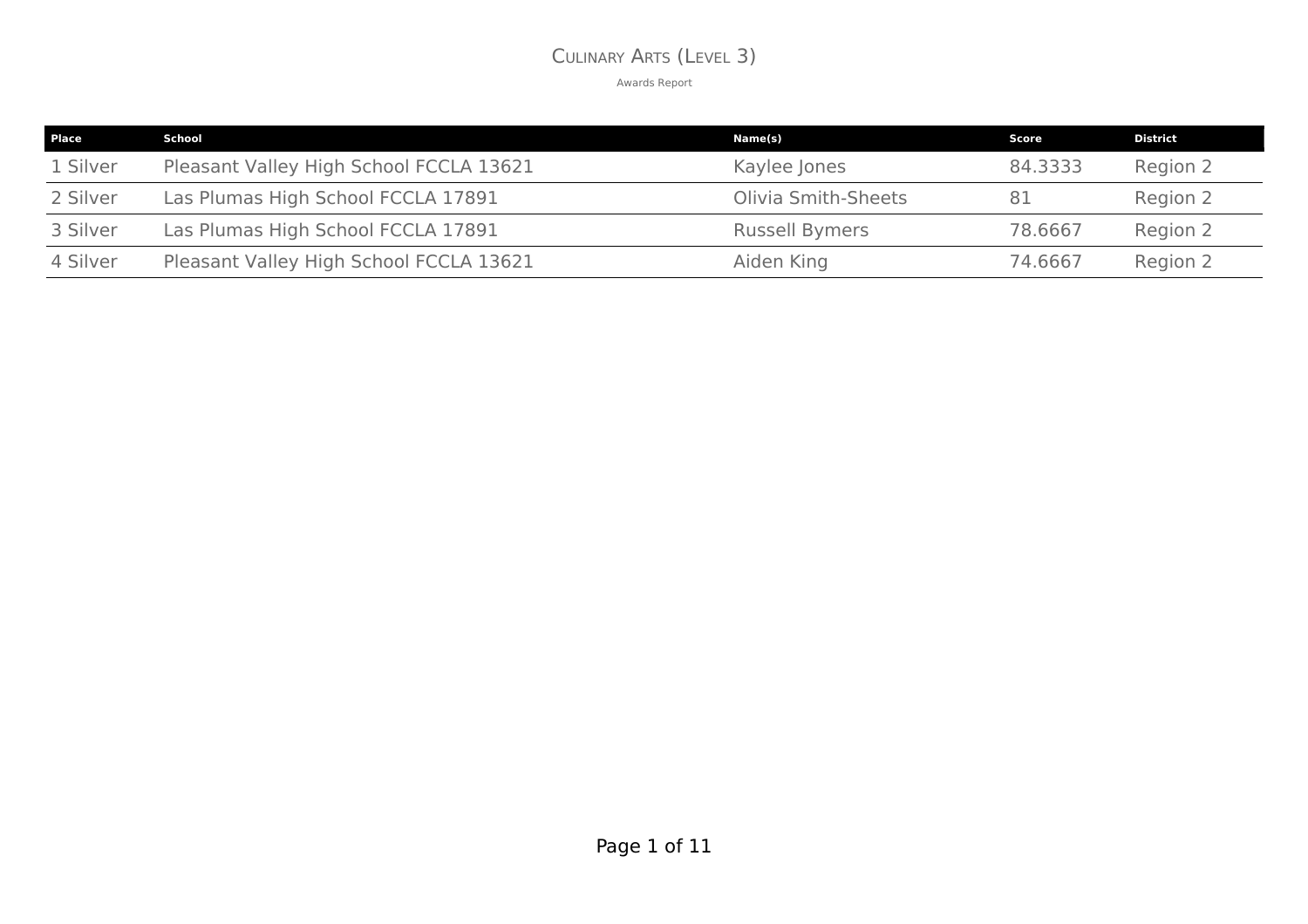#### CULINARY DISPLAY - APPETIZERS (LEVEL 3)

| Place  | School                                  | Name(s)     | Score | <b>District</b> |
|--------|-----------------------------------------|-------------|-------|-----------------|
| 1 Gold | Pleasant Valley High School FCCLA 13621 | Zoey Miller | 99    | Region 2        |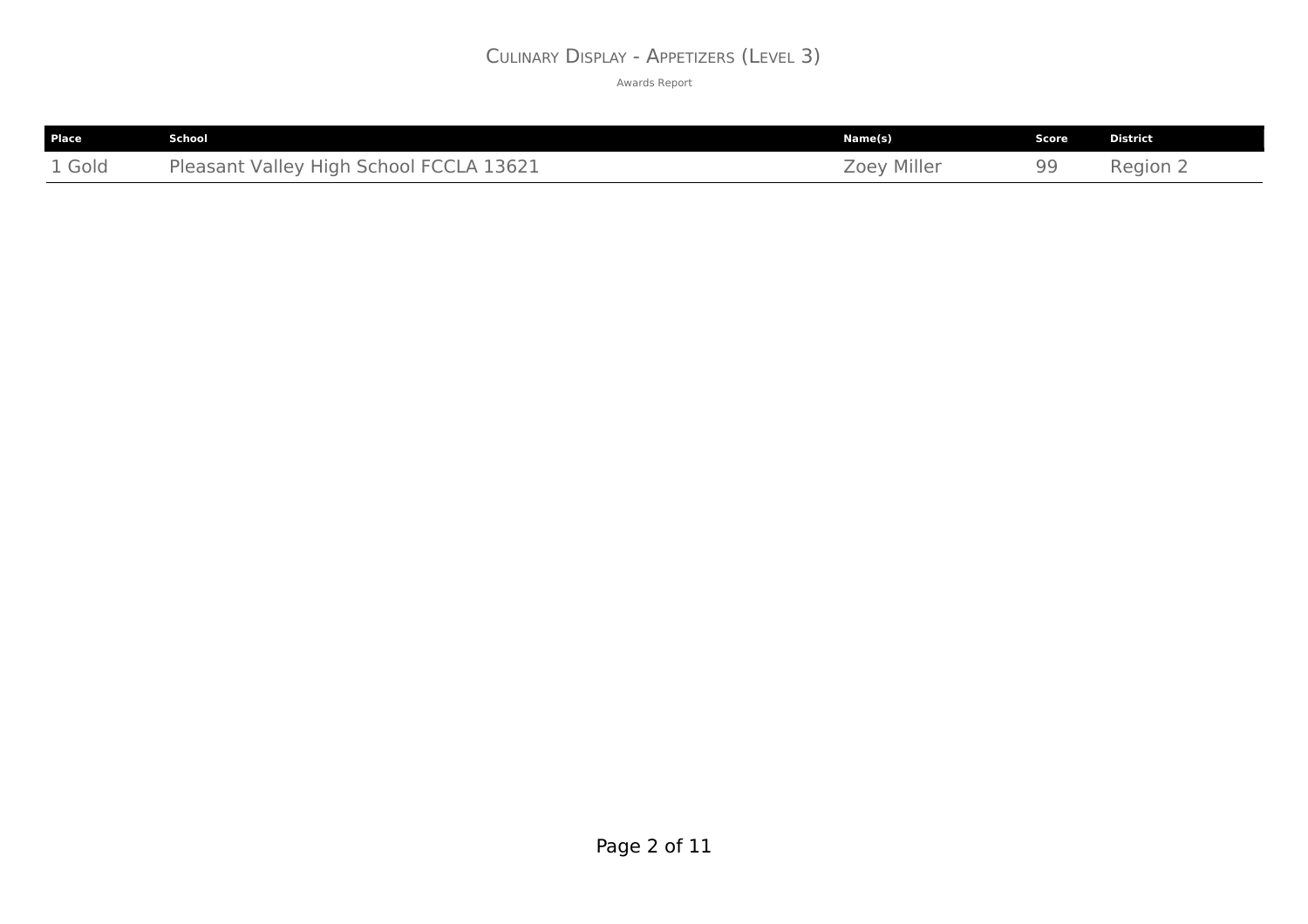#### CULINARY DISPLAY - WEDDING CAKES (LEVEL 3)

| Place  | School                                  | Name(s)        | . Score ' | <b>District</b>   |
|--------|-----------------------------------------|----------------|-----------|-------------------|
| 1 Gold | Pleasant Valley High School FCCLA 13621 | Savannah Birch | 92.3333   | Region $\epsilon$ |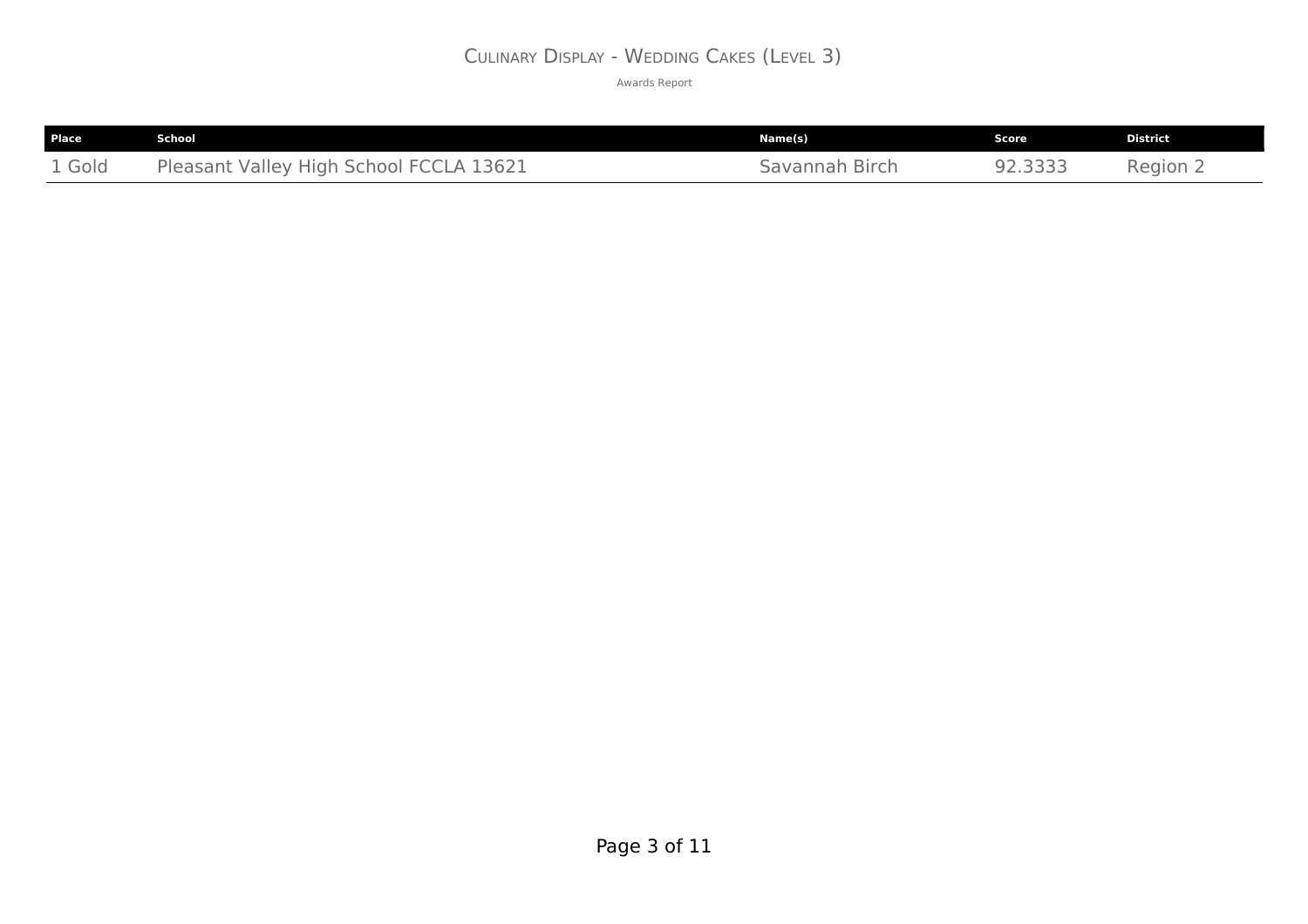#### FASHION DESIGN (LEVEL 3)

| <b>Place</b> | School                           | Name(s)                 | Score | District |
|--------------|----------------------------------|-------------------------|-------|----------|
| 1 Silver     | Oroville High School FCCLA 13615 | Edwin Thao, Beauty Yang |       | Region 2 |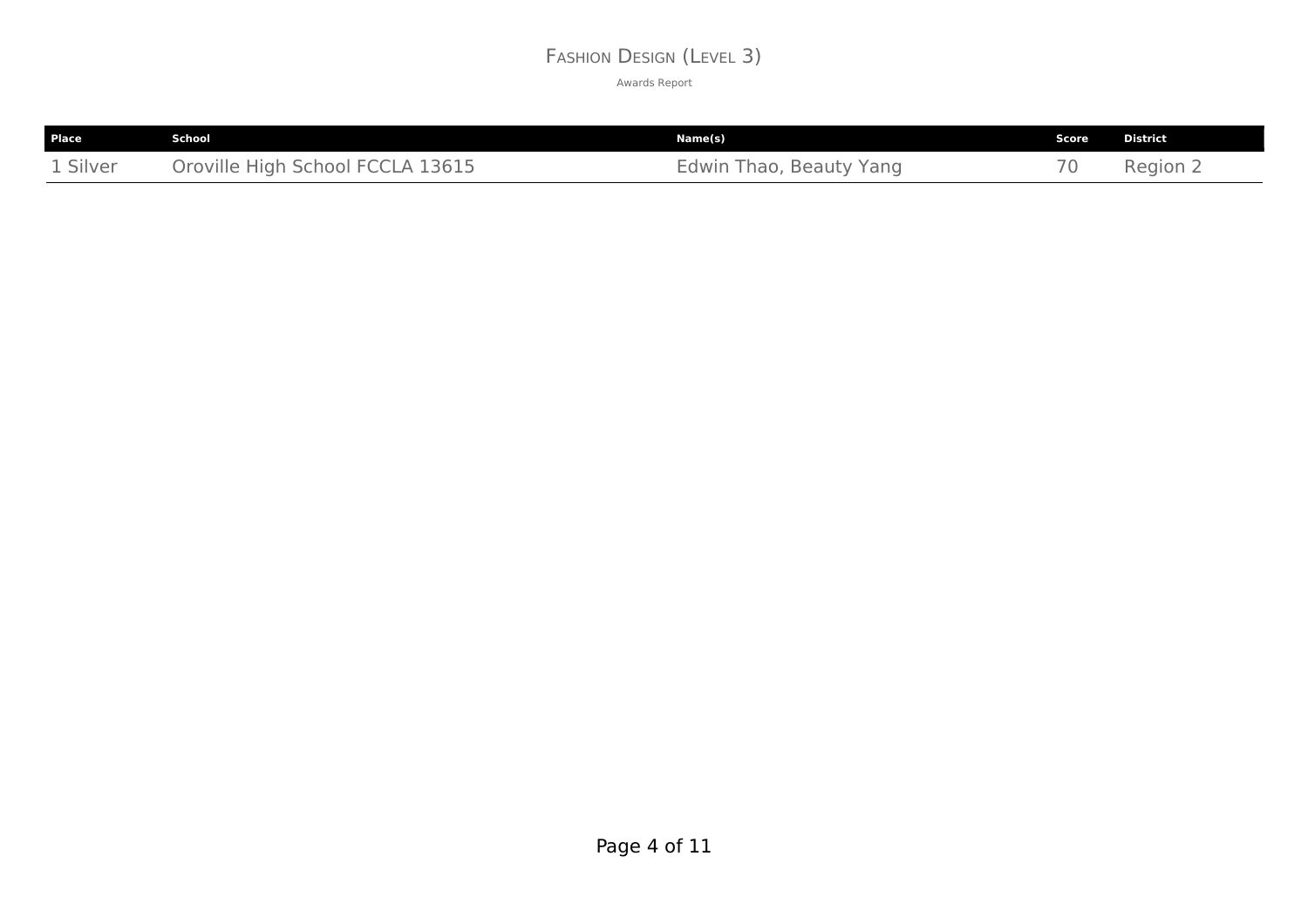#### FOOD INNOVATIONS (LEVEL 3)

| Place | School                                           | Name(s)                                     | Score   | <b>District</b> |
|-------|--------------------------------------------------|---------------------------------------------|---------|-----------------|
|       | 1 Bronze Pleasant Valley High School FCCLA 13621 | Sebastian Schweitzer, Jake Wong, Aidan Ohrt | 38.6667 | Region 2        |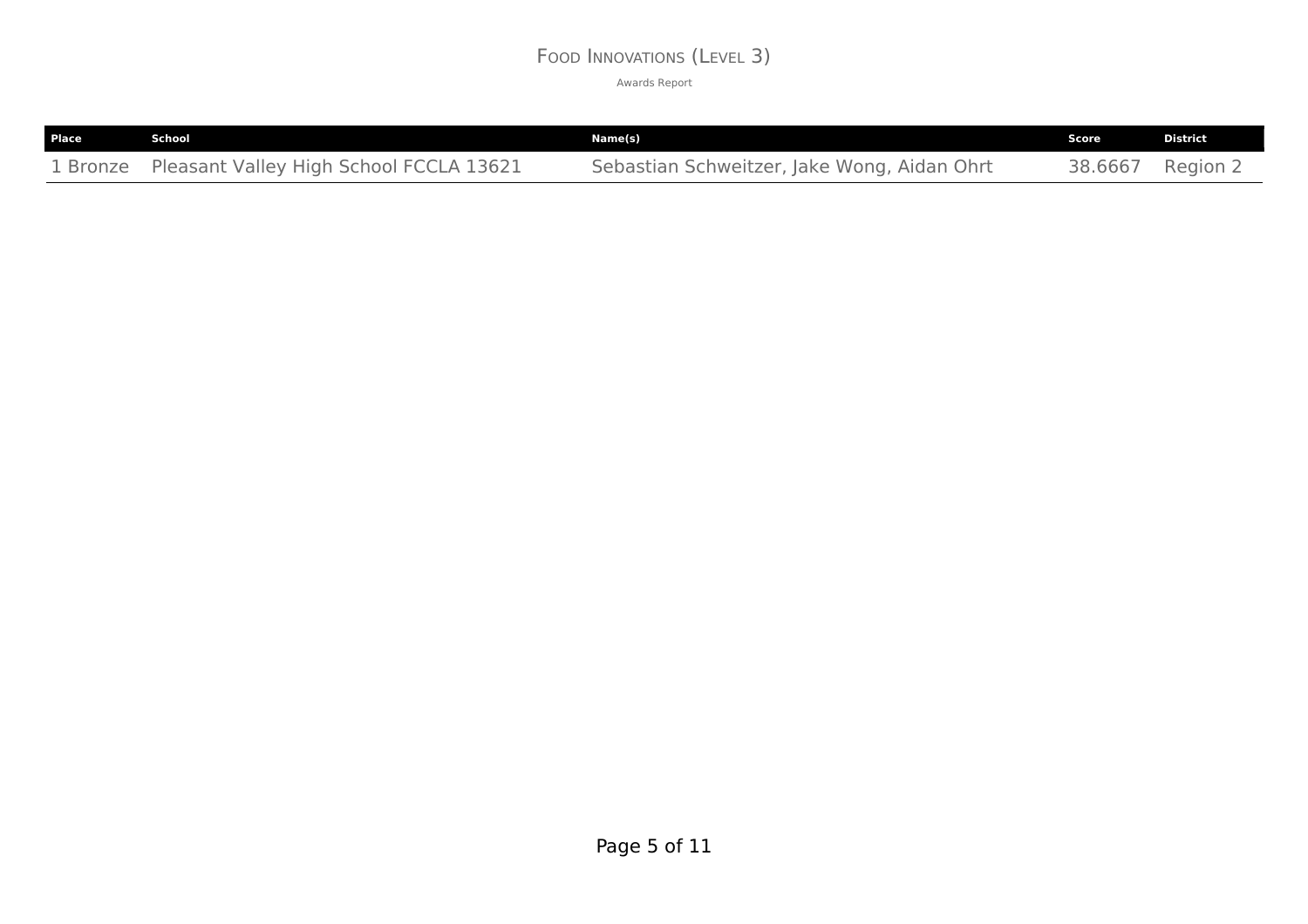#### INTERIOR DESIGN (LEVEL 3)

| <b>Place</b> | School                         | Name(s)         | <b>Score</b> | <b>District</b> |
|--------------|--------------------------------|-----------------|--------------|-----------------|
| 1 Silver     | Orland High School FCCLA 18920 | Lauryn Meredith | 85           | Region 2        |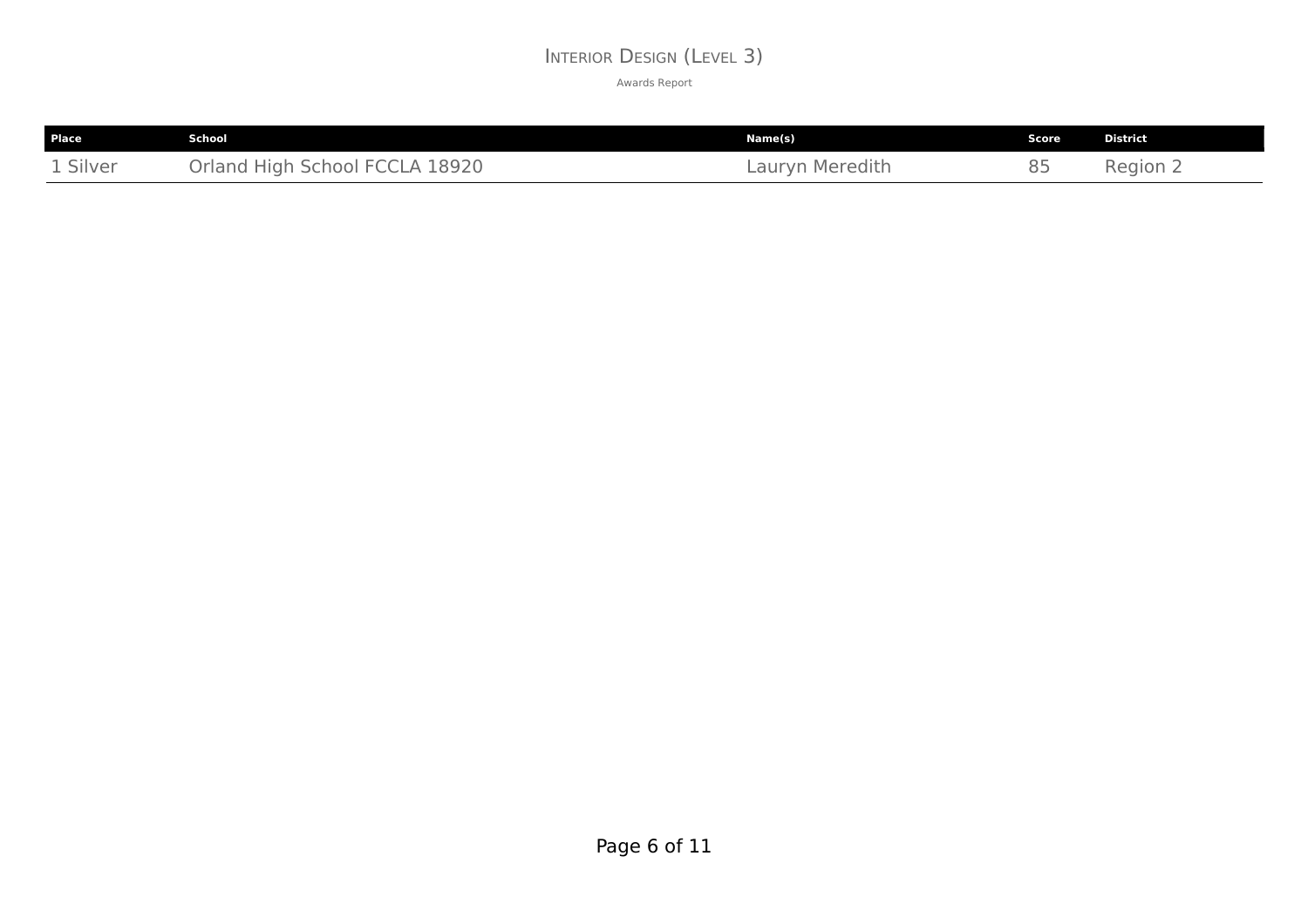# MENU PLANNING & TABLE DISPLAY (LEVEL 2)

| <b>Place</b> | School                                  | Name(s)              | Score | District |
|--------------|-----------------------------------------|----------------------|-------|----------|
| 1 Gold       | Pleasant Valley High School FCCLA 13621 | <b>Tatum Herlihy</b> | 90    | Region 2 |
| 2 Silver     | Pleasant Valley High School FCCLA 13621 | Kaylanee Huerta      | 84    | Region 2 |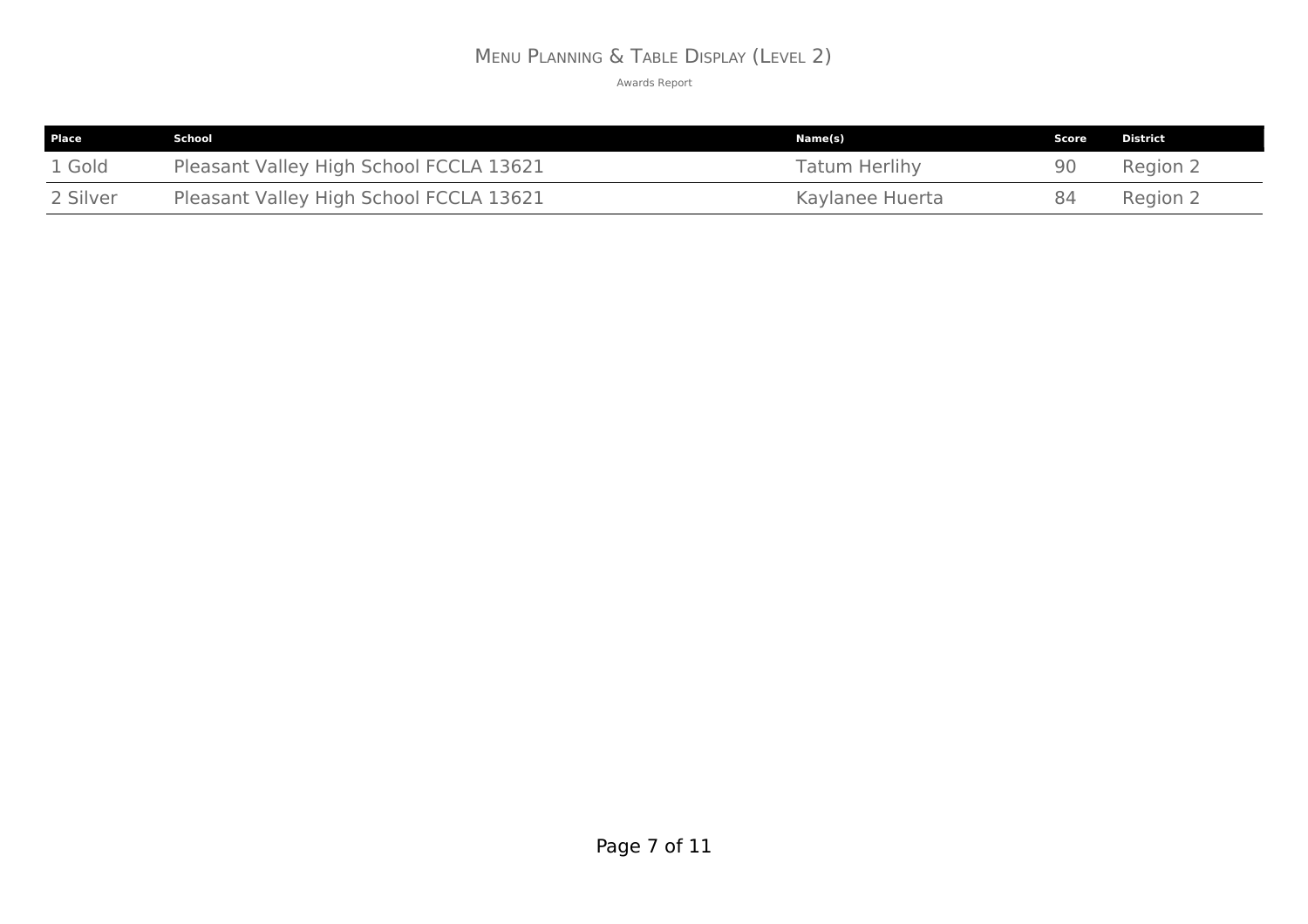## NUTRITION AND WELLNESS (LEVEL 3) - VIRTUAL ONLY

| Place    | School                                  | Name(s)                          | Score   | <b>District</b> |
|----------|-----------------------------------------|----------------------------------|---------|-----------------|
| 1 Bronze | Pleasant Valley High School FCCLA 13621 | Liam Eller, Amber Ing            | 50      | Region 2        |
| 2 Bronze | Pleasant Valley High School FCCLA 13621 | Dakoda Carderara, Asher Williams | 41.6667 | Region 2        |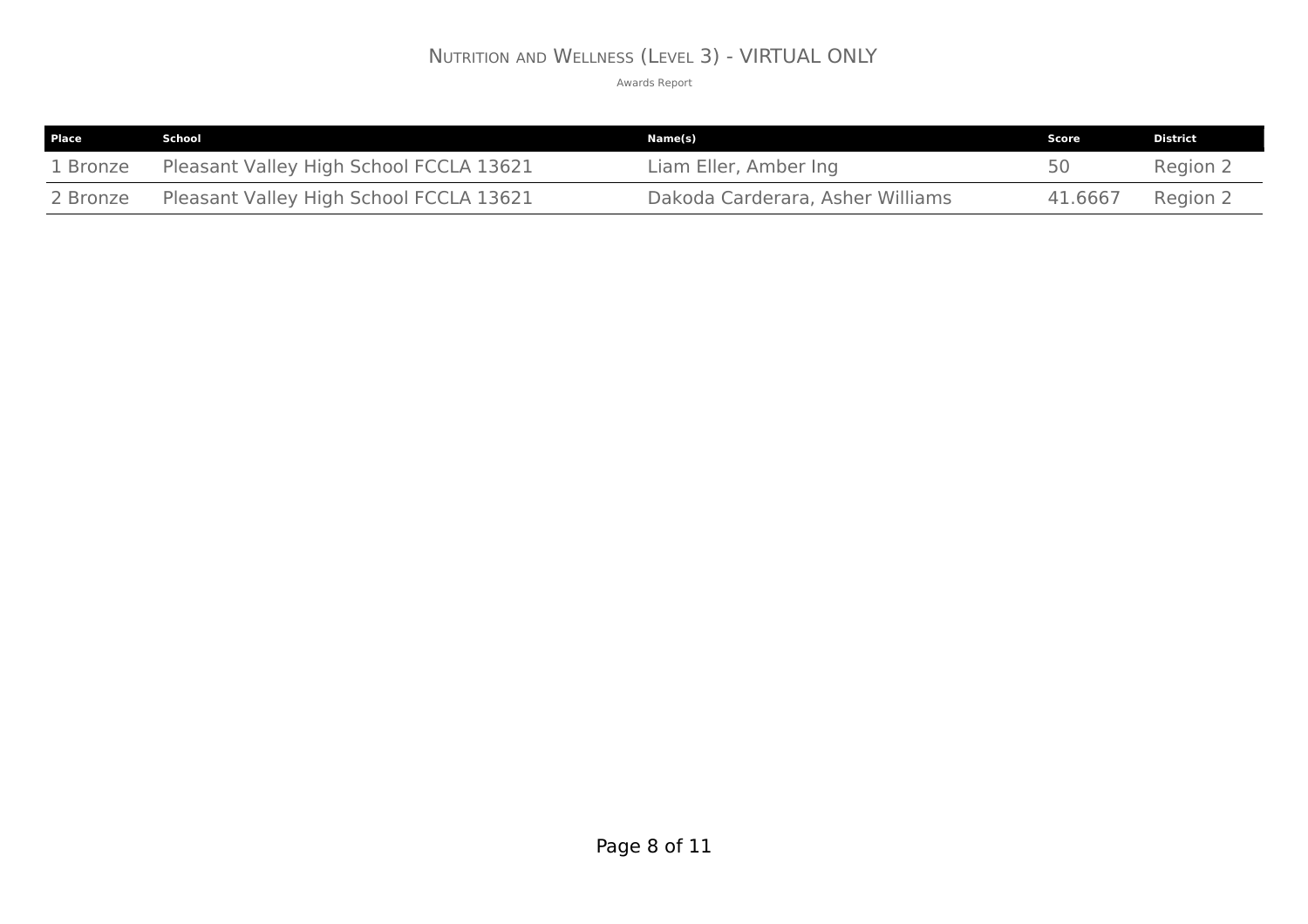## PROFESSIONAL PRESENTATION (LEVEL 3) - VIRTUAL ONLY

| <b>Place</b> | School                           | Name(s)              | Score <b>1</b> | District |
|--------------|----------------------------------|----------------------|----------------|----------|
| 1 Bronze     | Oroville High School FCCLA 13615 | Hannah Fick          | 68             | Region 2 |
| 2 Bronze     | Oroville High School FCCLA 13615 | April Lee, Toni Doss |                | Region 2 |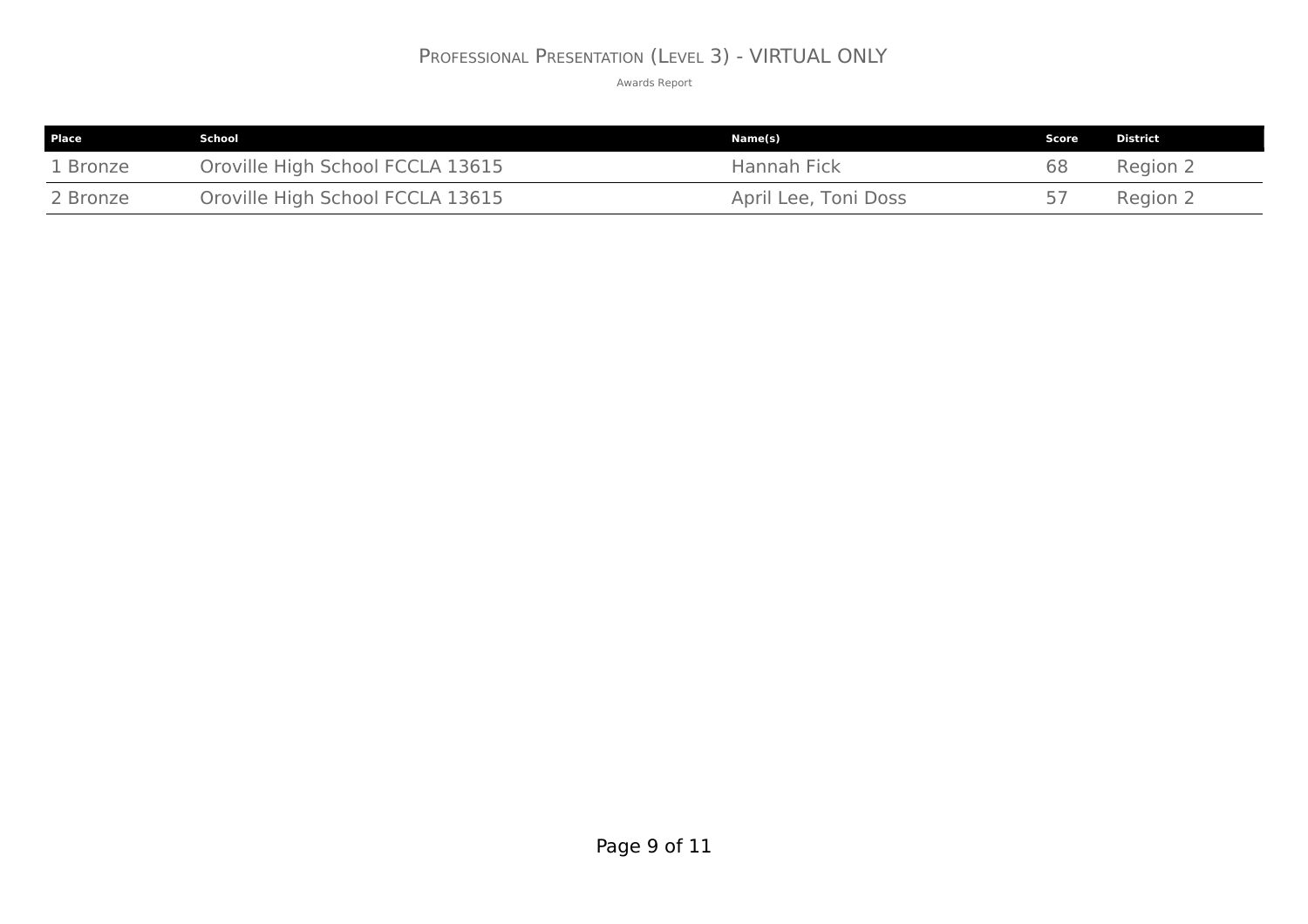# PROFESSIONAL PRESENTATION (LEVEL 3) - VIRTUAL ONLY

| <b>Place</b> | School                                  | Name(s)             | Score | District |
|--------------|-----------------------------------------|---------------------|-------|----------|
| 3 Bronze     | Pleasant Valley High School FCCLA 13621 | <b>Wendy Duarte</b> |       | Region 2 |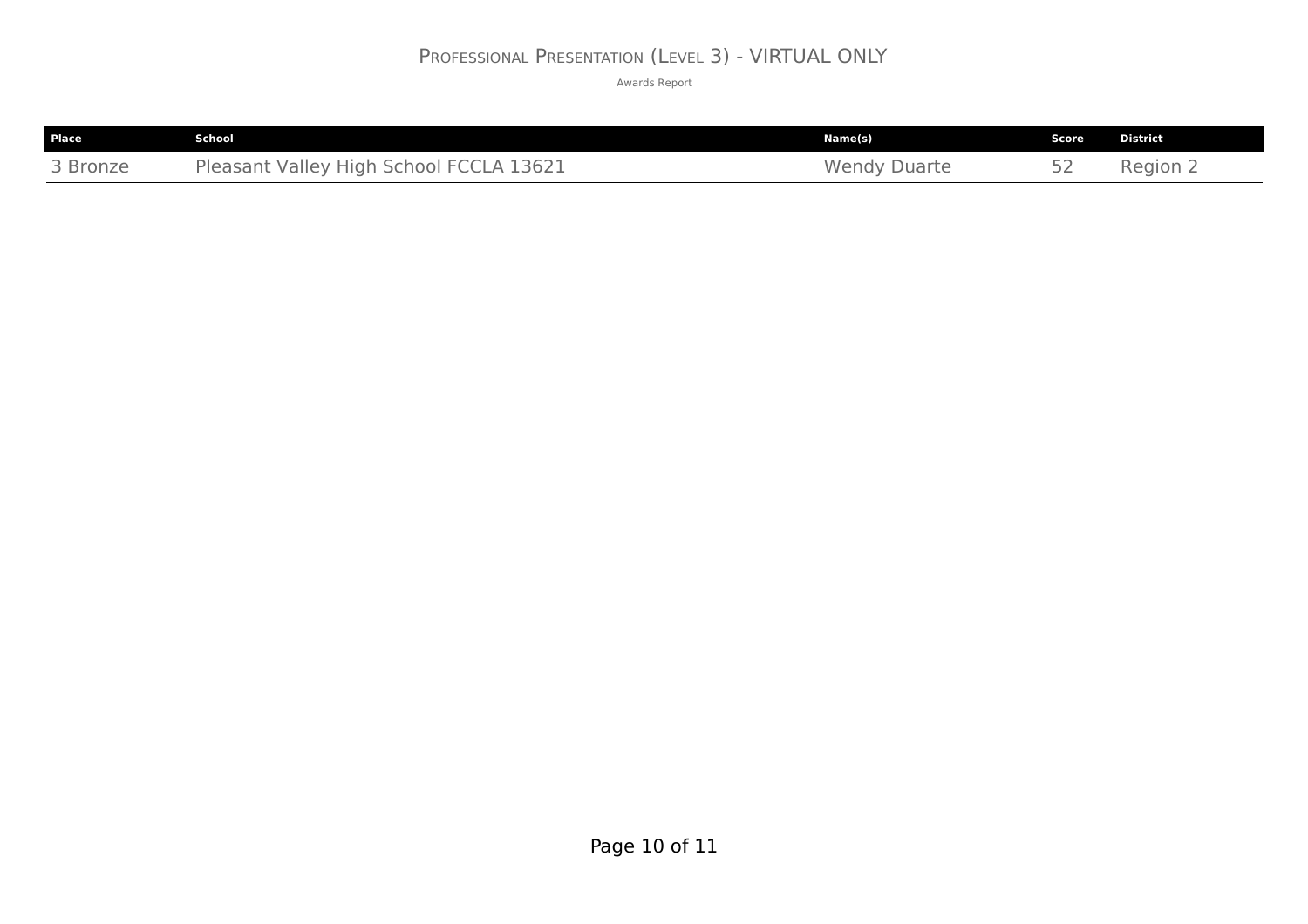#### SALAD PREPARATION (LEVEL 2)

| Place    | School                                  | Name(s)      | Score   | <b>District</b> |
|----------|-----------------------------------------|--------------|---------|-----------------|
| 1 Bronze | Pleasant Valley High School FCCLA 13621 | losef Vieira | 64.6667 | Region $\angle$ |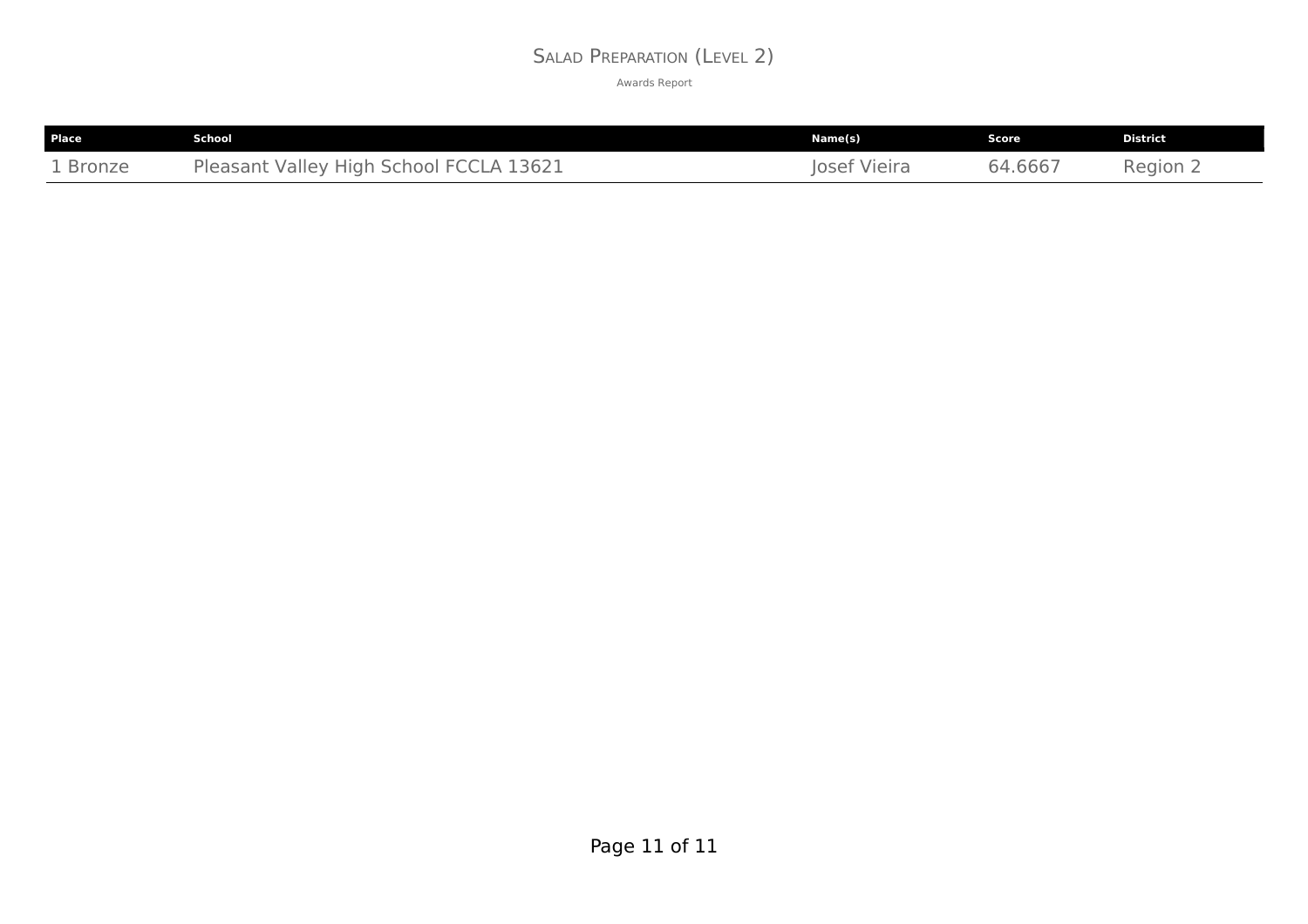#### CULINARY ARTS (LEVEL 3)

| <b>Place</b> | <b>School</b>                     | Name(s)             | Score   | <b>District</b> |
|--------------|-----------------------------------|---------------------|---------|-----------------|
| 1 Silver     | Oak Ridge High School FCCLA 13632 | <b>Heaven McGee</b> | 76.6667 | Region 4        |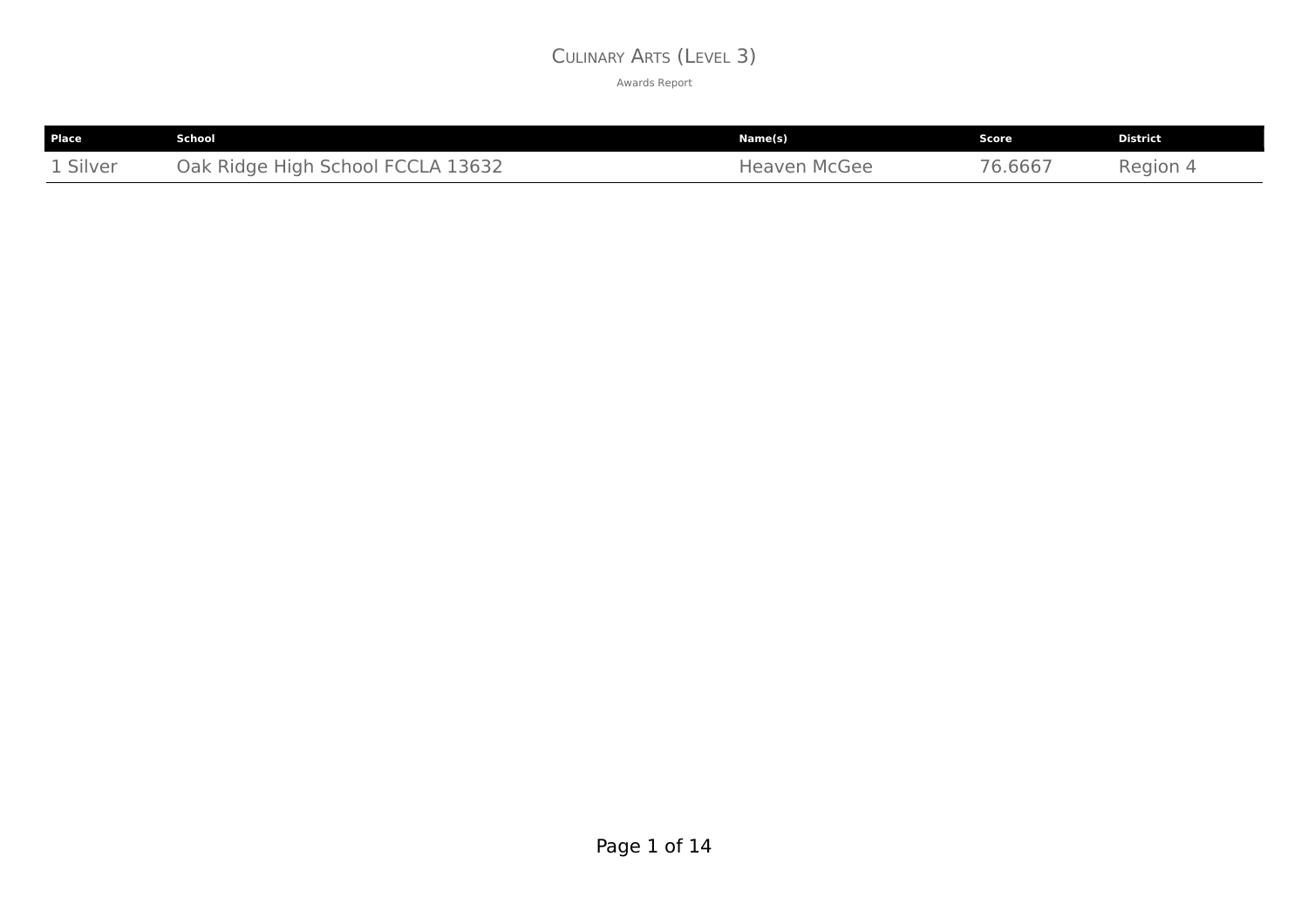#### CULINARY DISPLAY - APPETIZERS (LEVEL 2)

| <b>Place</b> | School                          | Name(s)    | Score | <b>District</b> |
|--------------|---------------------------------|------------|-------|-----------------|
| 1 Bronze     | Cordova High School FCCLA 13622 | Grace Kell | 67    | Region 4        |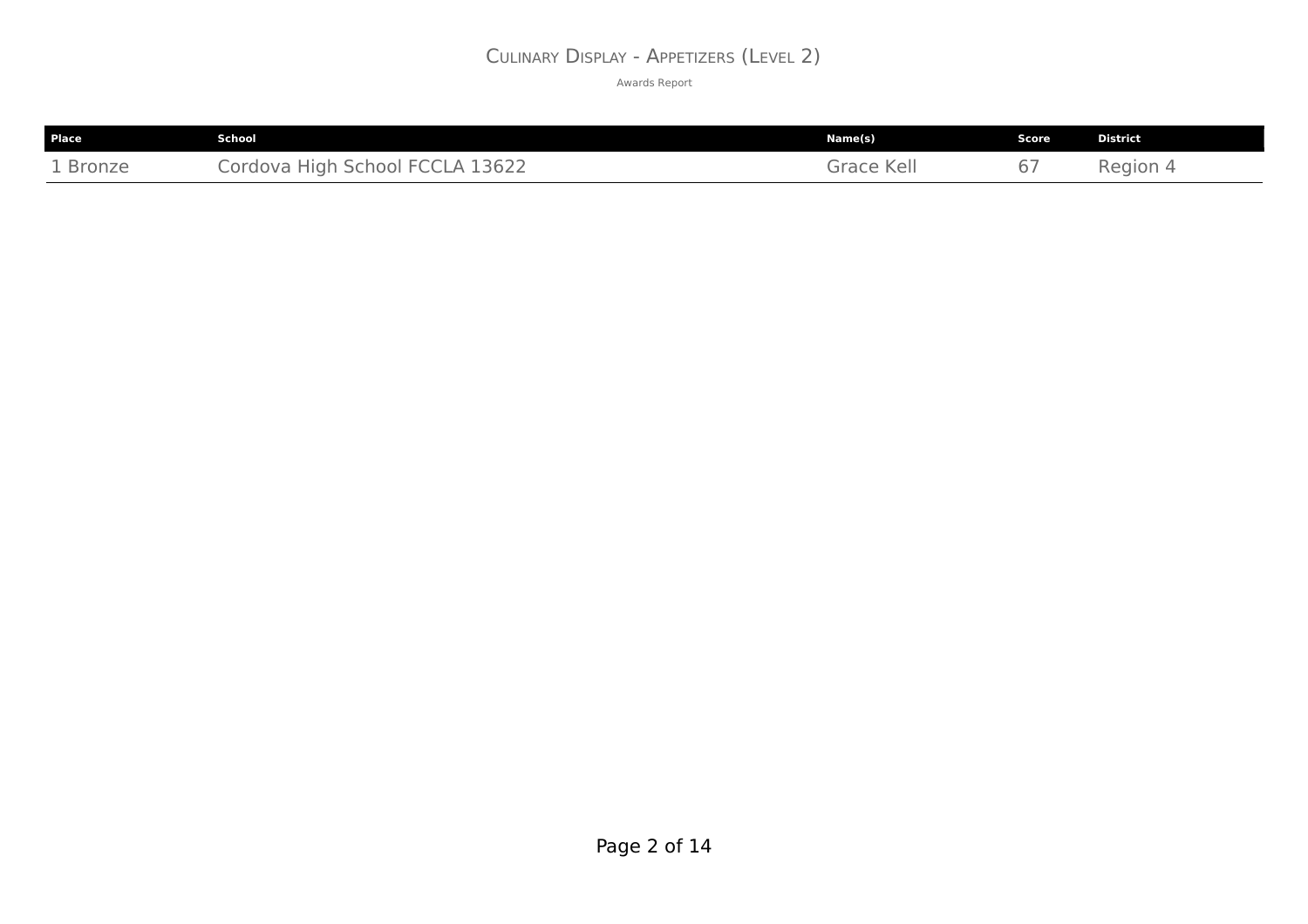#### CULINARY DISPLAY - APPETIZERS (LEVEL 3)

| <b>Place</b> | School                            | Name(s)          | Score   | <b>District</b> |
|--------------|-----------------------------------|------------------|---------|-----------------|
| 1 Gold       | Cordova High School FCCLA 13622   | Marisol Carrasco | 99      | Region 4        |
| 2 Silver     | San Juan High School FCCLA 13637  | Ossiris Jimenez  | 81.3333 | Region 4        |
| 3 Silver     | Oak Ridge High School FCCLA 13632 | Kamaile Curley   | 75,6667 | Region 4        |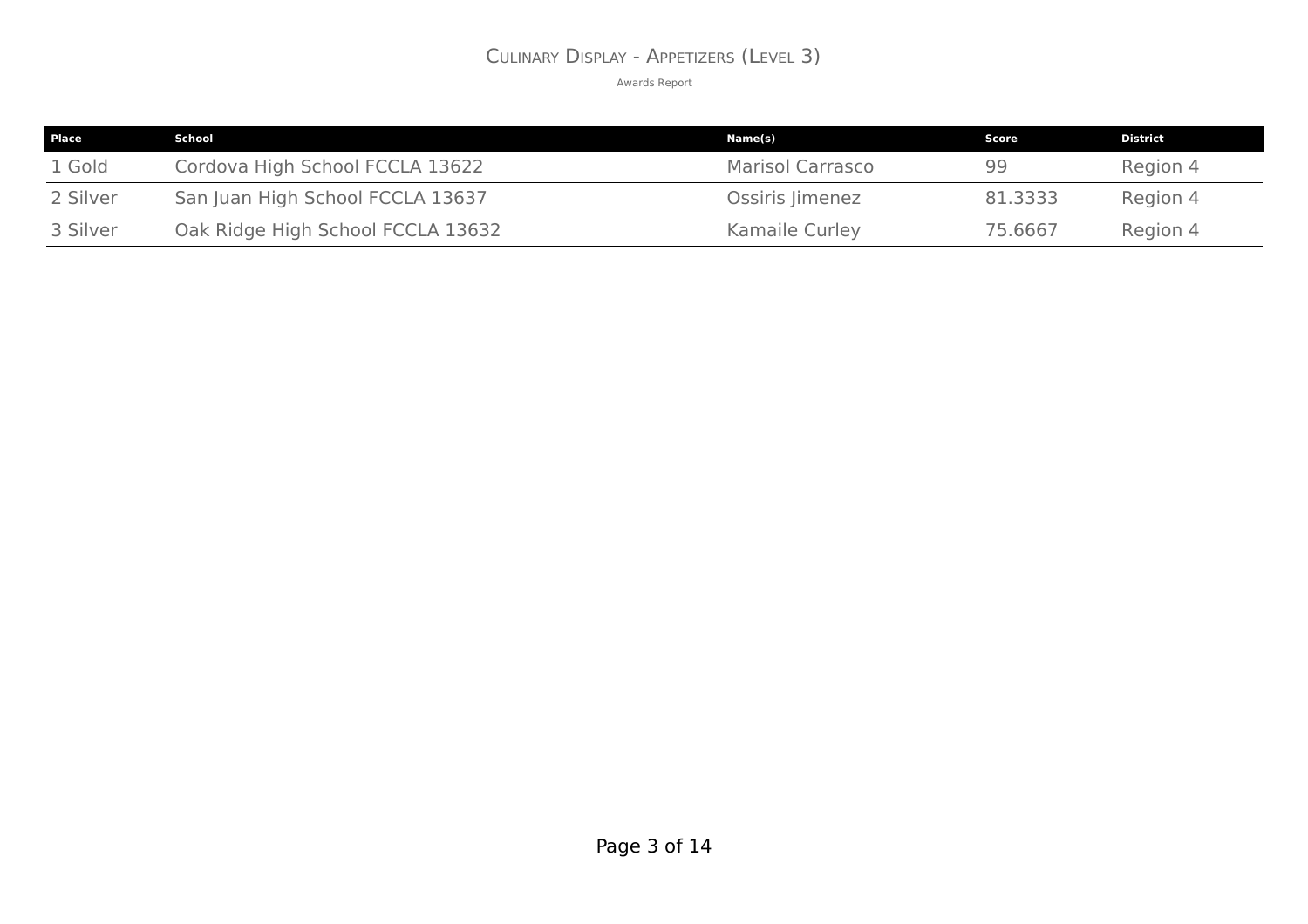#### CULINARY DISPLAY - BREADS (LEVEL 3)

| Place    | School                           | Name(s)                 | Score   | <b>District</b> |
|----------|----------------------------------|-------------------------|---------|-----------------|
| 1 Gold   | Foothill High School FCCLA 21226 | Karmyn Andrade          | 95      | Region 4        |
| 2 Silver | Foothill High School FCCLA 21226 | Jasmin Tarver-Patterson | 87      | Region 4        |
| 3 Silver | Cordova High School FCCLA 13622  | <b>Riley Gilles</b>     | 80.6667 | Region 4        |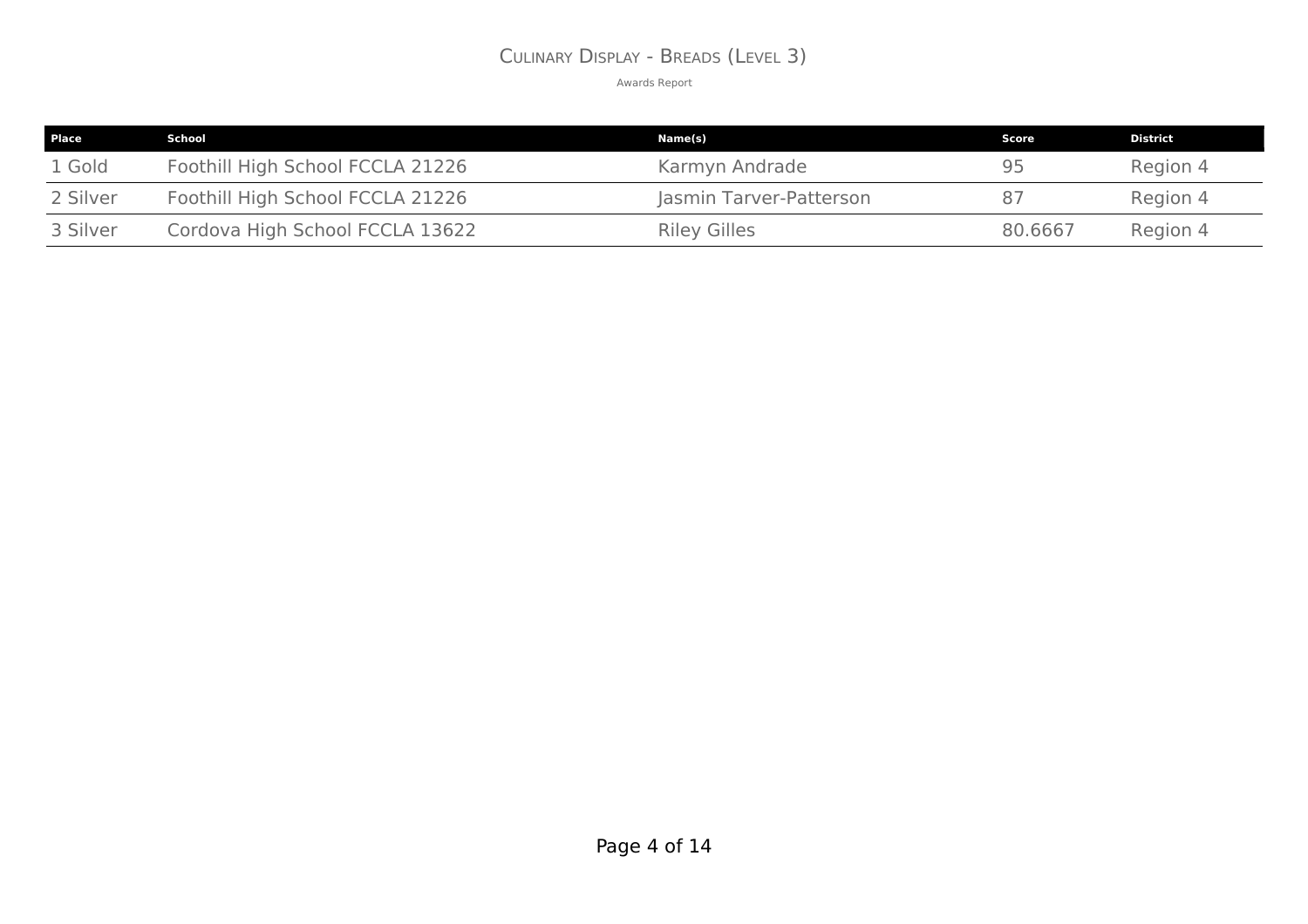#### CULINARY DISPLAY - CREATIVE CAKES (LEVEL 2)

| <b>Place</b> | School                           | Name(s)                        | Score   | <b>District</b> |
|--------------|----------------------------------|--------------------------------|---------|-----------------|
| 1 Silver     | Cordova High School FCCLA 13622  | Giselle Armas                  | 80,6667 | Region 4        |
| 2 Silver     | Cordova High School FCCLA 13622  | Karen Baires Obarco            | 77.3333 | Region 4        |
| 3 Silver     | Argonaut High School FCCLA 18922 | Naomi Velasco                  | 73.3333 | Region 4        |
| 4 Silver     | Cordova High School FCCLA 13622  | <b>Ashley Alvarez Martinez</b> | 71.6667 | Region 4        |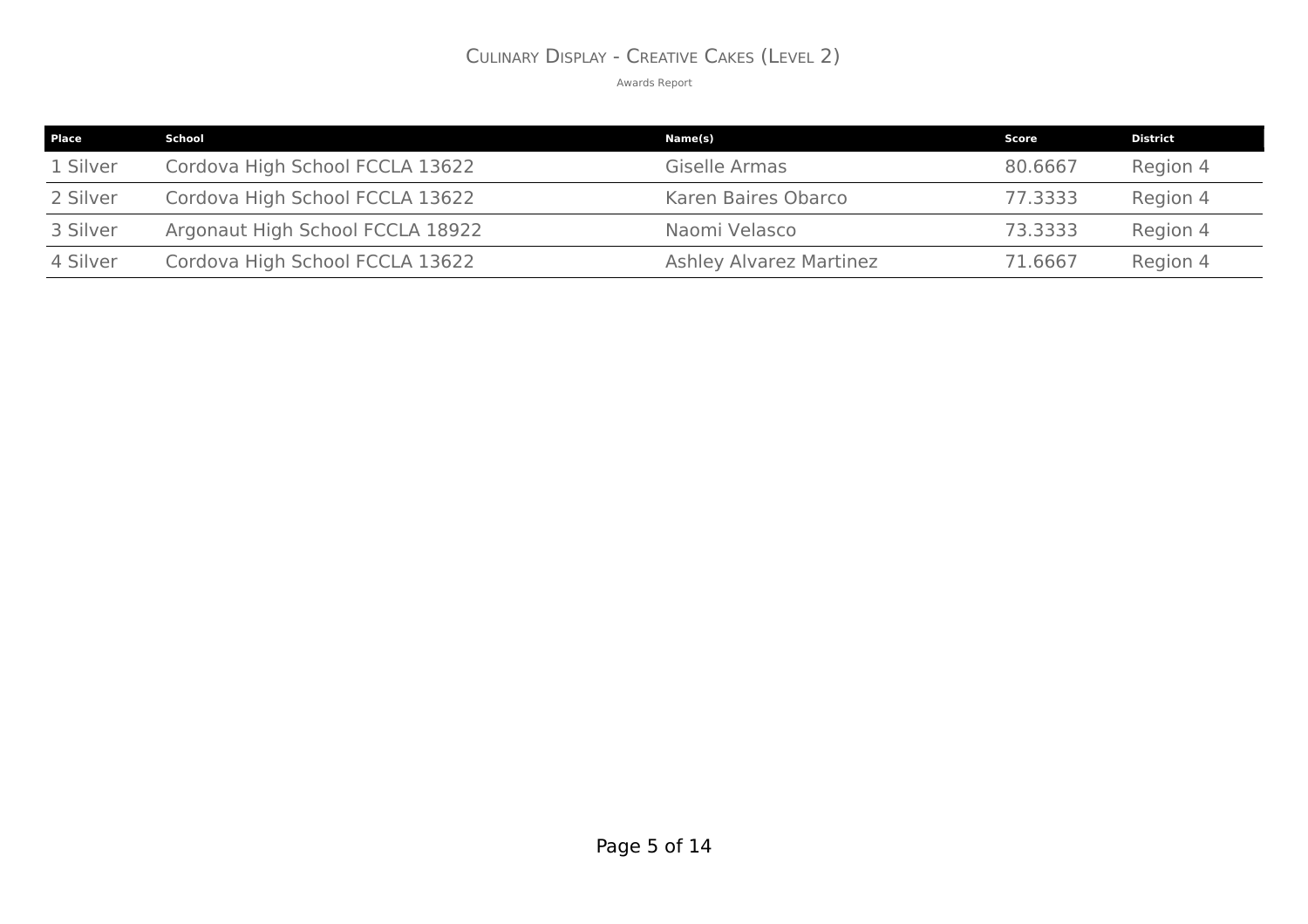#### CULINARY DISPLAY - PATISSERIE (LEVEL 3)

| Place                            | <b>School</b>                                                 | Name(s)                 | Score   | <b>District</b> |
|----------------------------------|---------------------------------------------------------------|-------------------------|---------|-----------------|
| $\sim$ $\sim$ $\sim$<br>1 Silver | 13637<br>. High<br>School<br>arد<br>. Iuar<br>- 1<br>$\Delta$ | epa<br>$-1000$<br>ossia | 30.6667 | Region          |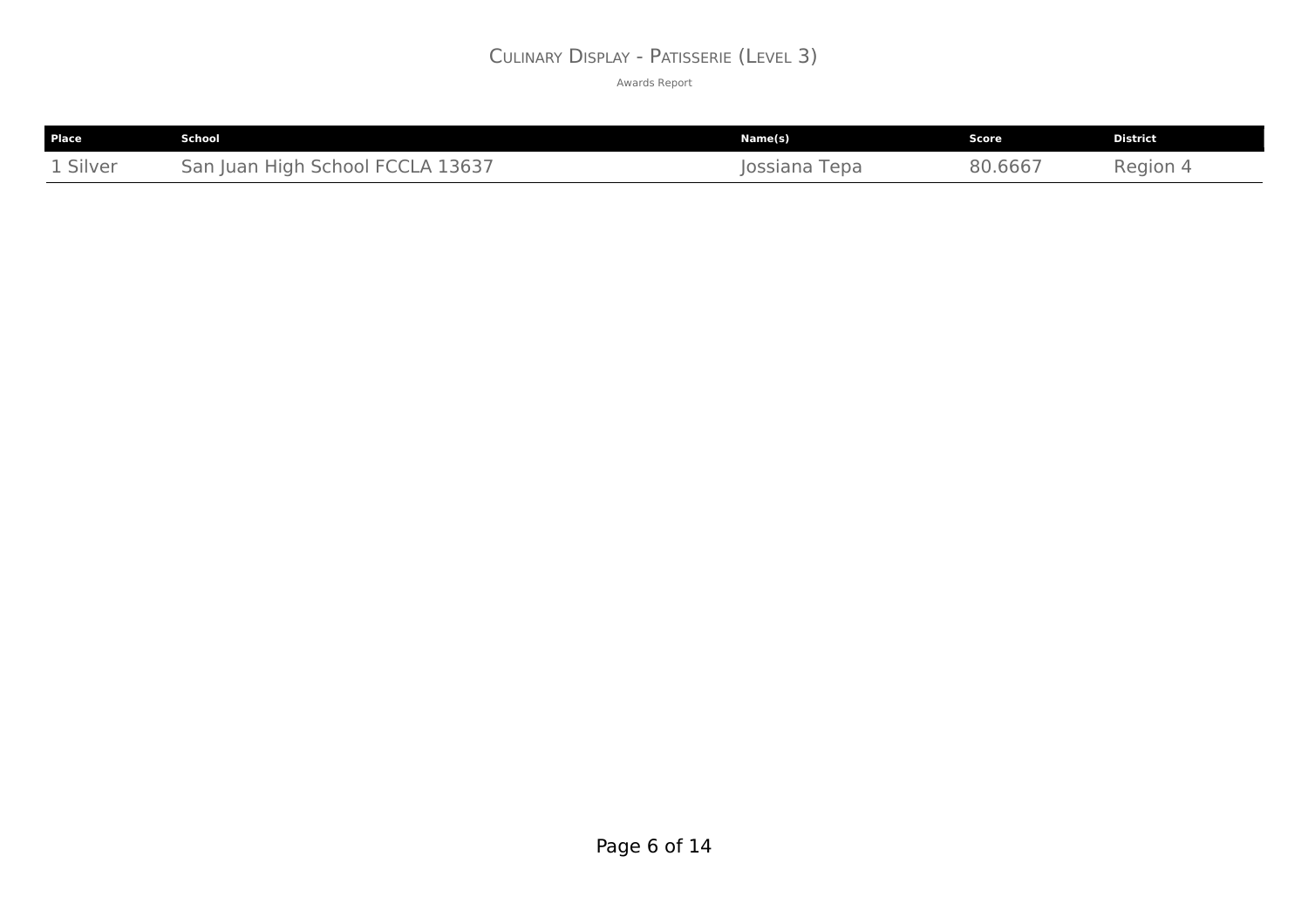#### CULINARY DISPLAY - WEDDING CAKES (LEVEL 3)

| <b>Place</b> | School                           | Name(s)              | Score   | <b>District</b> |
|--------------|----------------------------------|----------------------|---------|-----------------|
| 1 Silver     | Foothill High School FCCLA 21226 | Elektra Harris       | 86,3333 | Region 4        |
| 2 Silver     | Cordova High School FCCLA 13622  | Ethan Heidt          | 86      | Region 4        |
| 3 Silver     | Cordova High School FCCLA 13622  | <b>Adamary Rivas</b> | 84      | Region 4        |
| 4 Silver     | San Juan High School FCCLA 13637 | Angellena Gardner    | 70.3333 | Region 4        |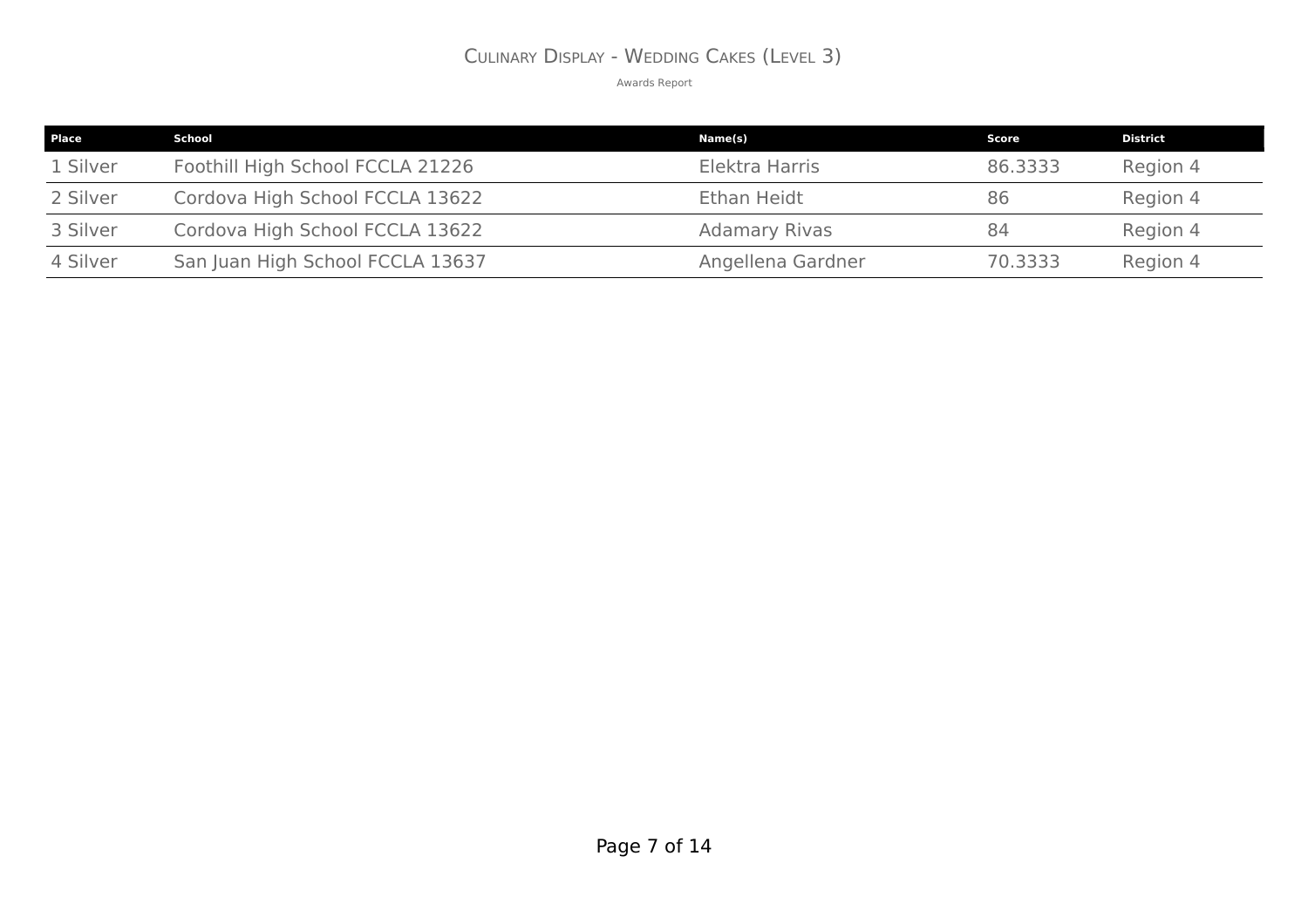#### FOOD INNOVATIONS (LEVEL 3)

| Place    | School                           | Name(s)                          | Score   | <b>District</b> |
|----------|----------------------------------|----------------------------------|---------|-----------------|
| 1 Silver | Foothill High School FCCLA 21226 | Brooklyn Smith, Tanapon Swangwan | 70.6667 | Region 4        |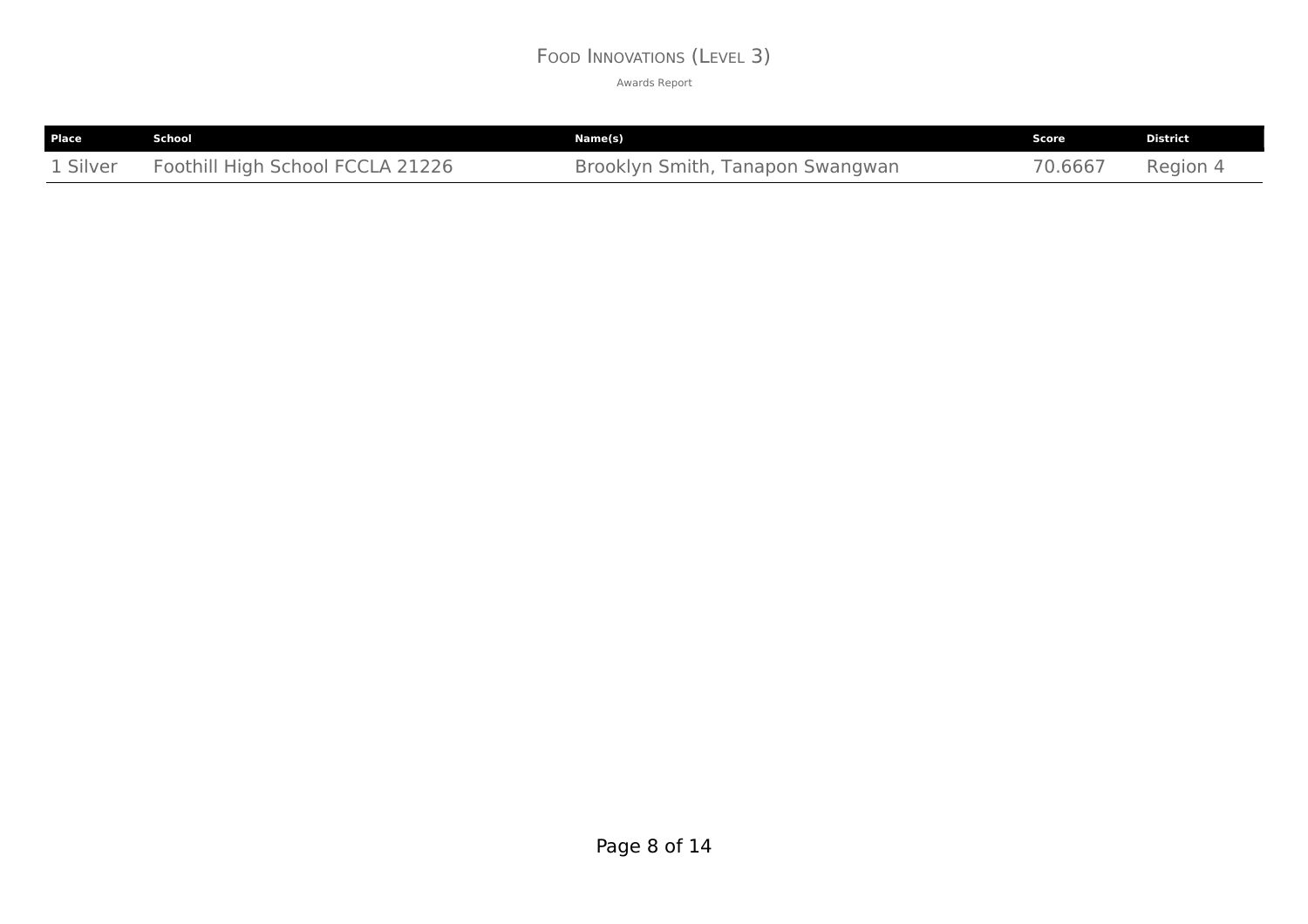#### JOB INTERVIEW (LEVEL 3)

| Place    | School                           | Name(s)         | Score | District |
|----------|----------------------------------|-----------------|-------|----------|
| 1 Gold   | Woodland High School FCCLA 13638 | Jatziri Estrada |       | Region 4 |
| 2 Silver | Woodland High School FCCLA 13638 | Marlene Alonso  | 88    | Region 4 |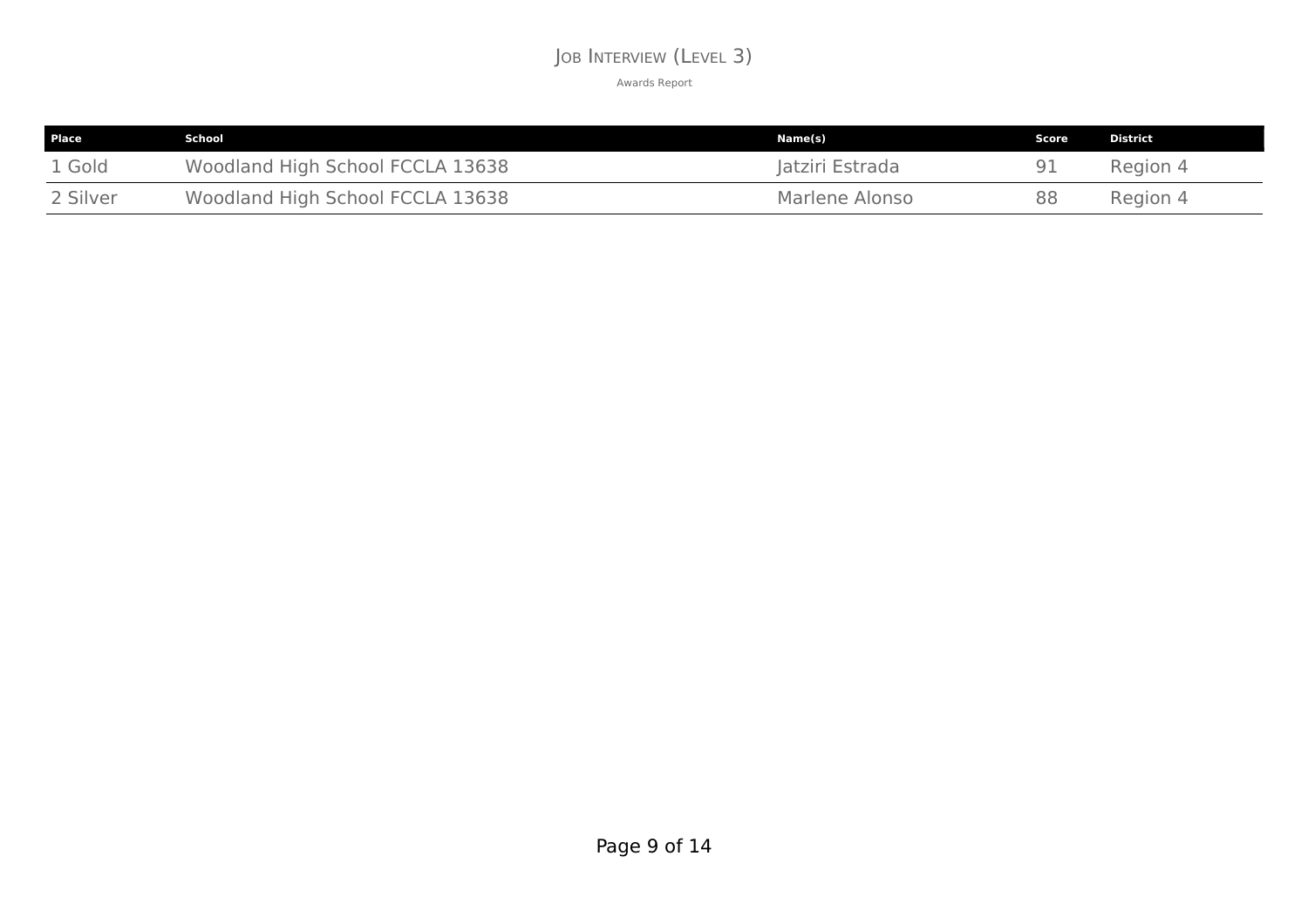# MENU PLANNING & TABLE DISPLAY (LEVEL 2)

| <b>Place</b> | School                           | Name(s)      | Score   | <b>District</b> |
|--------------|----------------------------------|--------------|---------|-----------------|
| 1 Silver     | San Juan High School FCCLA 13637 | Lee Mamangon | 86.6667 | Region 4        |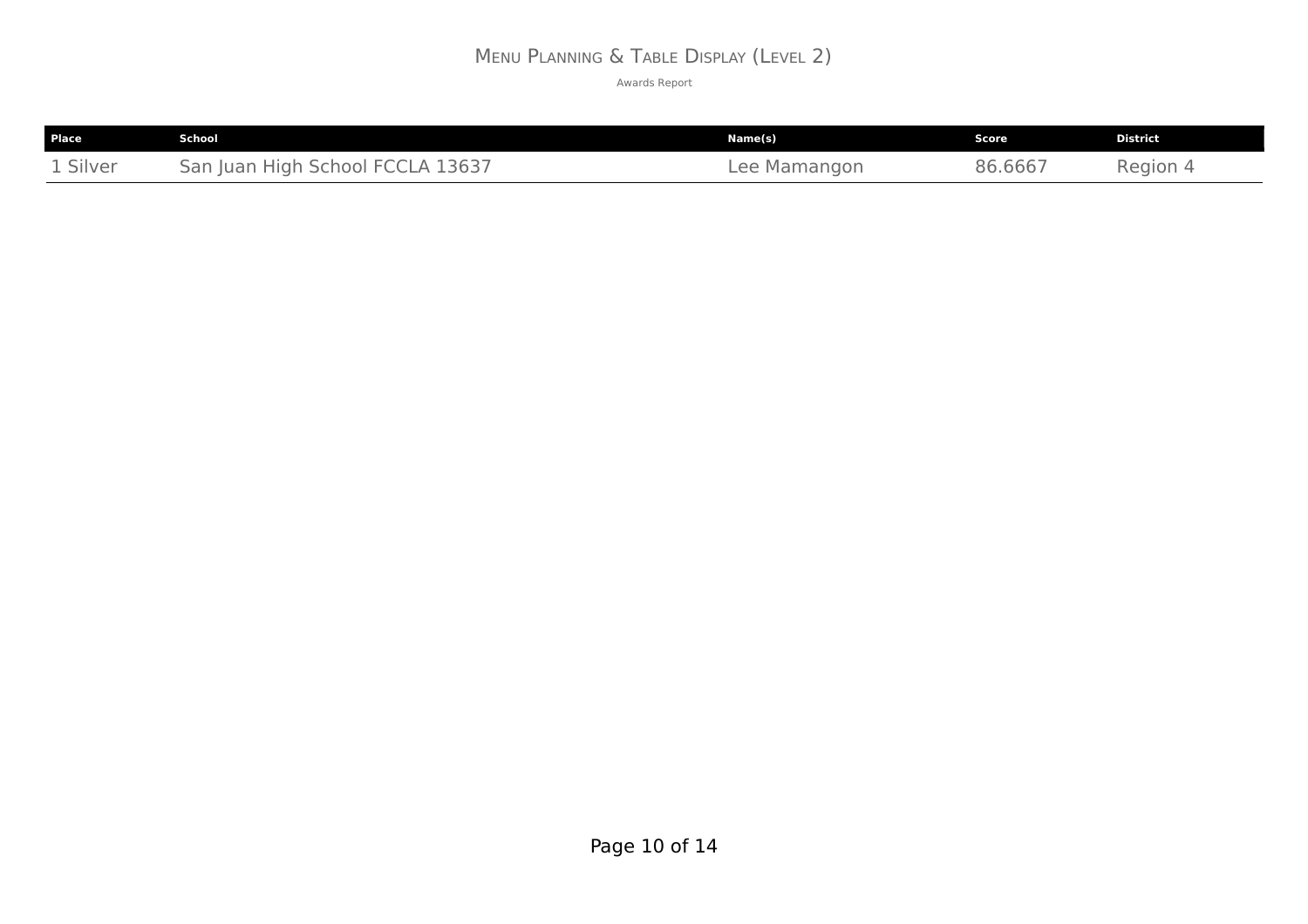#### NATIONAL PROGRAMS IN ACTION (LEVEL 3)

| Place    | School                           | Name(s)                           | .Score 1 | <b>District</b> |
|----------|----------------------------------|-----------------------------------|----------|-----------------|
| 1 Gold   | Argonaut High School FCCLA 18922 | <b>Trinity Machi</b>              | 91.3333  | Region 4        |
| 2 Silver | Argonaut High School FCCLA 18922 | <b>Nataly Santacruz-Gutierrez</b> | 84       | Region 4        |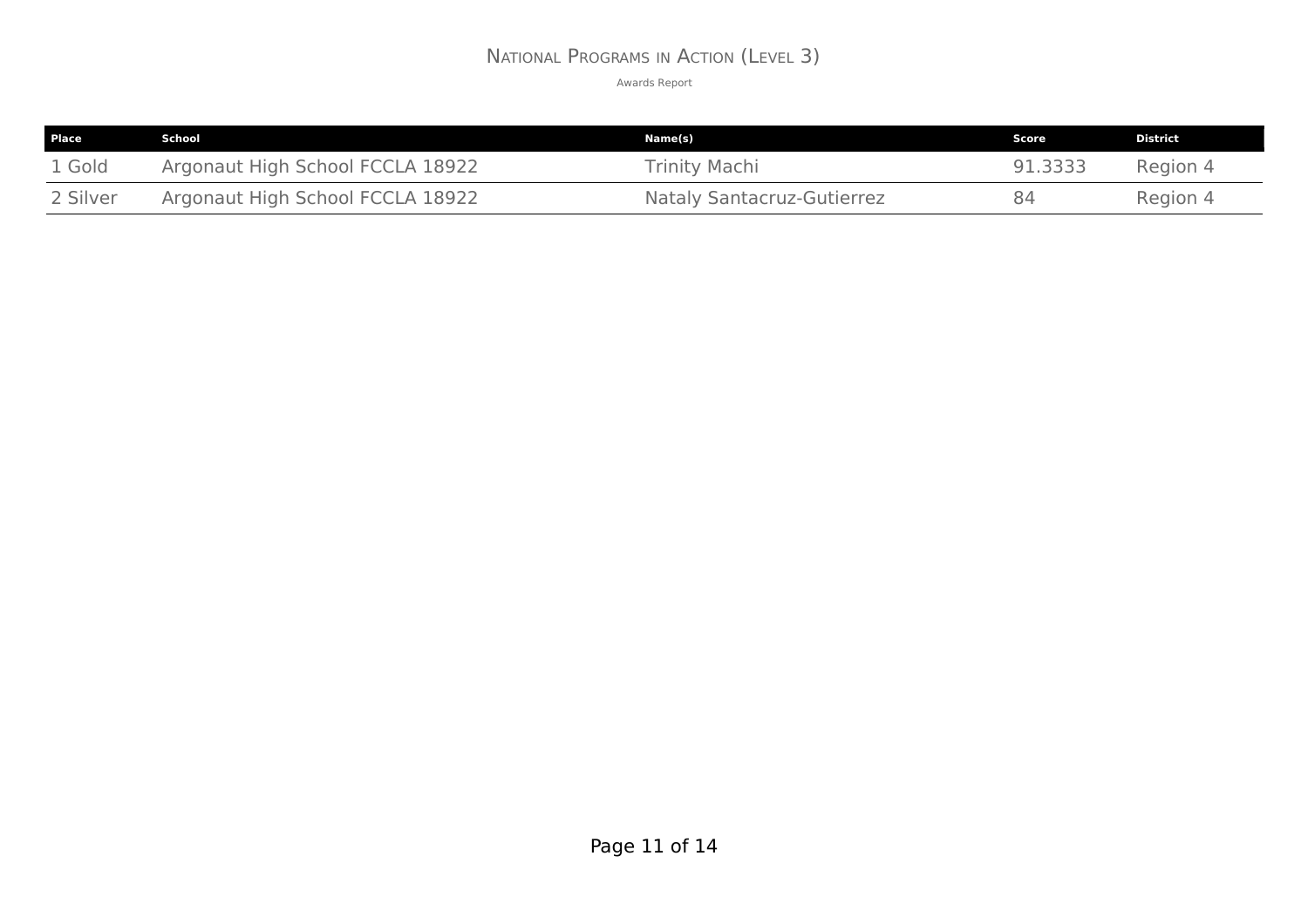#### SALAD PREPARATION (LEVEL 2)

| <b>Place</b> | School                           | Name(s)         | Score   | District |
|--------------|----------------------------------|-----------------|---------|----------|
| 1 Silver     | Cordova High School FCCLA 13622  | Fairrajai Haire | ל /     | Region 4 |
| 2 Silver     | San Juan High School FCCLA 13637 | Samantha Mullen | 72.6667 | Region 4 |
| 3 Silver     | Cordova High School FCCLA 13622  | Joseph Campos   |         | Region 4 |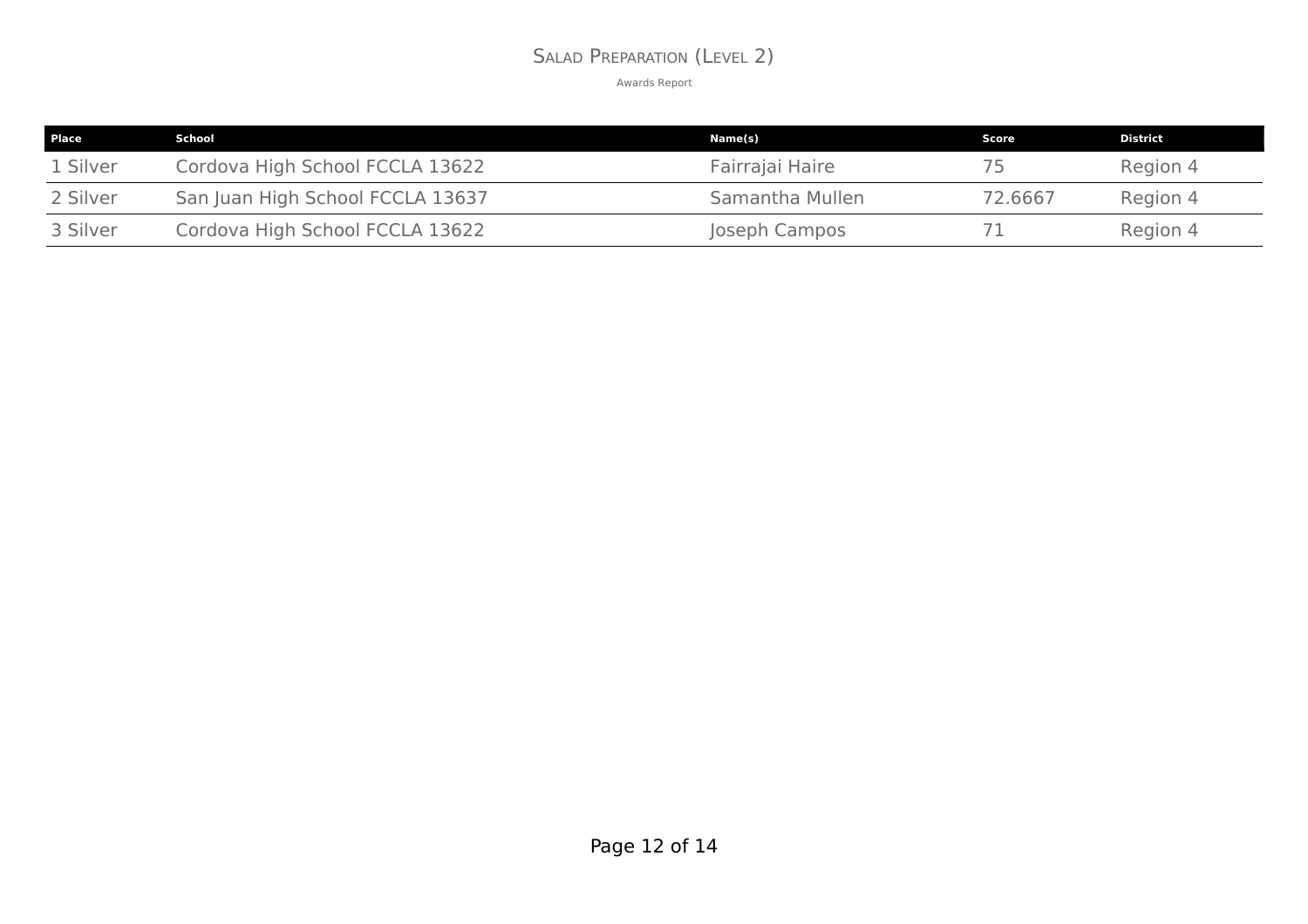#### SALAD PREPARATION (LEVEL 3)

| Place    | School                           | Name(s)                | <b>Score</b> | <b>District</b> |
|----------|----------------------------------|------------------------|--------------|-----------------|
| 1 Bronze | San Juan High School FCCLA 13637 | Hosanna Garcia Mecinas | 62           | Region 4        |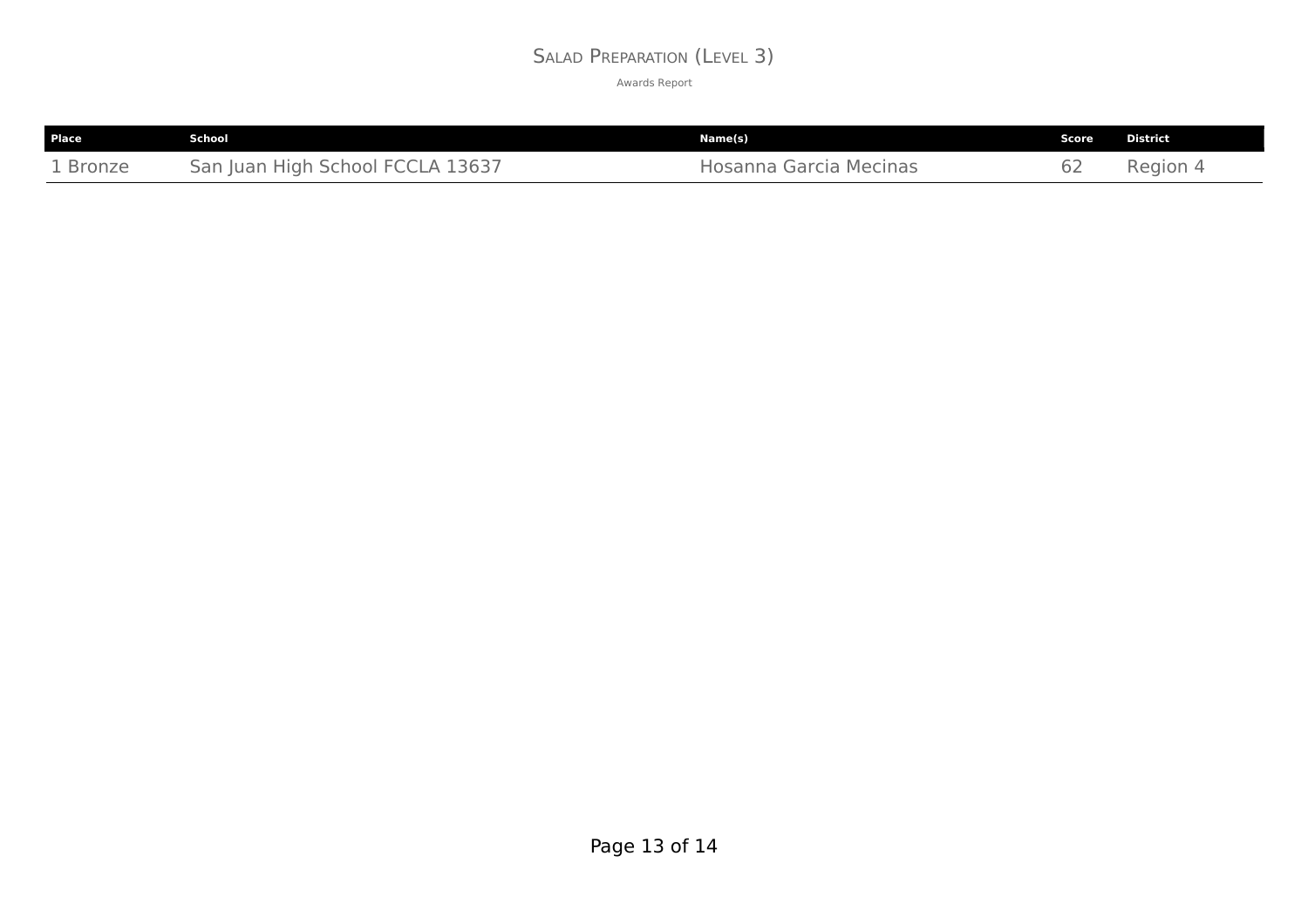#### SPORTS NUTRITION (LEVEL 3)

| <b>Place</b> | . School                        | Name(s)                            | Score | District |
|--------------|---------------------------------|------------------------------------|-------|----------|
| 1 Gold       | Cordova High School FCCLA 13622 | Sofia Beliančínová, Jazmine Savorn | 90    | Region 4 |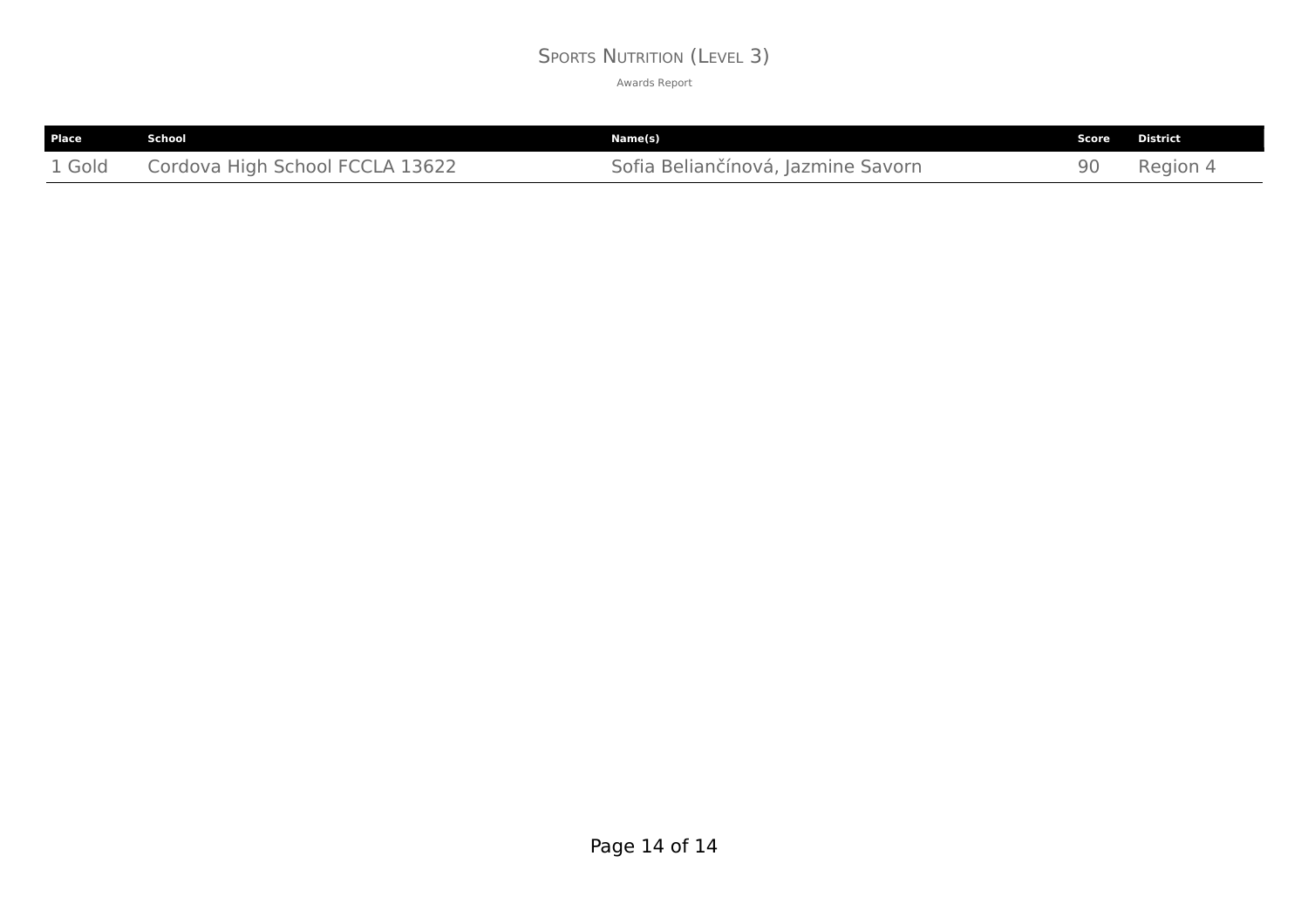#### CULINARY ARTS (LEVEL 3)

| Place    | <b>School</b>                  | Name(s)          | Score   | <b>District</b> |
|----------|--------------------------------|------------------|---------|-----------------|
| 1 Silver | Wilcox High School FCCLA 13673 | Kyle Leonard     | 87.6667 | Region 5        |
| 2 Silver | Piner High School 20772        | Bao Nguyen       | 86.6667 | Region 5        |
| 3 Silver | Wilcox High School FCCLA 13673 | Aaron nick Roque | 86      | Region 5        |
| 4 Silver | Piner High School 20772        | Dominic Smith    | 76.6667 | Region 5        |
| 5 Silver | Piner High School 20772        | Justin De Guzman | 75      | Region 5        |
| 6 Silver | Piner High School 20772        | Serafin Magana   | 74.6667 | Region 5        |
| 7 Bronze | Piner High School 20772        | Norman Robert    | 60.3333 | Region 5        |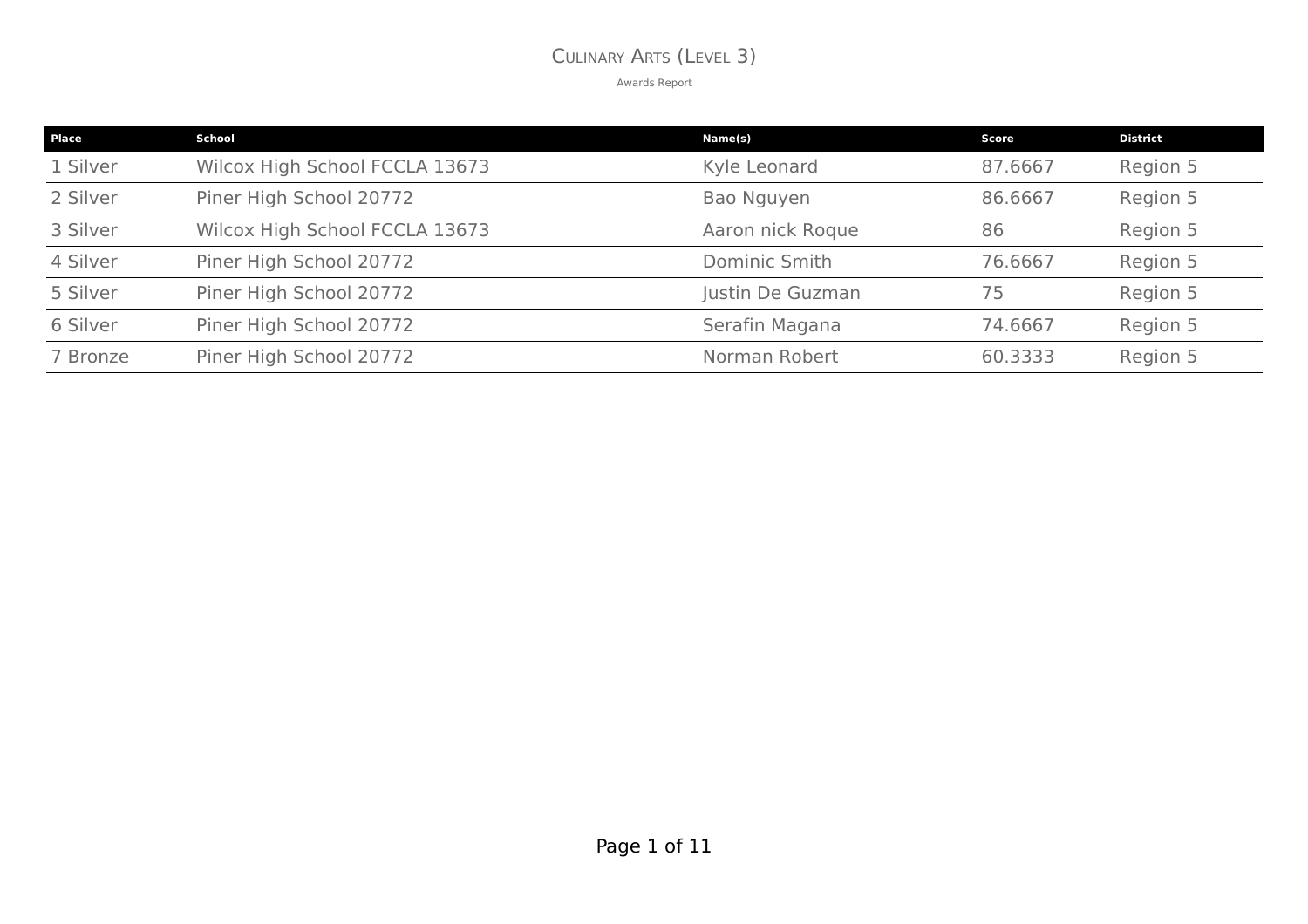#### CULINARY DISPLAY - APPETIZERS (LEVEL 3)

| <b>Place</b> | School                              | Name(s)                | Score   | District |
|--------------|-------------------------------------|------------------------|---------|----------|
| 1 Gold       | Kelseyville High SChool FCCLA 20860 | Karina Sonato          | 91      | Region 5 |
| 2 Silver     | Kelseyville High SChool FCCLA 20860 | Estefani Ramirez Reyes | 88.3333 | Region 5 |
| 3 Silver     | Kelseyville High SChool FCCLA 20860 | Sarahi Sonato          | 85.6667 | Region 5 |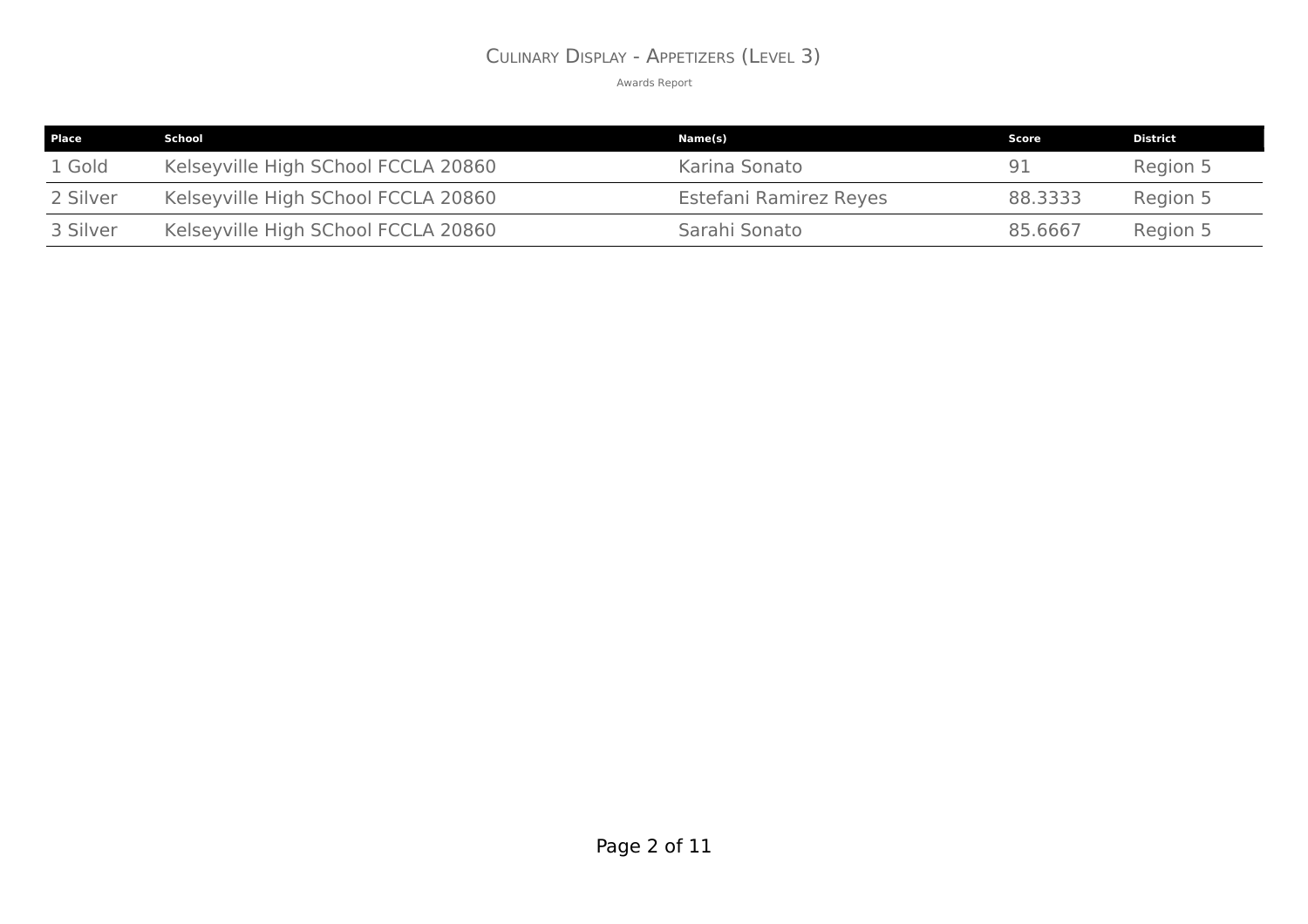#### CULINARY DISPLAY - BREADS (LEVEL 3)

| Place  | School                  | Name(s)           | <b>Score</b> | <b>District</b>        |
|--------|-------------------------|-------------------|--------------|------------------------|
| 1 Gold | Piner High School 20772 | Jossilyn Martinez | 92.6667      | Region $\mathsf{\cup}$ |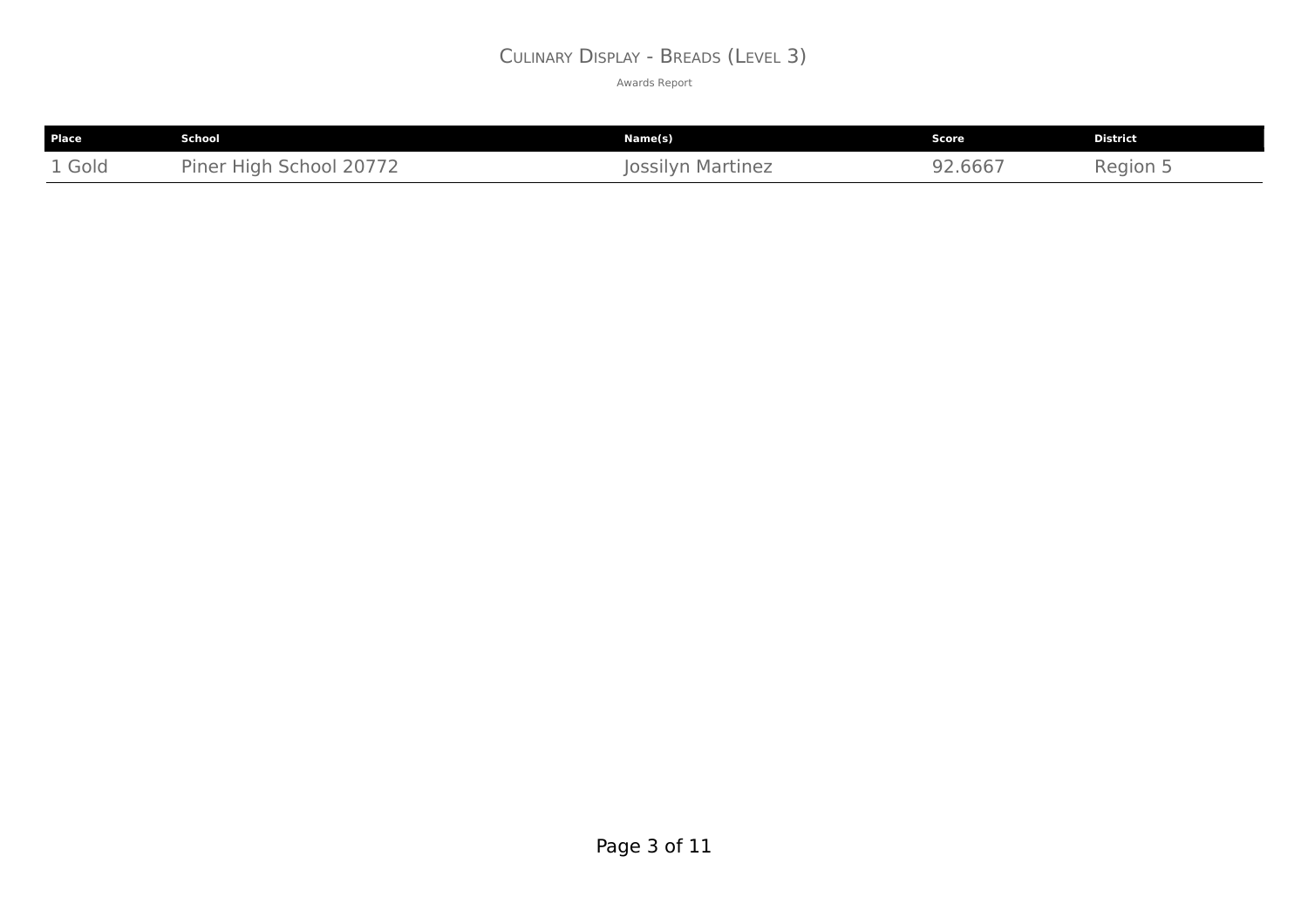#### CULINARY DISPLAY - WEDDING CAKES (LEVEL 3)

| Place    | School                  | Name(s)                | Score   | <b>District</b> |
|----------|-------------------------|------------------------|---------|-----------------|
| 1 Gold   | Piner High School 20772 | Belen Rubio            | 94      | Region 5        |
| 2 Silver | Piner High School 20772 | Gabriela Guerrero      | 88,3333 | Region 5        |
| 3 Silver | Piner High School 20772 | <b>Mayte Arellanes</b> | 78.3333 | Region 5        |
| 4 Bronze | Piner High School 20772 | Alaric Palmer          | 69,6667 | Region 5        |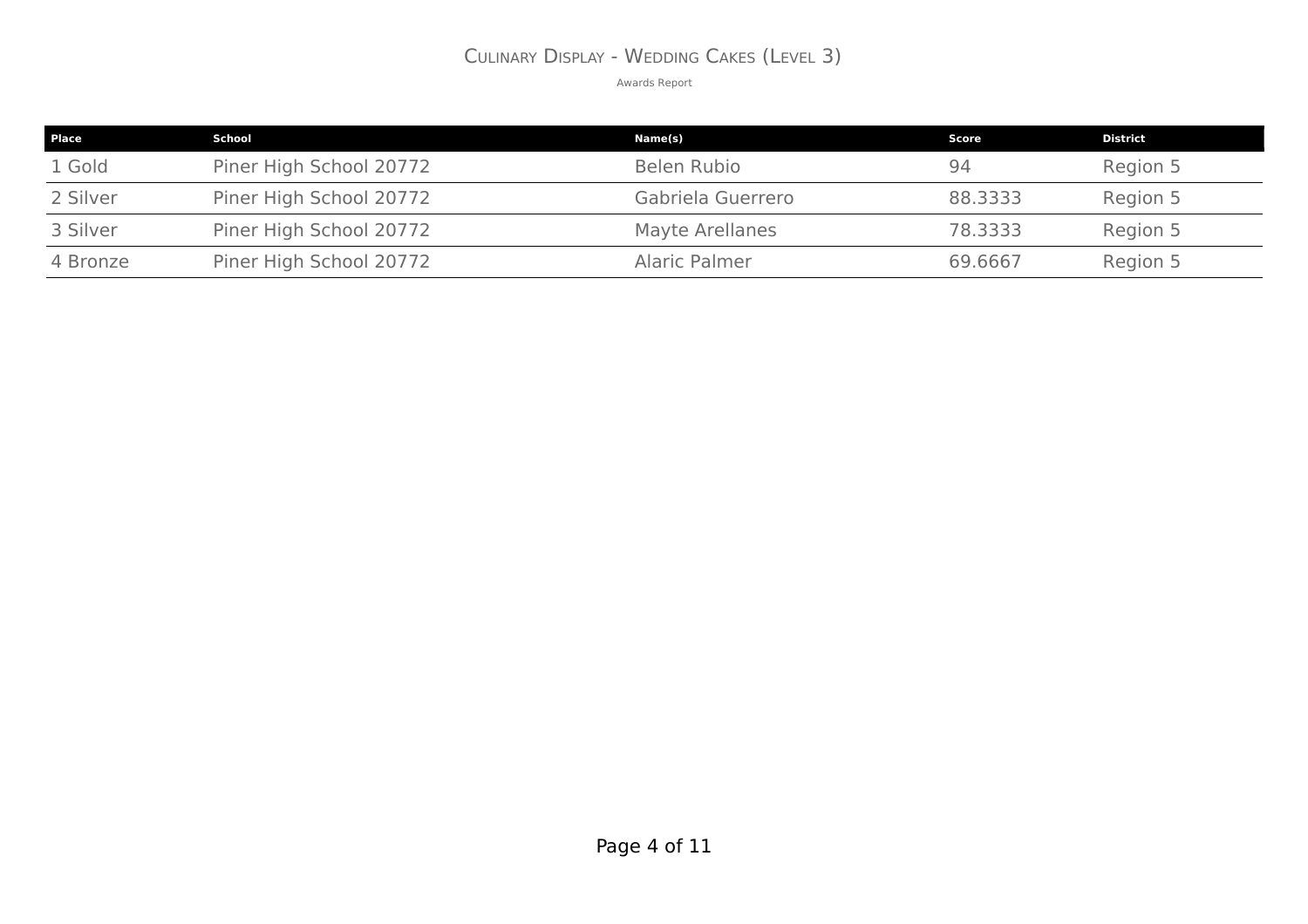#### FASHION CONSTRUCTION (LEVEL 2)

| <b>Place</b> | School                         | Name(s)         | <b>Score</b> | <b>District</b> |
|--------------|--------------------------------|-----------------|--------------|-----------------|
| 1 Gold       | Wilcox High School FCCLA 13673 | Zahara Blackman | 91.5         | Region 5        |
| 2 Silver     | Wilcox High School FCCLA 13673 | Alondra Guizar  | 76           | Region 5        |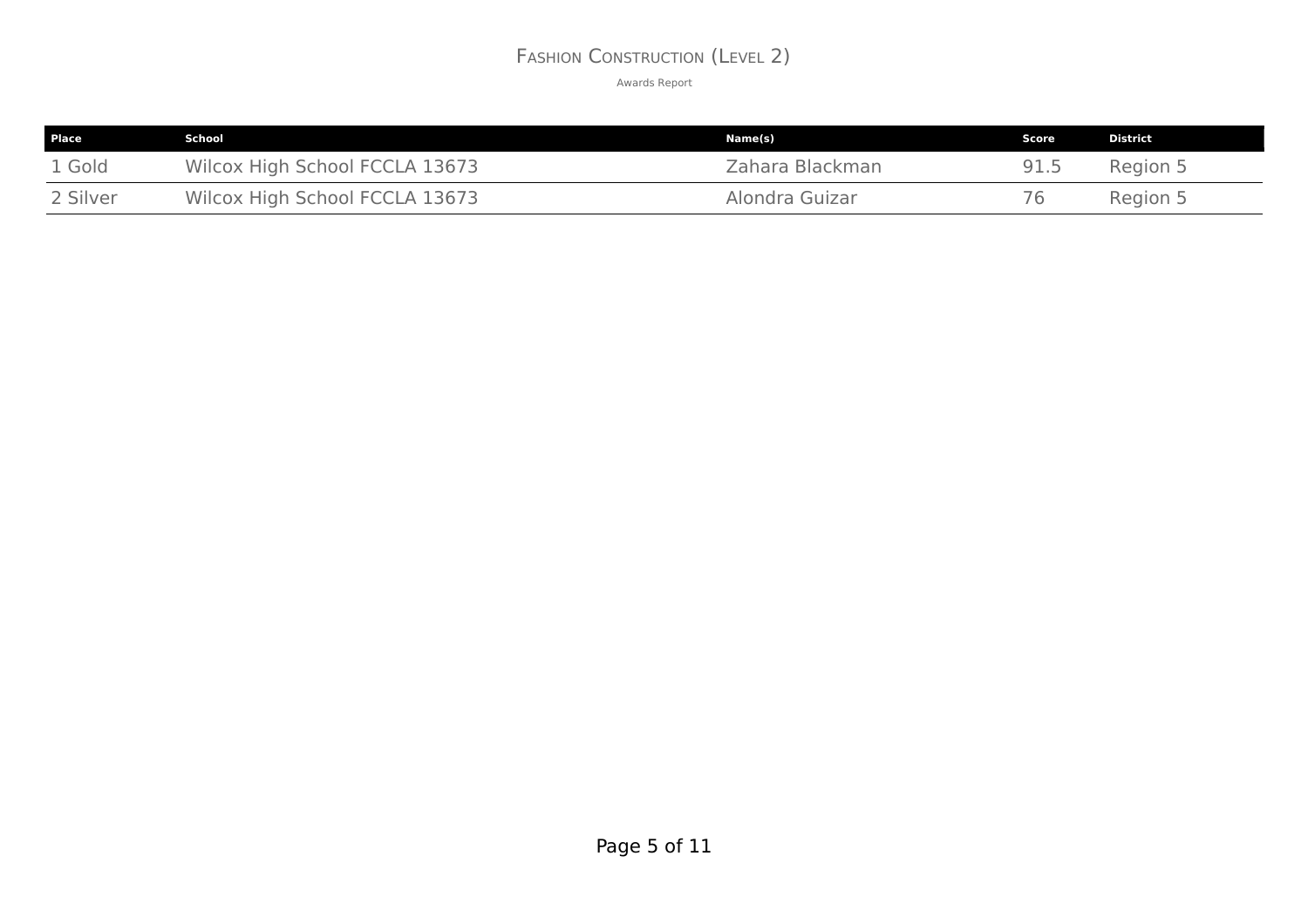#### FASHION CONSTRUCTION (LEVEL 3)

| <b>Place</b> | School                              | Name(s)           | Score   | District |
|--------------|-------------------------------------|-------------------|---------|----------|
| 1 Bronze     | Santa Clara High School FCCLA 13661 | Zaynab Al-hemyari | 66.6667 | Region 5 |
| 2 Bronze     | Wilcox High School FCCLA 13673      | Riya Agrawal      | 58      | Region 5 |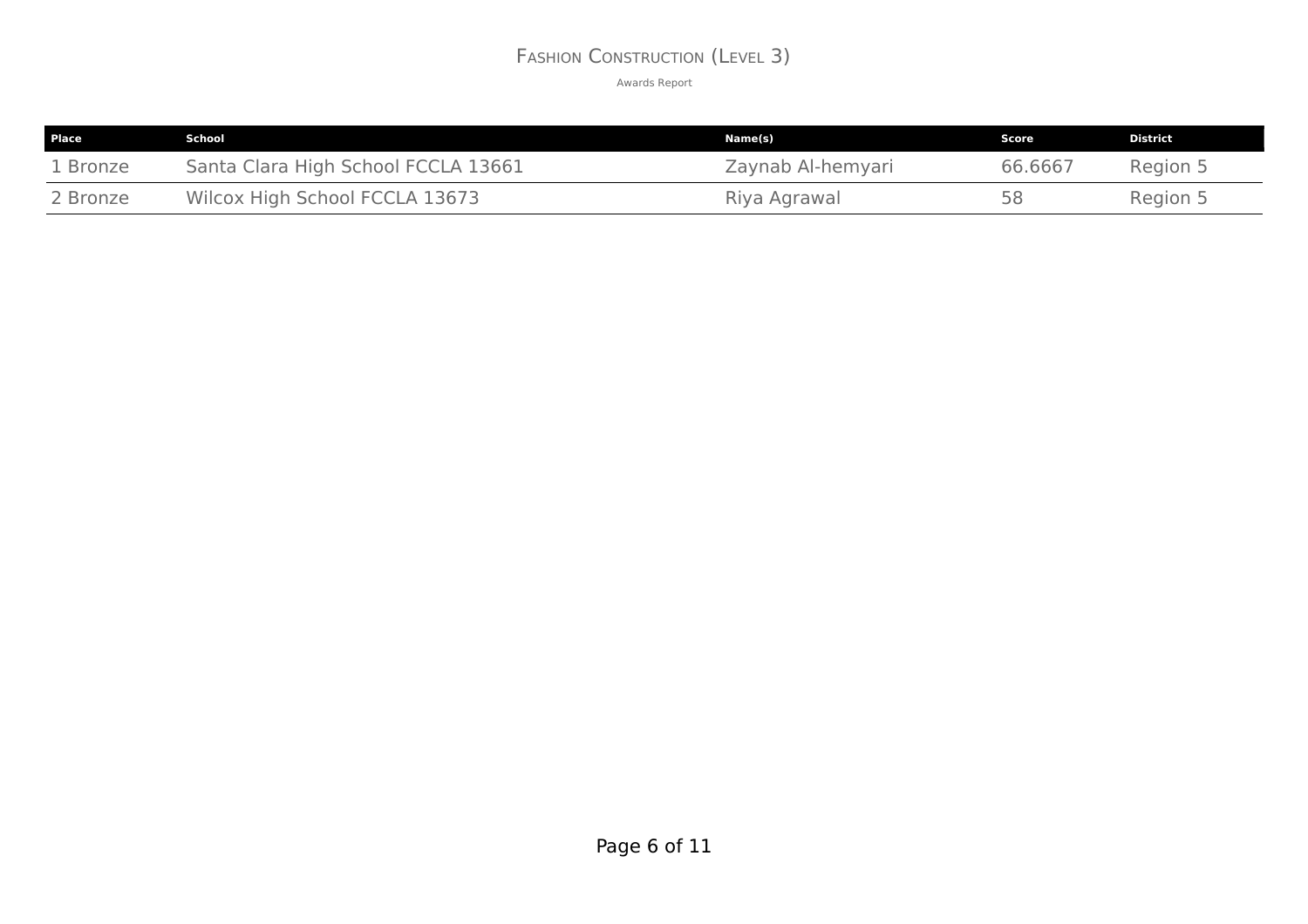#### FASHION DESIGN (LEVEL 3)

| Place    | School                         | Name(s)        | Score   | <b>District</b> |
|----------|--------------------------------|----------------|---------|-----------------|
| 1 Bronze | Wilcox High School FCCLA 13673 | Sezen Musa     | 68.3333 | Region 5        |
| 2 Bronze | Wilcox High School FCCLA 13673 | Halle Granlund | 55      | Region 5        |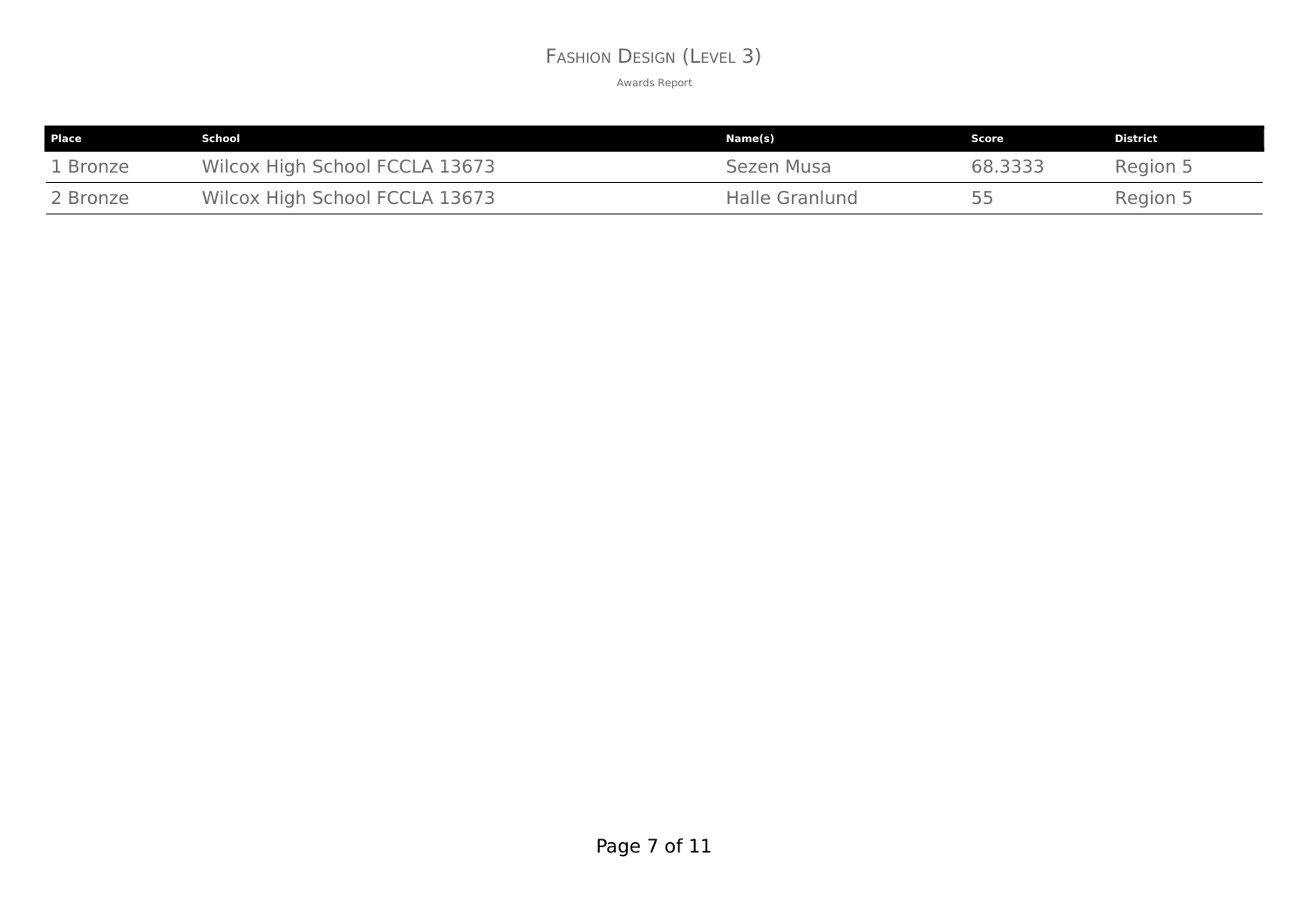#### REPURPOSE AND REDESIGN (LEVEL 2) - VIRTUAL ONLY

| Place    | School                         | Name(s)                     | <b>Score</b> | <b>District</b> |
|----------|--------------------------------|-----------------------------|--------------|-----------------|
| 1 Silver | Wilcox High School FCCLA 13673 | Anh Nguyen, Aadya Deshpande | 89           | Region 5        |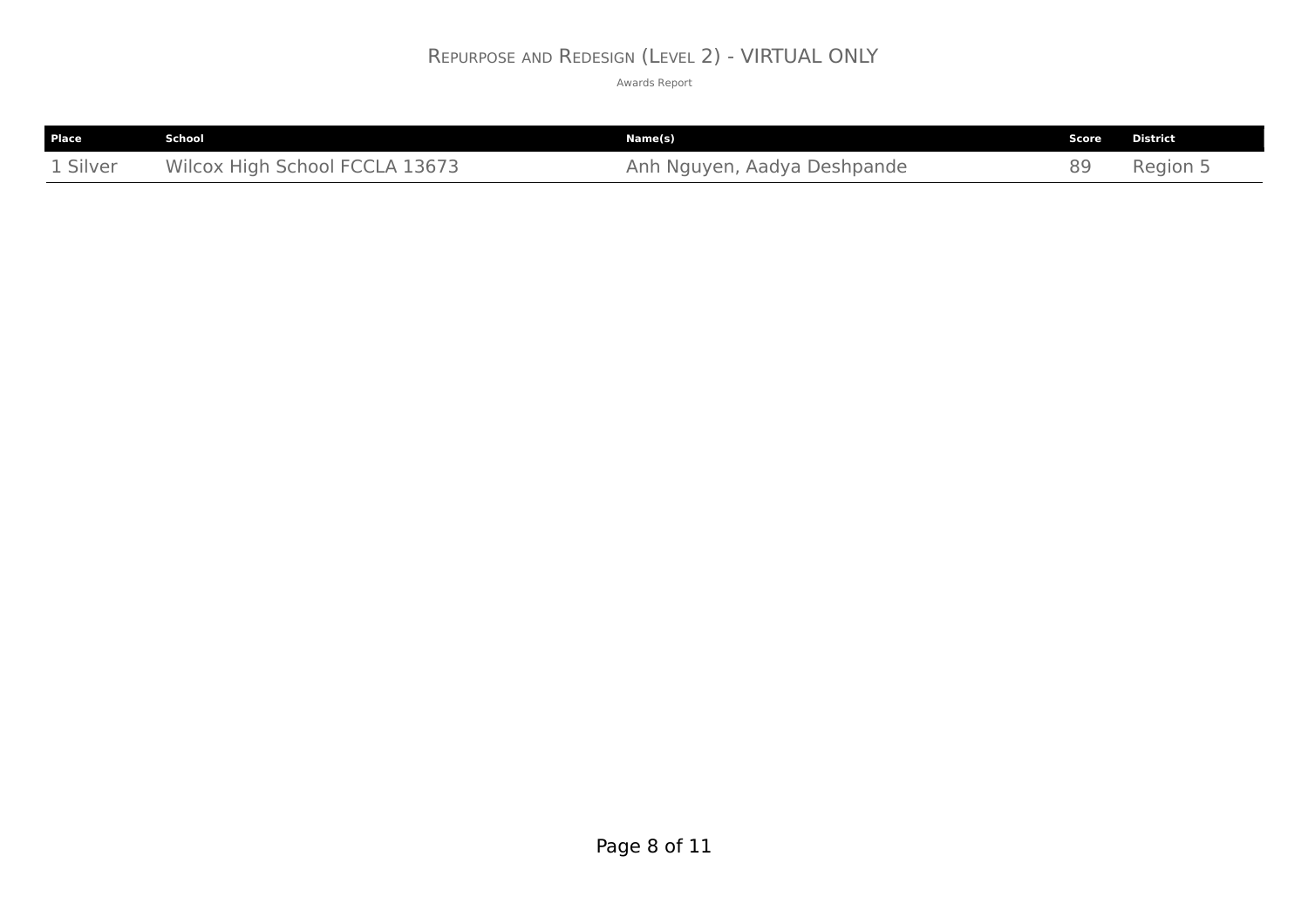#### SALAD PREPARATION (LEVEL 2)

| Place    | School                          | Name(s)         | Score   | District |
|----------|---------------------------------|-----------------|---------|----------|
| 1 Silver | Del Mar High School FCCLA 22129 | Janette Garcia  | 70.3333 | Region 5 |
| 2 Bronze | Del Mar High School FCCLA 22129 | Angelina Nguyen | 69      | Region 5 |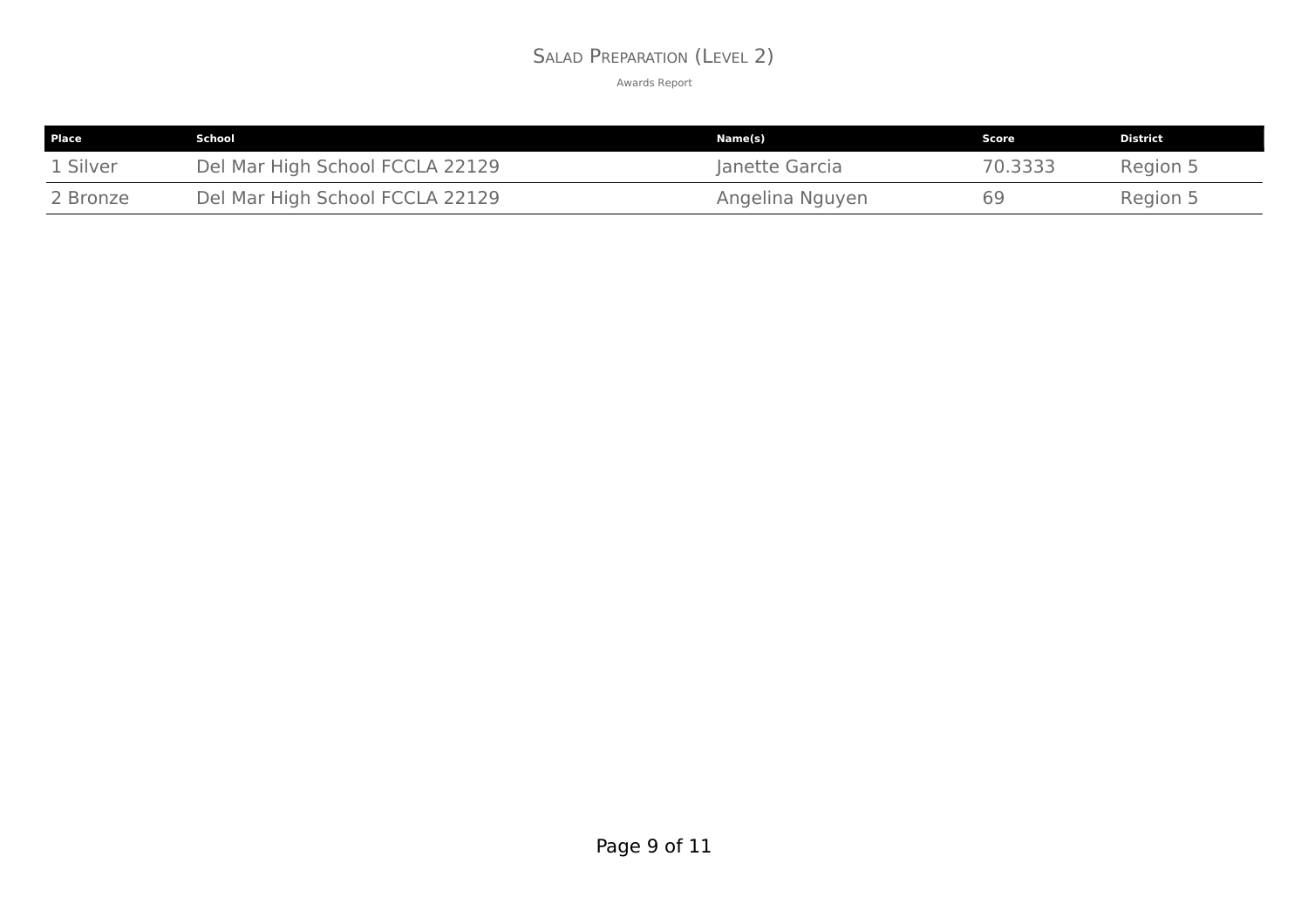#### SALAD PREPARATION (LEVEL 3)

| Place    | School                              | Name(s)                   | Score   | <b>District</b> |
|----------|-------------------------------------|---------------------------|---------|-----------------|
| 1 Silver | Piner High School 20772             | <b>Heather Lardizabal</b> | 88,6667 | Region 5        |
| 2 Silver | Del Mar High School FCCLA 22129     | Janessa Garcia            | 84.3333 | Region 5        |
| 3 Silver | Kelseyville High SChool FCCLA 20860 | Briseyda Cacho            | 82.3333 | Region 5        |
| 4 Silver | Kelseyville High SChool FCCLA 20860 | Emily Jimenez             | 82      | Region 5        |
| 5 Silver | Kelseyville High SChool FCCLA 20860 | Delayna Dothage           | 73.6667 | Region 5        |
| 6 Bronze | Kelseyville High SChool FCCLA 20860 | Anthony Ruiz              | 68      | Region 5        |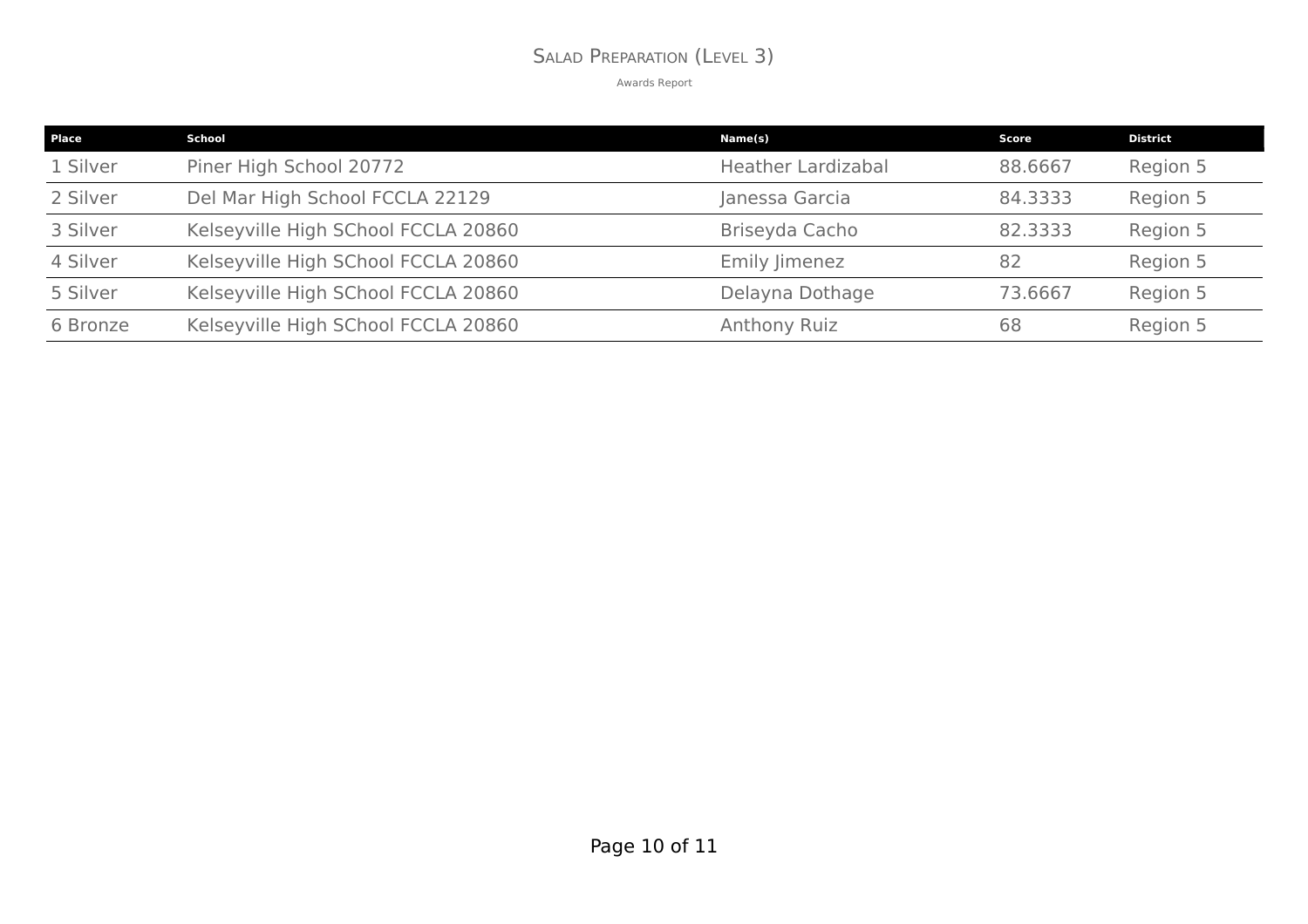#### SPORTS NUTRITION (LEVEL 2)

| <b>Place</b> | School                        | Name(s)                 | Score   | <b>District</b> |
|--------------|-------------------------------|-------------------------|---------|-----------------|
| 1 Gold       | Mills High School FCCLA 13987 | Adrienne Lee, Ellie Lau | 90.3333 | Region 5        |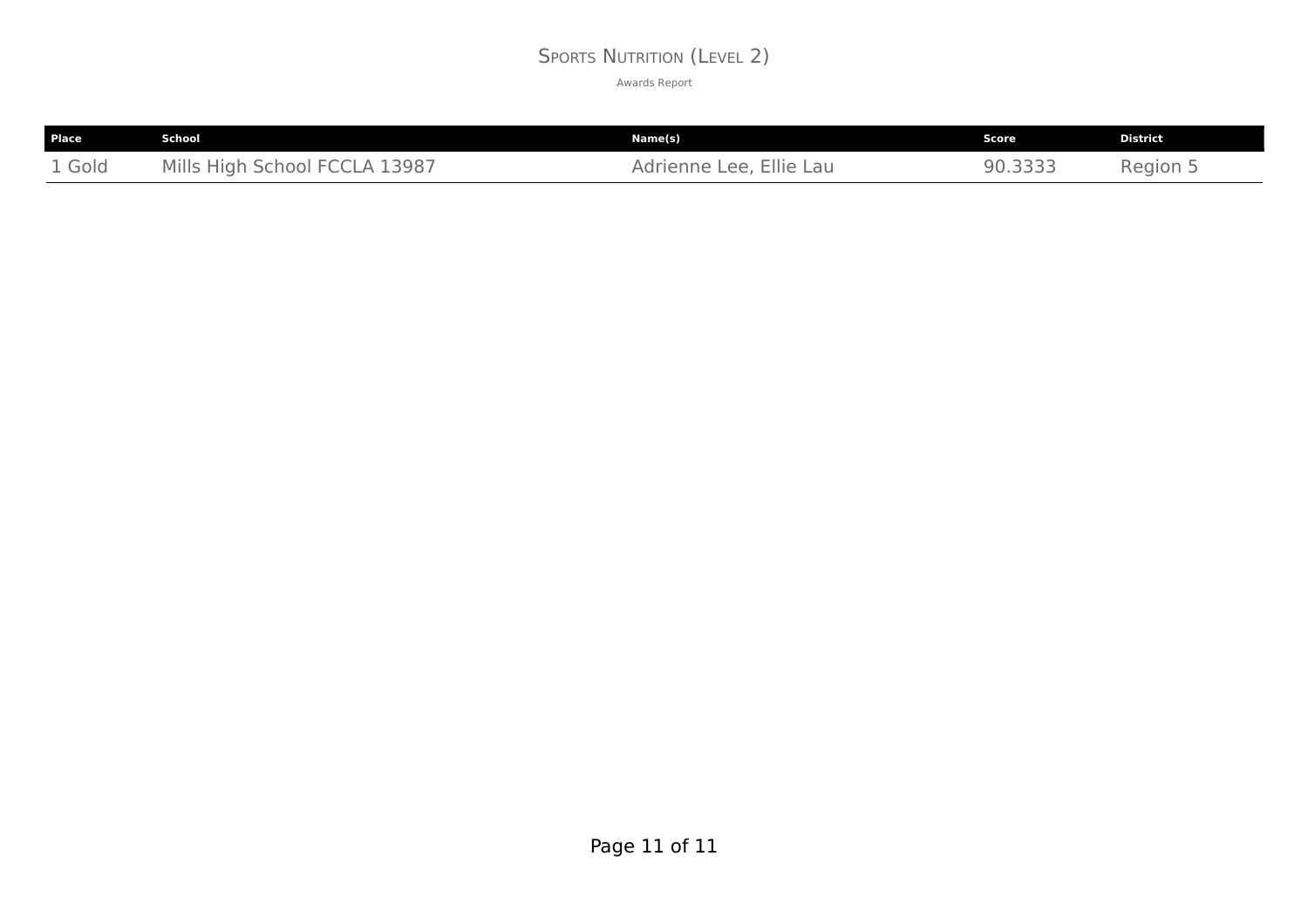#### CHILD DEVELOPMENT (LEVEL 2)

| <b>Place</b> | School                          | Name(s)     | Score   | <b>District</b> |
|--------------|---------------------------------|-------------|---------|-----------------|
| 1 Silver     | Lathrop High School FCCLA 19730 | Angel Boiso | 82.3333 | Region 6        |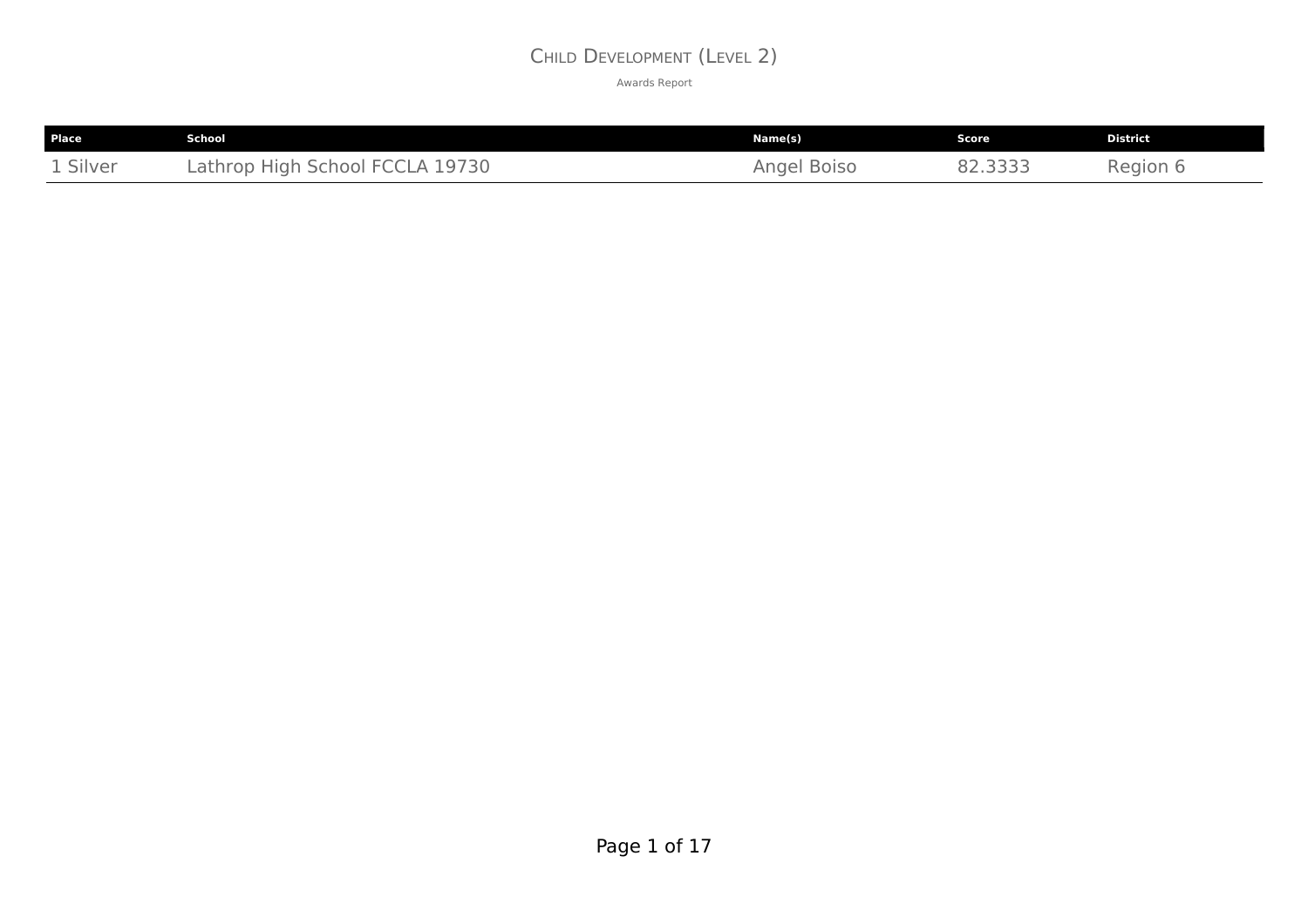#### CULINARY ARTS (LEVEL 3)

| <b>Place</b> | School                             | Name(s)                     | Score   | <b>District</b> |
|--------------|------------------------------------|-----------------------------|---------|-----------------|
| 1 Gold       | Merced High School FCCLA 13655     | Jacob Friedman              | 93.6667 | Region 6        |
| 2 Gold       | East Union High School FCCLA 19652 | Izaiah Fagundes             | 90      | Region 6        |
| 3 Silver     | East Union High School FCCLA 19652 | Justin Lizarraga            | 89      | Region 6        |
| 4 Silver     | Sierra High School FCCLA 13988     | Kristen Melendrez           | 83.6667 | Region 6        |
| 5 Silver     | Merced High School FCCLA 13655     | <b>Emmanuel Oregel-Ruiz</b> | 82.3333 | Region 6        |
| 6 Silver     | Sierra High School FCCLA 13988     | Raniel kristian Ouano       | 79      | Region 6        |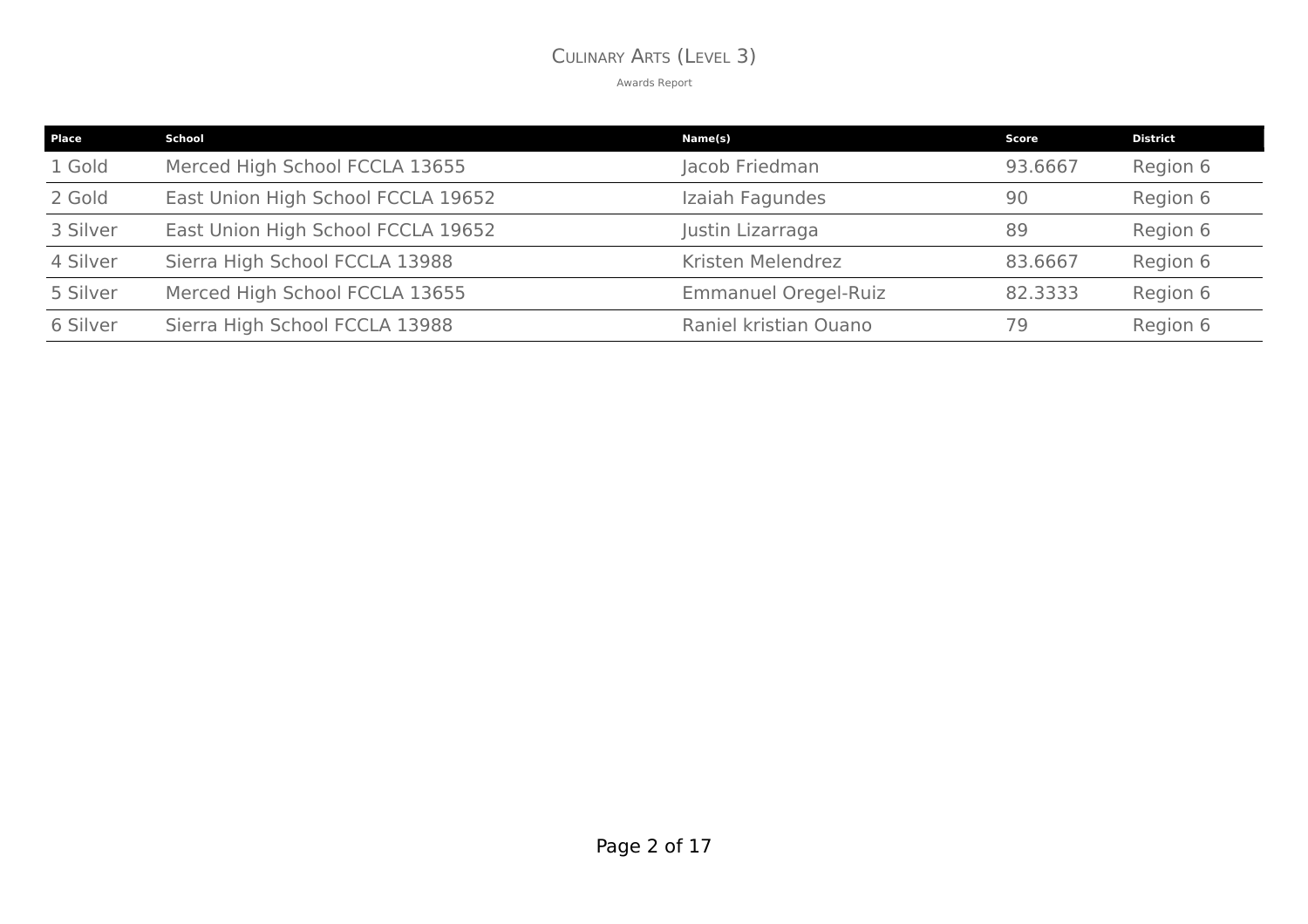#### CULINARY DISPLAY - APPETIZERS (LEVEL 2)

| Place    | School                         | Name(s)           | Score   | <b>District</b> |
|----------|--------------------------------|-------------------|---------|-----------------|
| 1 Bronze | Merced High School FCCLA 13655 | <b>Renee Nies</b> | 61.6667 | Region 6        |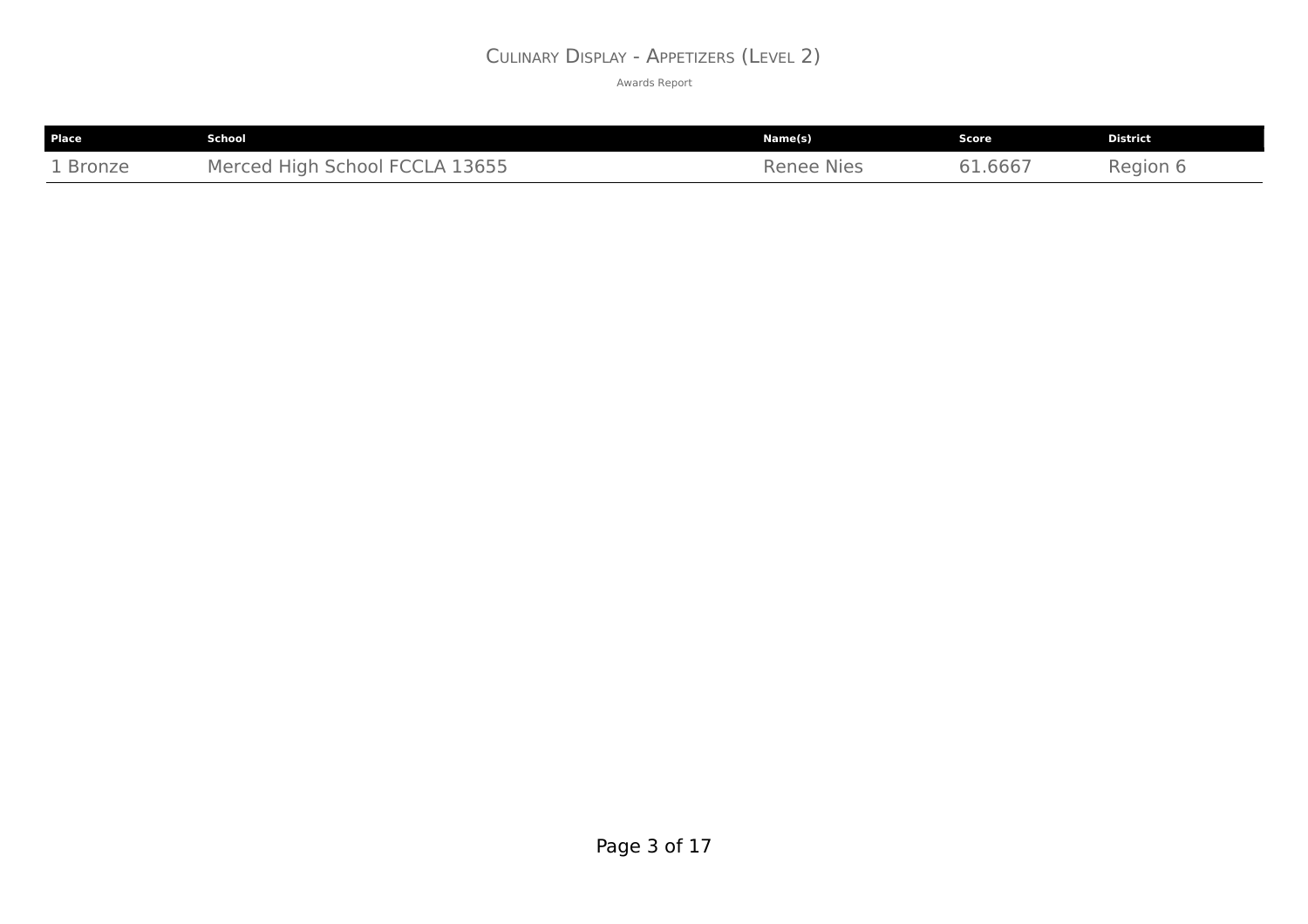#### CULINARY DISPLAY - APPETIZERS (LEVEL 3)

| <b>Place</b> | School                             | Name(s)      | Score   | <b>District</b> |
|--------------|------------------------------------|--------------|---------|-----------------|
| 1 Silver     | Sierra High School FCCLA 13988     | Daniel LeRoy | 85.6667 | Region 6        |
| 2 Silver     | East Union High School FCCLA 19652 | Alyson Davit | 82.6667 | Region 6        |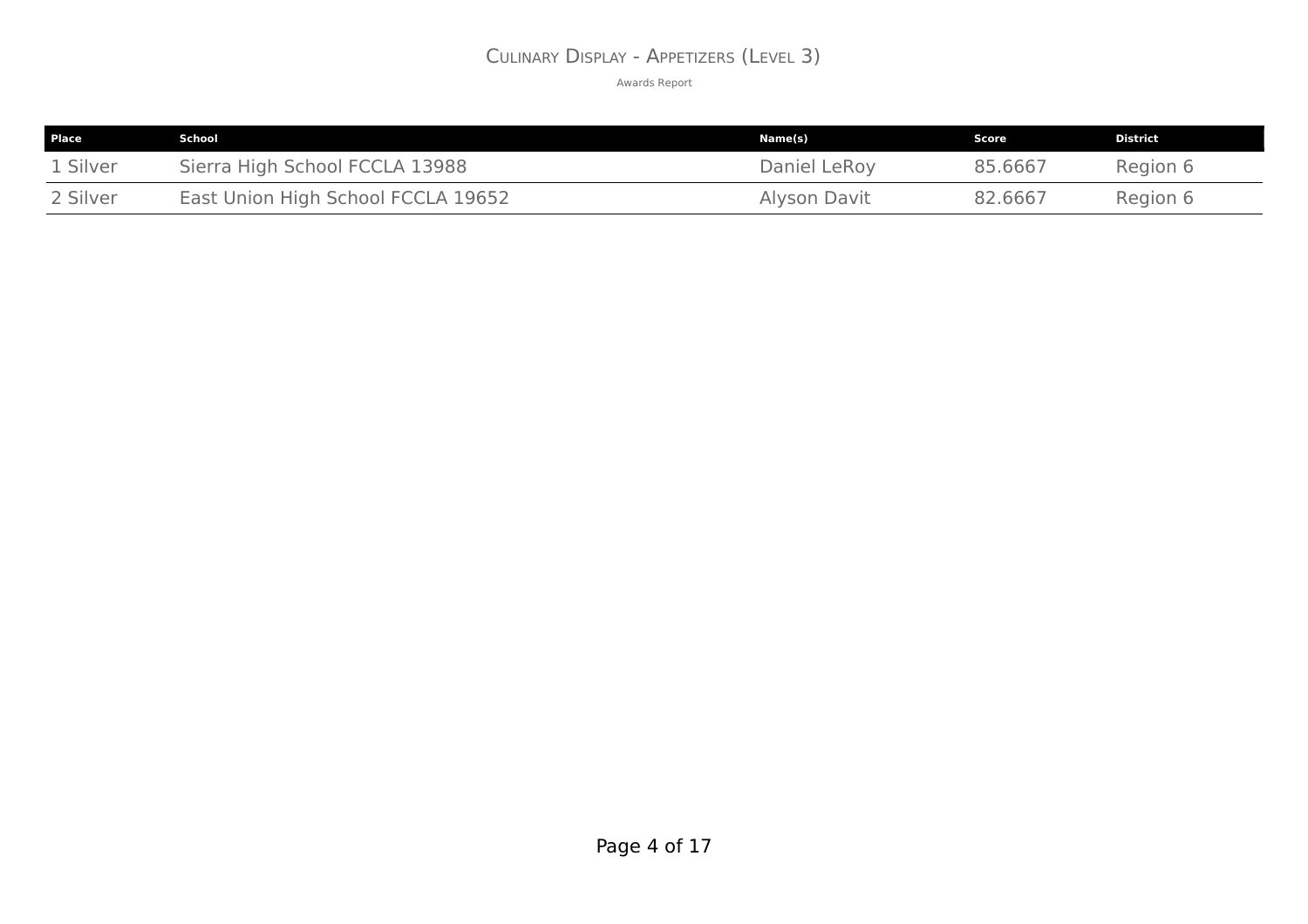#### CULINARY DISPLAY - CREATIVE CAKES (LEVEL 2)

| Place  | School                         | Name(s)      | Score  | <b>District</b> |
|--------|--------------------------------|--------------|--------|-----------------|
| 1 Gold | Sierra High School FCCLA 13988 | Virgil Munoz | 1.3333 | Region 6        |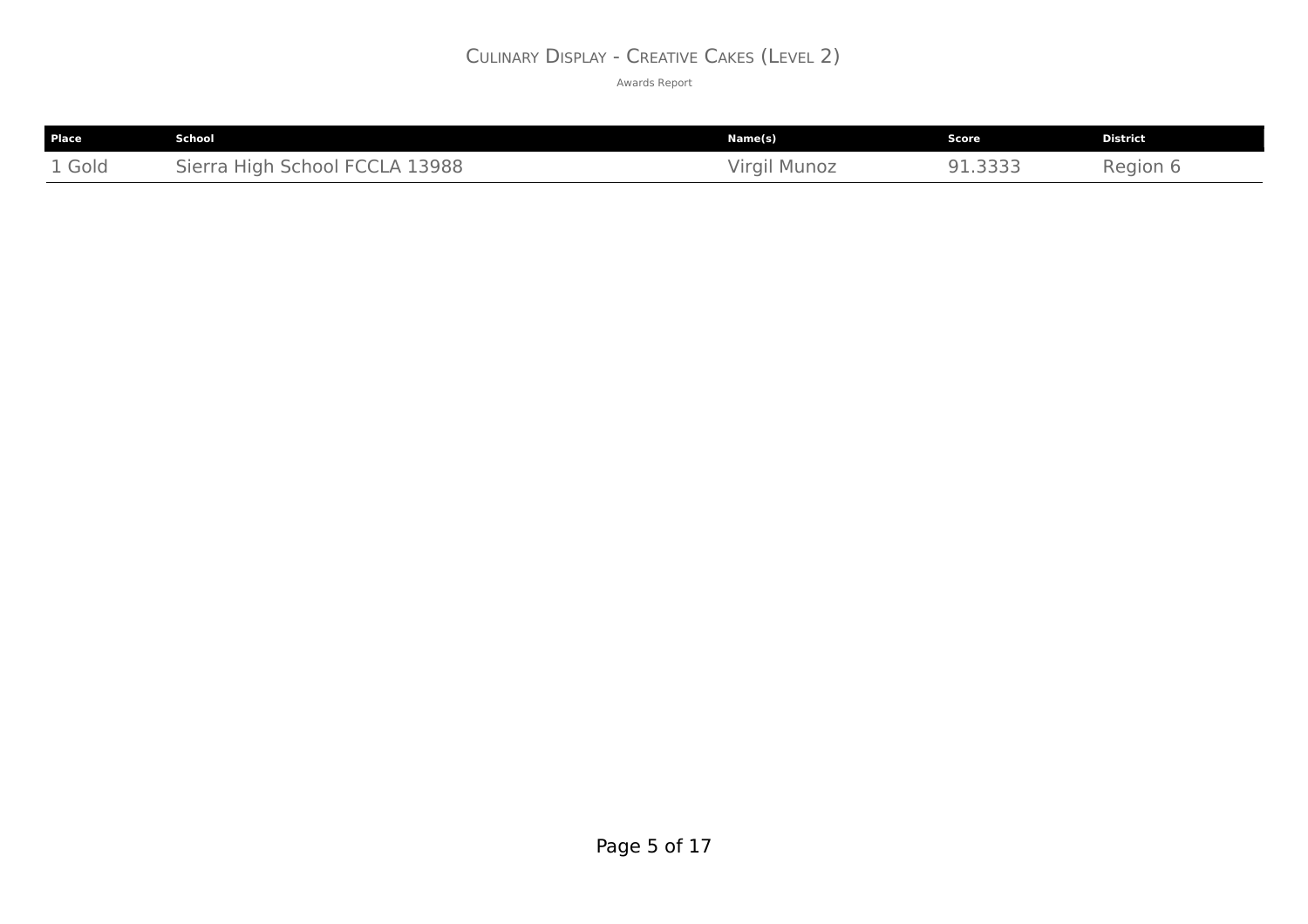#### CULINARY DISPLAY - WEDDING CAKES (LEVEL 3)

| Place                            | School                                               | Name(s)          | Score            | <b>District</b> |
|----------------------------------|------------------------------------------------------|------------------|------------------|-----------------|
| $\sim$ $\sim$ $\sim$<br>1 Silver | <b>FCCLA 19652</b><br>East<br>. High School<br>Union | Daniel<br>Guizar | つつつつ<br><u>.</u> | Region 6        |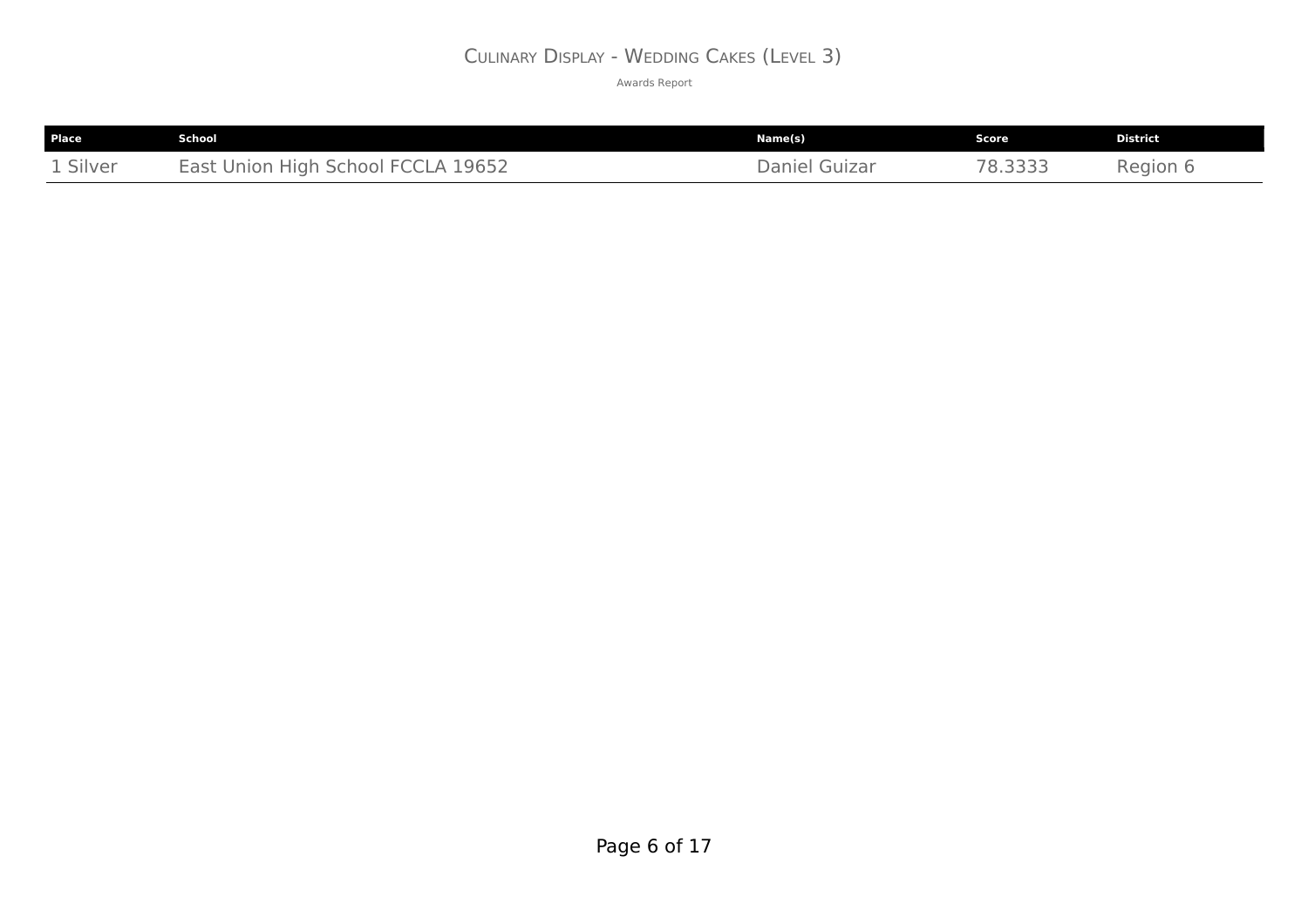#### FASHION CONSTRUCTION (LEVEL 3)

| <b>Place</b> | School                         | Name(s)         | Score   | <b>District</b> |
|--------------|--------------------------------|-----------------|---------|-----------------|
| 1 Gold       | Merced High School FCCLA 13655 | Samantha Slocum | 94.3333 | Region 6        |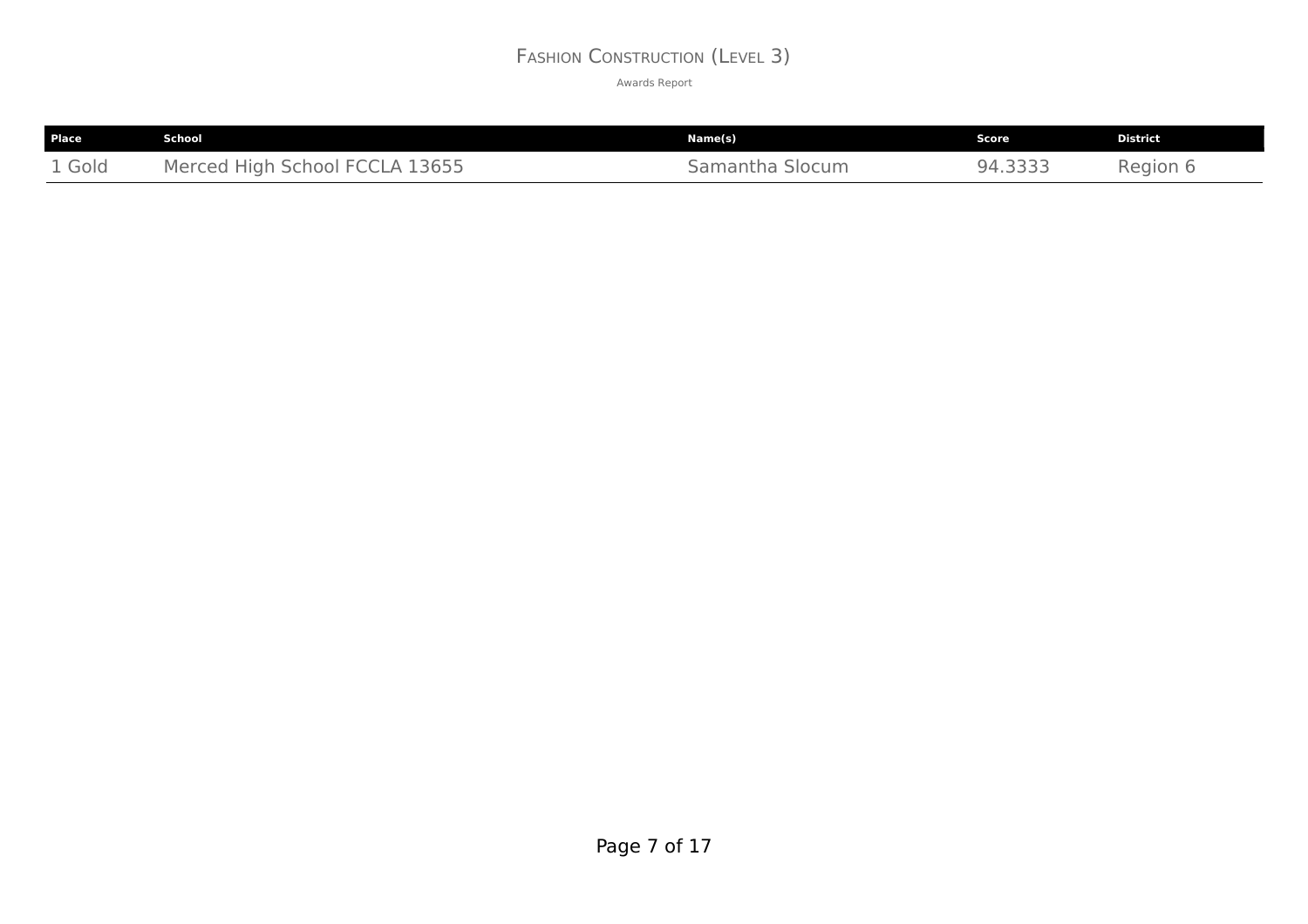#### FOCUS ON CHILDREN (LEVEL 2) - VIRTUAL ONLY

| <b>Place</b> | School                         | Name(s)                                    | Score  | <b>District</b> |
|--------------|--------------------------------|--------------------------------------------|--------|-----------------|
| 1 Silver     | Merced High School FCCLA 13655 | ı, Emma Reyna, Nikki Dietz<br>Jenna Revna. | 8.6667 | Region 6        |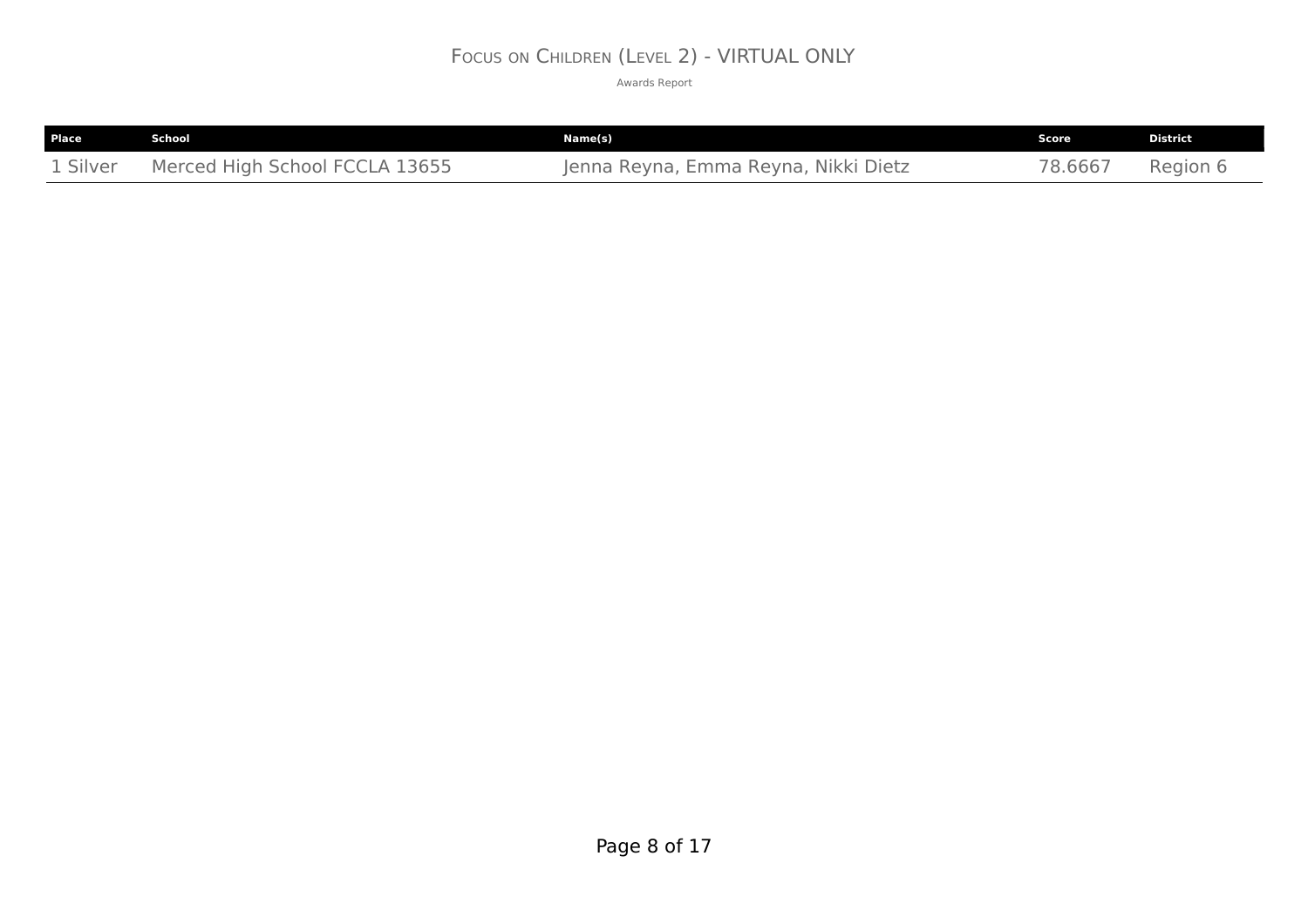## FOCUS ON CHILDREN (LEVEL 3) - VIRTUAL ONLY

| Place    | School                             | Name(s)                         | Score   | <b>District</b> |
|----------|------------------------------------|---------------------------------|---------|-----------------|
| 1 Silver | El Capitan High School FCCLa 21066 | Abigail Oseguera, Jayden Garcia | 33.6667 | Region 6        |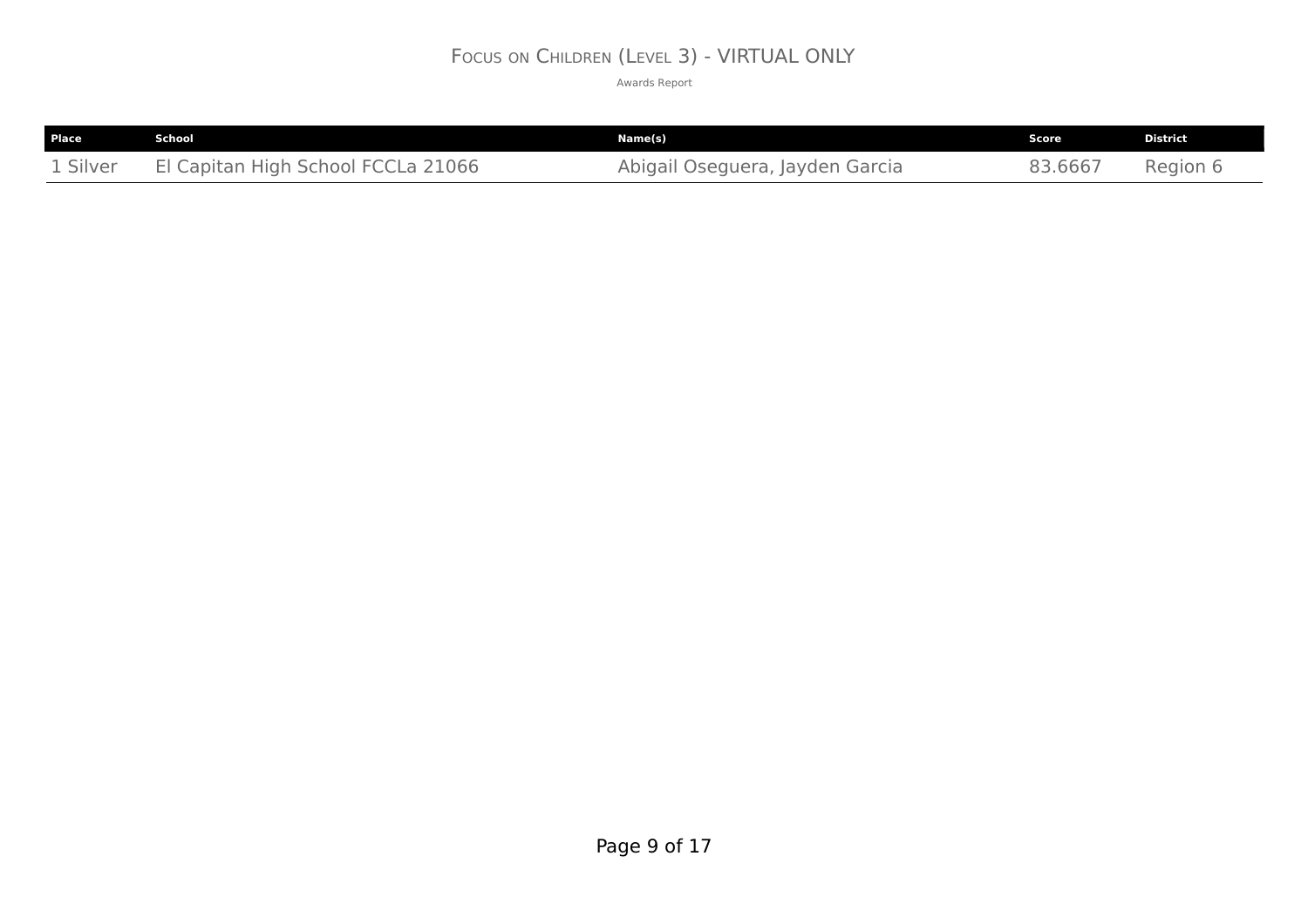#### JOB INTERVIEW (LEVEL 3)

| <b>Place</b> | School                             | Name(s)           | Score   | <b>District</b> |
|--------------|------------------------------------|-------------------|---------|-----------------|
| 1 Gold       | Merced High School FCCLA 13655     | Isabella Meyer    | 93.6667 | Region 6        |
| 2 Silver     | Merced High School FCCLA 13655     | Averie Stockeland | 86.3333 | Region 6        |
| 3 Silver     | East Union High School FCCLA 19652 | Janaye Pierre     | 85,3333 | Region 6        |
| 4 Silver     | Lathrop High School FCCLA 19730    | Zohaib Farooqi    | 84.3333 | Region 6        |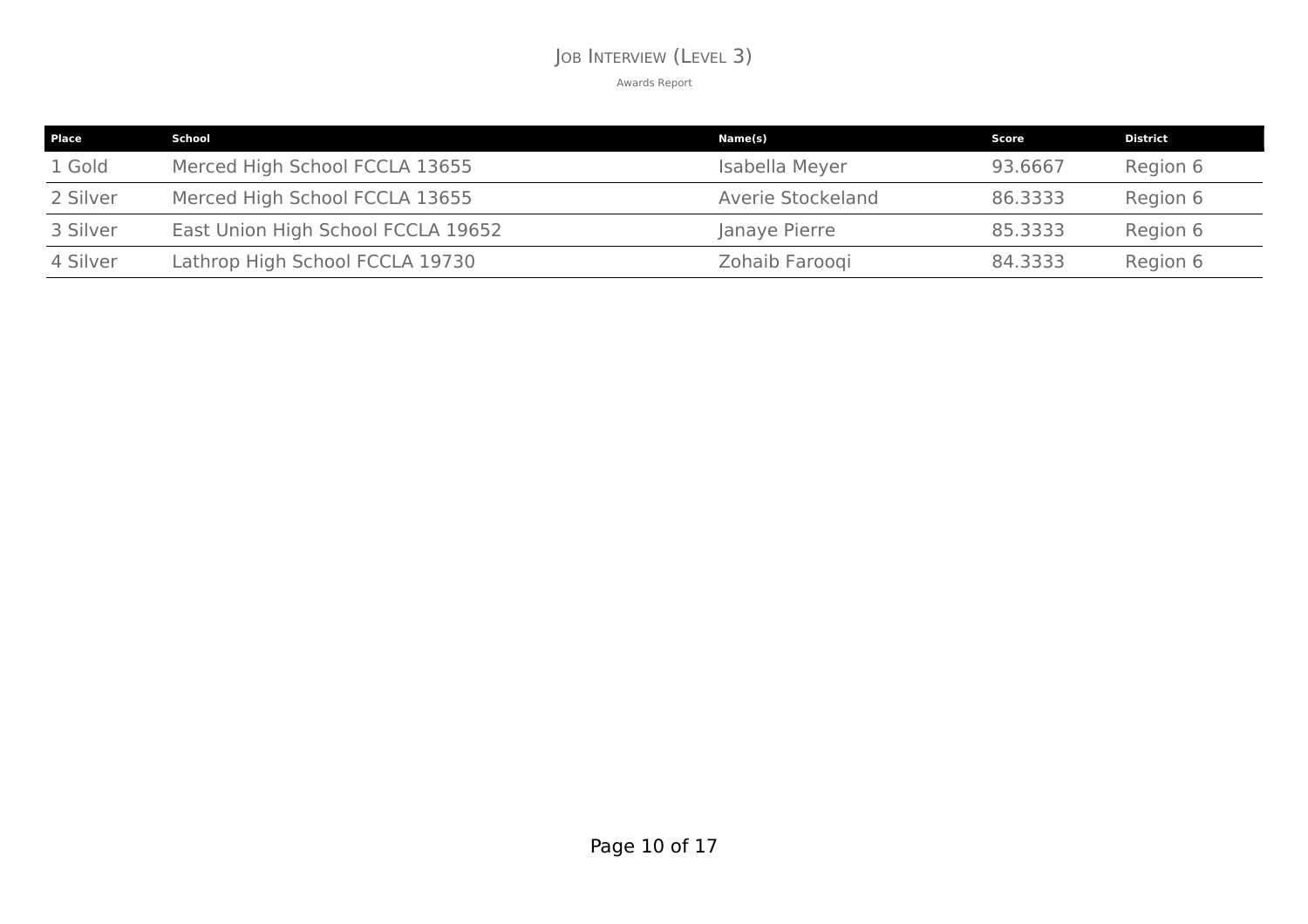# MENU PLANNING & TABLE DISPLAY (LEVEL 2)

| Place    | School                          | Name(s)           | Score   | District |
|----------|---------------------------------|-------------------|---------|----------|
| 1 Gold   | Merced High School FCCLA 13655  | Paige Calzadillas | 94.6667 | Region 6 |
| 2 Silver | Lathrop High School FCCLA 19730 | Gabriella Niere   | 81,3333 | Region 6 |
| 3 Bronze | Sierra High School FCCLA 13988  | Simrat Thind      |         | Region 6 |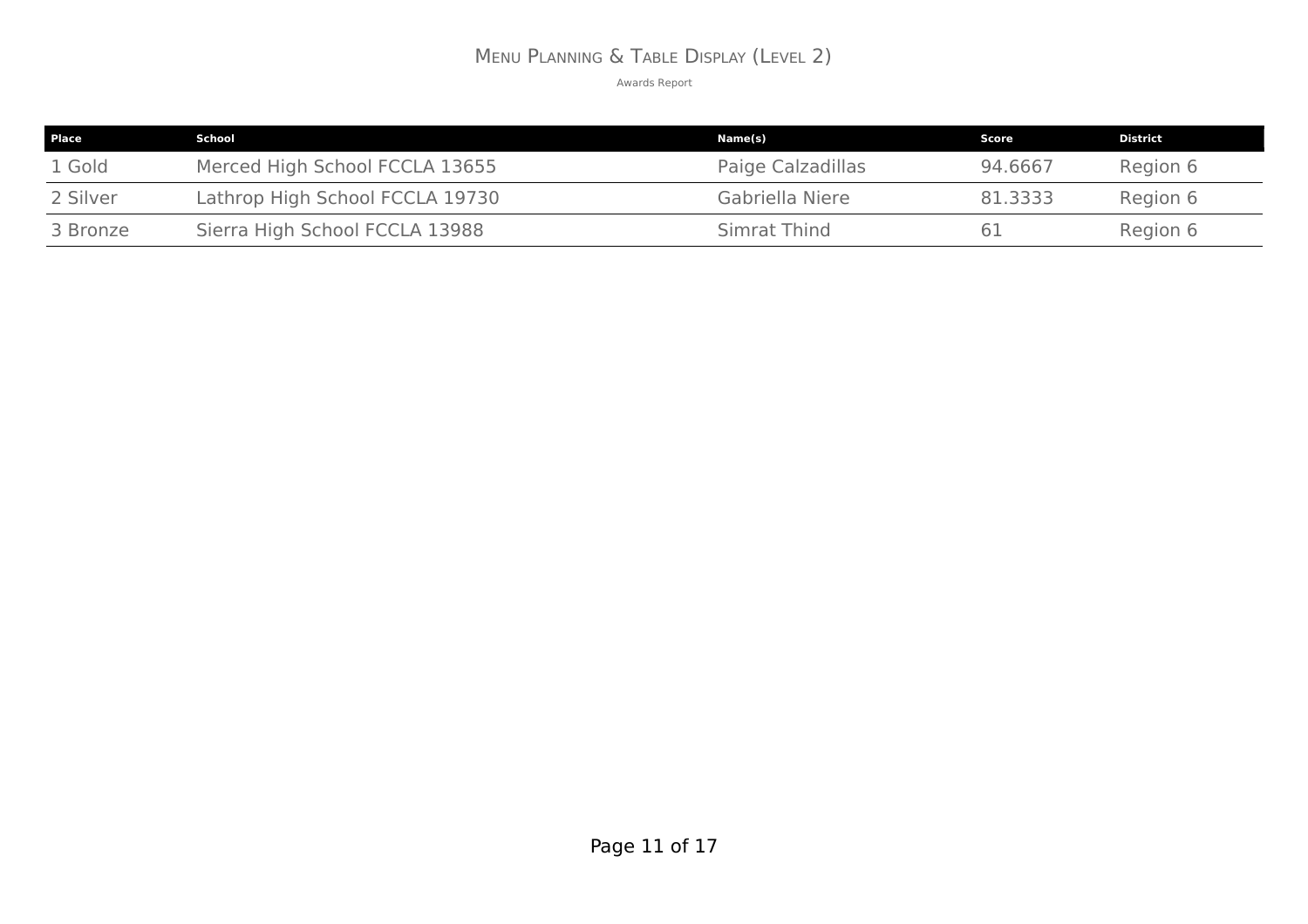#### NATIONAL PROGRAMS IN ACTION (LEVEL 3)

| Place    | School                         | Name(s)                     | Score                    | <b>District</b> |
|----------|--------------------------------|-----------------------------|--------------------------|-----------------|
| 1 Silver | Sierra High School FCCLA 13988 | Reina Valdez, Kailey Monday | $\overline{\phantom{a}}$ | Region 6        |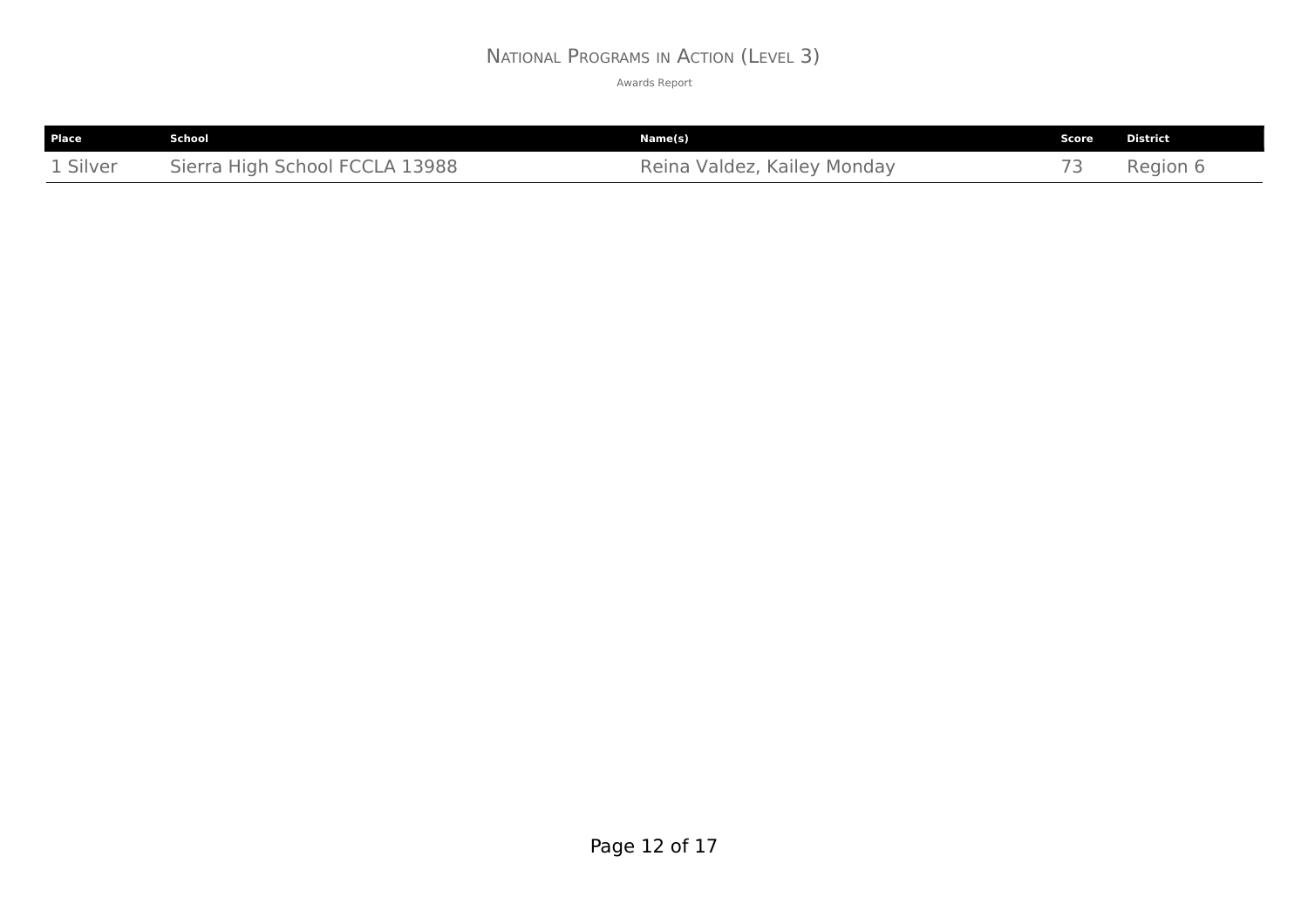## PROFESSIONAL PRESENTATION (LEVEL 3) - VIRTUAL ONLY

| Place    | School                         | Name(s)                    | Score | <b>District</b> |
|----------|--------------------------------|----------------------------|-------|-----------------|
| 1 Silver | Merced High School FCCLA 13655 | Alexa Martin, Marisa Lunde | 84    | Region 6        |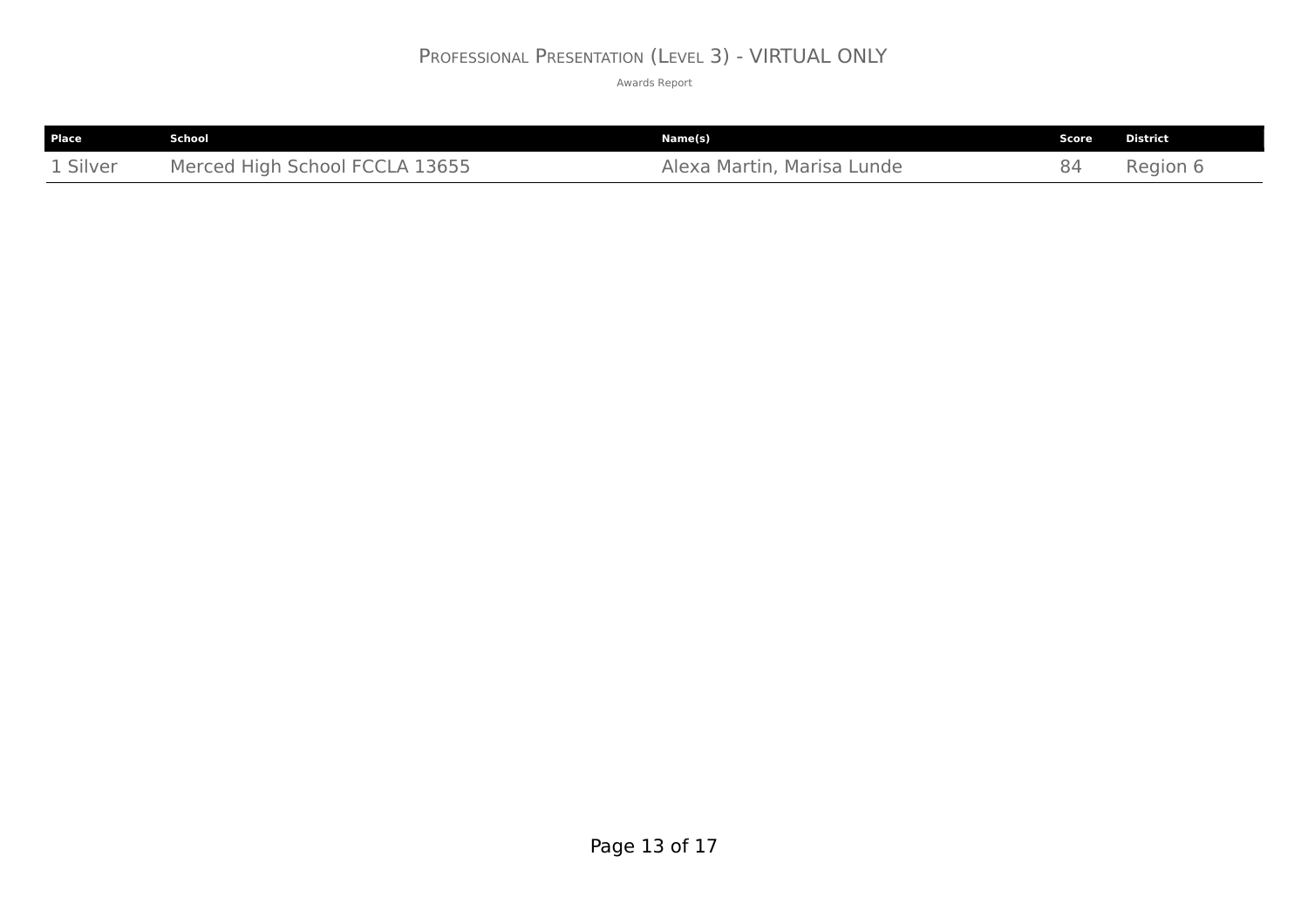#### PUBLIC POLICY ADVOCATE (LEVEL 3)

| <b>Place</b> | School                             | Name(s)         | Score   | <b>District</b> |
|--------------|------------------------------------|-----------------|---------|-----------------|
| 1 Gold       | El Capitan High School FCCLa 21066 | Nathalia Gaytan | 92.3333 | Region 6        |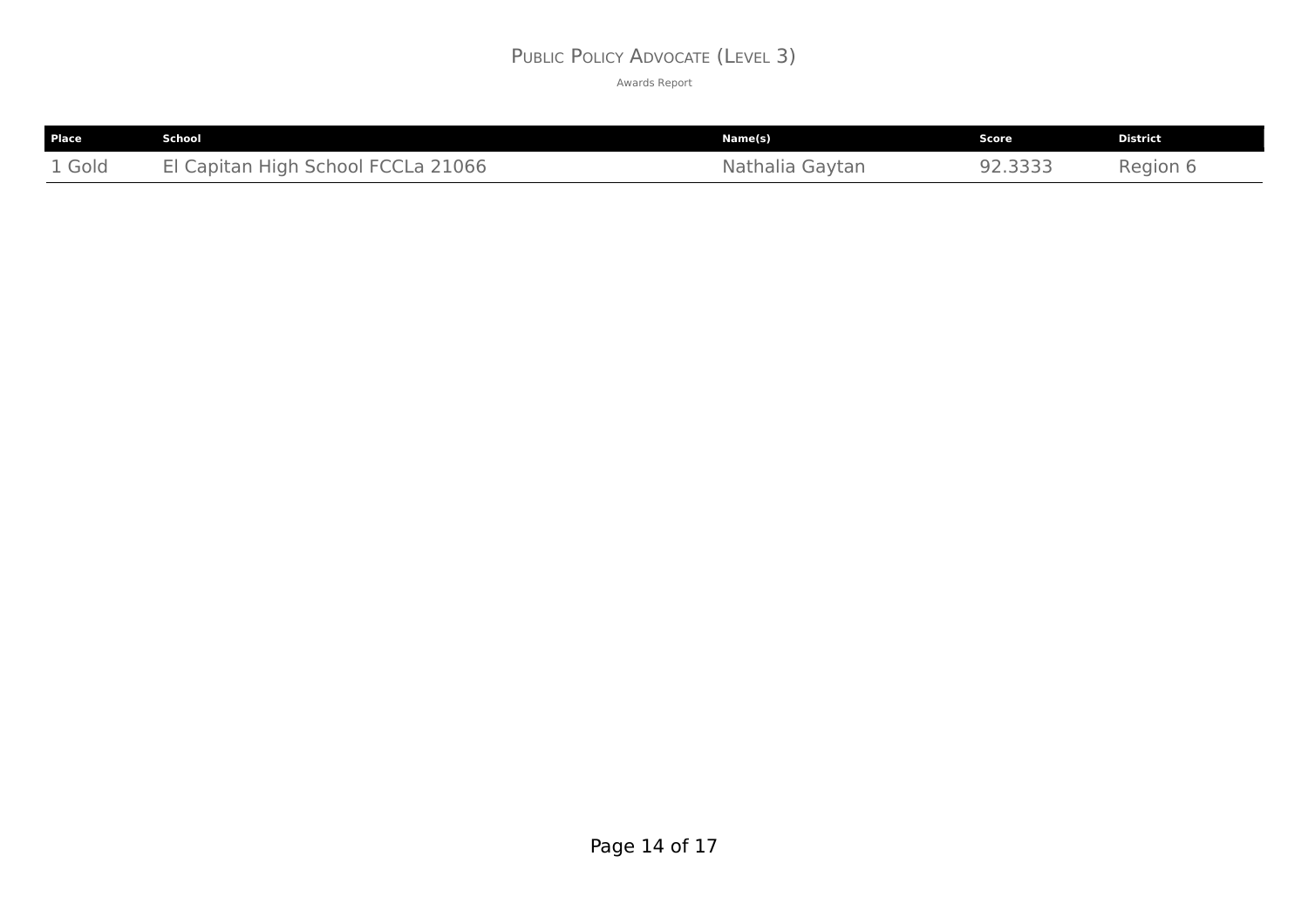#### REPURPOSE AND REDESIGN (LEVEL 2) - VIRTUAL ONLY

| <b>Place</b> | School                                                                                       | Name(s)            | <b>Score</b>                        | <b>District</b> |
|--------------|----------------------------------------------------------------------------------------------|--------------------|-------------------------------------|-----------------|
| 1 Bronze     | 13988<br>School FC<br>SPTZ<br><b>High</b><br>$\left( \begin{array}{c} 1 \end{array} \right)$ | Dolin<br>Liliana - | $\sim$ $-$<br>$\tilde{\phantom{a}}$ | Region 6        |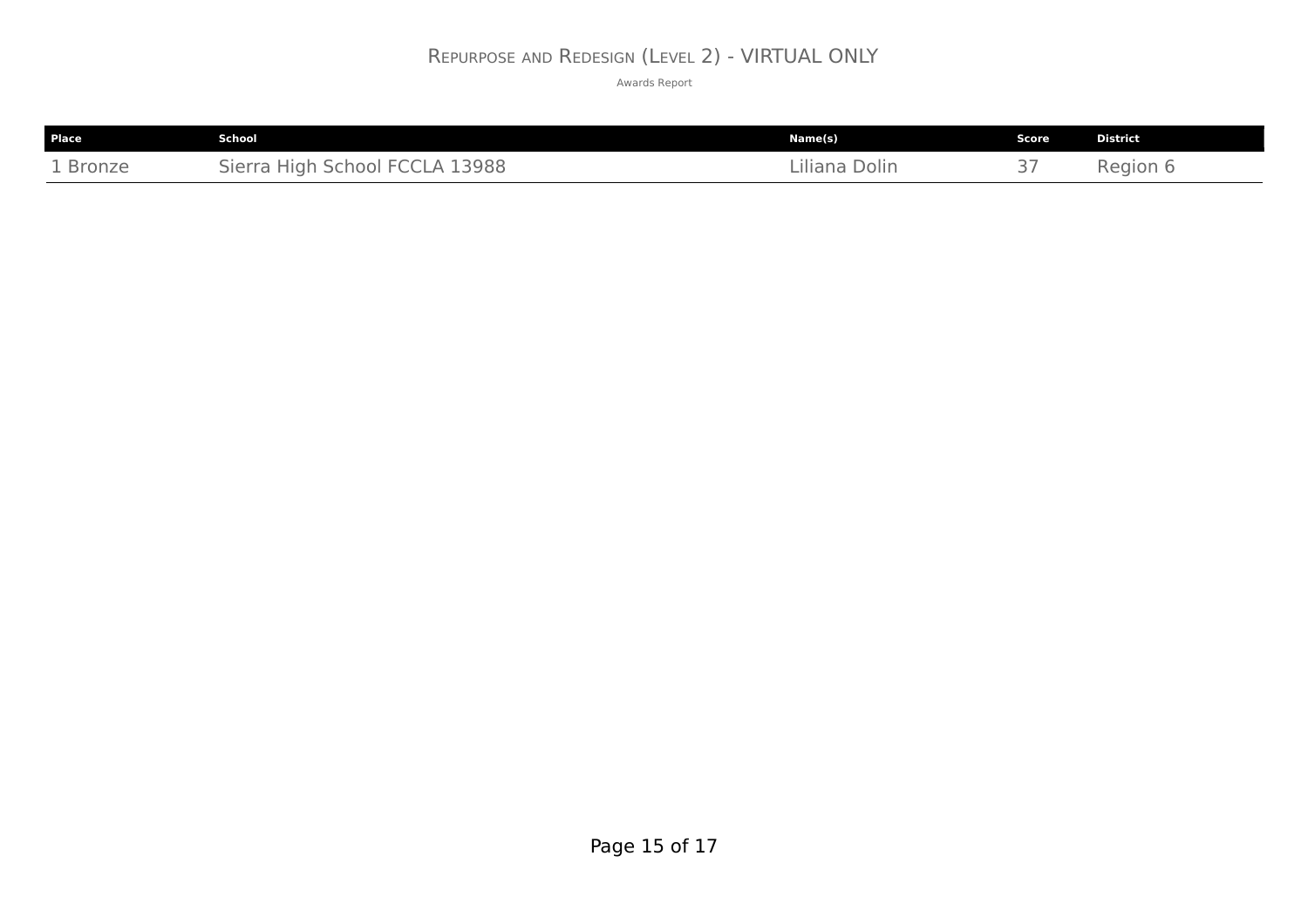#### SALAD PREPARATION (LEVEL 3)

| Place    | School                                                 | Name(s)          | Score   | <b>District</b> |
|----------|--------------------------------------------------------|------------------|---------|-----------------|
| 1 Bronze | 19652<br><b>High School FCCLA 1</b><br>East<br>. Union | Carlson<br>Sadie | 66.6667 | Region 6        |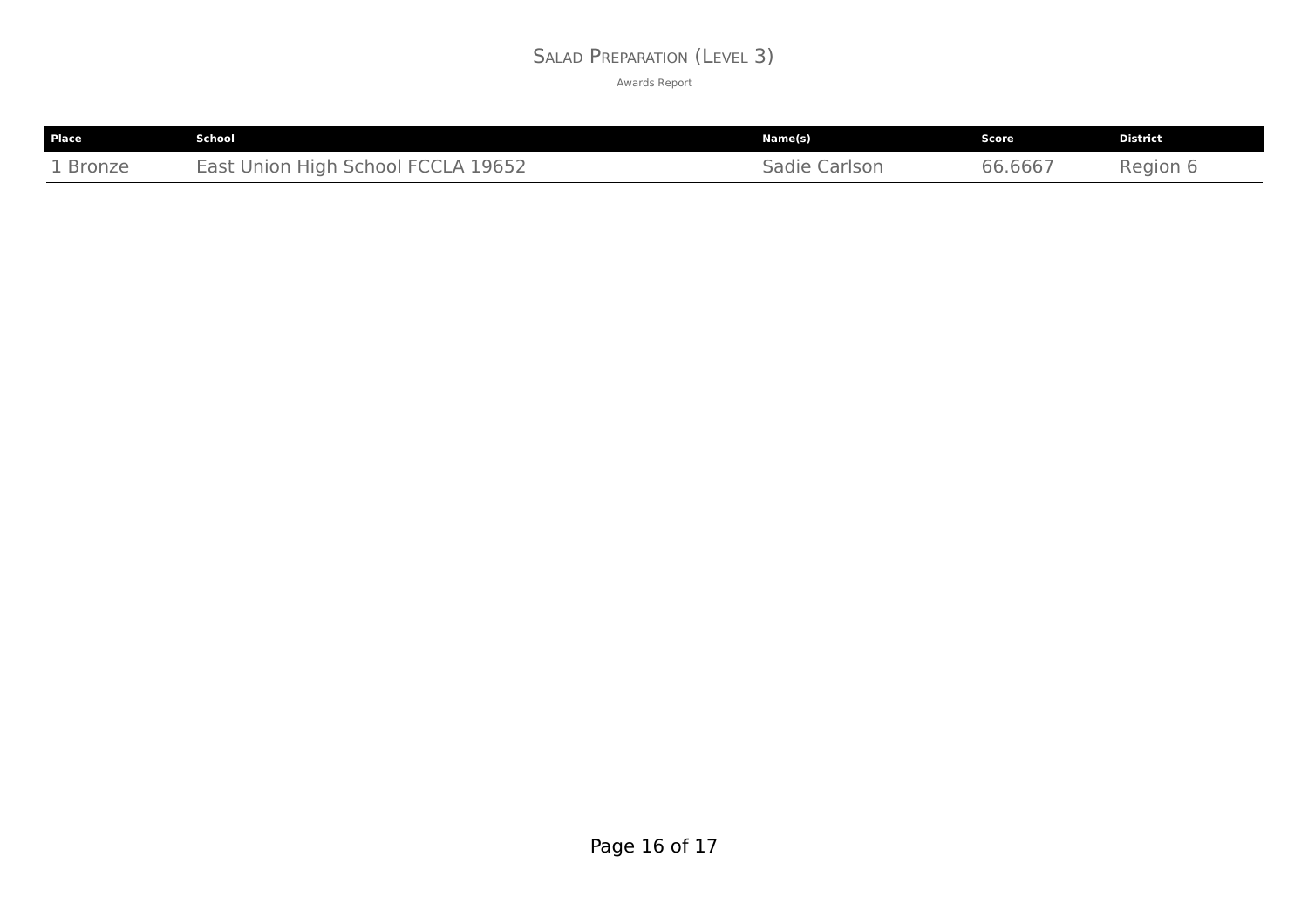#### SUSTAINABILITY CHALLENGE (LEVEL 3)

| <b>Place</b> | School                             | Name(s)            | Score : | <b>District</b> |
|--------------|------------------------------------|--------------------|---------|-----------------|
| 1 Silver     | El Capitan High School FCCLa 21066 | Savannah Hendricks | 6.3333  | Region 6        |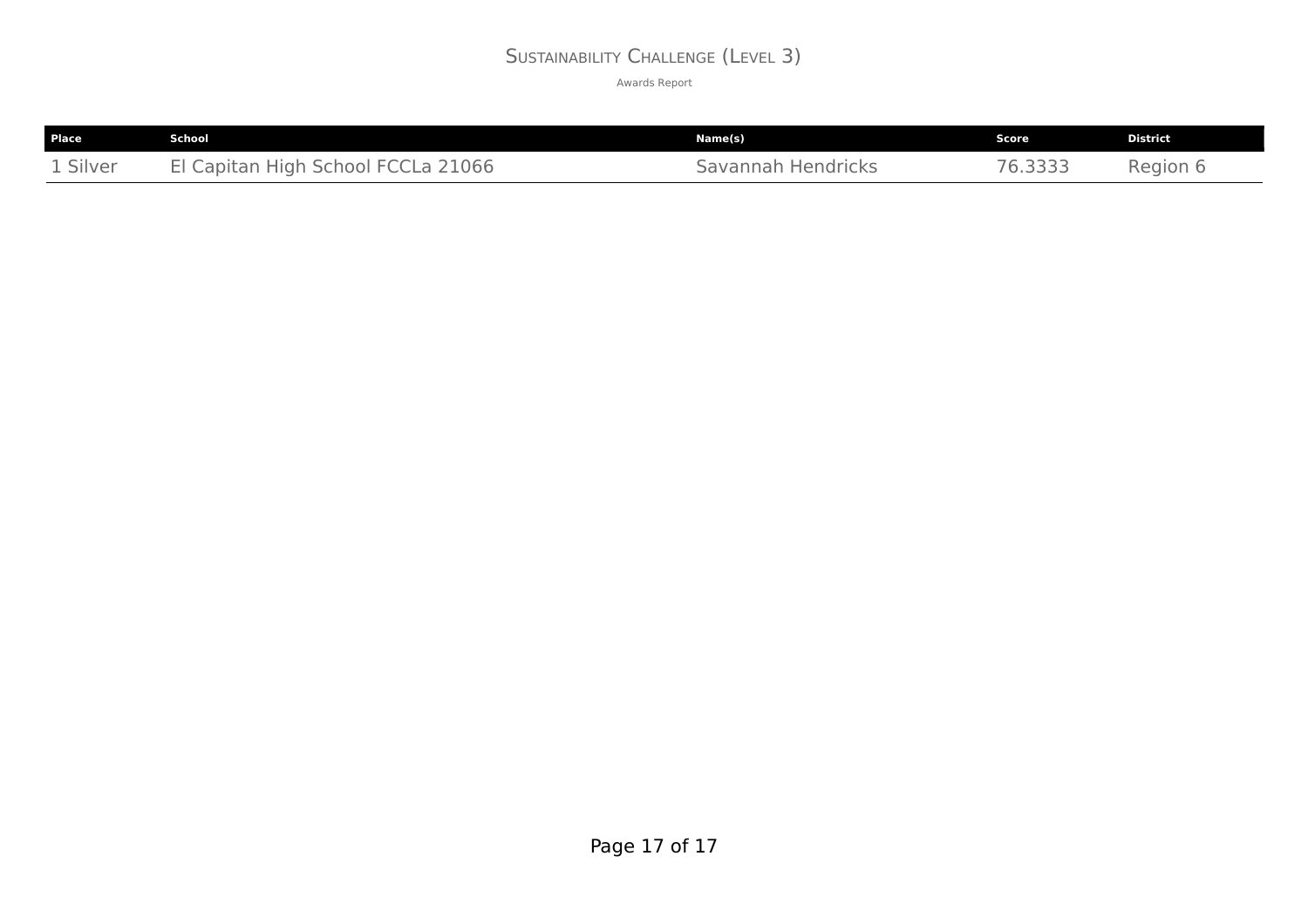#### CULINARY ARTS (LEVEL 3)

| Place    | School                           | Name(s)                     | Score | <b>District</b> |
|----------|----------------------------------|-----------------------------|-------|-----------------|
| 1 Silver | Pioneer Valley High School 19966 | Daniela Villalpando andrade | 86    | Region,         |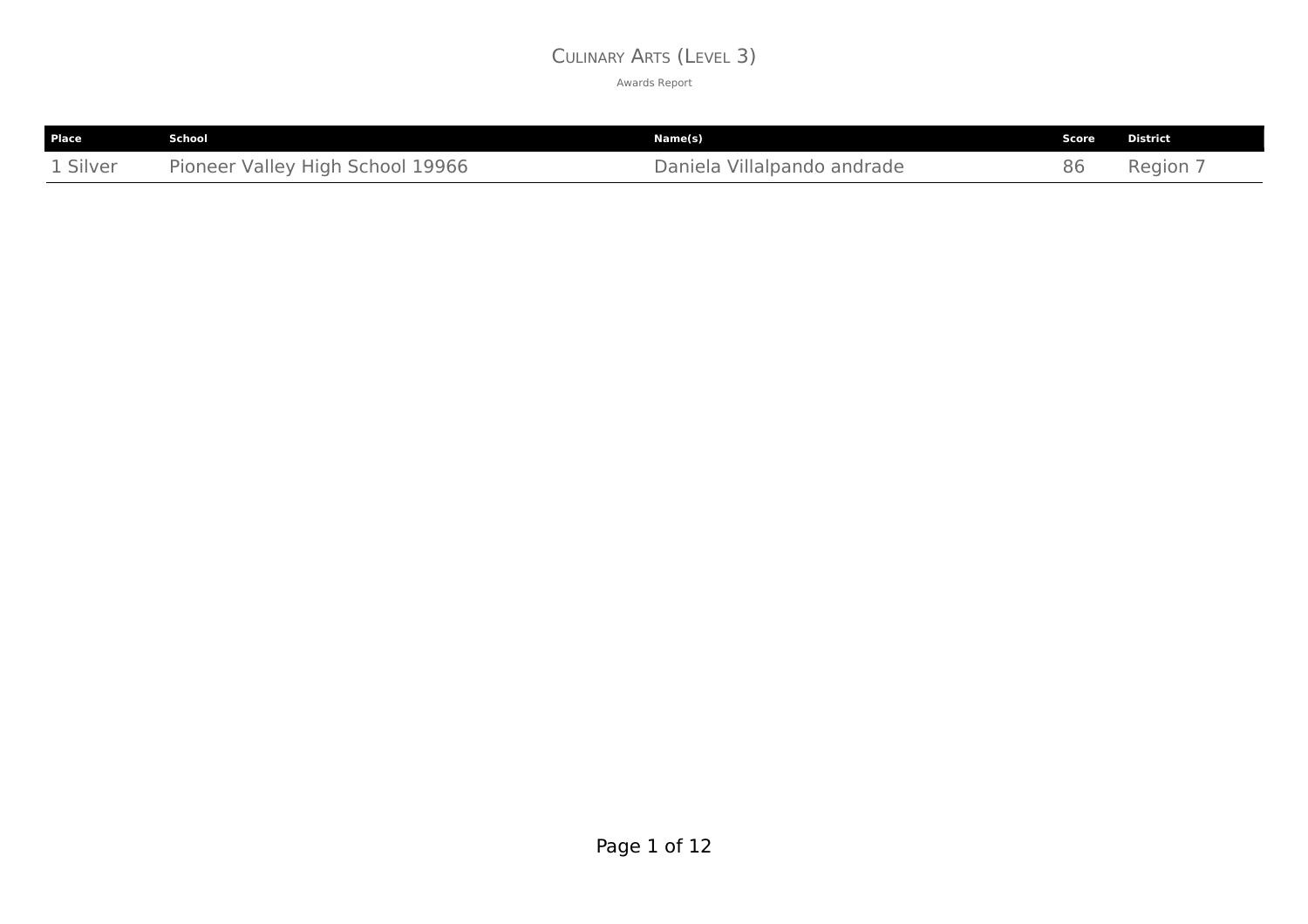#### CULINARY DISPLAY - APPETIZERS (LEVEL 3)

| <b>Place</b> | School                             | Name(s)      | Score | <b>District</b> |
|--------------|------------------------------------|--------------|-------|-----------------|
| 1 Gold       | Atascadero High School FCCLA 19852 | Malia Howell | 92.5  | Region;         |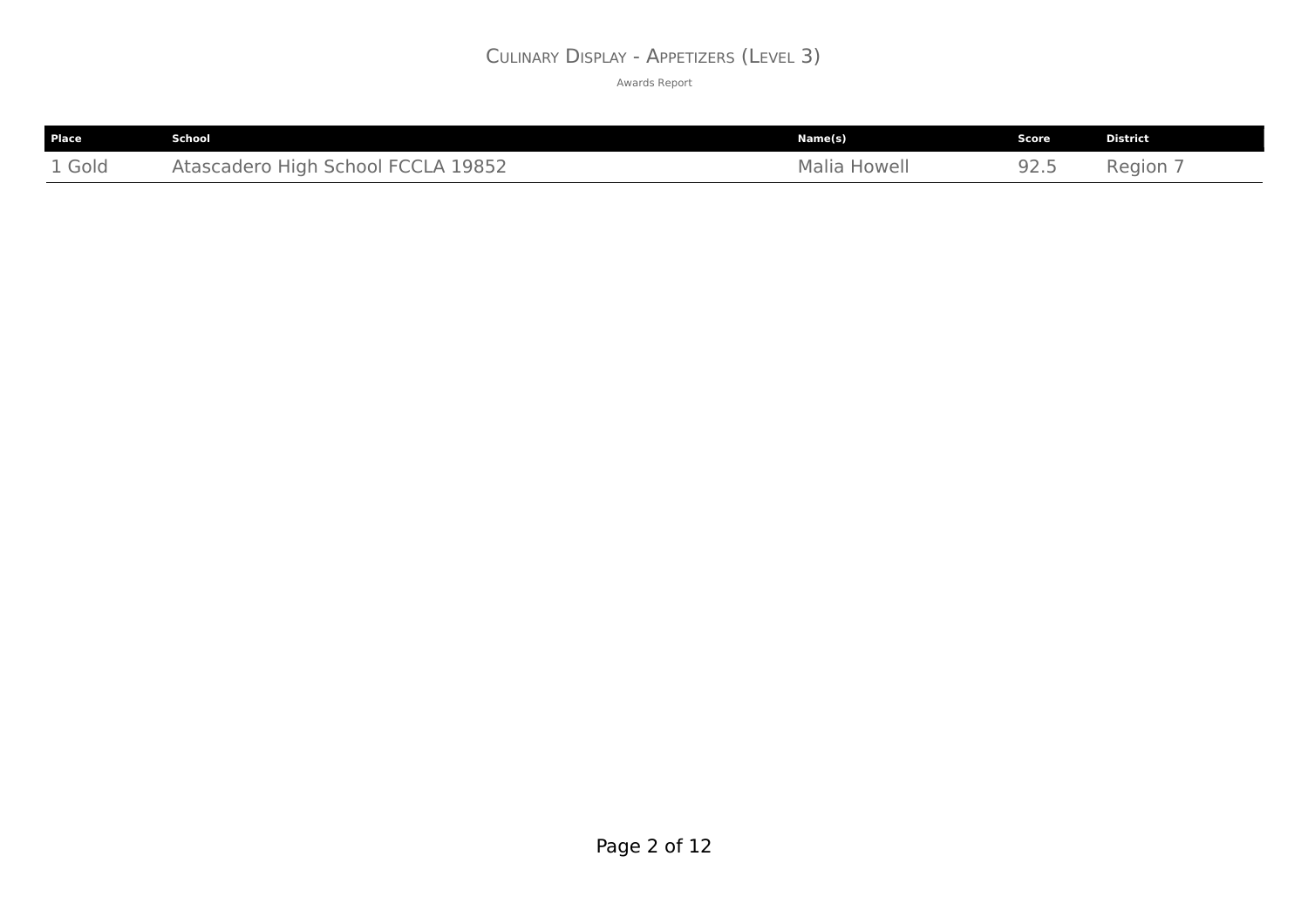#### CULINARY DISPLAY - COOKIES (LEVEL 1)

| Place  | School                                  | Name(s)          | Score | District |
|--------|-----------------------------------------|------------------|-------|----------|
| 1 Gold | Lompoc Valley Middle School FCCLA 22153 | Evelyn Hernandez | 96    | Region 7 |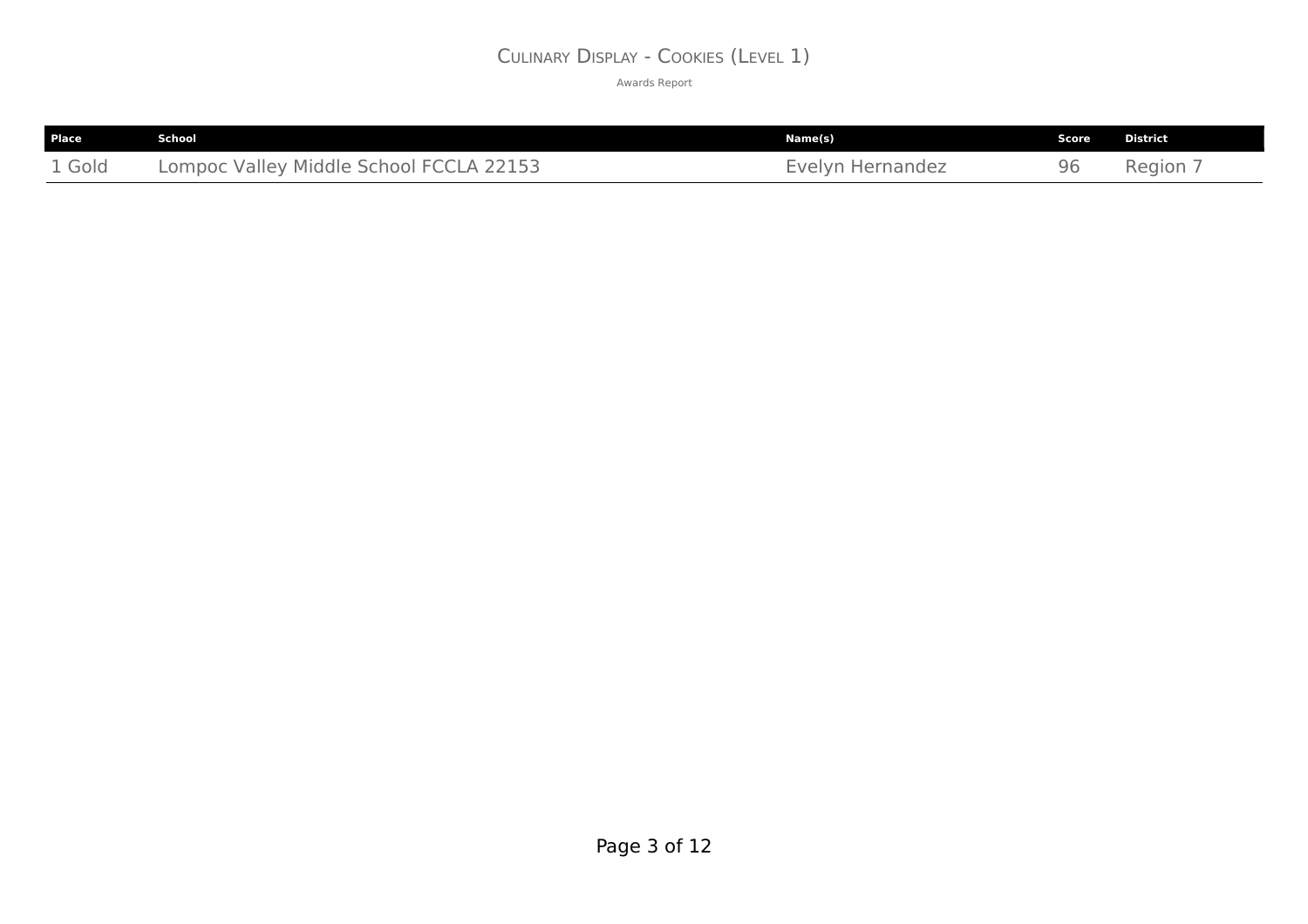#### CULINARY DISPLAY - CREATIVE CAKES (LEVEL 1)

| Place  | School                                  | Name(s)     | Score | <b>District</b> |
|--------|-----------------------------------------|-------------|-------|-----------------|
| 1 Gold | Lompoc Valley Middle School FCCLA 22153 | Roxie Lopez | 93    | Region 7        |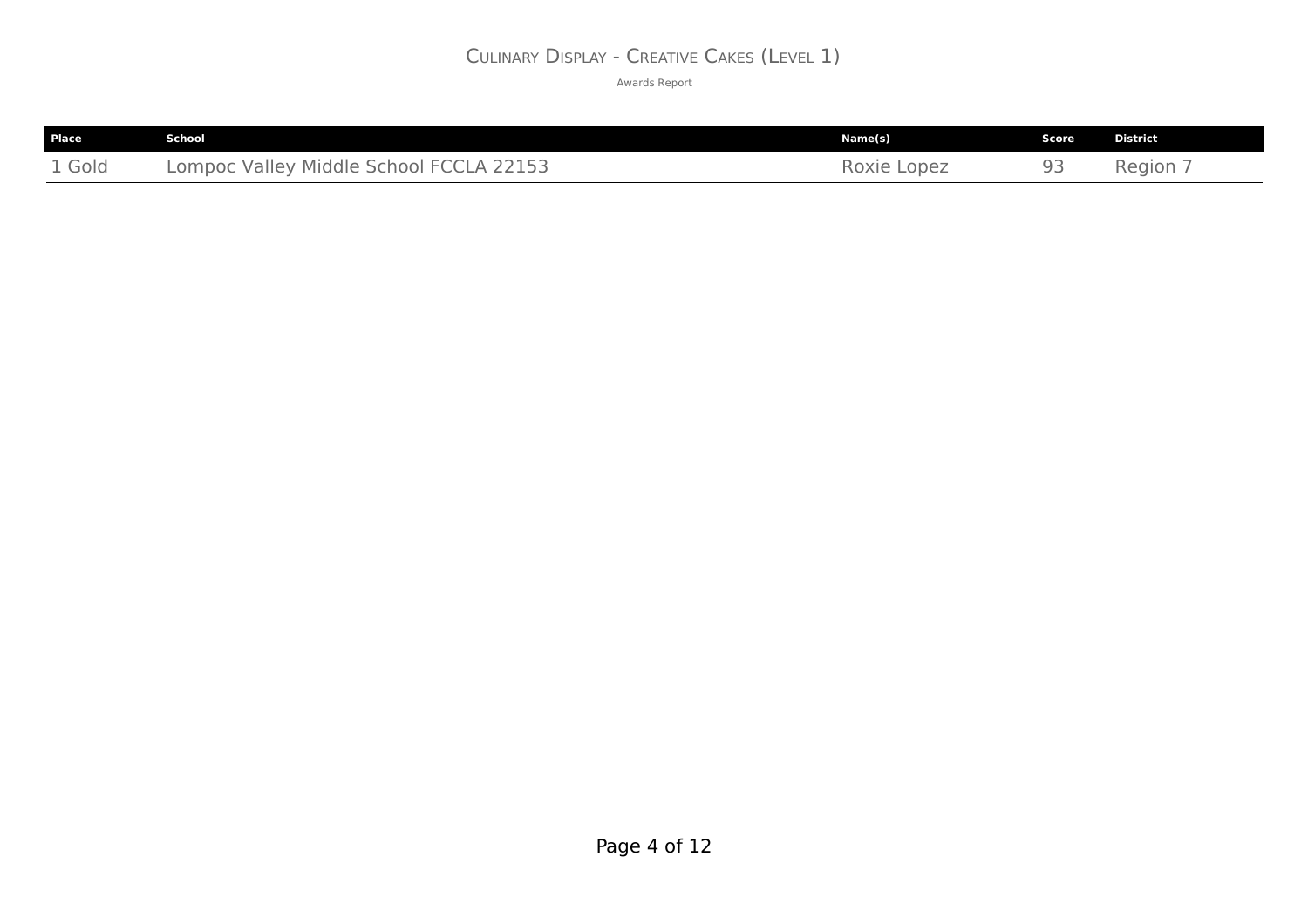#### CULINARY DISPLAY - WEDDING CAKES (LEVEL 3)

| <b>Place</b> | School                           | Name(s)           | Score | <b>District</b> |
|--------------|----------------------------------|-------------------|-------|-----------------|
| 1 Gold       | Pioneer Valley High School 19966 | Lizette Castro    | Q۵    | Region 7        |
| 2 Gold       | Pioneer Valley High School 19966 | Jackelin Bautista | Q⊿    | Region 7        |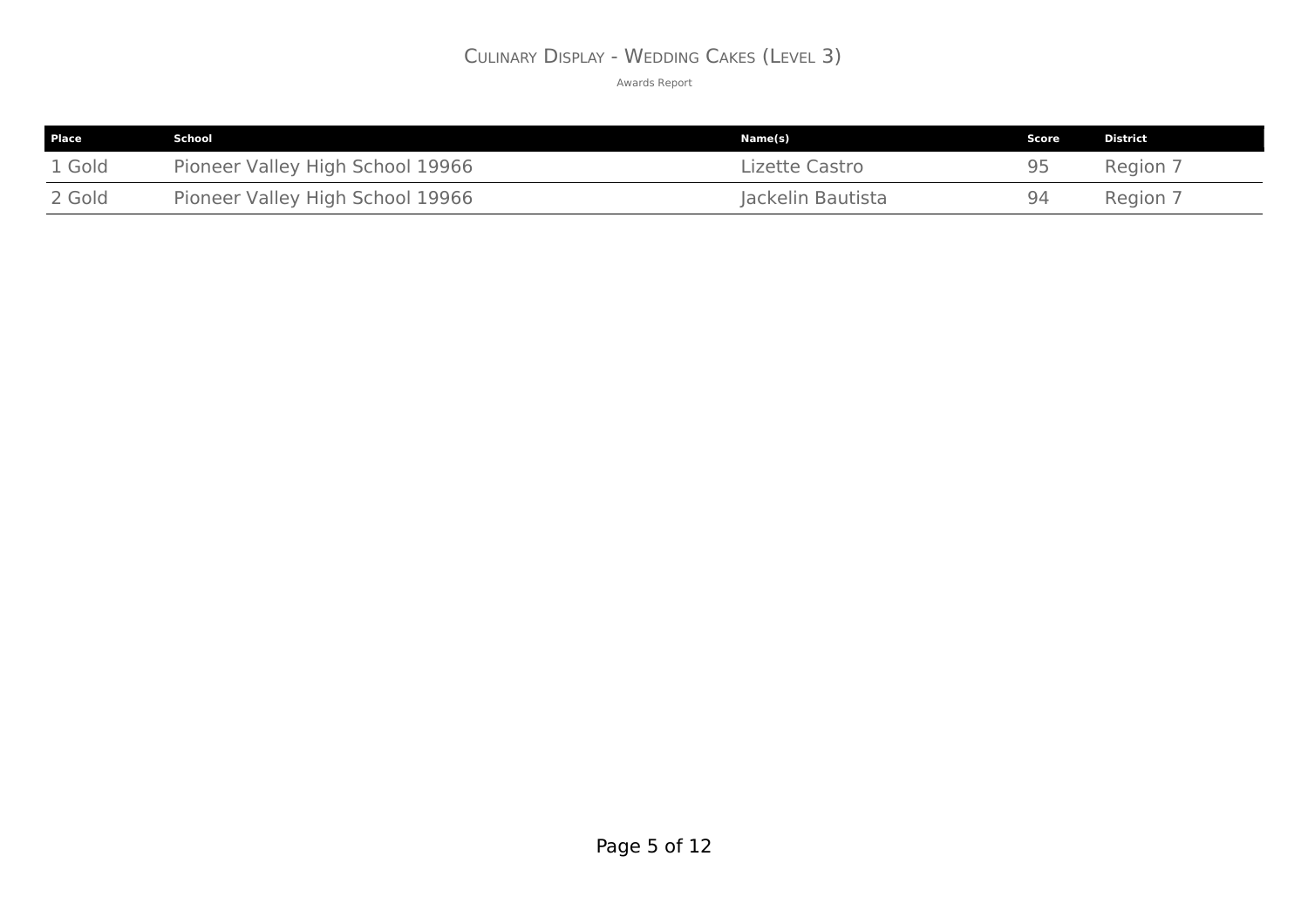#### FASHION CONSTRUCTION (LEVEL 3)

| <b>Place</b> | School                           | Name(s)                      | Score   | <b>District</b> |
|--------------|----------------------------------|------------------------------|---------|-----------------|
| 1 Gold       | Pioneer Valley High School 19966 | Eden Garcia                  | 96.6667 | Region 7        |
| 2 Gold       | Pioneer Valley High School 19966 | Stephanie Aparicio Hernandez | 90      | Region 7        |
| 3 Silver     | Pioneer Valley High School 19966 | Savannah Guzman              | 88,3333 | Region 7        |
| 4 Silver     | Pioneer Valley High School 19966 | Araceli Flores luna          | 82.6667 | Region 7        |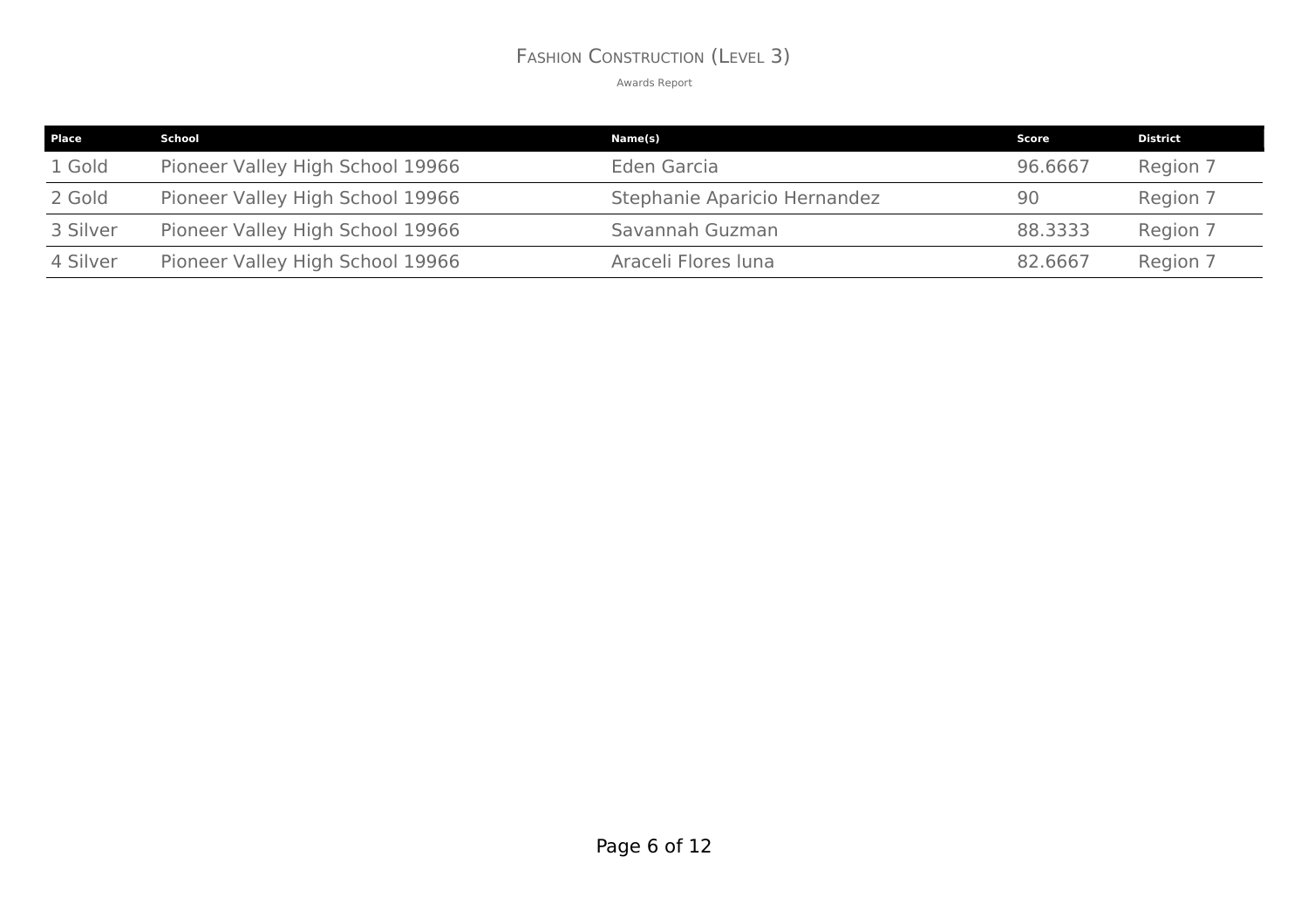## FOCUS ON CHILDREN (LEVEL 2) - VIRTUAL ONLY

| <b>Place</b> | School                           | Name(s)                                    | Score District |
|--------------|----------------------------------|--------------------------------------------|----------------|
| 1 Silver     | Pioneer Valley High School 19966 | Kayci Osburn, Yismeray Maldonado-rodriguez | $Region$ ,     |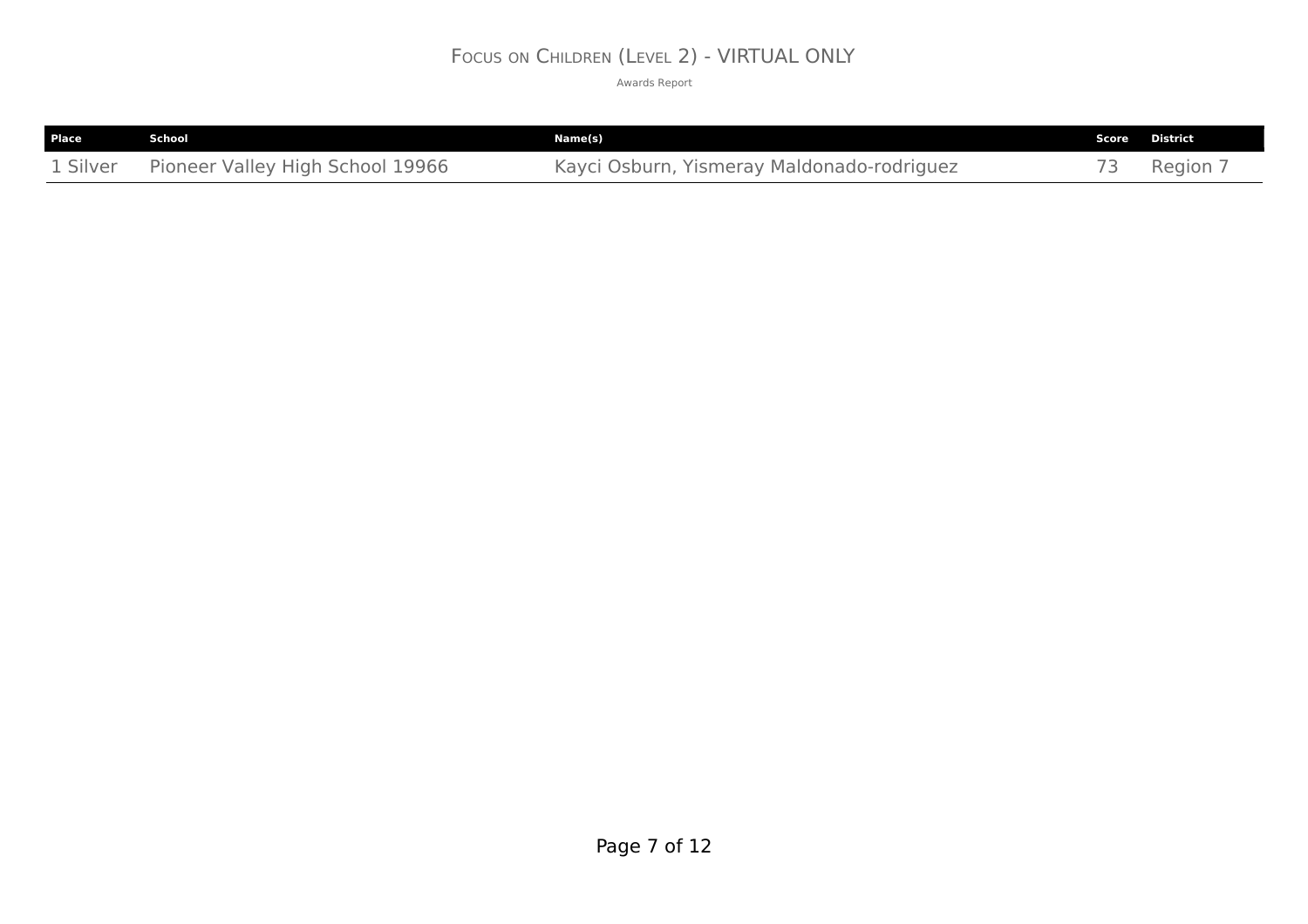#### FOOD INNOVATIONS (LEVEL 2)

| <b>Place</b> | School                                       | Name(s)         | <b>Score</b>                | <b>District</b> |
|--------------|----------------------------------------------|-----------------|-----------------------------|-----------------|
| 1 Bronze     | 19776<br>)xnard<br>Chool<br>Hian<br>$\Delta$ | Cortez<br>Naomi | 口口<br>$\backsim$ $\backsim$ | Region          |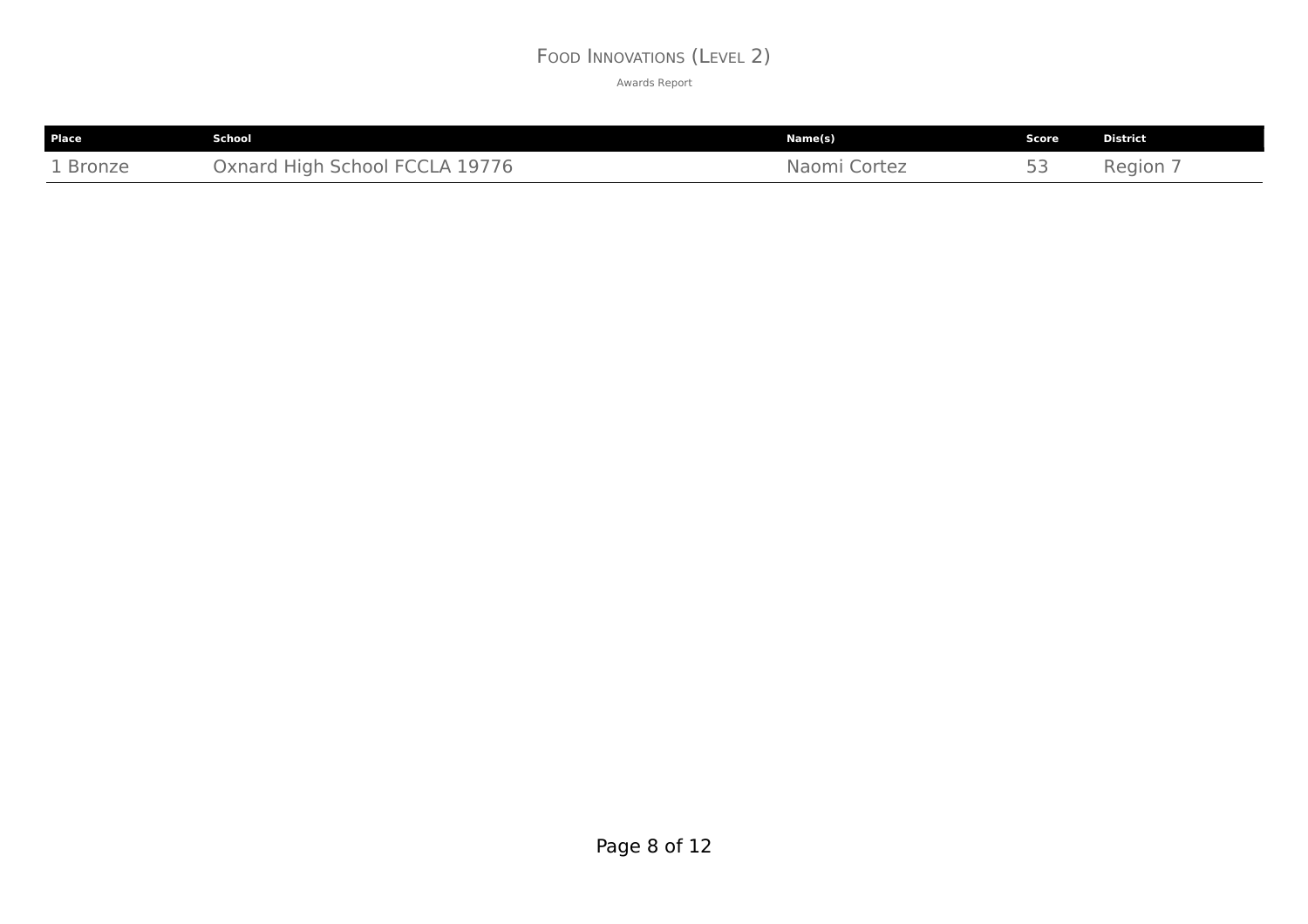# HOSPITALITY, TOURISM, AND RECREATION (LEVEL 3)

| Place    | School                         | Name(s)                       | Score | <b>District</b> |
|----------|--------------------------------|-------------------------------|-------|-----------------|
| 1 Silver | Oxnard High School FCCLA 19776 | Emily Castro, Paris de Guzman | 80    | Region,         |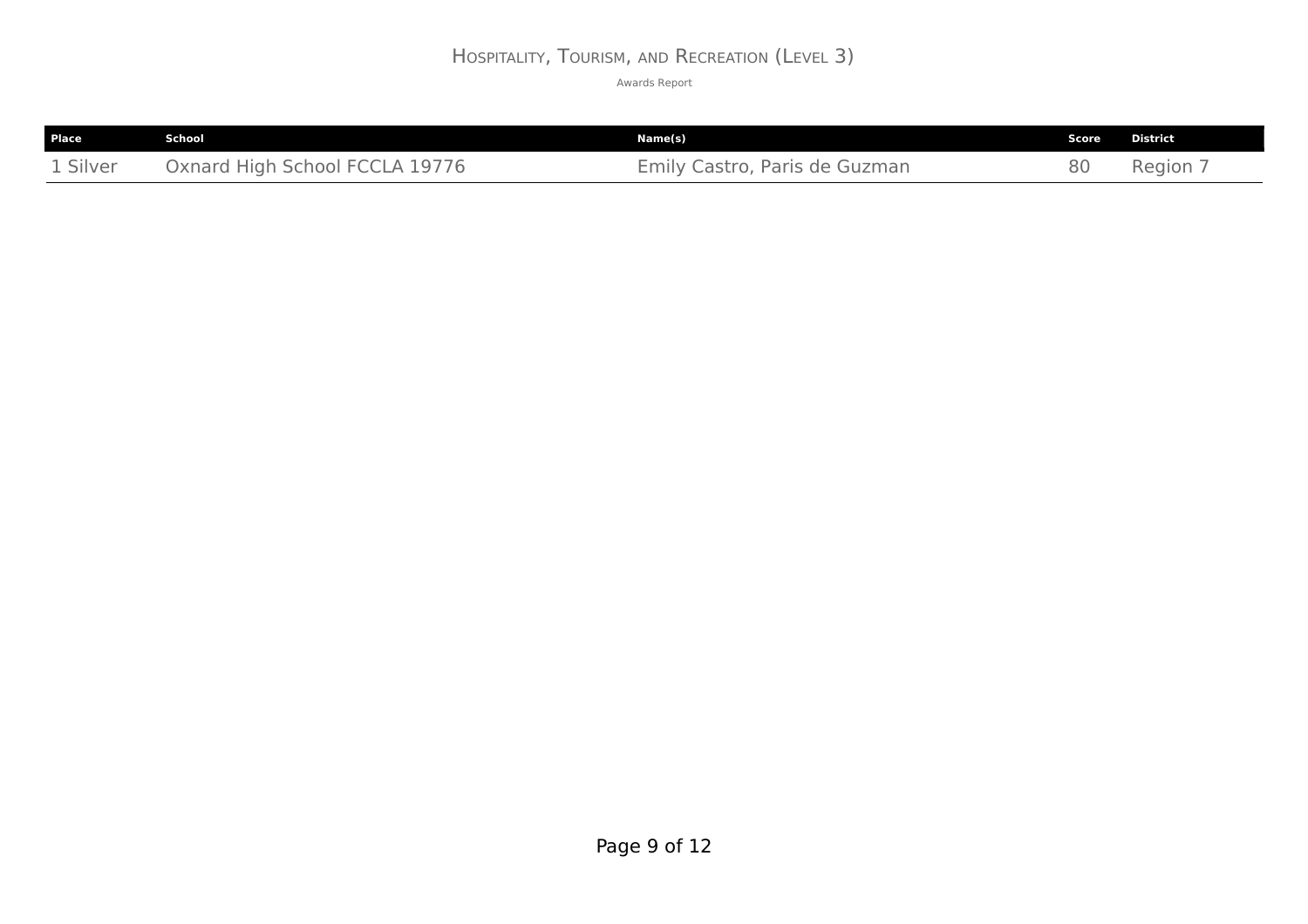#### JOB INTERVIEW (LEVEL 3)

| <b>Place</b> | School                           | Name(s)               | Score   | District |
|--------------|----------------------------------|-----------------------|---------|----------|
| 1 Silver     | Pioneer Valley High School 19966 | Brianna Tapia montoya | 89      | Region 7 |
| 2 Silver     | Pioneer Valley High School 19966 | Kimberly Luz          | 75.3333 | Region 7 |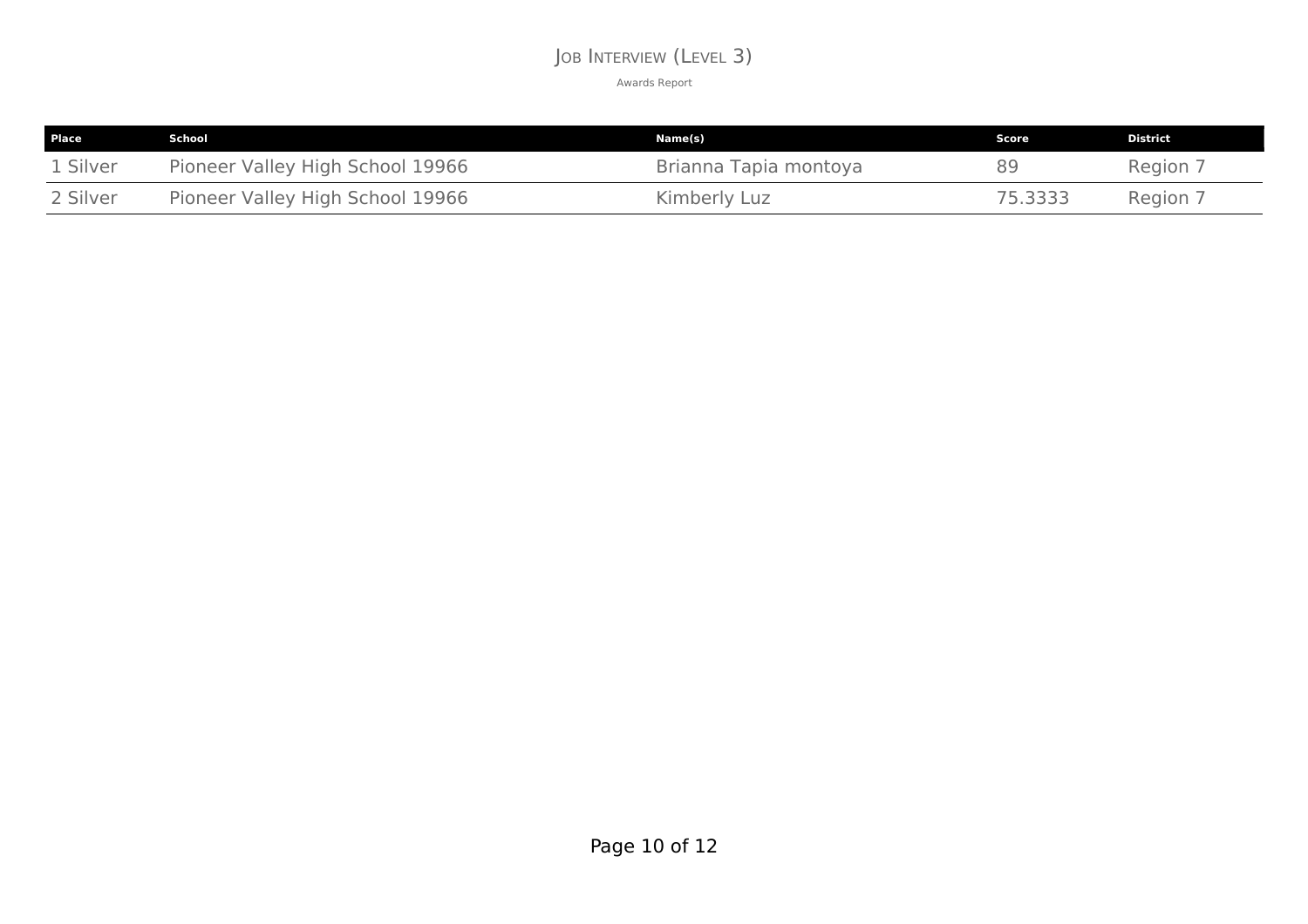# MENU PLANNING & TABLE DISPLAY (LEVEL 1)

| Place    | School                                  | Name(s)          | Score | <b>District</b> |
|----------|-----------------------------------------|------------------|-------|-----------------|
| 1 Silver | Lompoc Valley Middle School FCCLA 22153 | Angelica Centino |       | Region 7        |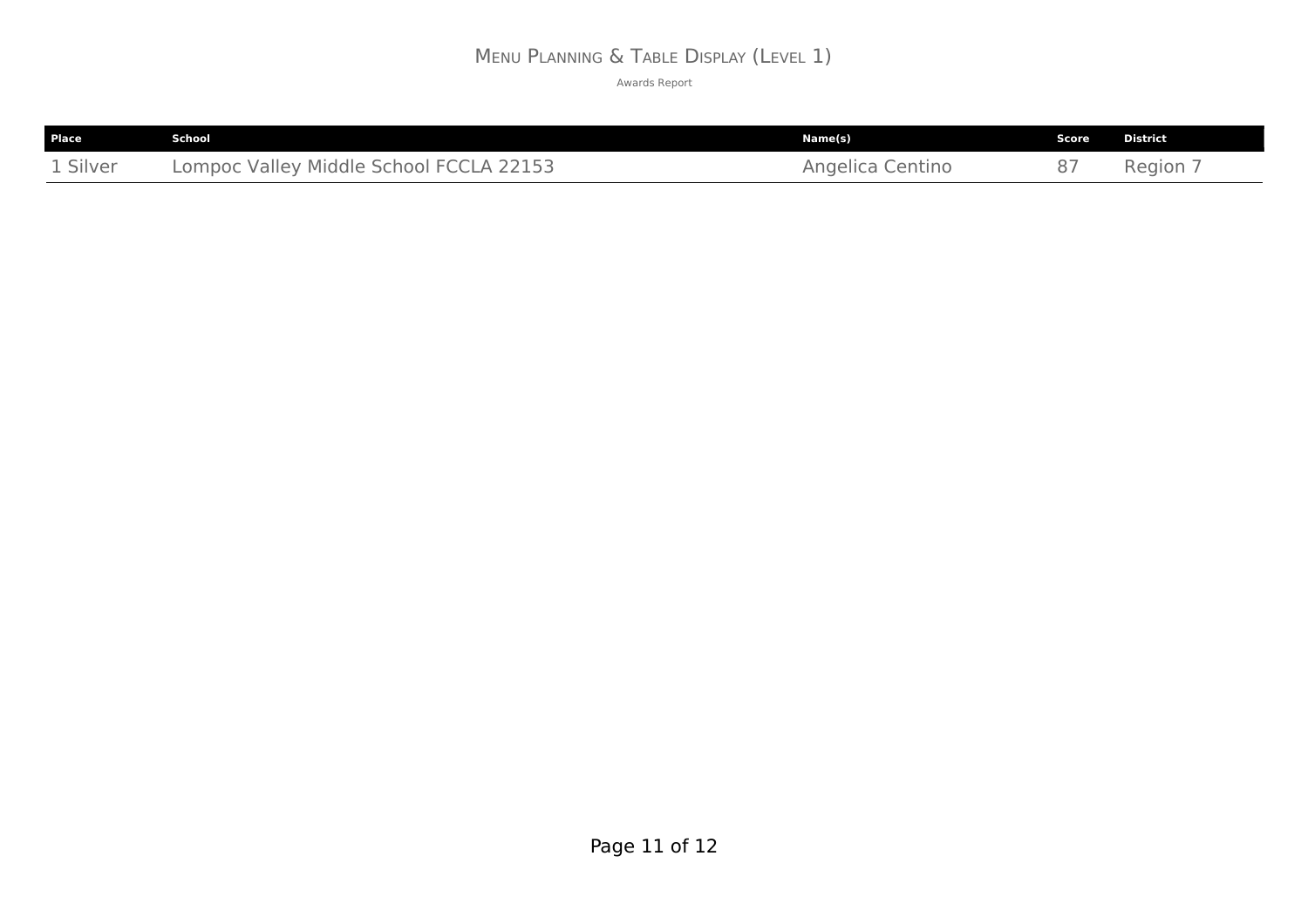#### ROOM DESIGN (LEVEL 1)

| <b>Place</b> | School                                  | Name(s)        | Score   | <b>District</b> |
|--------------|-----------------------------------------|----------------|---------|-----------------|
| 1 Silver     | Lompoc Valley Middle School FCCLA 22153 | Soffia De luna | 79.6667 | Region          |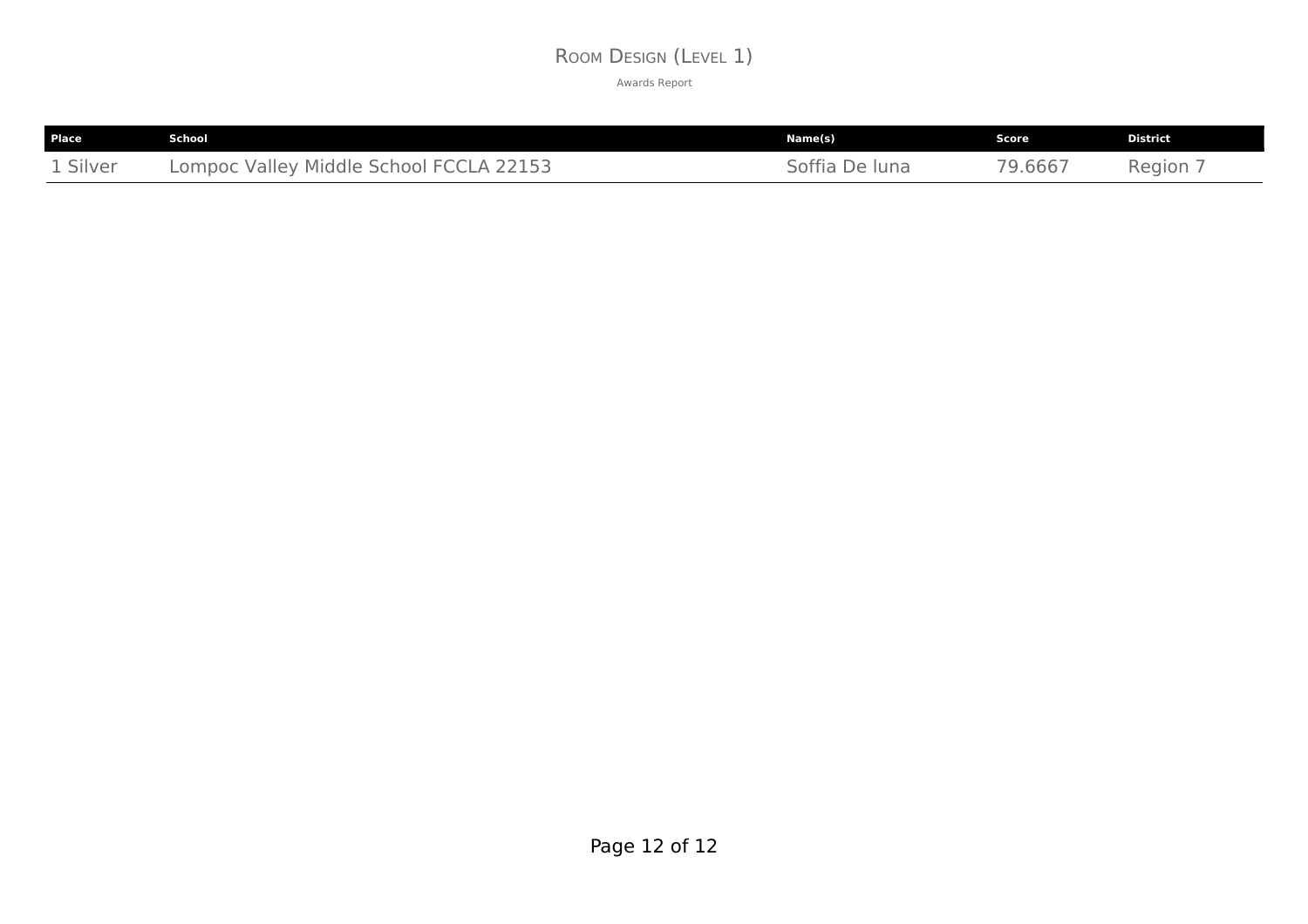#### CHILD DEVELOPMENT (LEVEL 2)

| <b>Place</b> | School                                 | Name(s)               | Score   | District |
|--------------|----------------------------------------|-----------------------|---------|----------|
| 1 Gold       | Madera South High School FCCLA 17232   | Jasmin Suarez vasquez | 97      | Region 8 |
| 2 Silver     | Matilda Torres High School FCCLA 21705 | Alana Navarro         | 82.3333 | Region 8 |
| 3 Silver     | Madera South High School FCCLA 17232   | Diego Hernandez       | 74      | Region 8 |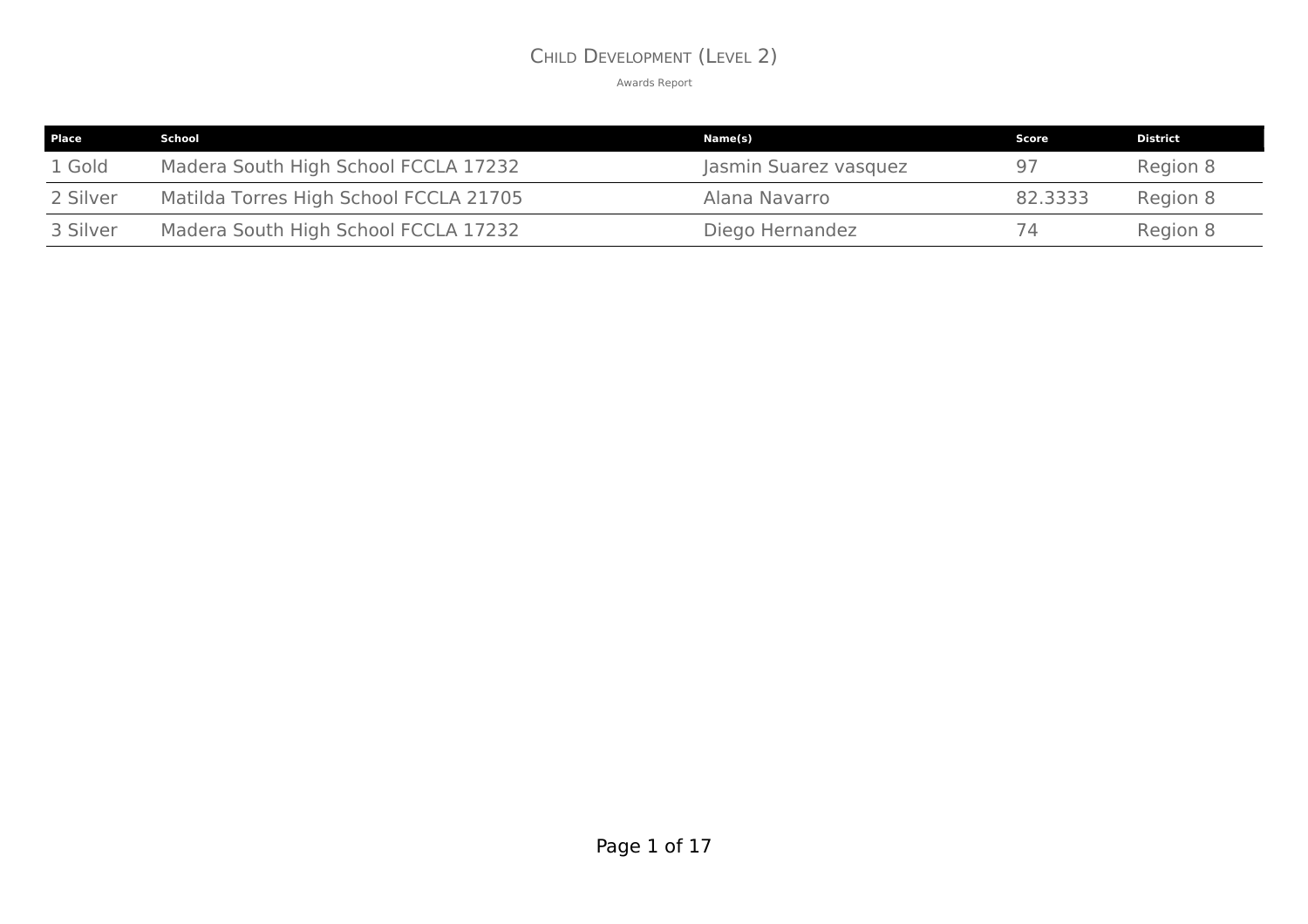#### CULINARY ARTS (LEVEL 3)

| Place    | .School                         | Name(s)         | Score   | District |
|----------|---------------------------------|-----------------|---------|----------|
| 1 Silver | Redwood High School FCCLA 21158 | Joshua Mitchell | 71.3333 | Region 8 |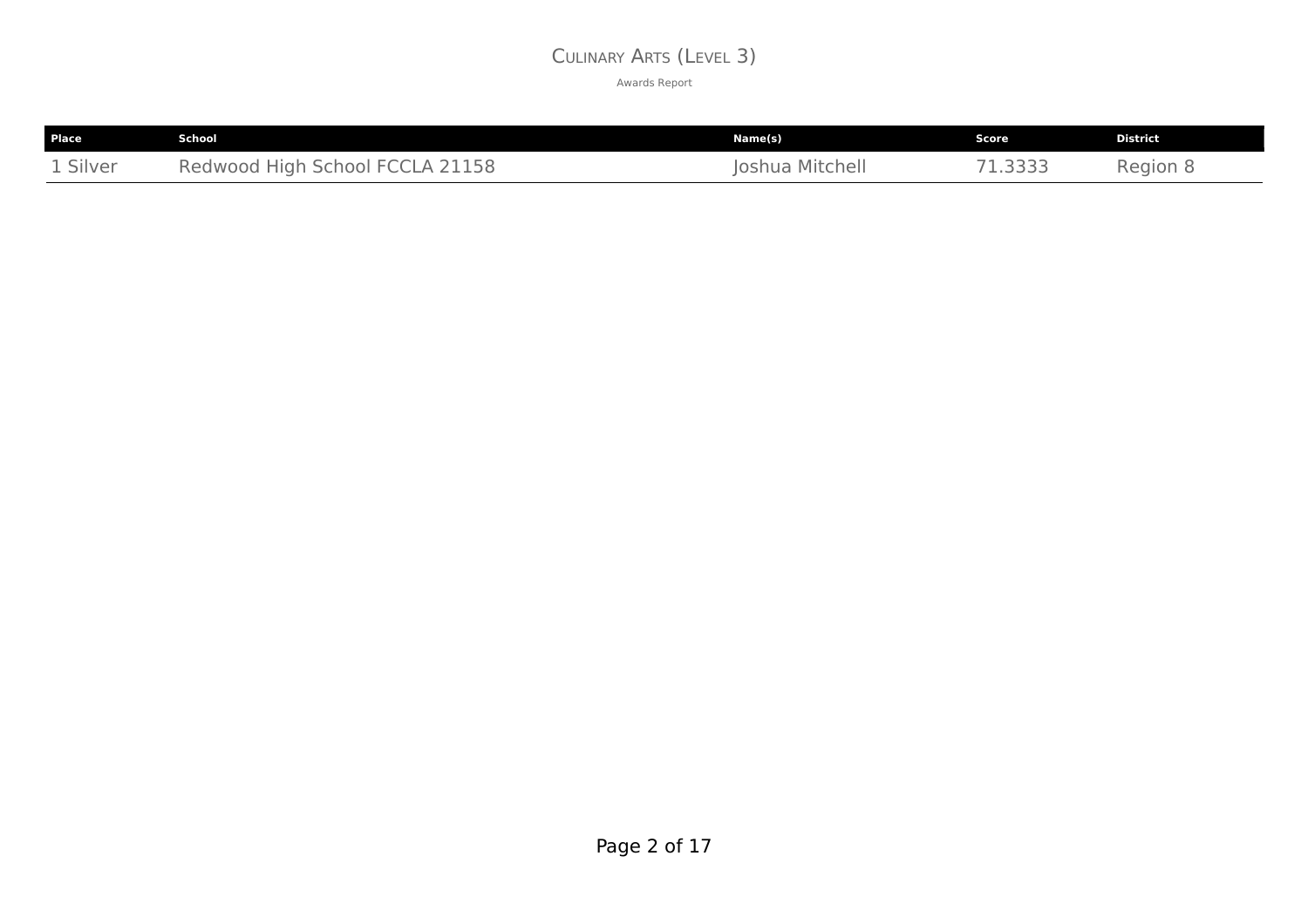#### CULINARY DISPLAY - APPETIZERS (LEVEL 3)

| Place    | School                          | Name(s)       | Score   | <b>District</b> |
|----------|---------------------------------|---------------|---------|-----------------|
| 1 Bronze | Central High School FCCLA 19150 | Bryce Arreola | 54.6667 | Region 8        |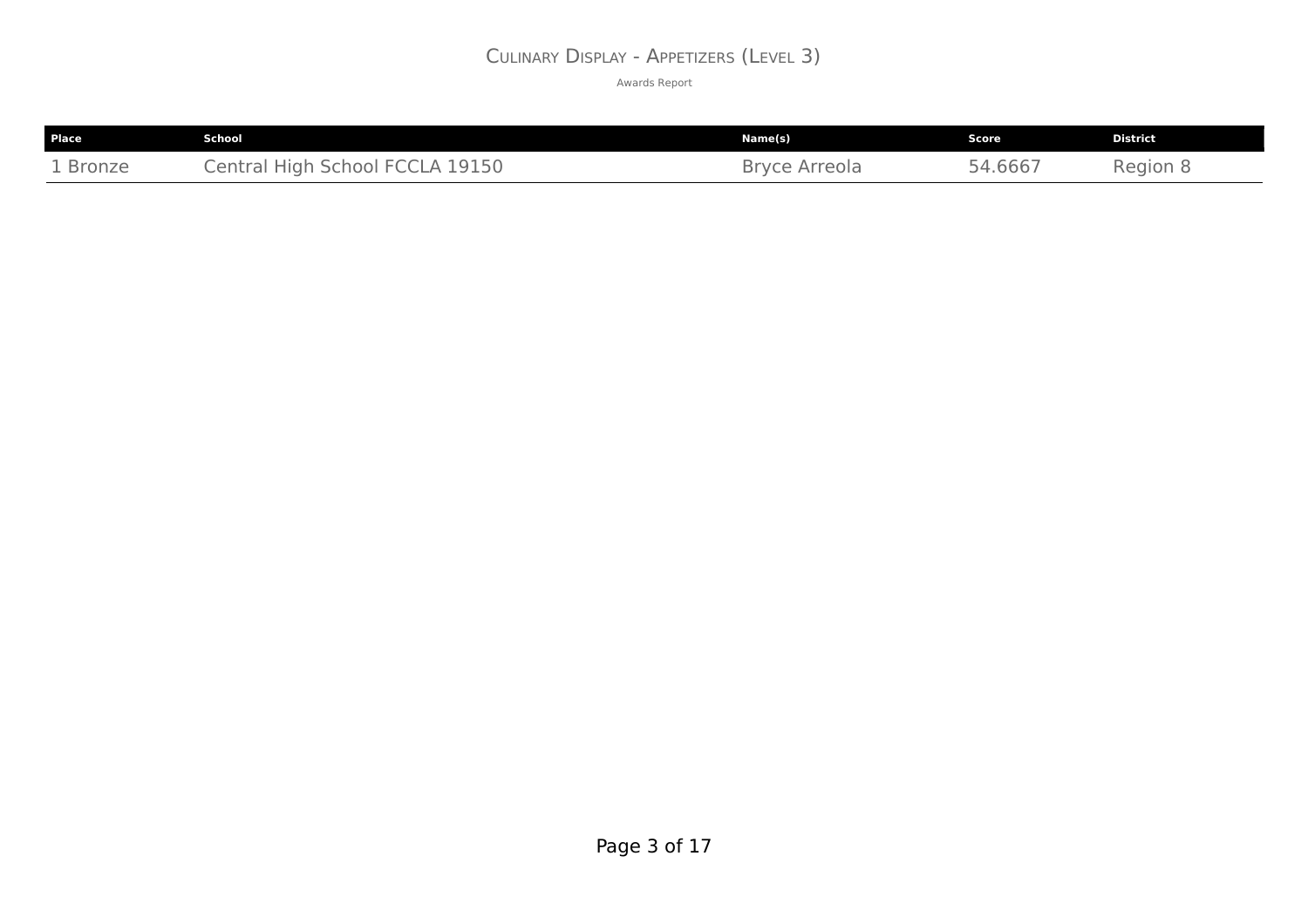#### CULINARY DISPLAY - BREADS (LEVEL 3)

| Place    | School                          | Name(s)    | Score   | District |
|----------|---------------------------------|------------|---------|----------|
| 1 Bronze | Redwood High School FCCLA 21158 | Bryan Leon | 59.3333 | Region 8 |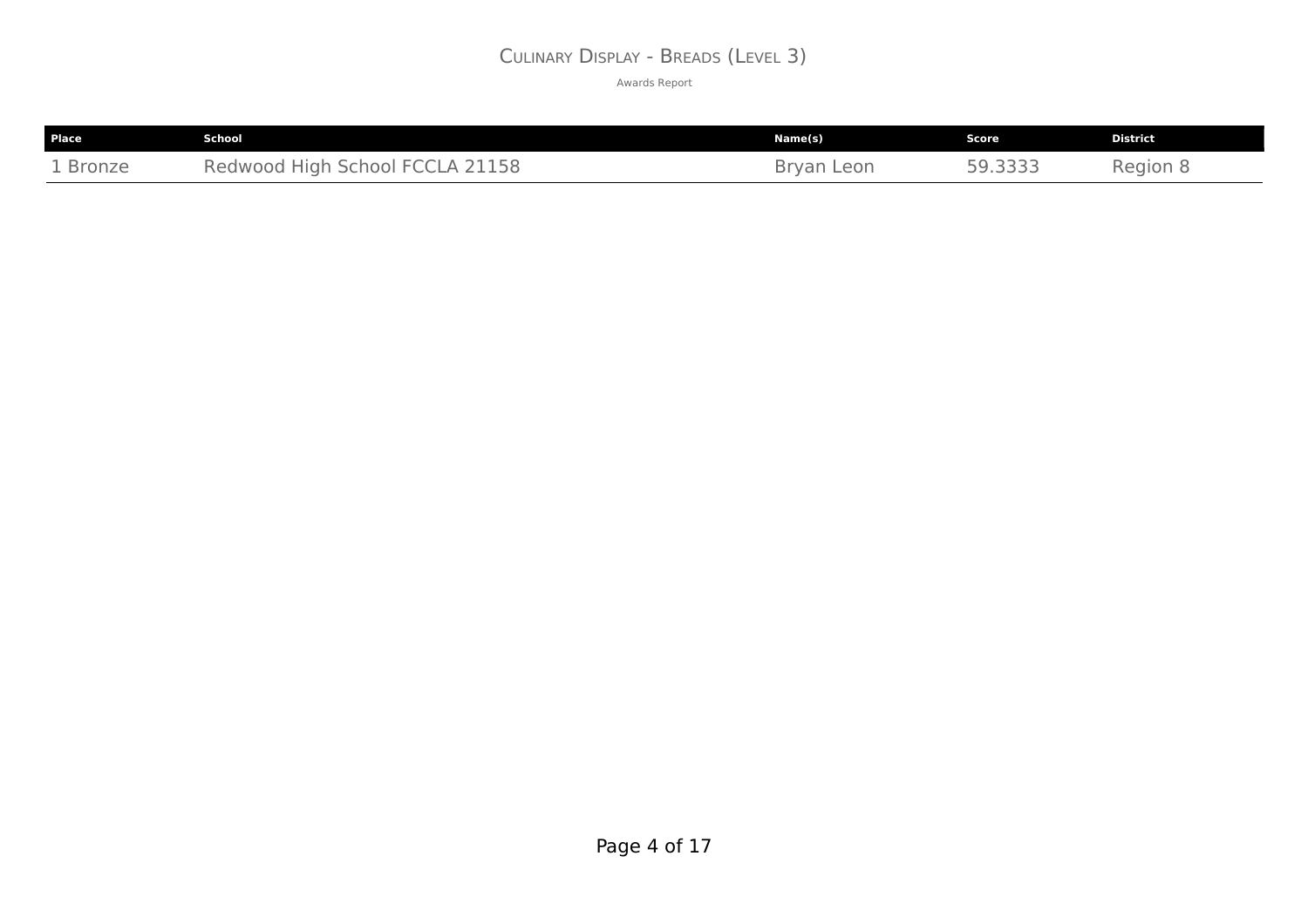#### CULINARY DISPLAY - CREATIVE CAKES (LEVEL 2)

| Place    | School                          | Name(s)                 | Score   | <b>District</b> |
|----------|---------------------------------|-------------------------|---------|-----------------|
| 1 Silver | Redwood High School FCCLA 21158 | <b>Holland Phillips</b> | 80.3333 | Region 8        |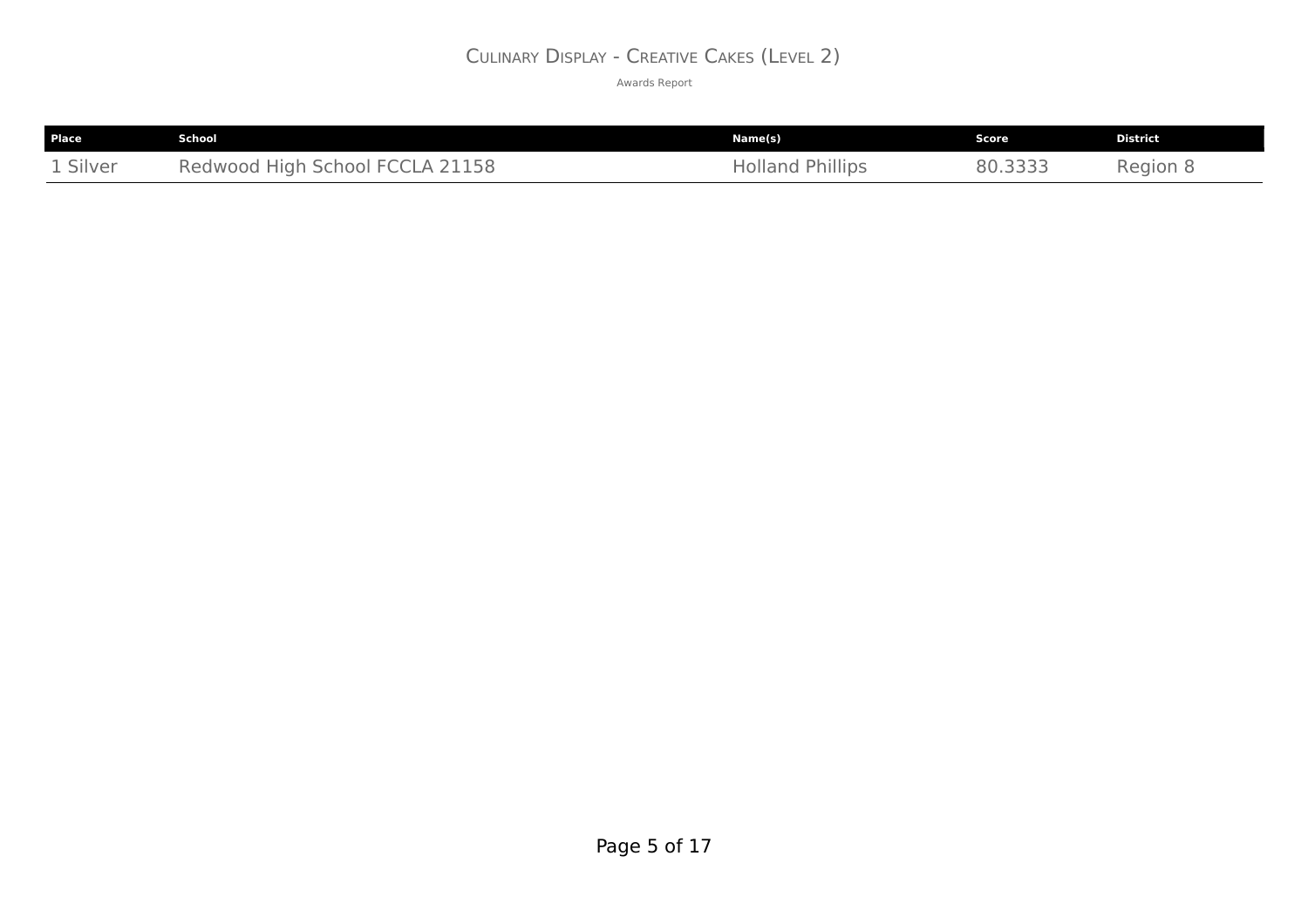#### CULINARY DISPLAY - WEDDING CAKES (LEVEL 3)

| <b>Place</b> | School                                 | Name(s)       | Score   | <b>District</b> |
|--------------|----------------------------------------|---------------|---------|-----------------|
| 1 Silver     | Tulare Western High School FCCLA 20889 | America Ayala |         | Region 8        |
| 2 Bronze     | Central High School FCCLA 19150        | Raven Masiers | 43.3333 | Region 8        |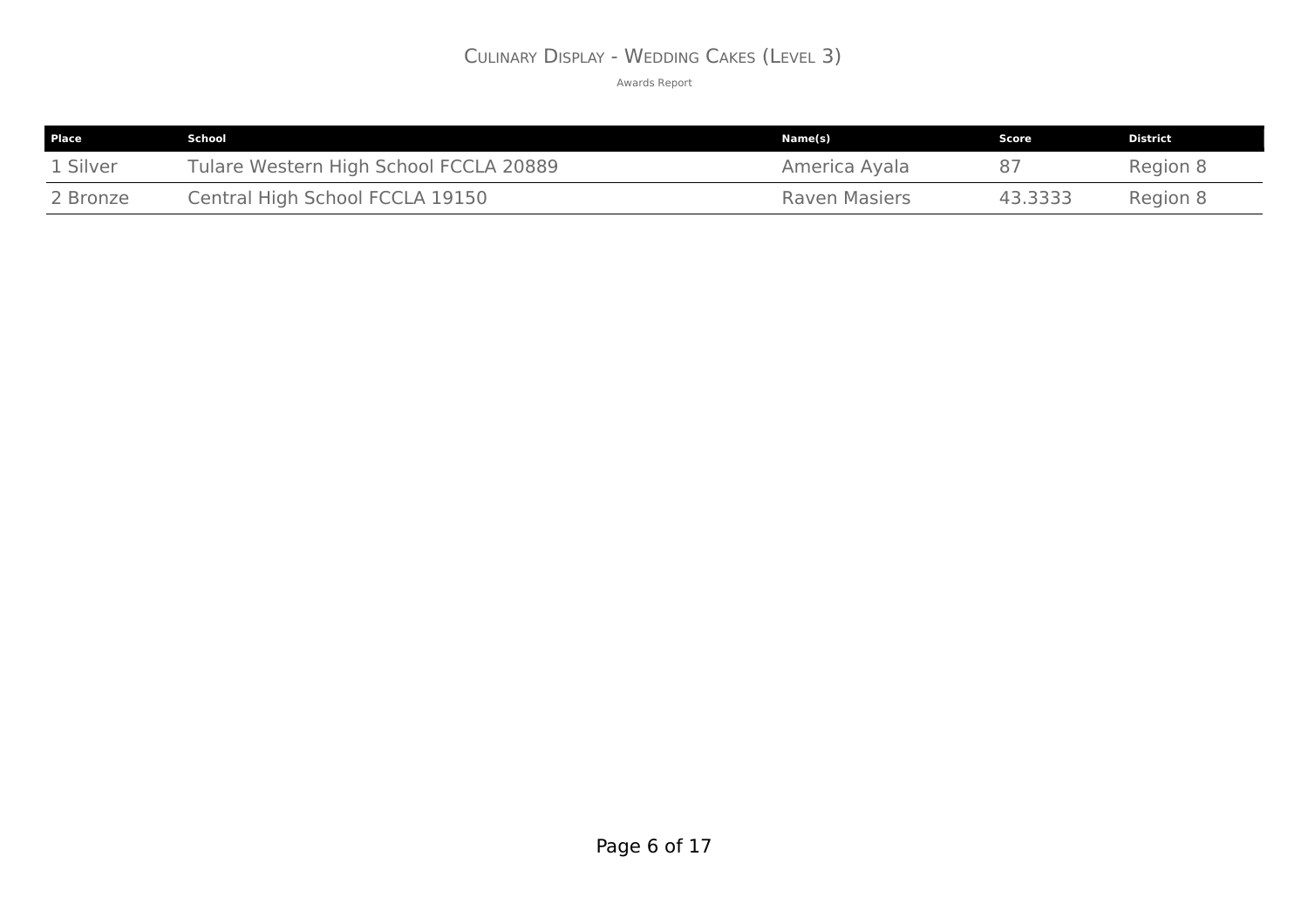#### EVENT MANAGEMENT (LEVEL 3)

| <b>Place</b> | <b>School</b>                       | Name(s)         | <b>Score</b> | <b>District</b> |
|--------------|-------------------------------------|-----------------|--------------|-----------------|
| 1 Silver     | Kern Valley High School FCCLA 12257 | Kasey Hernandez | 85           | Region &        |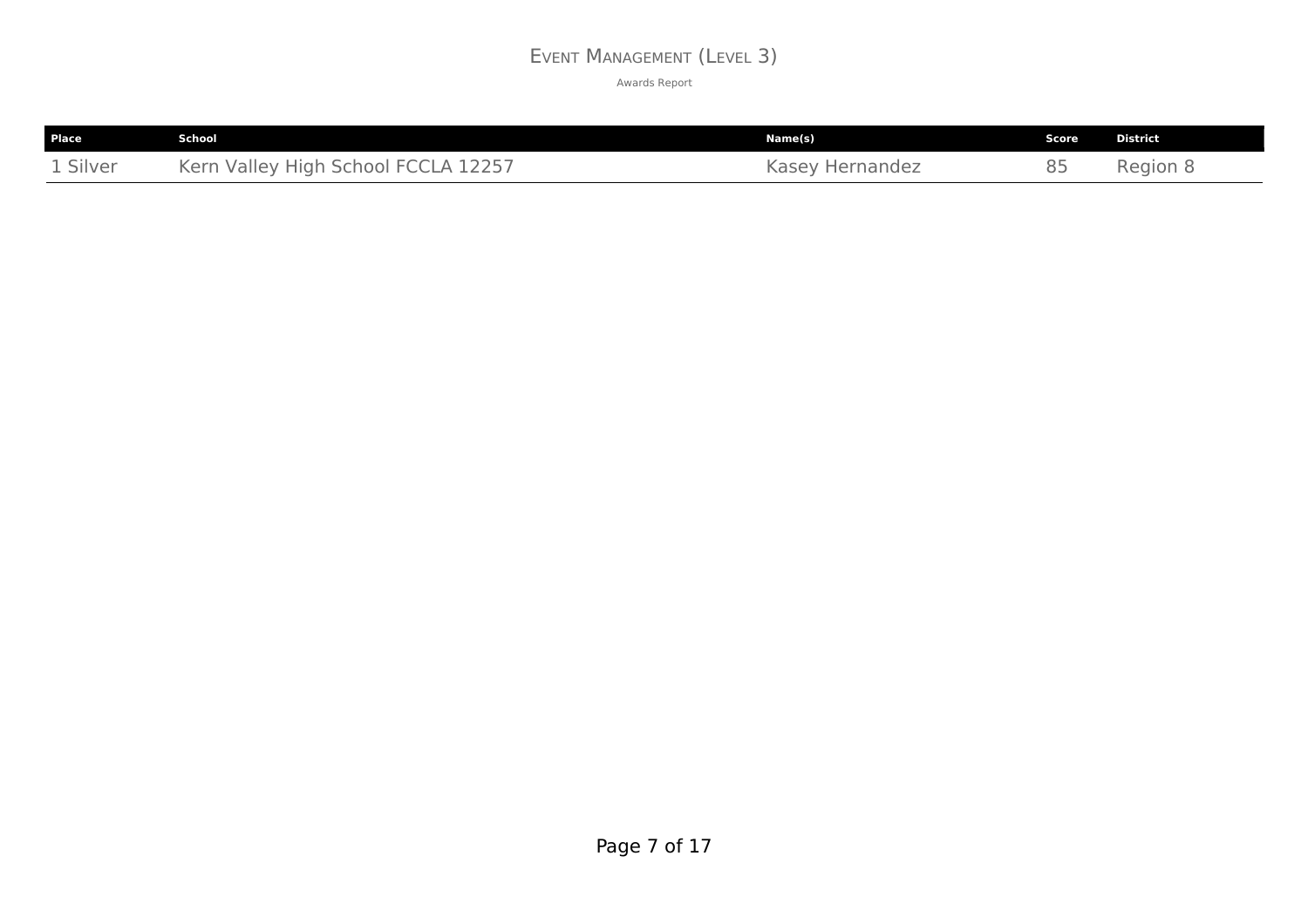### FASHION CONSTRUCTION (LEVEL 3)

| Place    | <b>School</b>                   | Name(s)              | Score   | <b>District</b> |
|----------|---------------------------------|----------------------|---------|-----------------|
| 1 Bronze | Central High School FCCLA 19150 | <b>Haley Edmunds</b> | 51.3333 | Region 8        |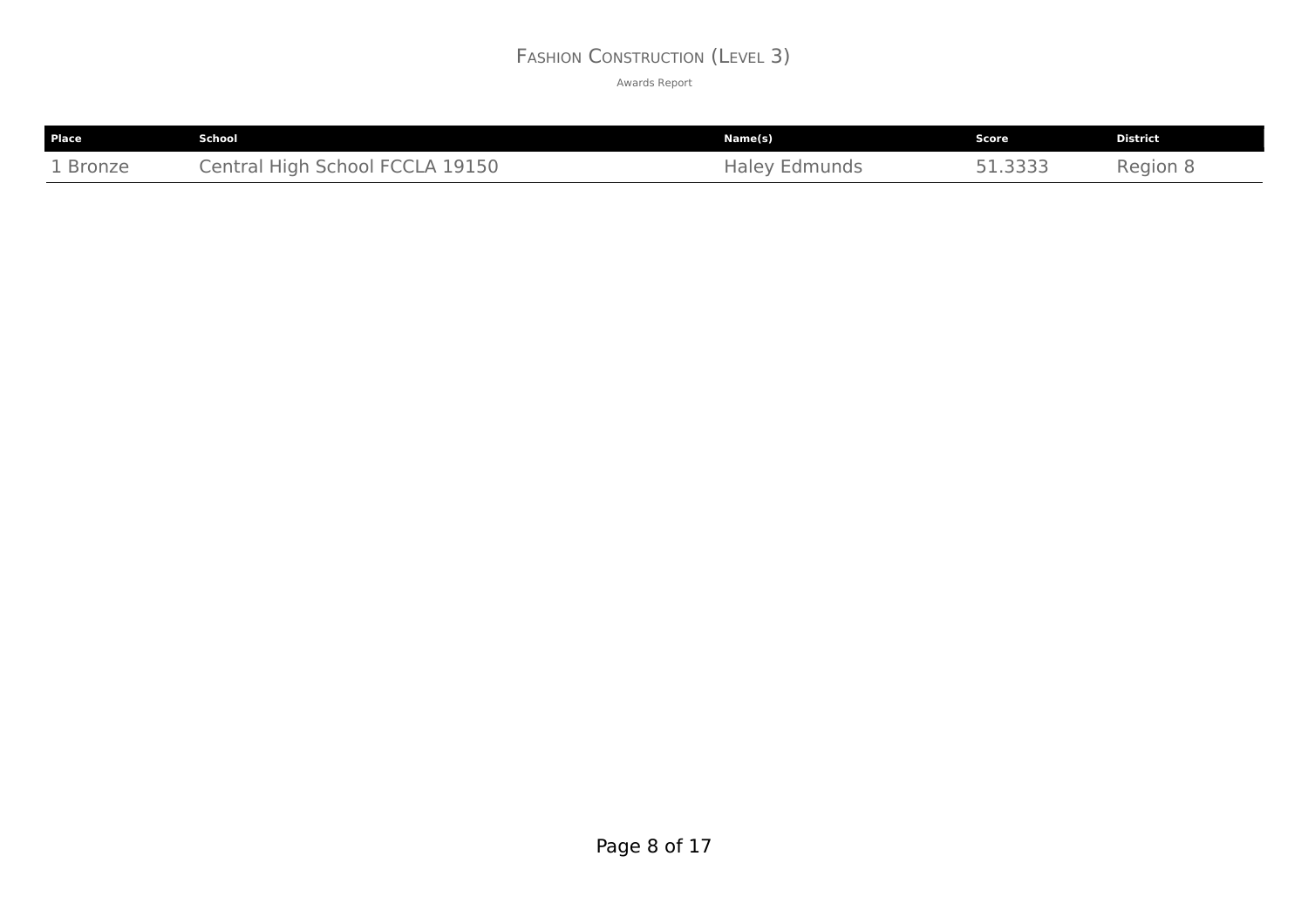### FOCUS ON CHILDREN (LEVEL 2) - VIRTUAL ONLY

| Place    | School                               | Name(s)                               | Score   | <b>District</b> |
|----------|--------------------------------------|---------------------------------------|---------|-----------------|
| 1 Silver | Madera South High School FCCLA 17232 | Alma Sosa gil, Briseida Perez antonio | 87.3333 | Region 8        |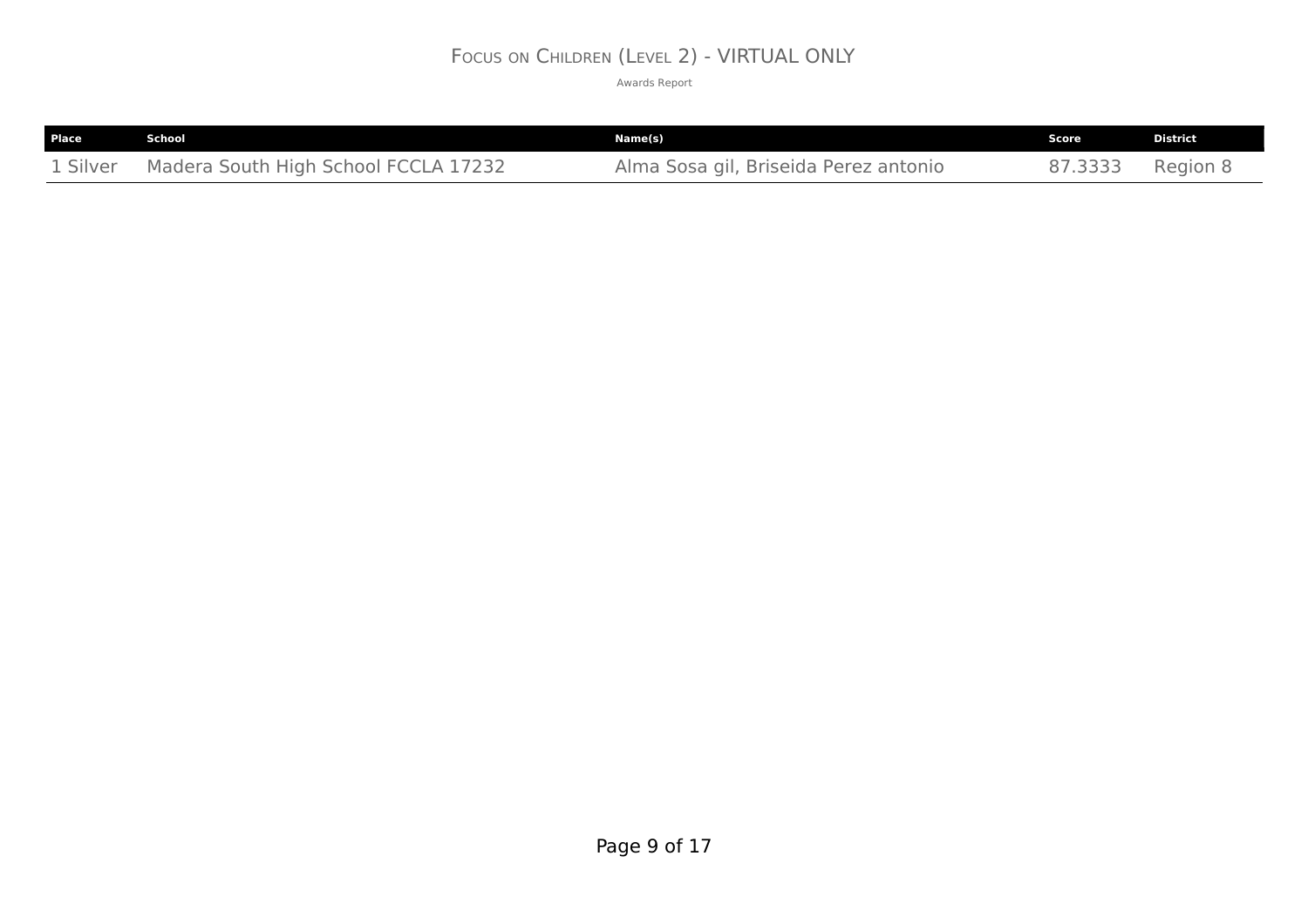### FOCUS ON CHILDREN (LEVEL 3) - VIRTUAL ONLY

| <b>Place</b> | School                          | Name(s)       | Score   | <b>District</b> |
|--------------|---------------------------------|---------------|---------|-----------------|
| 1 Silver     | Madera High School FCCLA 16000  | Alexis Ward   | 73.3333 | Region 8        |
| 2 Silver     | Central High School FCCLA 19150 | Kanye Quarles | 72.6667 | Region 8        |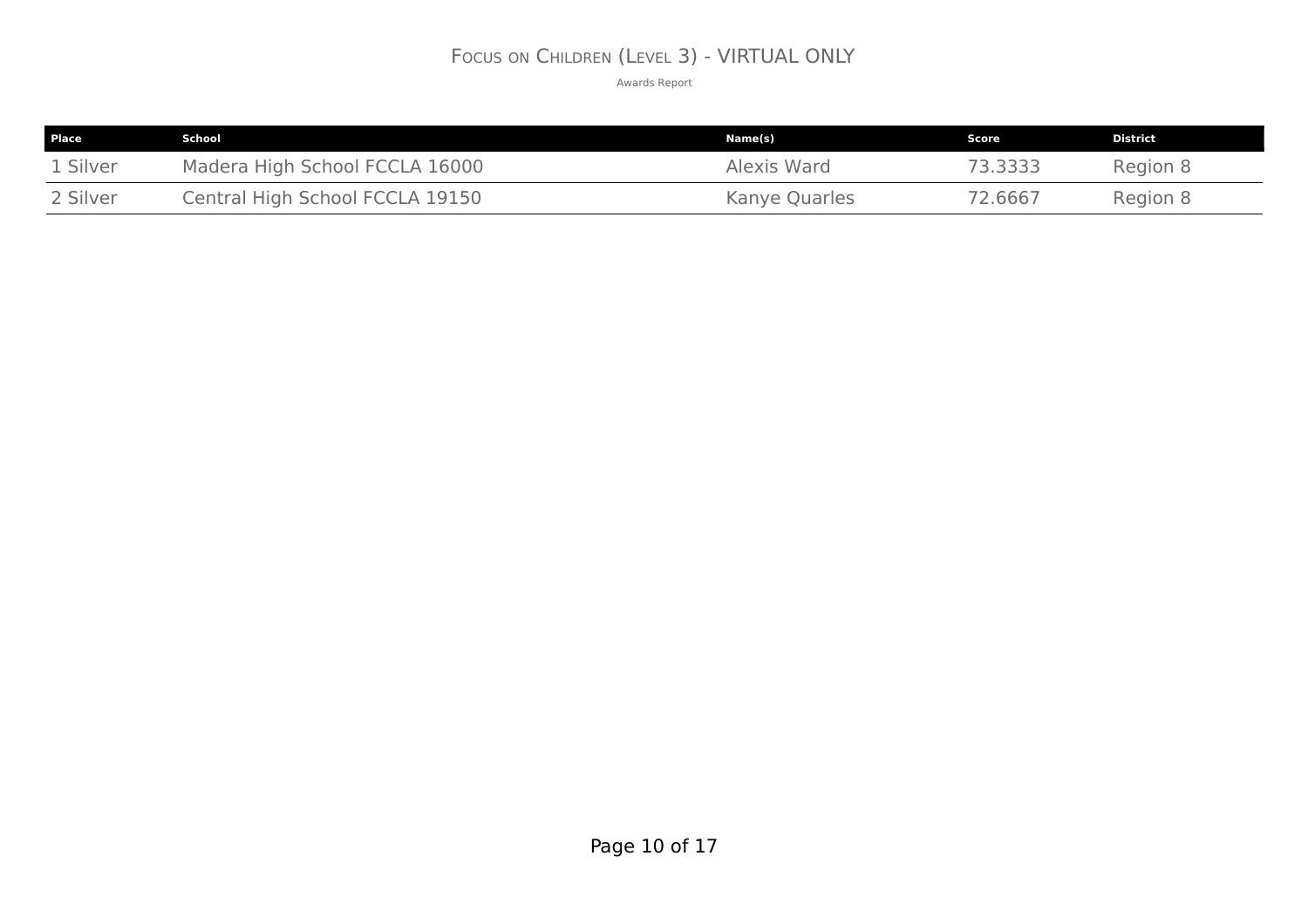### NATIONAL PROGRAMS IN ACTION (LEVEL 3)

| Place | School | Name(s)                                                                                                                    | Score | <b>District</b> |
|-------|--------|----------------------------------------------------------------------------------------------------------------------------|-------|-----------------|
|       |        | 1 Silver Madera South High School FCCLA 17232 Genesis Guillen, Tasiana Gonzalez, Katherine Morales-avalos 89.3333 Region 8 |       |                 |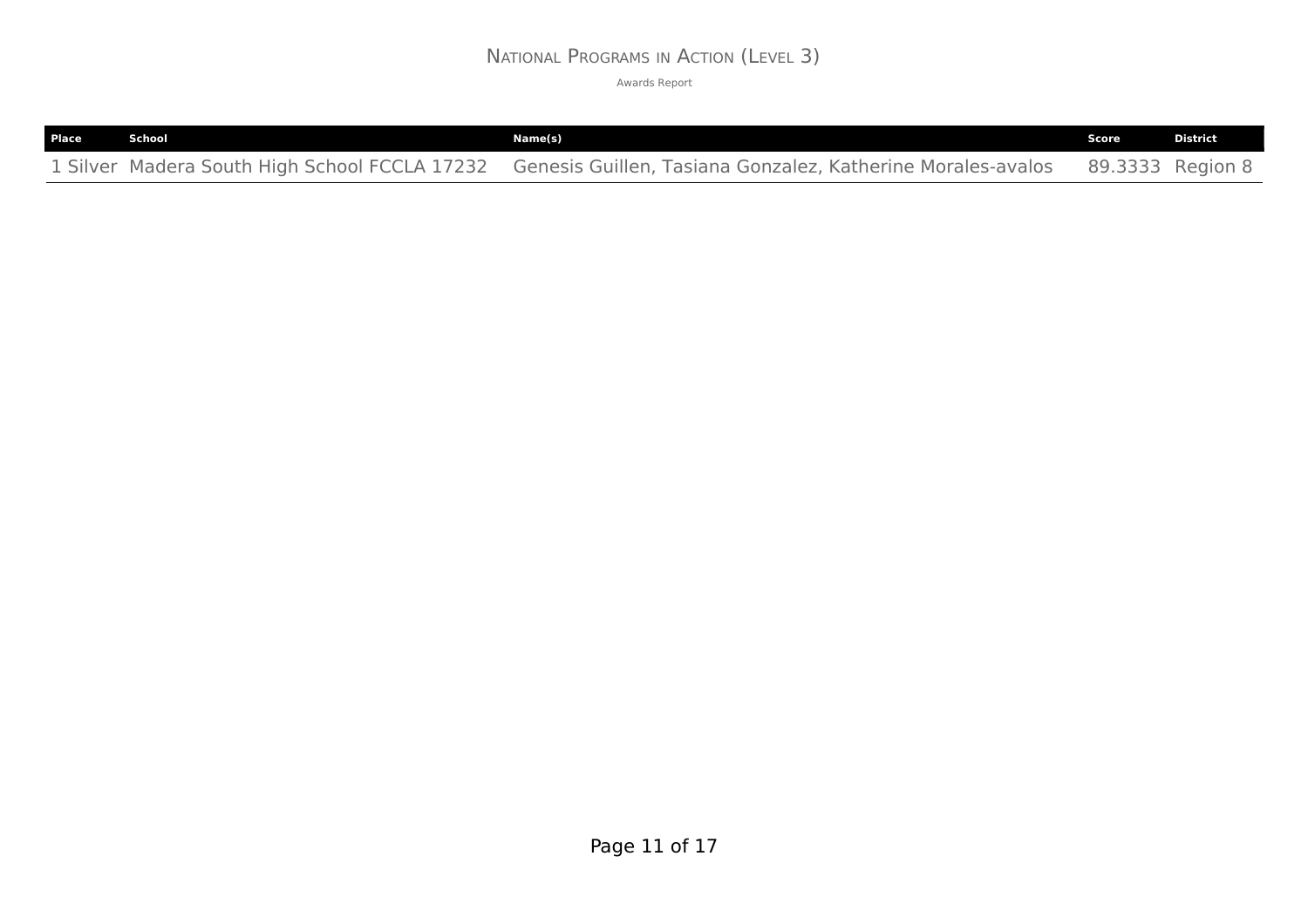# NUTRITION AND WELLNESS (LEVEL 2) - VIRTUAL ONLY

| Place    | <b>School</b>                                             | Name(s)           | Score | <b>District</b> |
|----------|-----------------------------------------------------------|-------------------|-------|-----------------|
| . Bronze | $K \triangle$ rn<br>$\Delta$<br>: High School .<br>Valley | Rementegui<br>AVF |       | Region &        |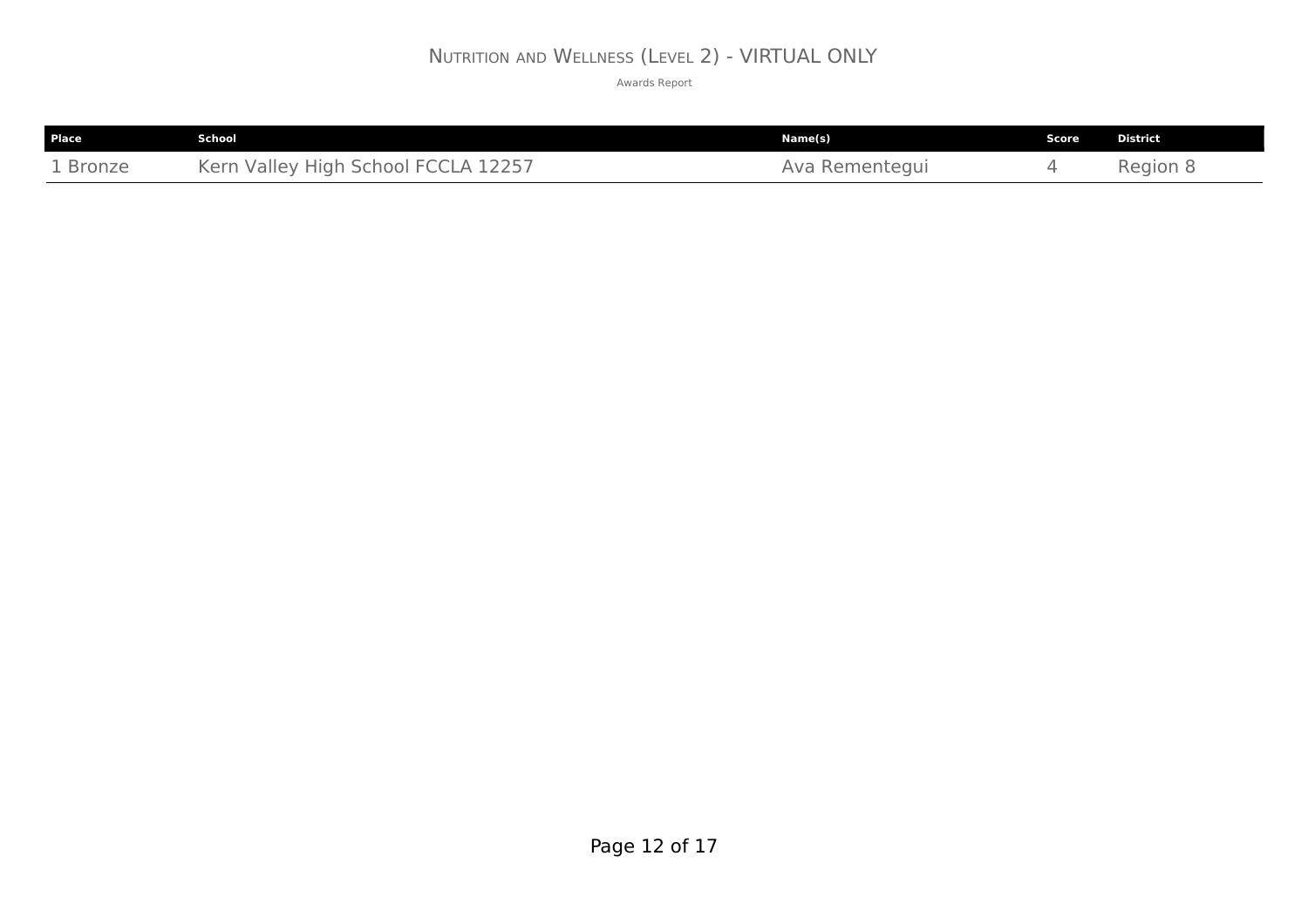### PROFESSIONAL PRESENTATION (LEVEL 2) - VIRTUAL ONLY

| Place       | School                                                      | Name(s)          | <b>Score</b>          | <b>District</b> |
|-------------|-------------------------------------------------------------|------------------|-----------------------|-----------------|
| . Gold<br>- | 16000<br>Madera<br>School i<br>High<br><b>CCLA</b><br>$-H($ | Vasquez<br>Diana | つつつつ<br>- - - - - - - | Region<br>- 9   |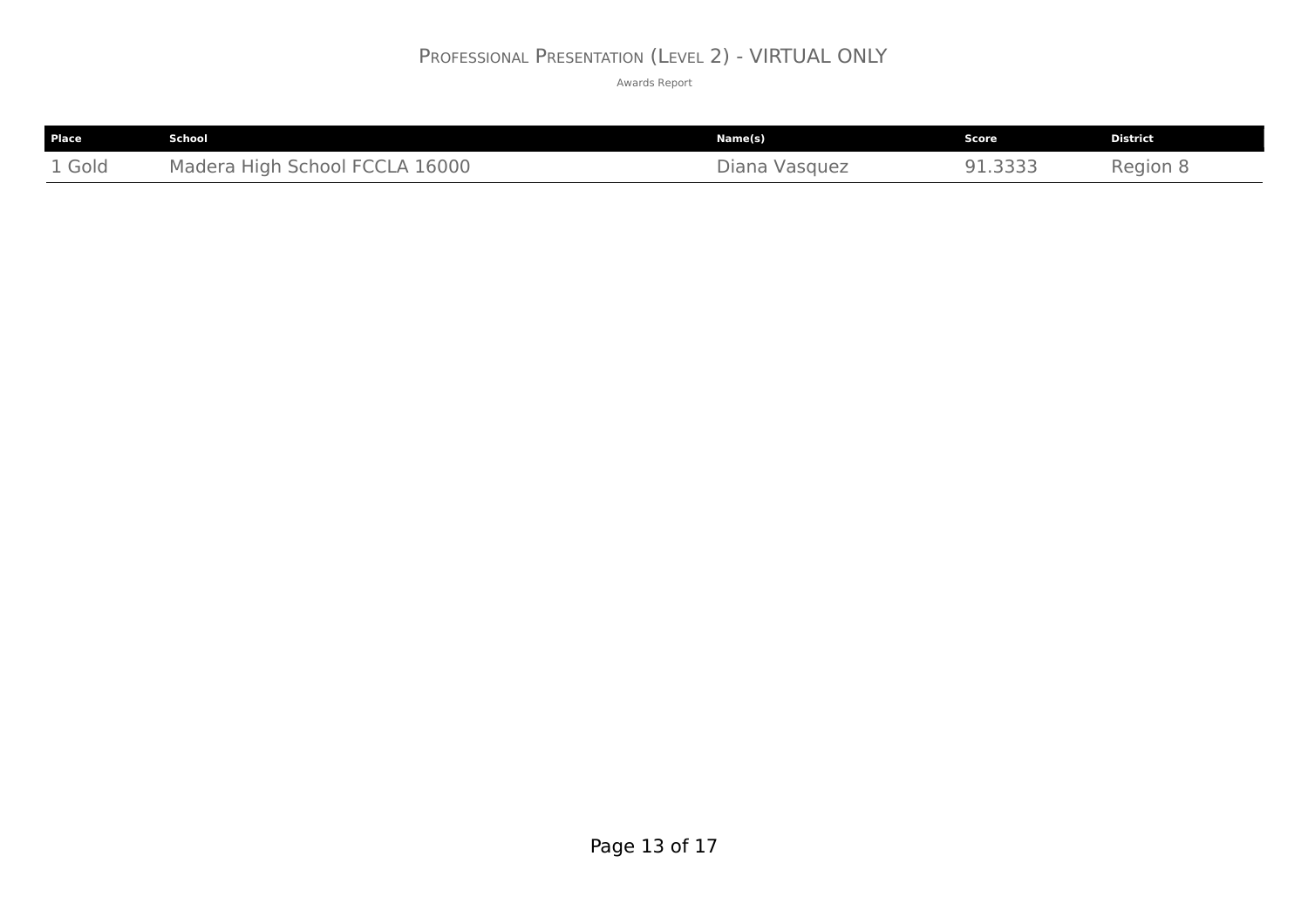# PROFESSIONAL PRESENTATION (LEVEL 3) - VIRTUAL ONLY

| <b>Place</b> | School                          | Name(s)         | Score   | <b>District</b> |
|--------------|---------------------------------|-----------------|---------|-----------------|
| 1 Silver     | Central High School FCCLA 19150 | Cassandra Caro  | 83,3333 | Region 8        |
| 2 Silver     | Central High School FCCLA 19150 | Isabella Frea   | 80.3333 | Region 8        |
| 3 Silver     | Madera High School FCCLA 16000  | Sydney Quintana | 80      | Region 8        |
| 4 Silver     | Central High School FCCLA 19150 | Nayeli Jaime    | 78      | Region 8        |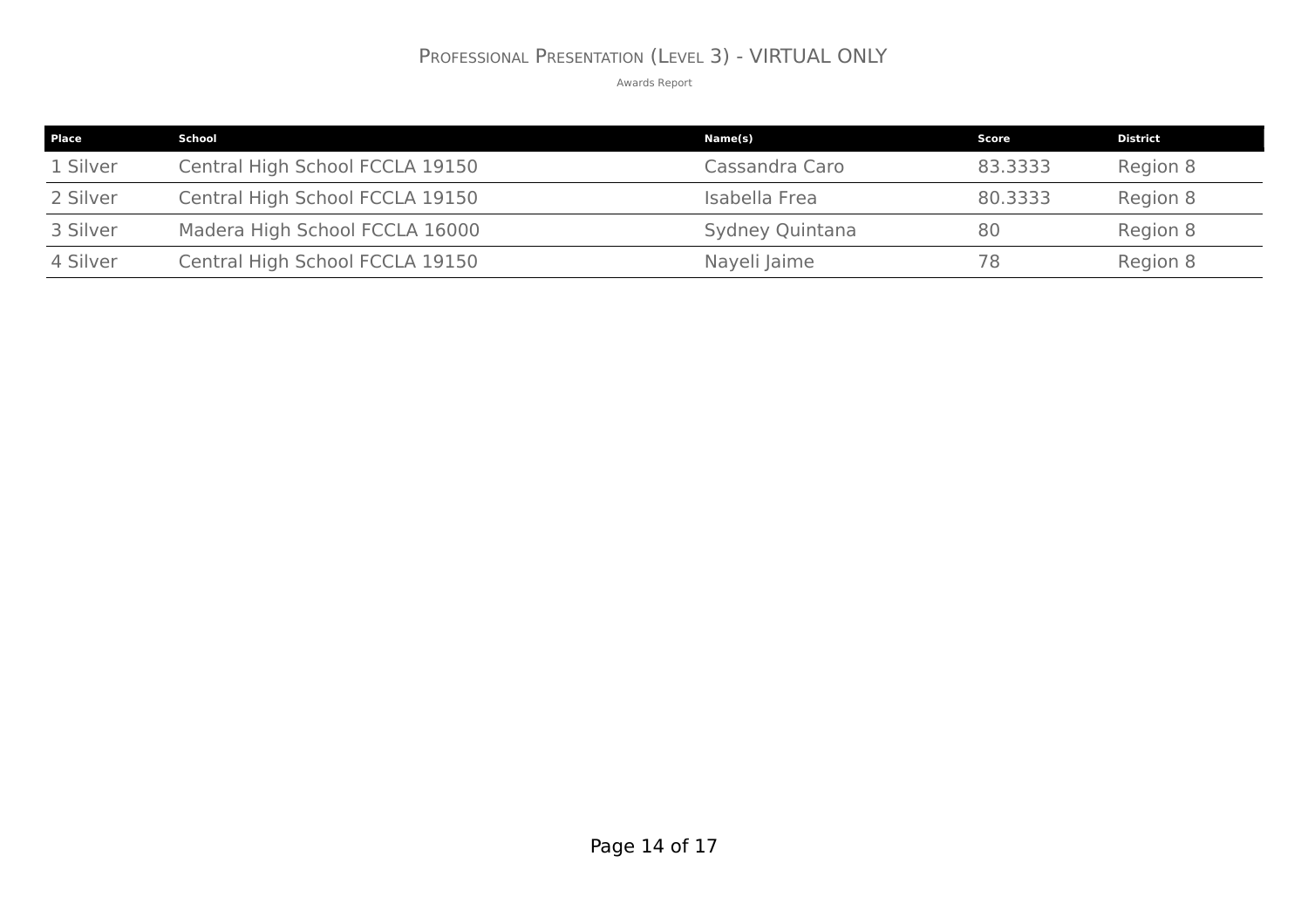### REPURPOSE AND REDESIGN (LEVEL 2) - VIRTUAL ONLY

| <b>Place</b> | School                          | Name(s)          | Score | <b>District</b> |
|--------------|---------------------------------|------------------|-------|-----------------|
| 1 Silver     | Madera High School FCCLA 16000  | Kataryna Bushong | 87    | Region 8        |
| 2 Silver     | Central High School FCCLA 19150 | Melody Stetsko   | 86    | Region 8        |
| 3 Silver     | Madera High School FCCLA 16000  | Nichole Esquivel | 79    | Region 8        |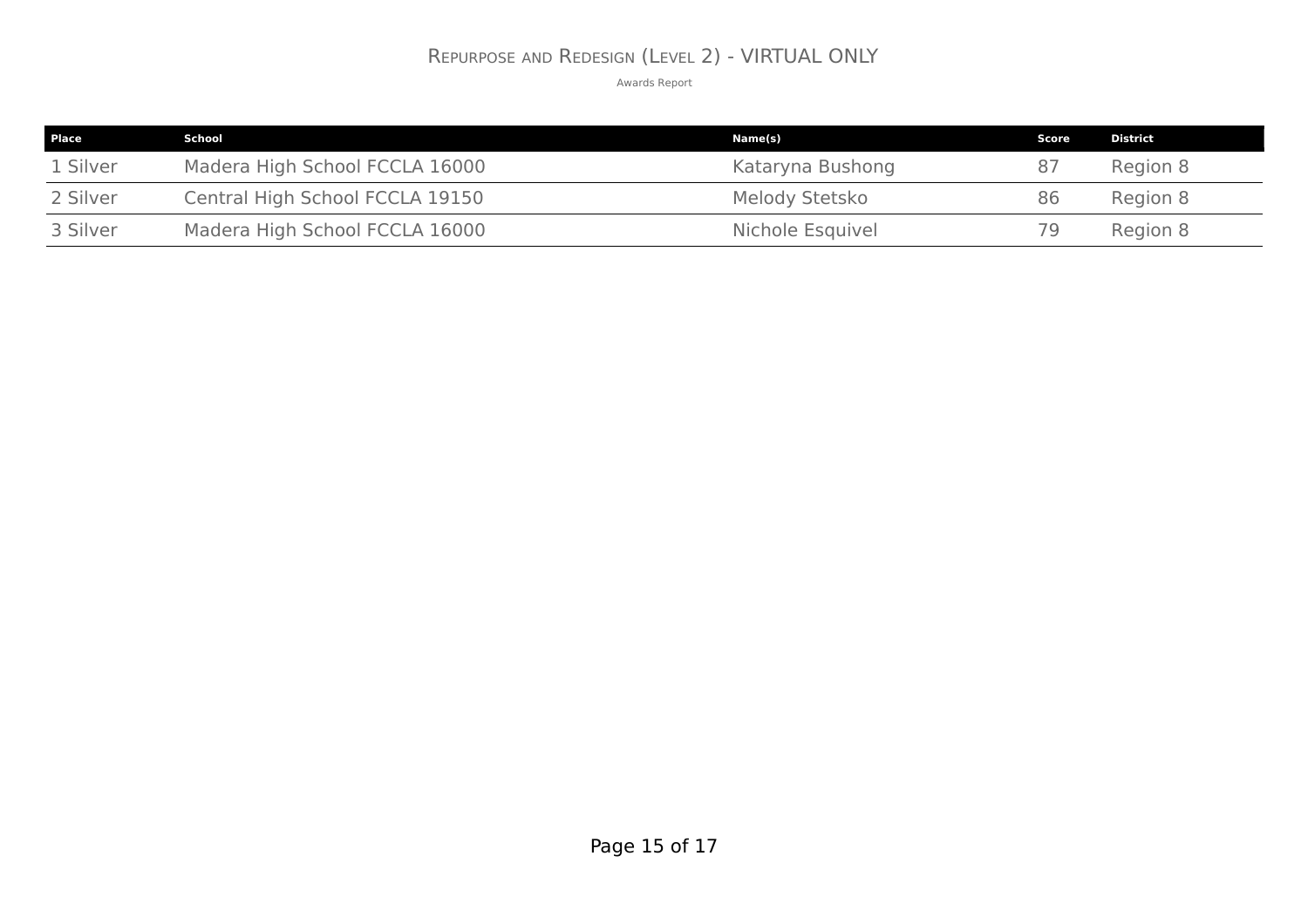### SALAD PREPARATION (LEVEL 3)

| Place    | School                               | Name(s)                  | Score   | <b>District</b> |
|----------|--------------------------------------|--------------------------|---------|-----------------|
| 1 Silver | Madera South High School FCCLA 17232 | Pedro Cortes             | 89      | Region 8        |
| 2 Silver | Redwood High School FCCLA 21158      | <b>Madison Mckercher</b> |         | Region 8        |
| 3 Bronze | Redwood High School FCCLA 21158      | Manuel Robledo           | 65.6667 | Region 8        |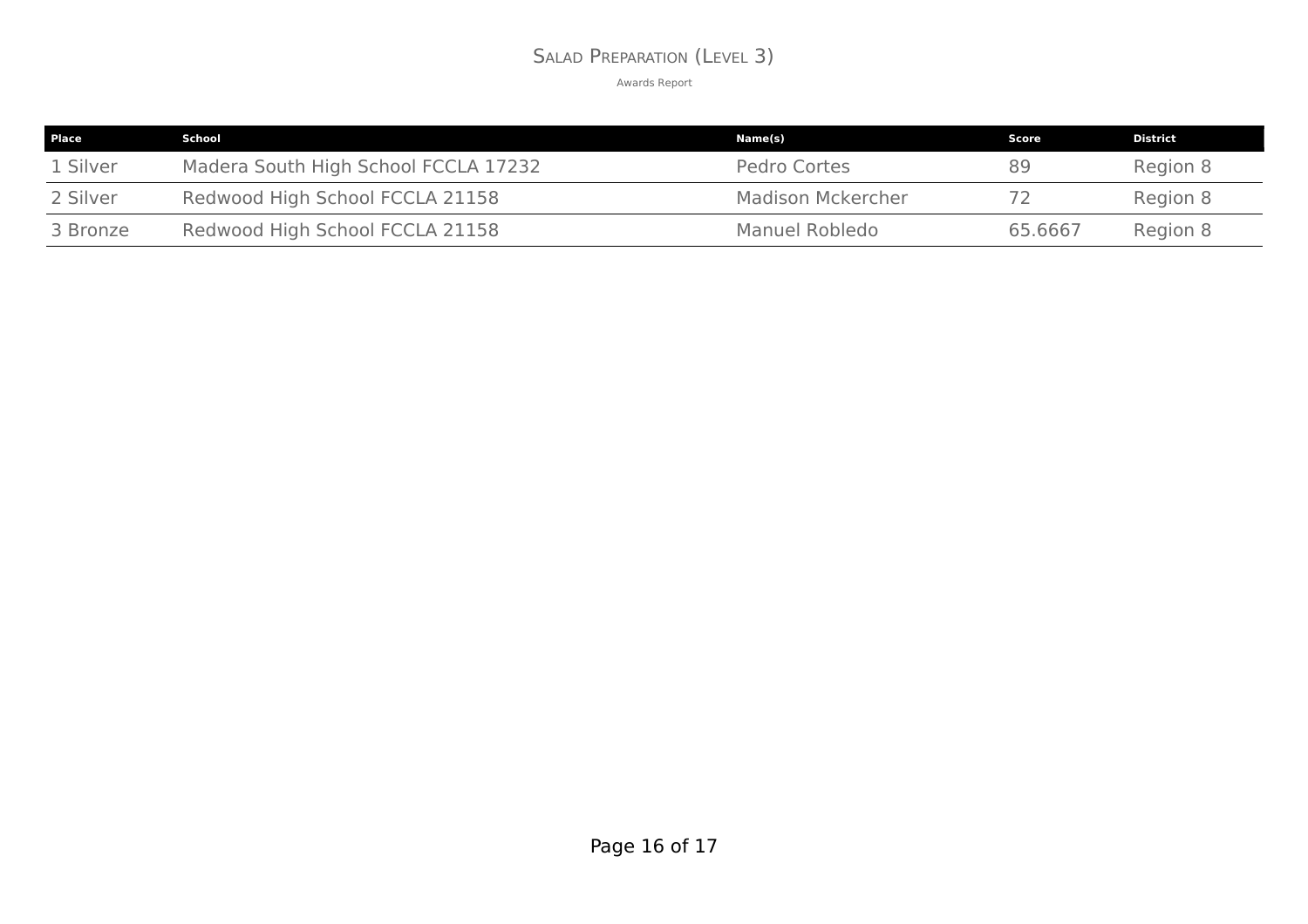### SPORTS NUTRITION (LEVEL 3)

| Place  | School                                   | Name(s)                                          | Score            | <b>District</b> |
|--------|------------------------------------------|--------------------------------------------------|------------------|-----------------|
| 1 Gold | Kern Valley High School FCCLA 12257      | Brooke Mcconnell, Alexandria Moronez, Kara Mello | 91.6667          | Region 8        |
|        | 2 Silver Central High School FCCLA 19150 | Hayven Williams                                  | 79.3333 Region 8 |                 |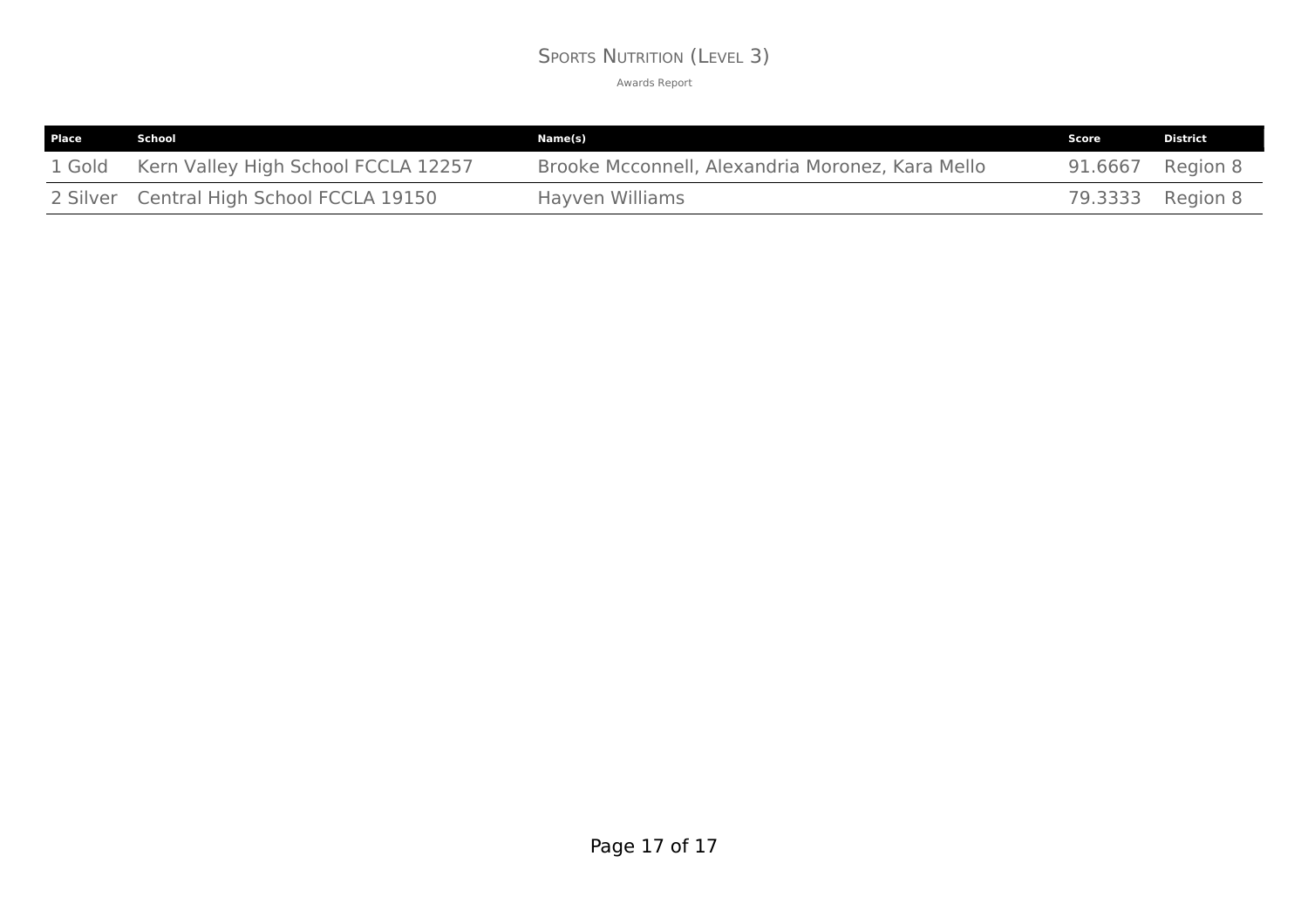### CULINARY ARTS (LEVEL 3)

| Place    | <b>School</b>                            | Name(s)                   | Score   | <b>District</b> |
|----------|------------------------------------------|---------------------------|---------|-----------------|
| 1 Gold   | Newport Harbor High School FCCLA 13679   | <b>Duke Caperon</b>       | 90.3333 | Region 9        |
| 2 Silver | Huntington Beach High School FCCLA 16302 | Kaden Cassity             | 89      | Region 9        |
| 3 Silver | Bellflower High School FCCLA 13990       | Jonathan Mendoza Anguiano | 88      | Region 9        |
| 4 Silver | Huntington Beach High School FCCLA 16302 | Danielle Halpin           | 85.3333 | Region 9        |
| 5 Silver | Huntington Beach High School FCCLA 16302 | Davis VanDyke             | 81      | Region 9        |
| 6 Silver | Ocean View High School FCCLA 21393       | Solomon Pool              | 76.6667 | Region 9        |
| 7 Silver | Westminster High School FCCLA 18641      | Michael Rodriguez         | 70.3333 | Region 9        |
| 8 Silver | Paramount High School FCCLA 13768        | Yenny Calderon            | 70      | Region 9        |
| 9 Bronze | Alhambra High School FCCLA 13654         | Janice Arellano           | 37      | Region 9        |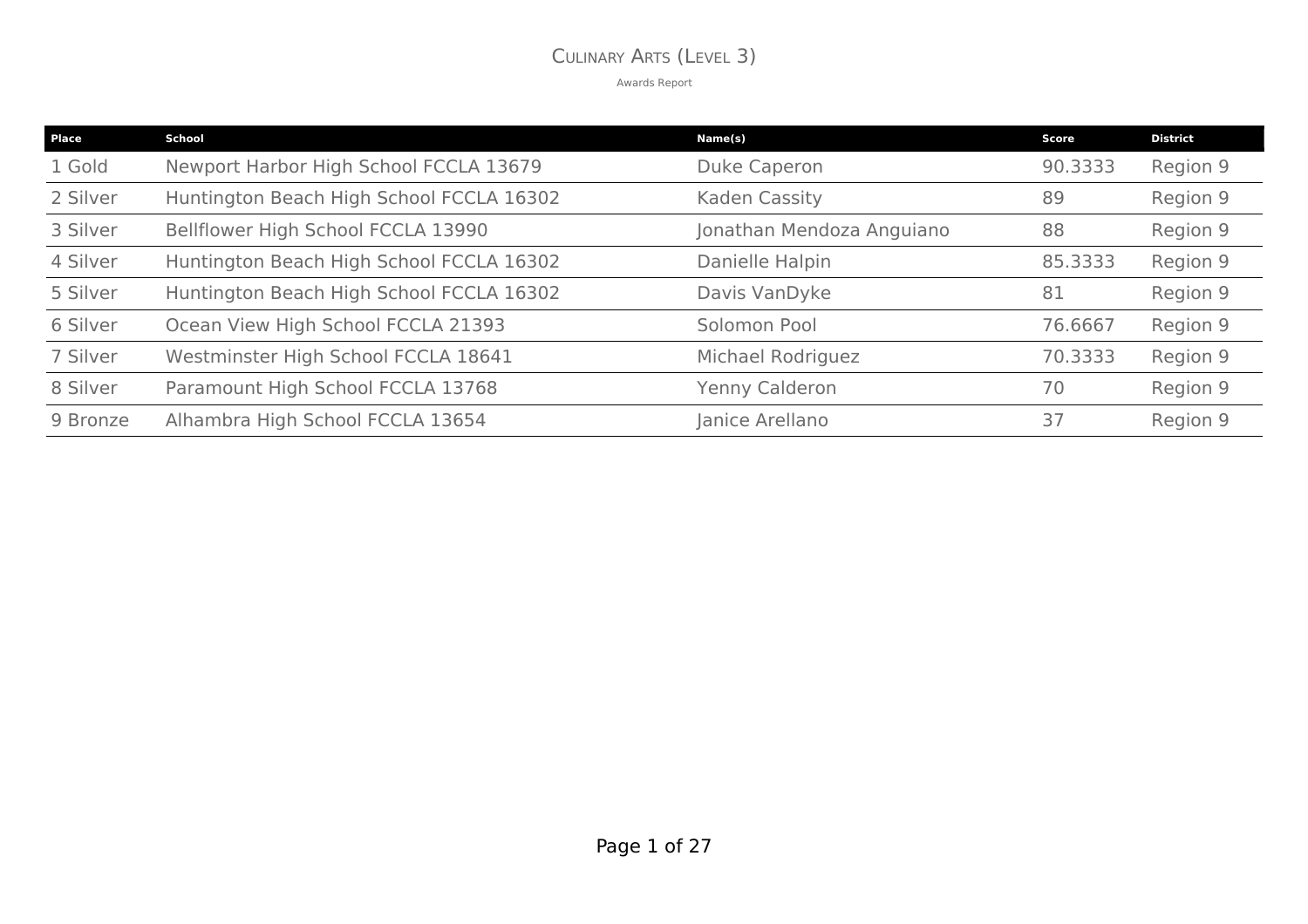### CULINARY DISPLAY - APPETIZERS (LEVEL 2)

| <b>Place</b> | School                                 | Name(s)                | Score   | <b>District</b> |
|--------------|----------------------------------------|------------------------|---------|-----------------|
| 1 Gold       | Newport Harbor High School FCCLA 13679 | Ian MacNeil            | 91      | Region 9        |
| 2 Silver     | Ocean View High School FCCLA 21393     | <b>Scarlet McCarty</b> | 89,6667 | Region 9        |
| 3 Silver     | Newport Harbor High School FCCLA 13679 | Warren Morgenstern     | 82.6667 | Region 9        |
| 4 Silver     | Newport Harbor High School FCCLA 13679 | Michelle Guerrero      | 81.6667 | Region 9        |
| 5 Silver     | Banning High School FCCLA 17234        | Liliana Morales        | 77.6667 | Region 9        |
| 6 Silver     | Newport Harbor High School FCCLA 13679 | Alondra Rodriguez      | 70.3333 | Region 9        |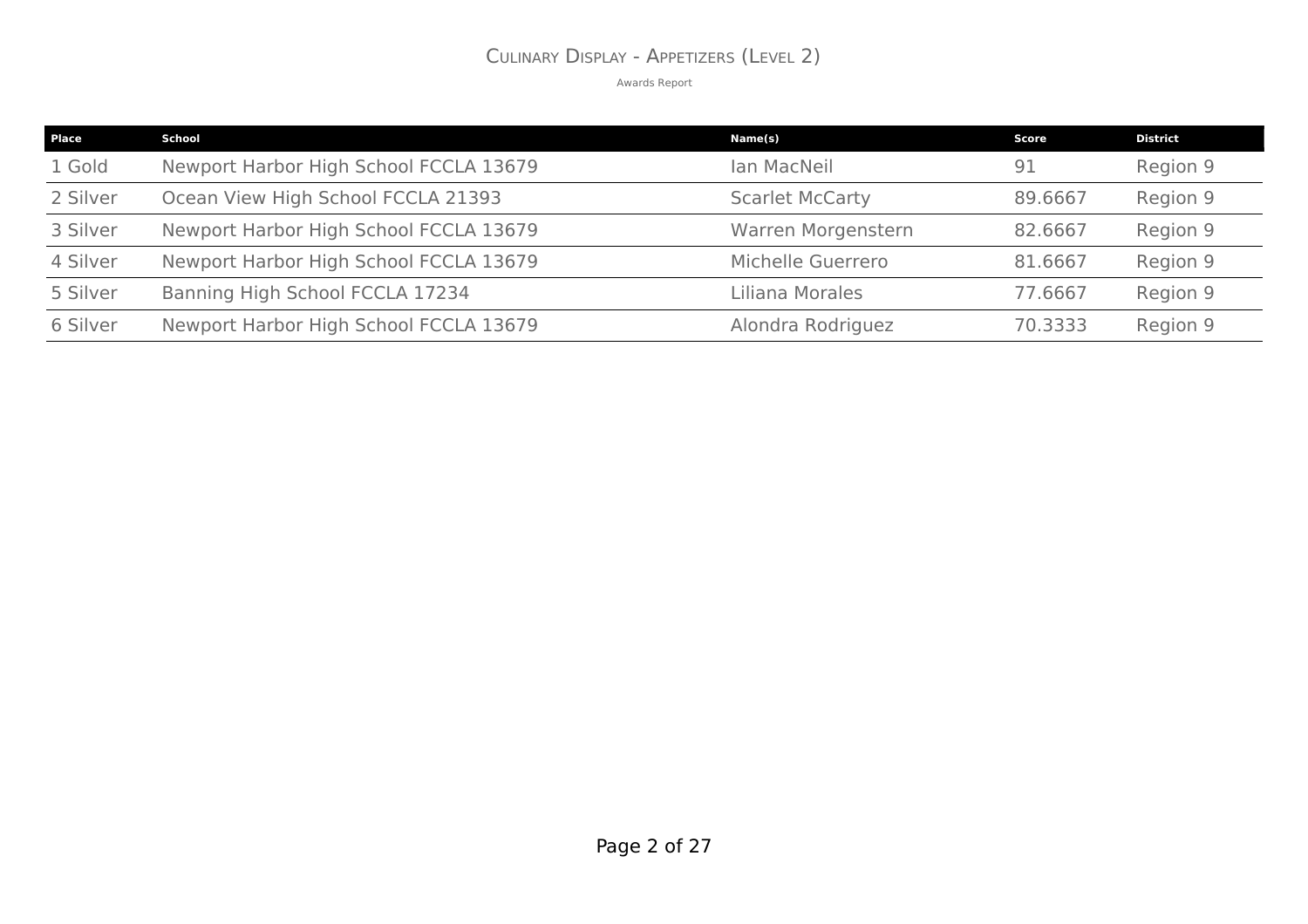### CULINARY DISPLAY - APPETIZERS (LEVEL 3)

| Place    | School                                 | Name(s)              | Score   | <b>District</b> |
|----------|----------------------------------------|----------------------|---------|-----------------|
| 1 Gold   | Newport Harbor High School FCCLA 13679 | Millana Anderson     | 93.3333 | Region 9        |
| 2 Gold   | Banning High School FCCLA 17234        | <b>Anabel Cuevas</b> | 92.3333 | Region 9        |
| 2 Gold   | Bellflower High School FCCLA 13990     | Heidie Garcia        | 92.3333 | Region 9        |
| 3 Silver | Westminster High School FCCLA 18641    | <b>Bryan Gamez</b>   | 82      | Region 9        |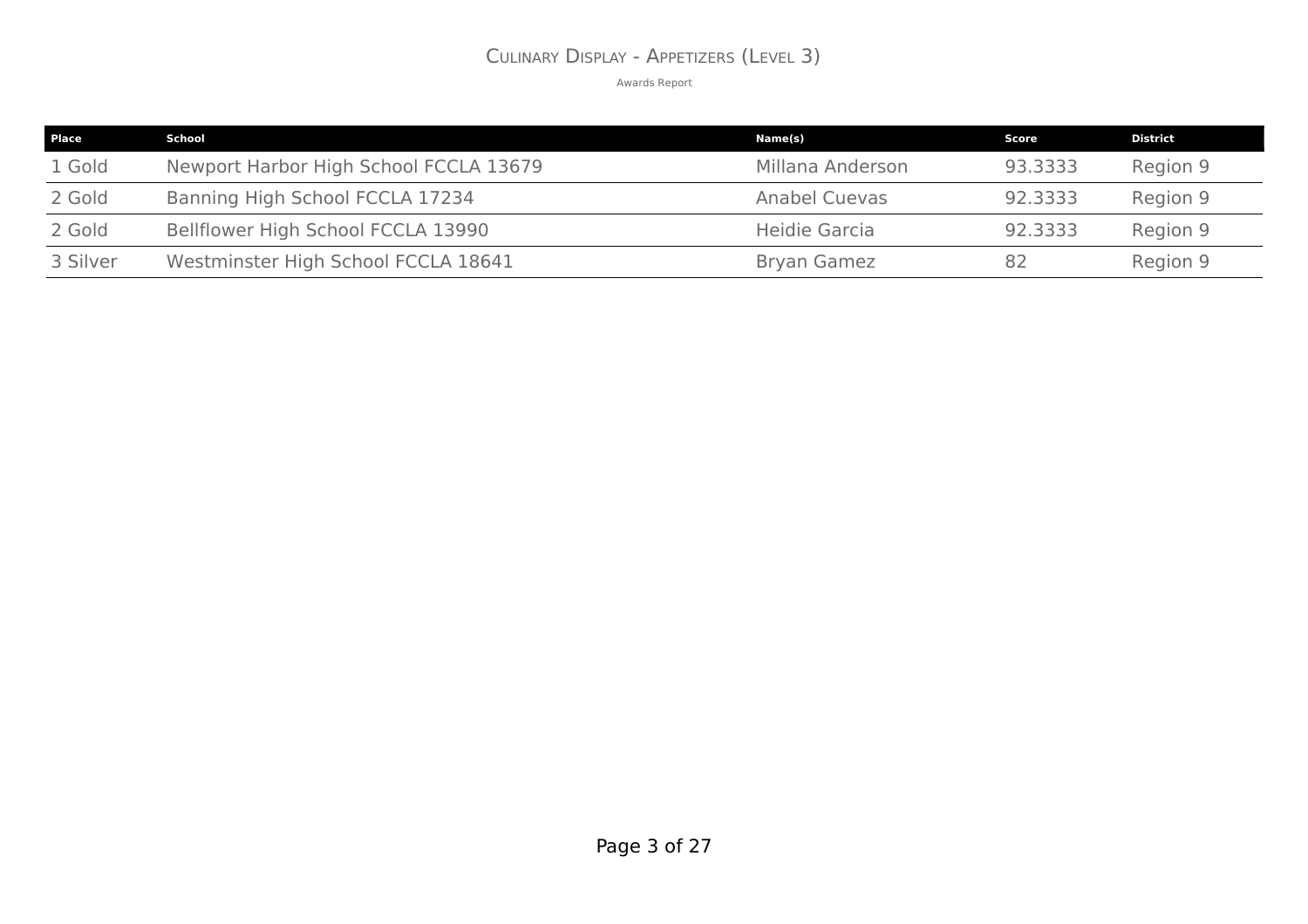### CULINARY DISPLAY - BREADS (LEVEL 2)

| Place    | School                                 | Name(s)                | Score   | <b>District</b> |
|----------|----------------------------------------|------------------------|---------|-----------------|
| 1 Gold   | Brea Olinda High School FCCLA 22123    | Sofia Pena             | 96.3333 | Region 9        |
| 2 Gold   | Newport Harbor High School FCCLA 13679 | Mia Greig-ragen        | 95.3333 | Region 9        |
| 3 Gold   | Newport Harbor High School FCCLA 13679 | Persephone Kulik       | 93.3333 | Region 9        |
| 4 Gold   | Newport Harbor High School FCCLA 13679 | Vianey Romero trujillo | 92.3333 | Region 9        |
| 5 Gold   | Newport Harbor High School FCCLA 13679 | Josseline Gonzalez     | 90.3333 | Region 9        |
| 6 Silver | Newport Harbor High School FCCLA 13679 | Susana Moza            | 89      | Region 9        |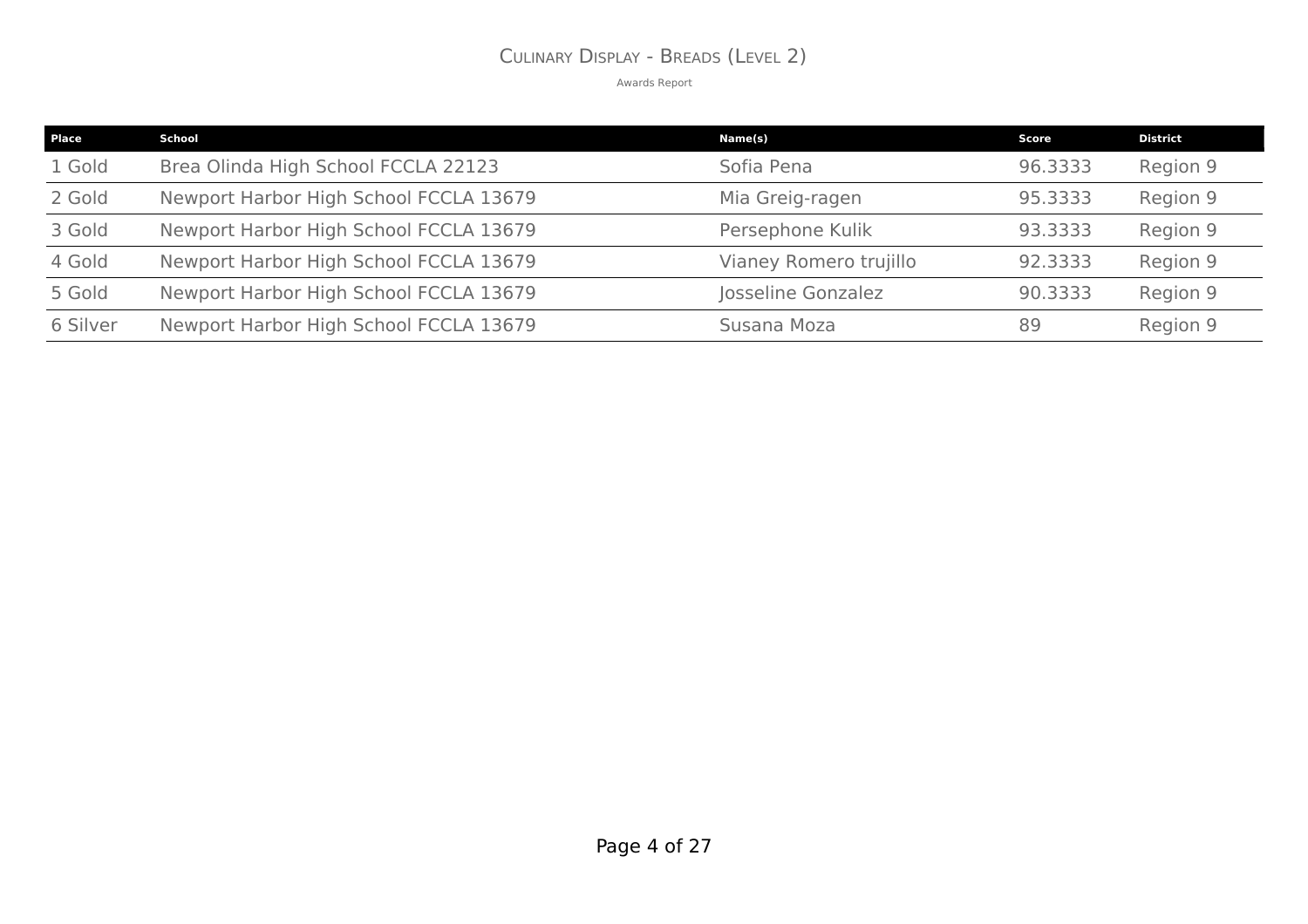### CULINARY DISPLAY - BREADS (LEVEL 3)

| <b>Place</b> | School                                 | Name(s)                | Score   | <b>District</b> |
|--------------|----------------------------------------|------------------------|---------|-----------------|
| 1 Gold       | Bellflower High School FCCLA 13990     | <b>Zackary Ponting</b> | 94      | Region 9        |
| 2 Gold       | Ocean View High School FCCLA 21393     | Bella Jaramillo        | 92.3333 | Region 9        |
| 3 Gold       | Bellflower High School FCCLA 13990     | Carla Klee             | 90.6667 | Region 9        |
| 4 Gold       | Newport Harbor High School FCCLA 13679 | Liam Armstrong         | 90      | Region 9        |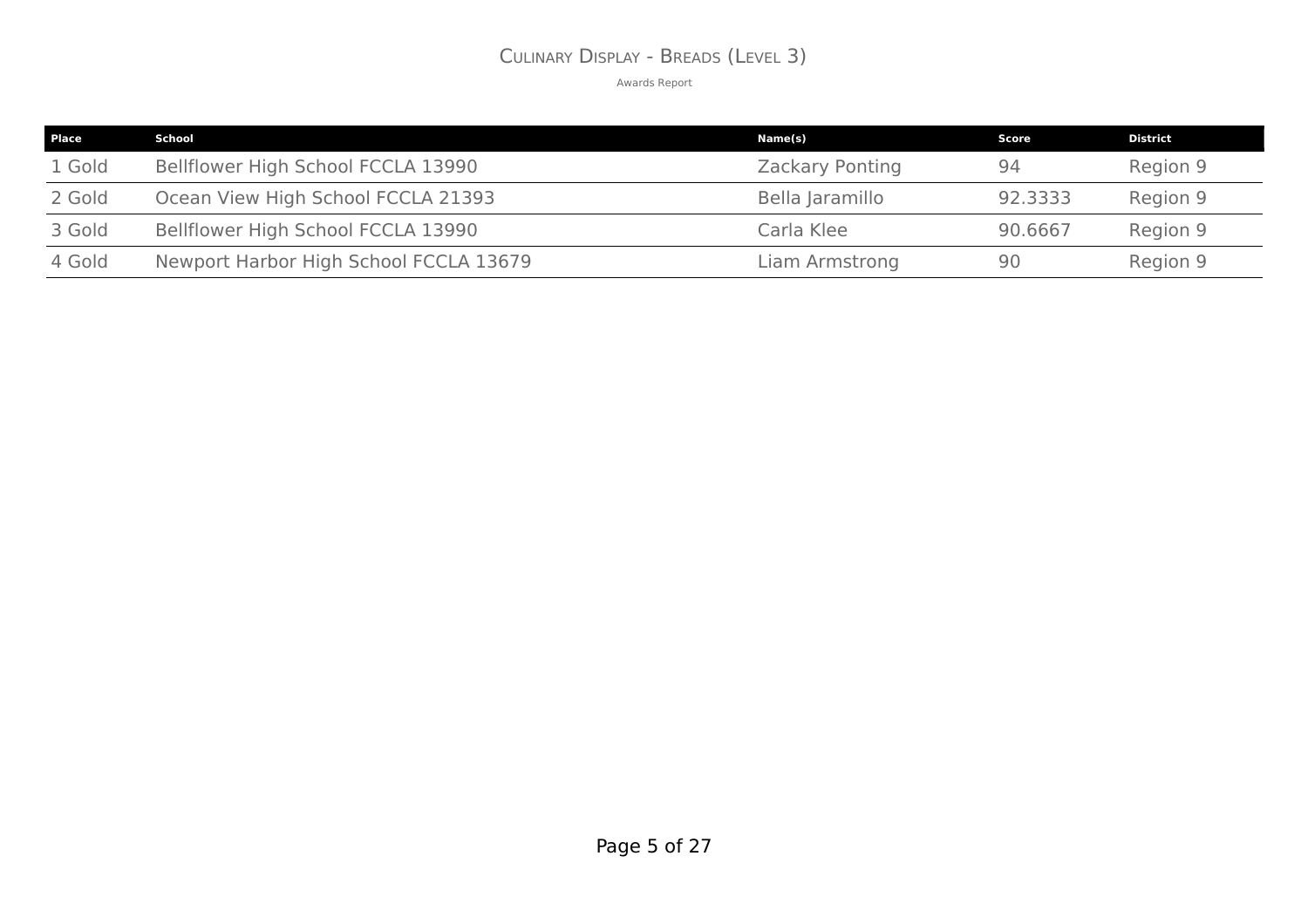### CULINARY DISPLAY - COOKIES (LEVEL 1)

| <b>Place</b> | <b>School</b>                            | Name(s)             | Score | District |
|--------------|------------------------------------------|---------------------|-------|----------|
| 1 Silver     | Alvarado Intermediate School FCCLA 13662 | Rebeca Guevara galo | $ -$  | Region 9 |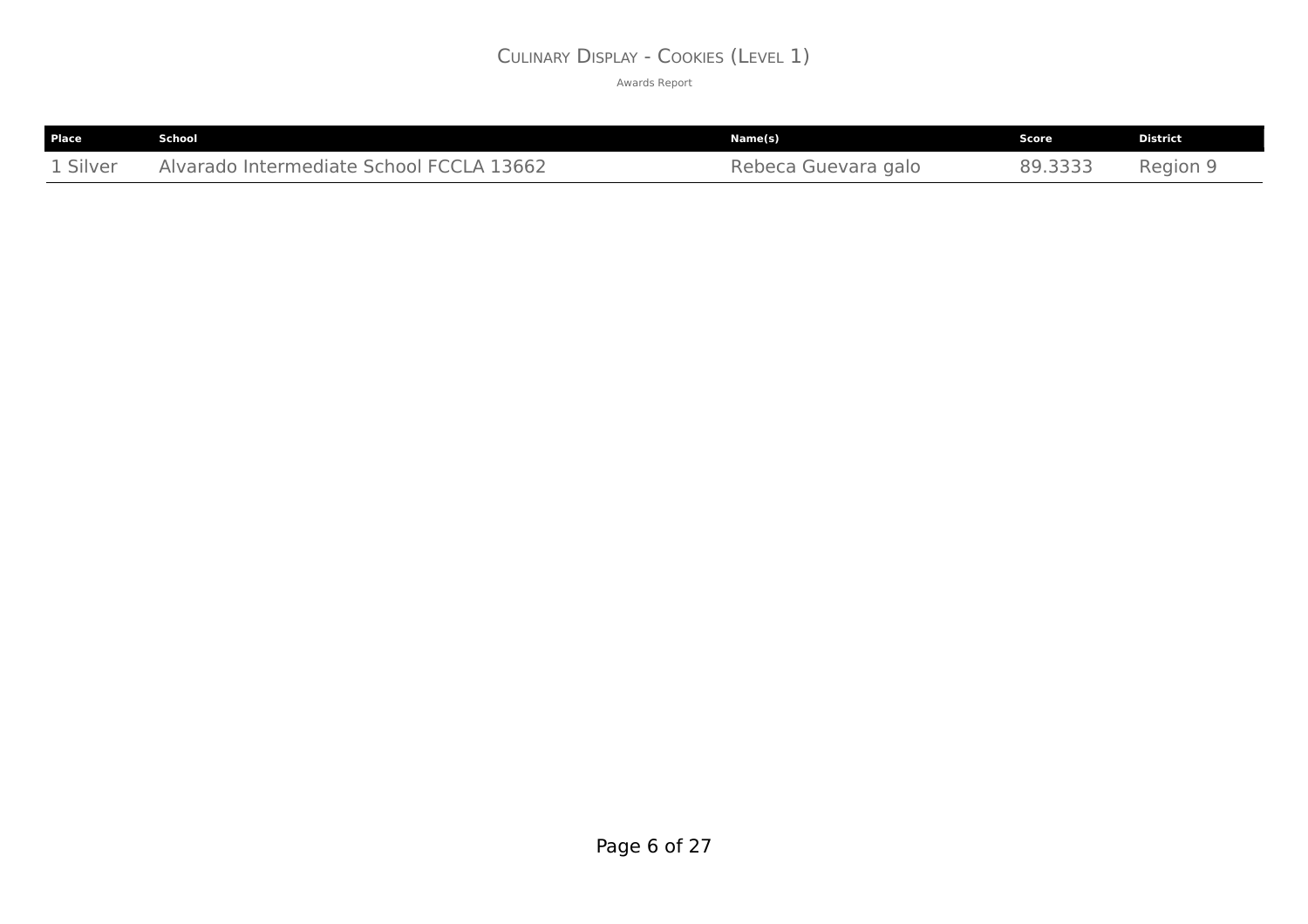### CULINARY DISPLAY - CREATIVE CAKES (LEVEL 2)

| Place    | School                                 | Name(s)                 | Score   | <b>District</b> |
|----------|----------------------------------------|-------------------------|---------|-----------------|
| 1 Gold   | Newport Harbor High School FCCLA 13679 | Devon Berg              | 94.3333 | Region 9        |
| 2 Gold   | Newport Harbor High School FCCLA 13679 | Emma Douglas-mortimer   | 92      | Region 9        |
| 3 Silver | Newport Harbor High School FCCLA 13679 | <b>Madison Williams</b> | 89,6667 | Region 9        |
| 4 Silver | Newport Harbor High School FCCLA 13679 | Arlette Figueroa        | 86      | Region 9        |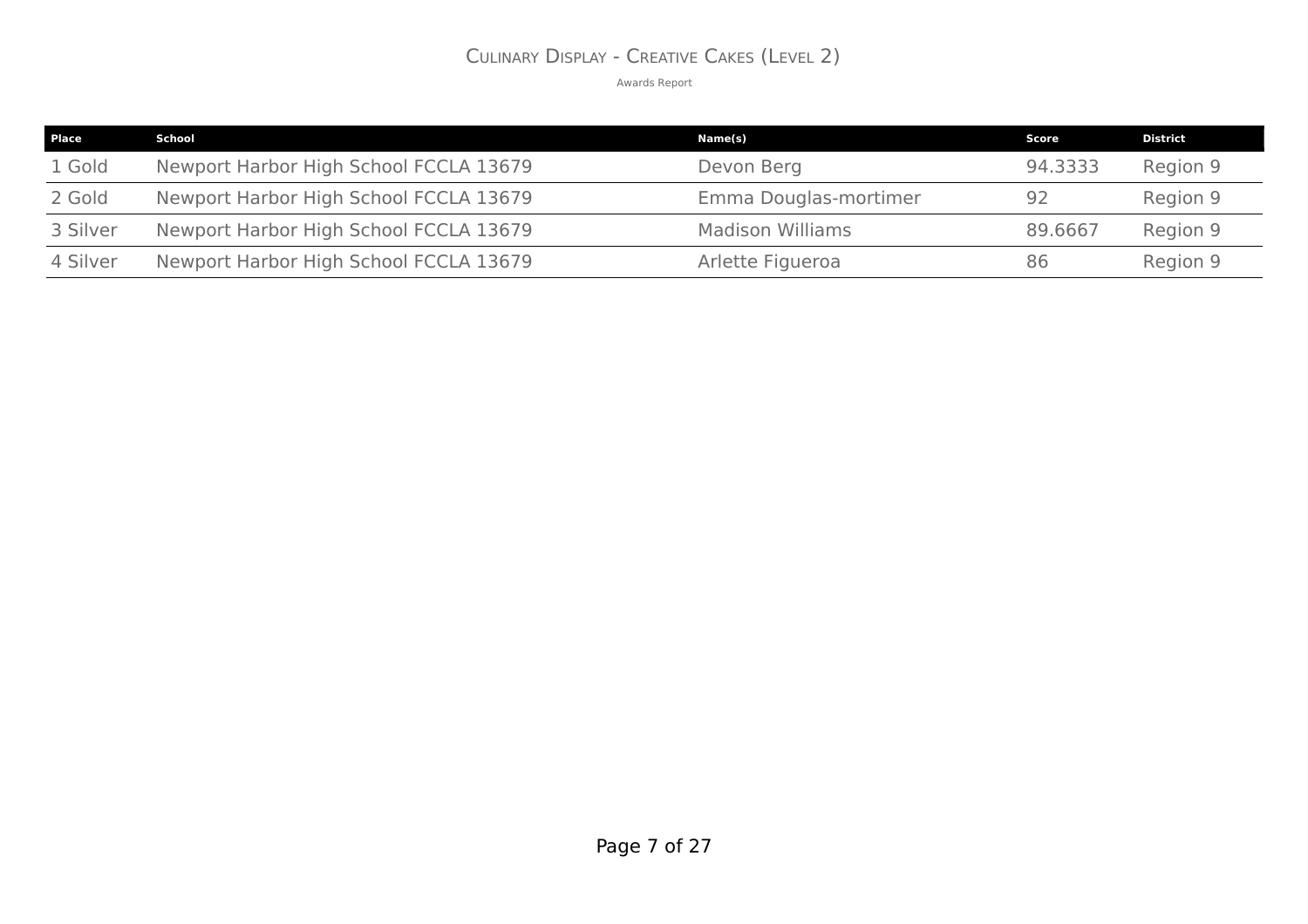### CULINARY DISPLAY - PATISSERIE (LEVEL 3)

| <b>Place</b> | School                                 | Name(s)            | Score   | <b>District</b> |
|--------------|----------------------------------------|--------------------|---------|-----------------|
| 1 Gold       | Newport Harbor High School FCCLA 13679 | <b>Coral Short</b> | 95      | Region 9        |
| 2 Gold       | Bellflower High School FCCLA 13990     | Sergio Silva       | 92.6667 | Region 9        |
| 3 Gold       | Westminster High School FCCLA 18641    | Amy (ej) Rosales   | 90.3333 | Region 9        |
| 4 Gold       | Newport Harbor High School FCCLA 13679 | Jasper Coleman     | 90      | Region 9        |
| 5 Silver     | Westminster High School FCCLA 18641    | Juneau Resnick     | 84.6667 | Region 9        |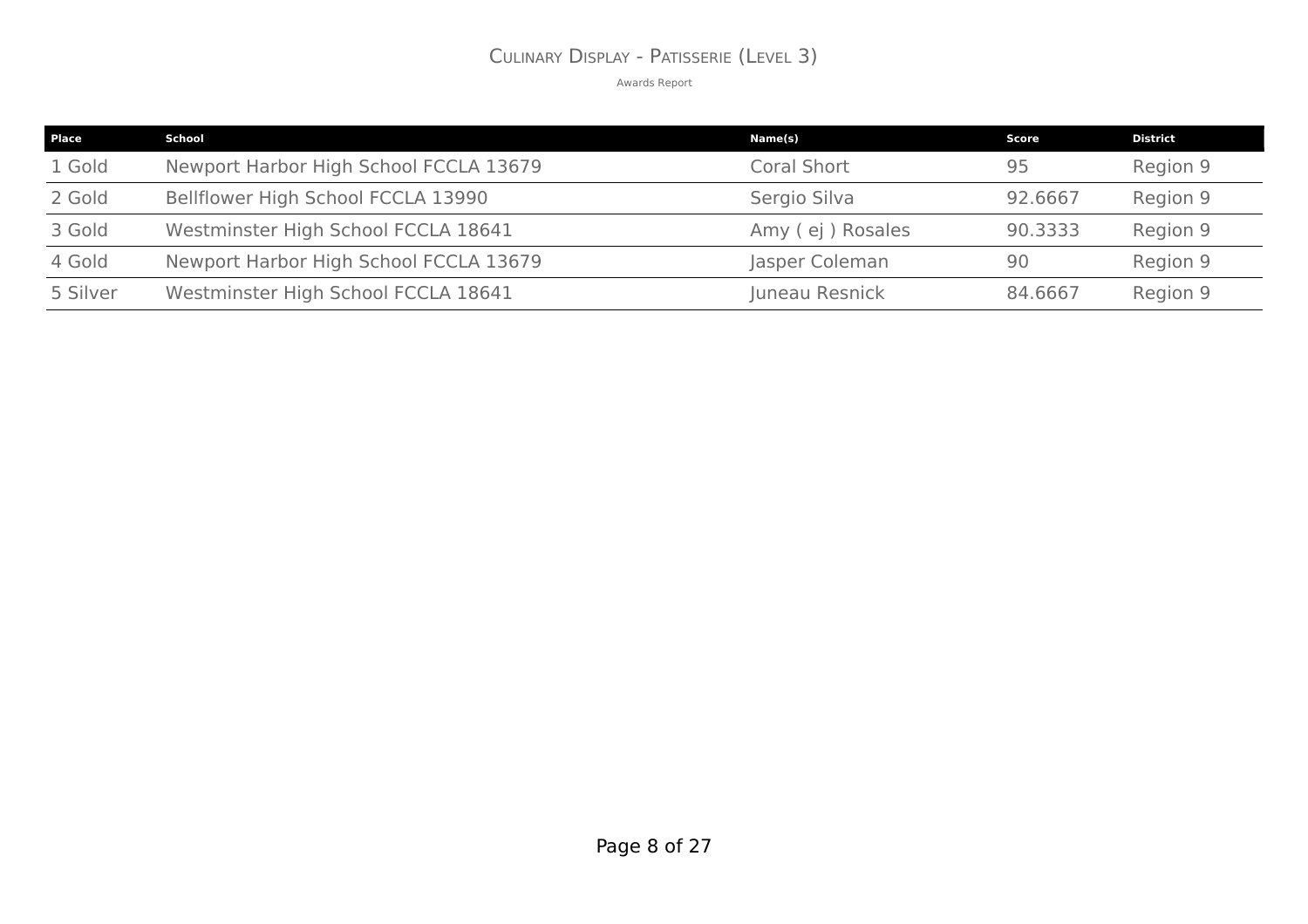### CULINARY DISPLAY - WEDDING CAKES (LEVEL 3)

| Place     | <b>School</b>                          | Name(s)                 | <b>Score</b> | <b>District</b> |
|-----------|----------------------------------------|-------------------------|--------------|-----------------|
| 1 Gold    | Edison High School FCCLA 17981         | Kyla Schmidt            | 99.3333      | Region 9        |
| 2 Gold    | Brea Olinda High School FCCLA 22123    | <b>Melody Mecate</b>    | 96.3333      | Region 9        |
| 3 Gold    | Brea Olinda High School FCCLA 22123    | Janine Lobo             | 93.3333      | Region 9        |
| 3 Gold    | Newport Harbor High School FCCLA 13679 | Veronica Samayoa        | 93.3333      | Region 9        |
| 4 Gold    | Newport Harbor High School FCCLA 13679 | Dalila Aragon           | 92           | Region 9        |
| 5 Gold    | Bellflower High School FCCLA 13990     | Sandra Barrientos       | 91.3333      | Region 9        |
| 6 Silver  | Brea Olinda High School FCCLA 22123    | Koen Rigsby             | 88.3333      | Region 9        |
| 7 Silver  | Banning High School FCCLA 17234        | Aries Oliveros          | 87           | Region 9        |
| 8 Silver  | Newport Harbor High School FCCLA 13679 | <b>Genesis Martinez</b> | 86           | Region 9        |
| 9 Silver  | Newport Harbor High School FCCLA 13679 | Olivia Marley           | 85.3333      | Region 9        |
| 10 Bronze | Torrance High School FCCLA 20391       | Kayla Darby             | 64.3333      | Region 9        |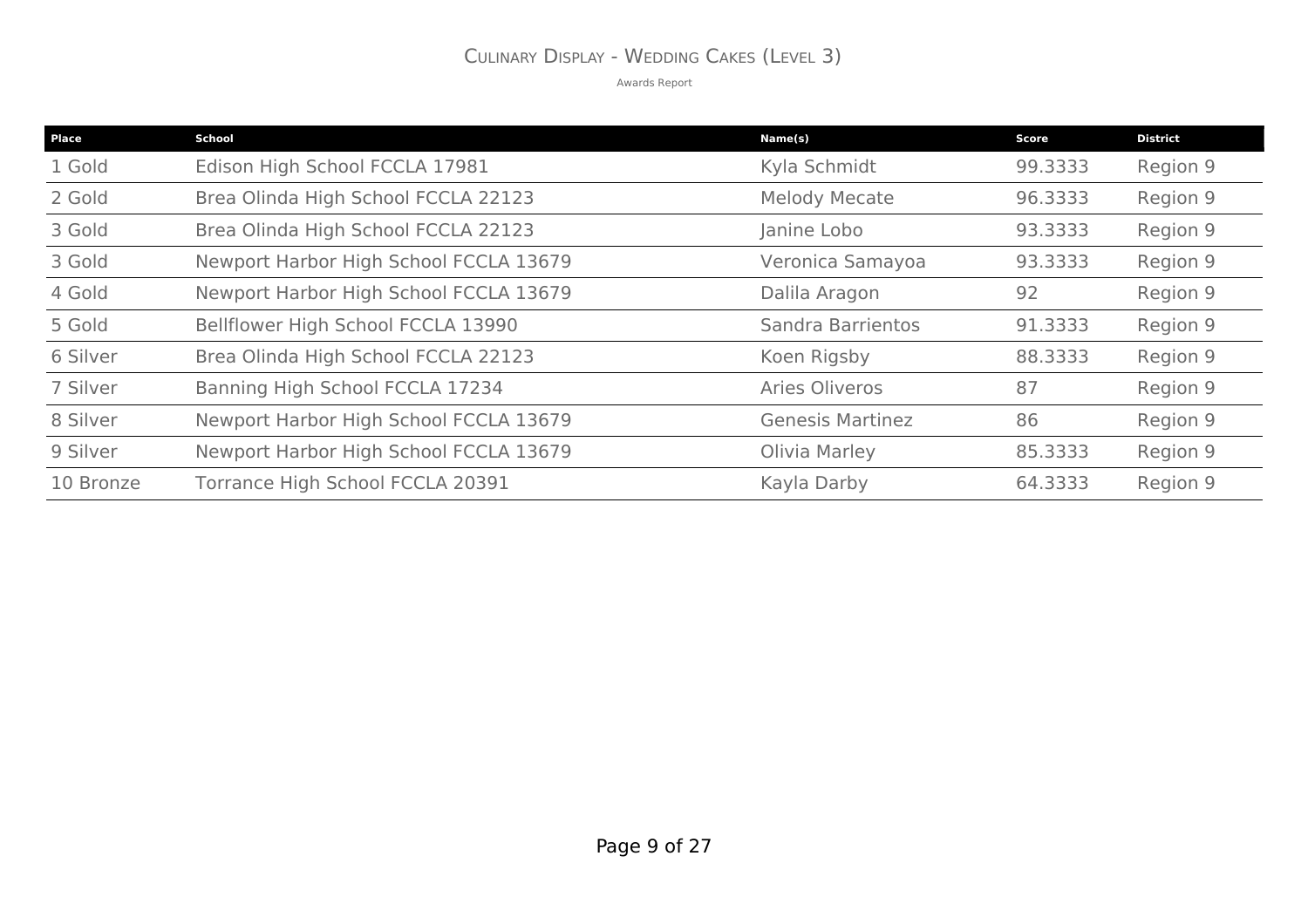### ENTREPRENEURSHIP (LEVEL 3)

| Place    | School                                     | Name(s)                                    | Score   | <b>District</b> |
|----------|--------------------------------------------|--------------------------------------------|---------|-----------------|
| 1 Silver | Paramount High School FCCLA 13768          | Melanie Gomez, Marcos Jimenez, Jesus Reyes | 83.6667 | Region 9        |
|          | 2 Silver Paramount High School FCCLA 13768 | <b>Marcus Ramirez</b>                      | 79      | Region 9        |
|          | 3 Silver Paramount High School FCCLA 13768 | Monserrat Carrillo, Jennifer Lopez         | 78.3333 | Region 9        |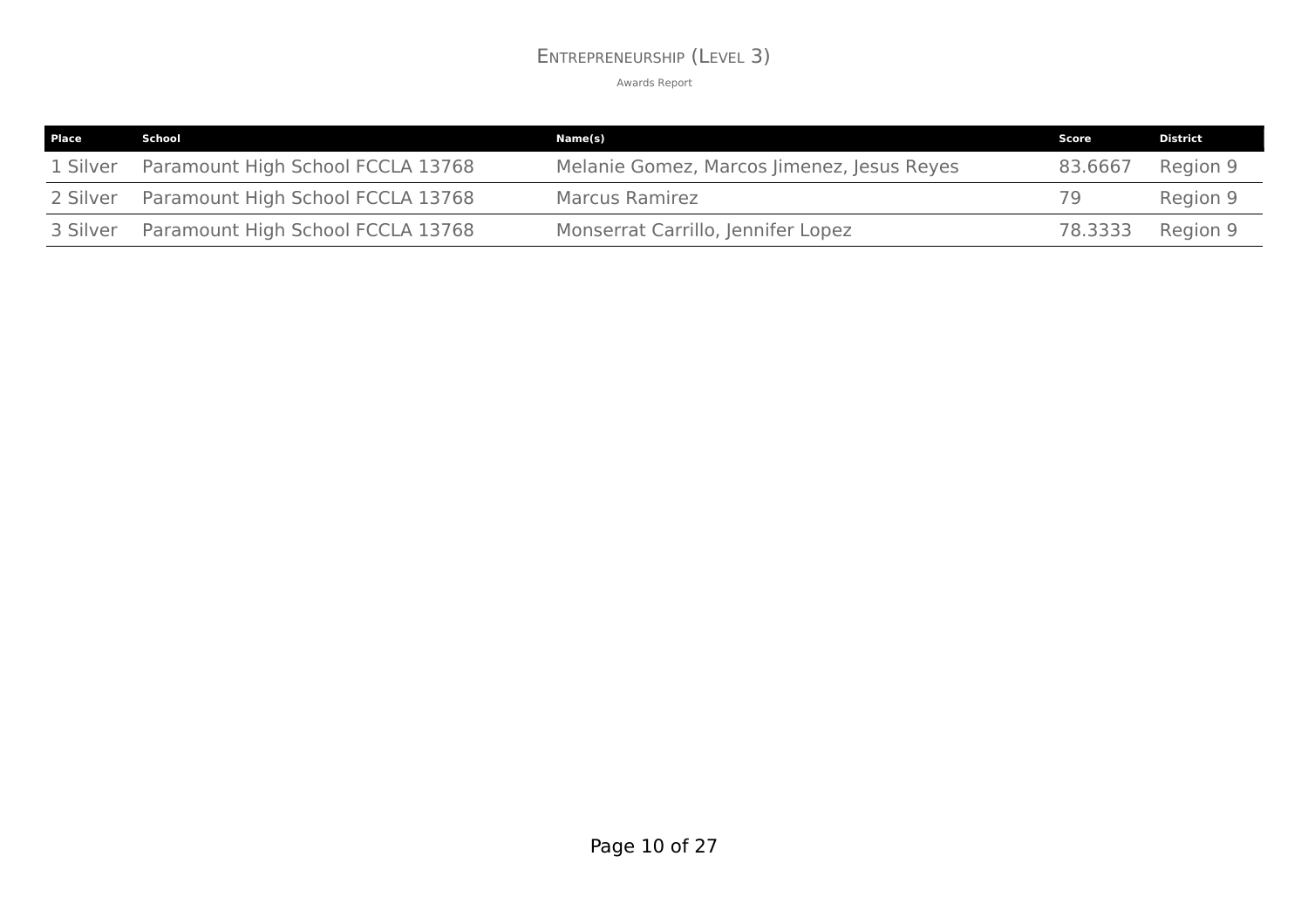### FASHION CONSTRUCTION (LEVEL 3)

| <b>Place</b> | School                           | Name(s)                      | <b>Score</b> | <b>District</b> |
|--------------|----------------------------------|------------------------------|--------------|-----------------|
| 1 Gold       | Torrance High School FCCLA 20391 | Aliyah Madsen                | 98.3333      | Region 9        |
| 2 Gold       | West High School FCCLA 13684     | Kimberly Crist               | 97.3333      | Region 9        |
| 3 Gold       | West High School FCCLA 13684     | Kylie Dawson                 | 96.6667      | Region 9        |
| 4 Gold       | West High School FCCLA 13684     | Keertana Panyam              | 91           | Region 9        |
| 5 Silver     | West High School FCCLA 13684     | Stella Rizzo                 | 83.3333      | Region 9        |
| 6 Silver     | West High School FCCLA 13684     | Pragna Chennuri              | 82.6667      | Region 9        |
| 7 Silver     | Torrance High School FCCLA 20391 | Danielle Anna Grace Gonzales | 82           | Region 9        |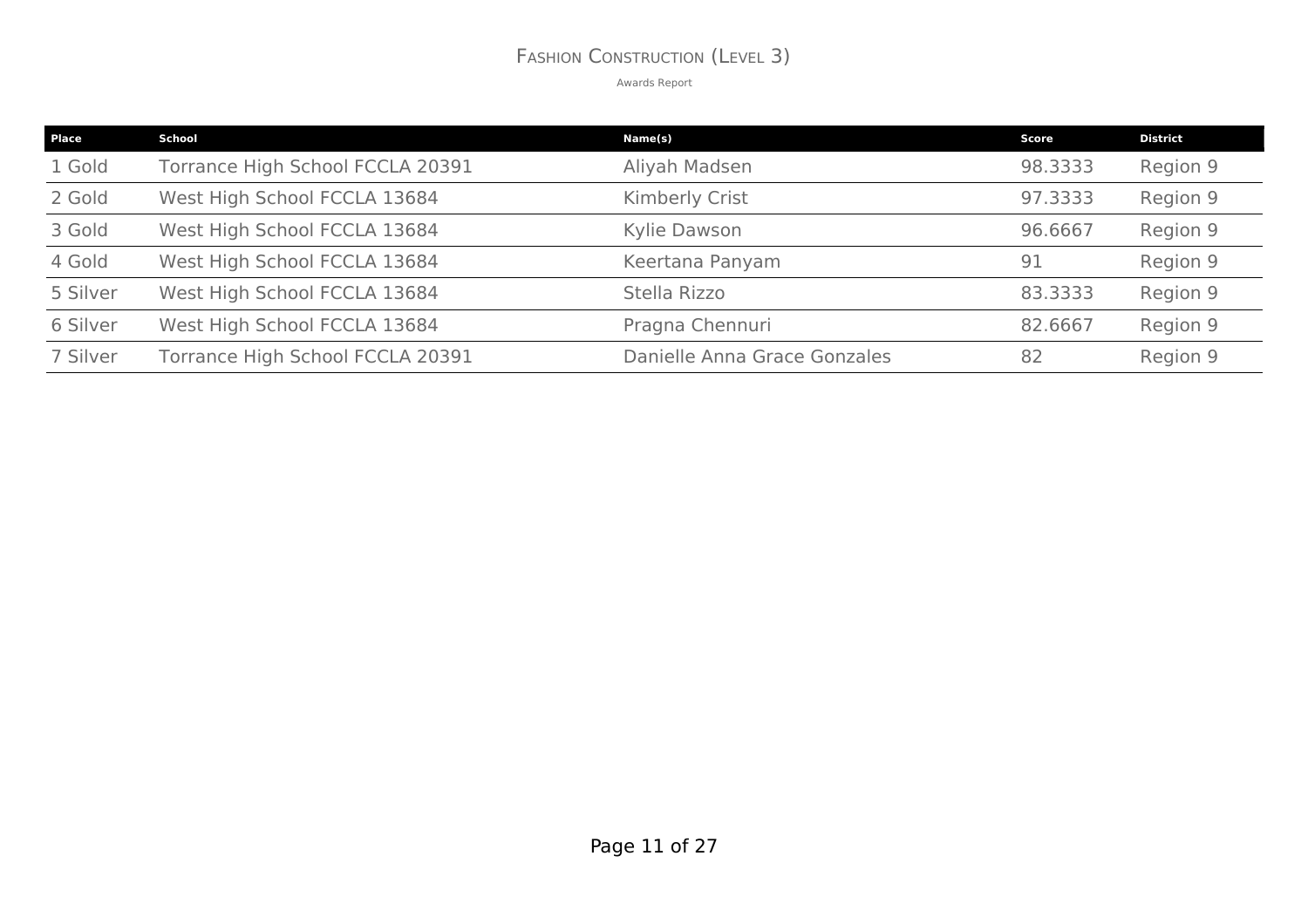### FASHION DESIGN (LEVEL 3)

| Place  | School                           | Name(s)                | Score   | District |
|--------|----------------------------------|------------------------|---------|----------|
| 1 Gold | Torrance High School FCCLA 20391 | Anahi Zapata Zamora    | 96.3333 | Region 9 |
| 2 Gold | Torrance High School FCCLA 20391 | Amelia Jeun, Sona Nair | 96      | Region 9 |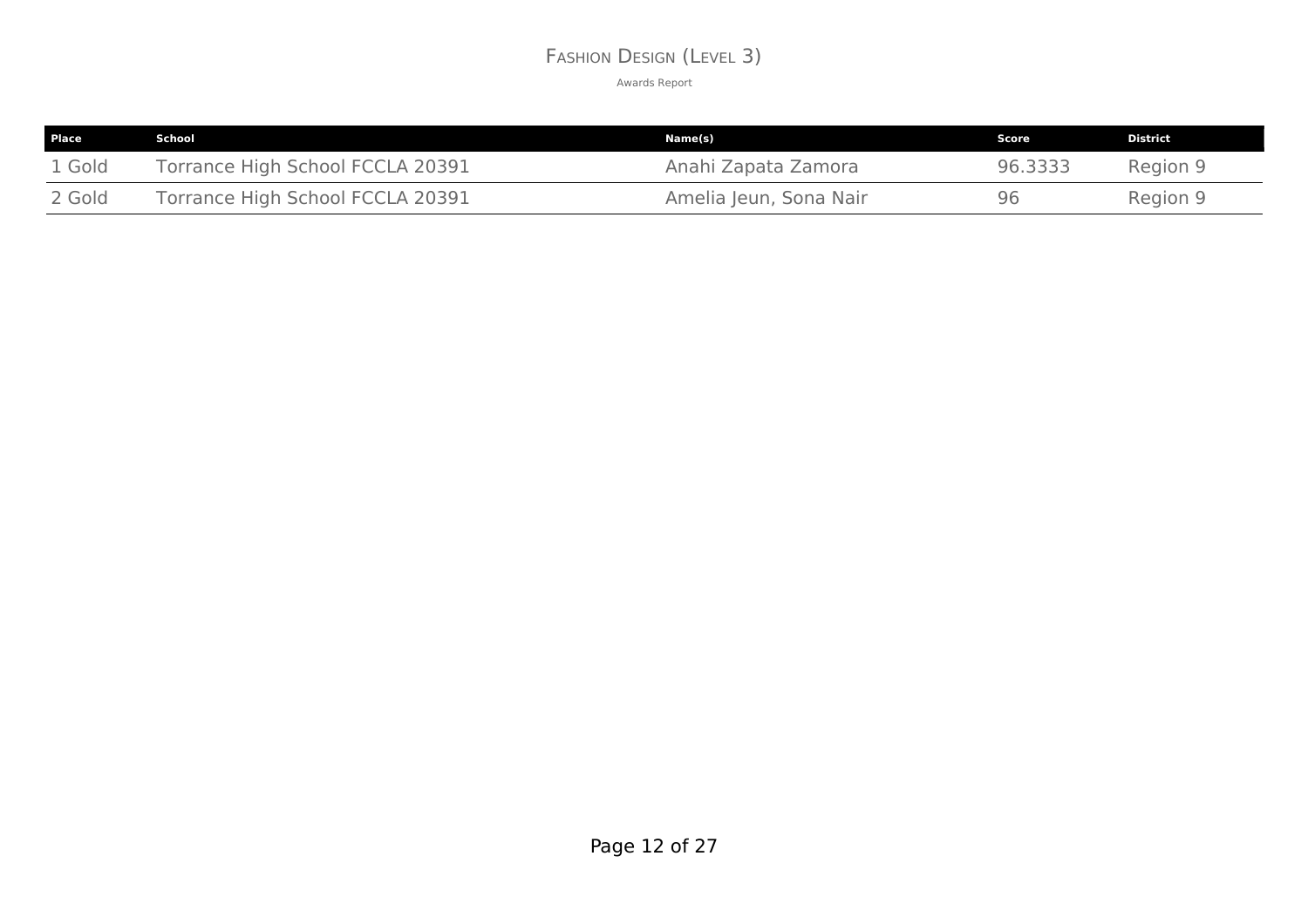### FOCUS ON CHILDREN (LEVEL 3) - VIRTUAL ONLY

| <b>Place</b> | School                                    | Name(s)                                            | <b>Score</b> | <b>District</b> |
|--------------|-------------------------------------------|----------------------------------------------------|--------------|-----------------|
| 1 Silver     | Torrance High School FCCLA 20391          | Jillian Paredes                                    | 84           | Region 9        |
| 2 Silver     | Sierra Vista High School FCCLA 22373      | Natalia Flores, Lauren Orozco                      | 79           | Region 9        |
| 3 Silver     | Baldwin Park High School FCCLA 22199      | Isabella Hernandez, Michaella Ibarra, Alyza Valdez | 71.3333      | Region 9        |
| 4 Bronze     | Alhambra High School FCCLA 13654          | Brianna Lares, Alexis Martinez, Andrea Ochoa       | 63           | Region 9        |
|              | 5 Bronze Alhambra High School FCCLA 13654 | Serena Villareal, Alissa Perez                     | 37.6667      | Region 9        |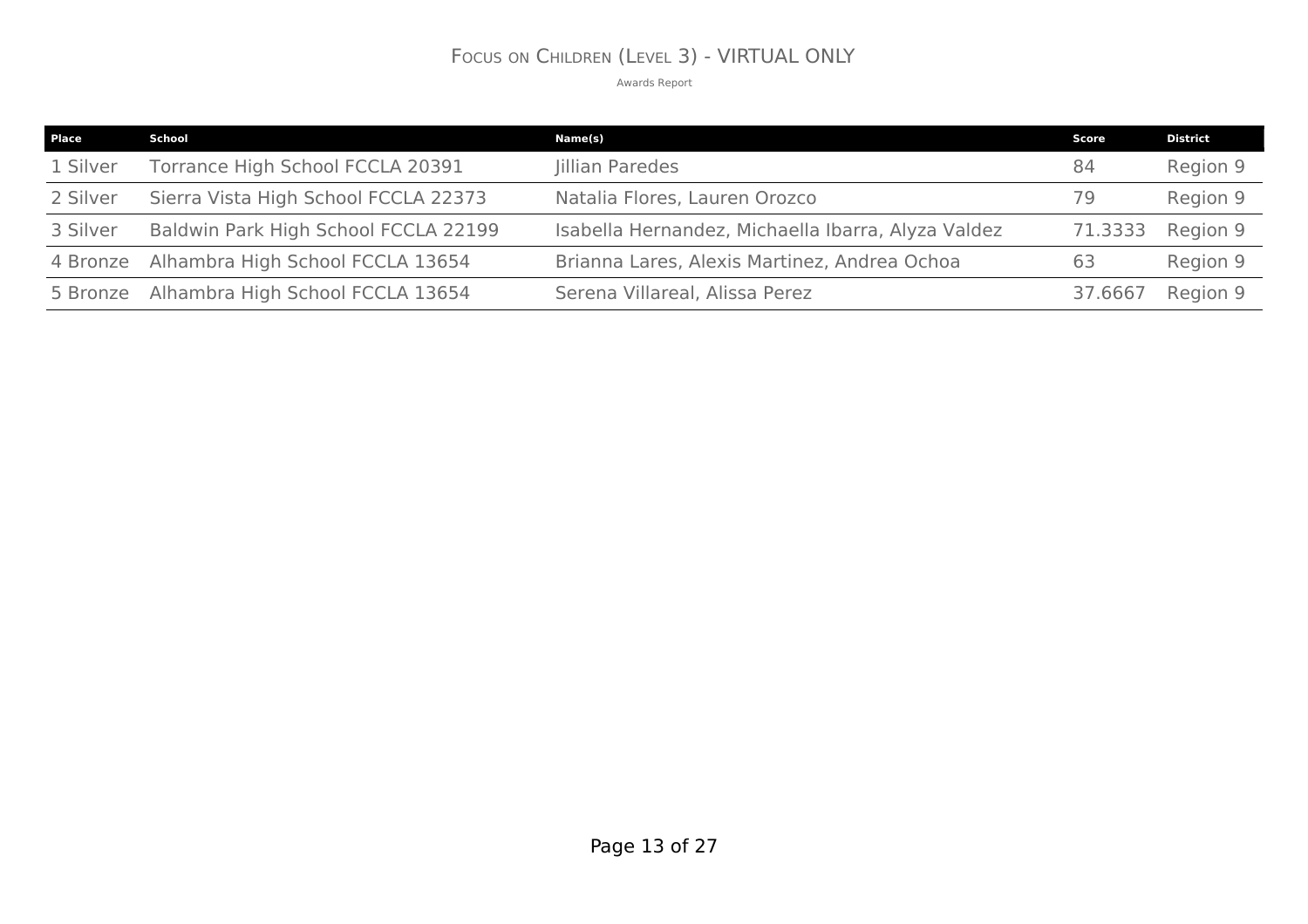### FOOD INNOVATIONS (LEVEL 2)

| Place    | School                           | Name(s)       | <b>Score</b>             | <b>District</b> |
|----------|----------------------------------|---------------|--------------------------|-----------------|
| 1 Silver | Torrance High School FCCLA 20391 | Joshua Chicas | $\overline{\phantom{a}}$ | Region 9        |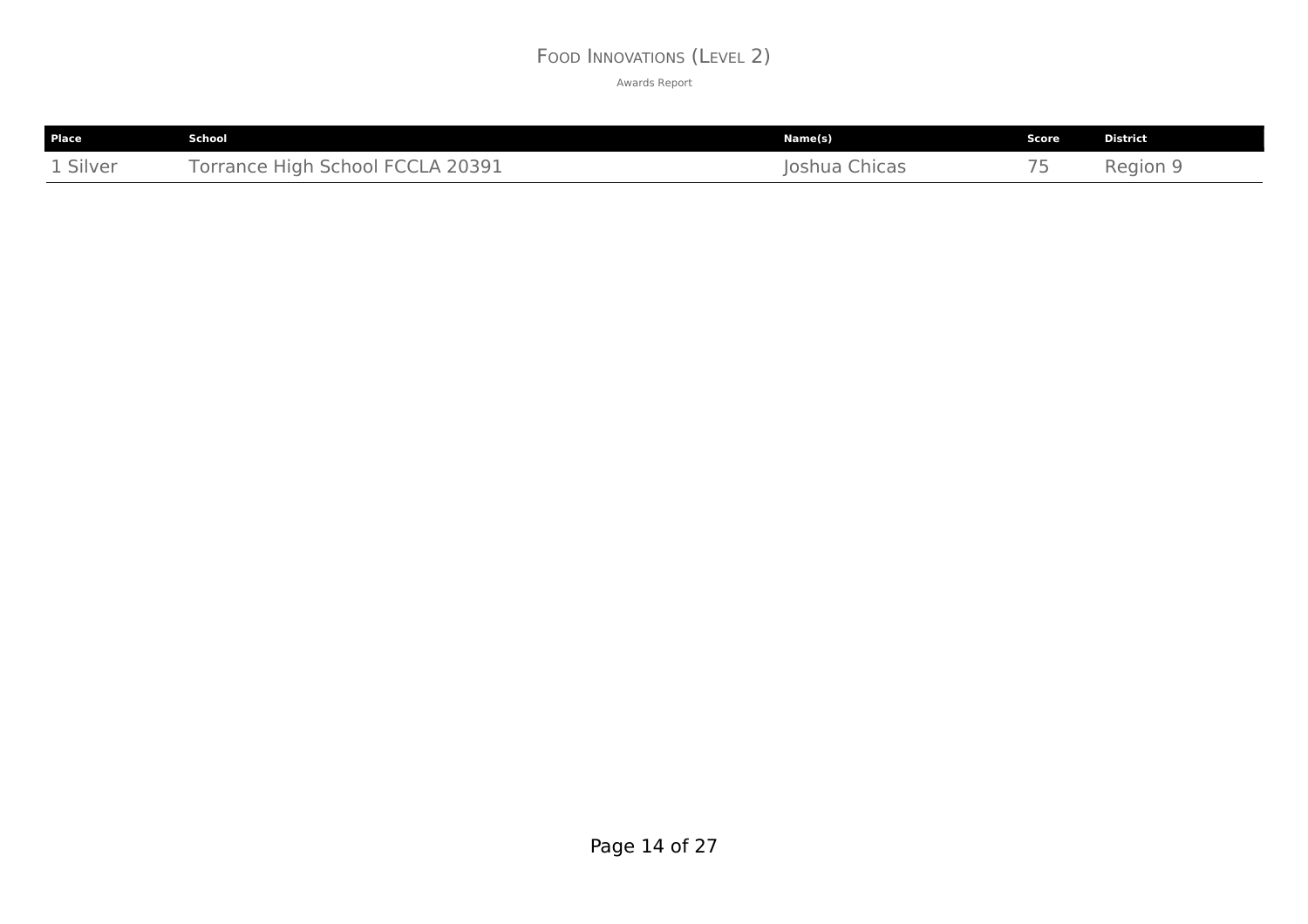### FOOD INNOVATIONS (LEVEL 3)

| Place | School                                   | Name(s)                                    | Score   | <b>District</b> |
|-------|------------------------------------------|--------------------------------------------|---------|-----------------|
|       | 1 Silver Banning High School FCCLA 17234 | Katrina Guerrerro, Anibal Orozco-hernandez | 81.3333 | Region 9        |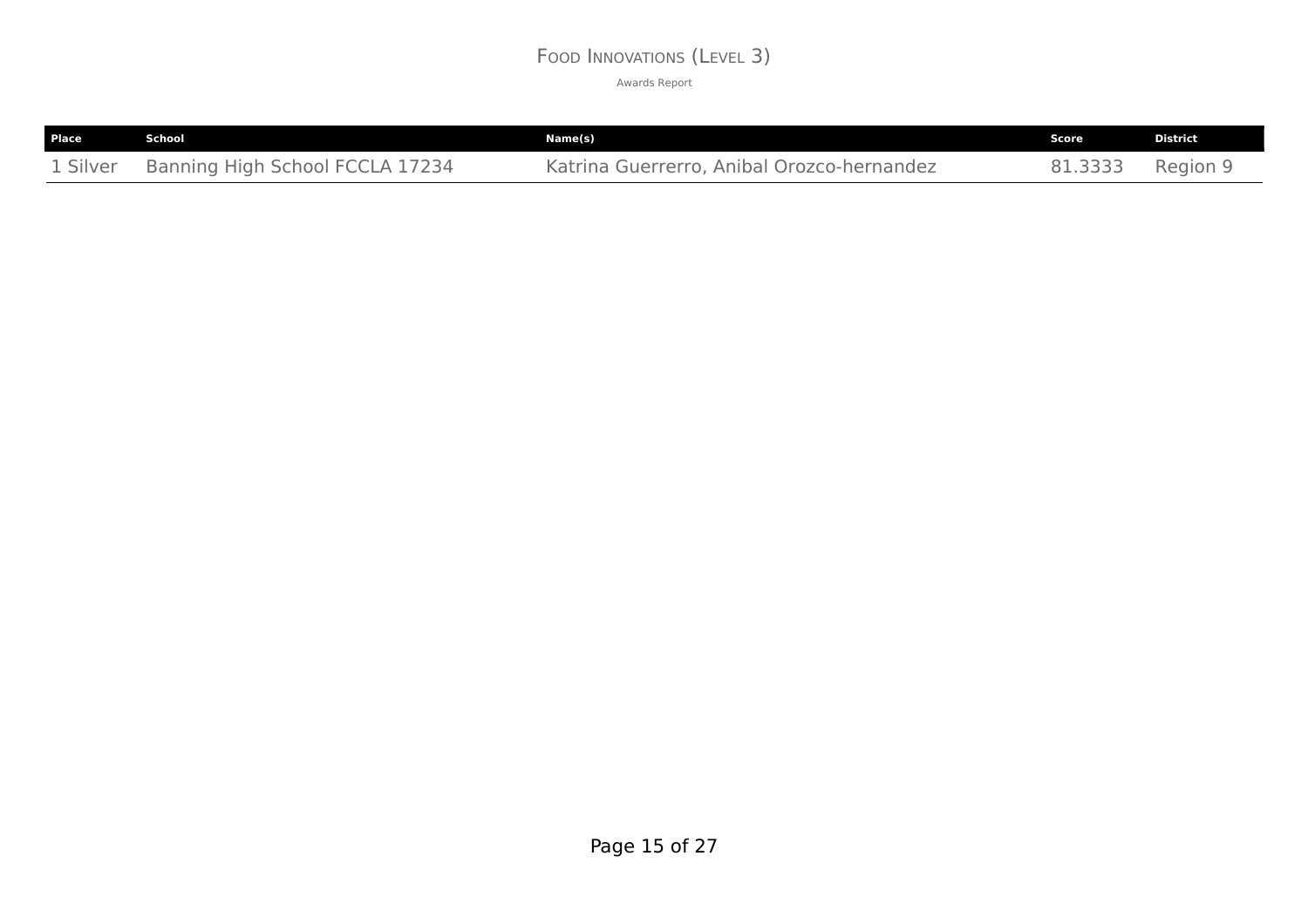### INTERIOR DESIGN (LEVEL 2)

| Place    | <b>School</b>                   | Name(s)                     | Score | District |
|----------|---------------------------------|-----------------------------|-------|----------|
| 1 Silver | Rowland High School FCCLA 13681 | Emily Cheng, Nicole Rinaldi | gα    | Region 9 |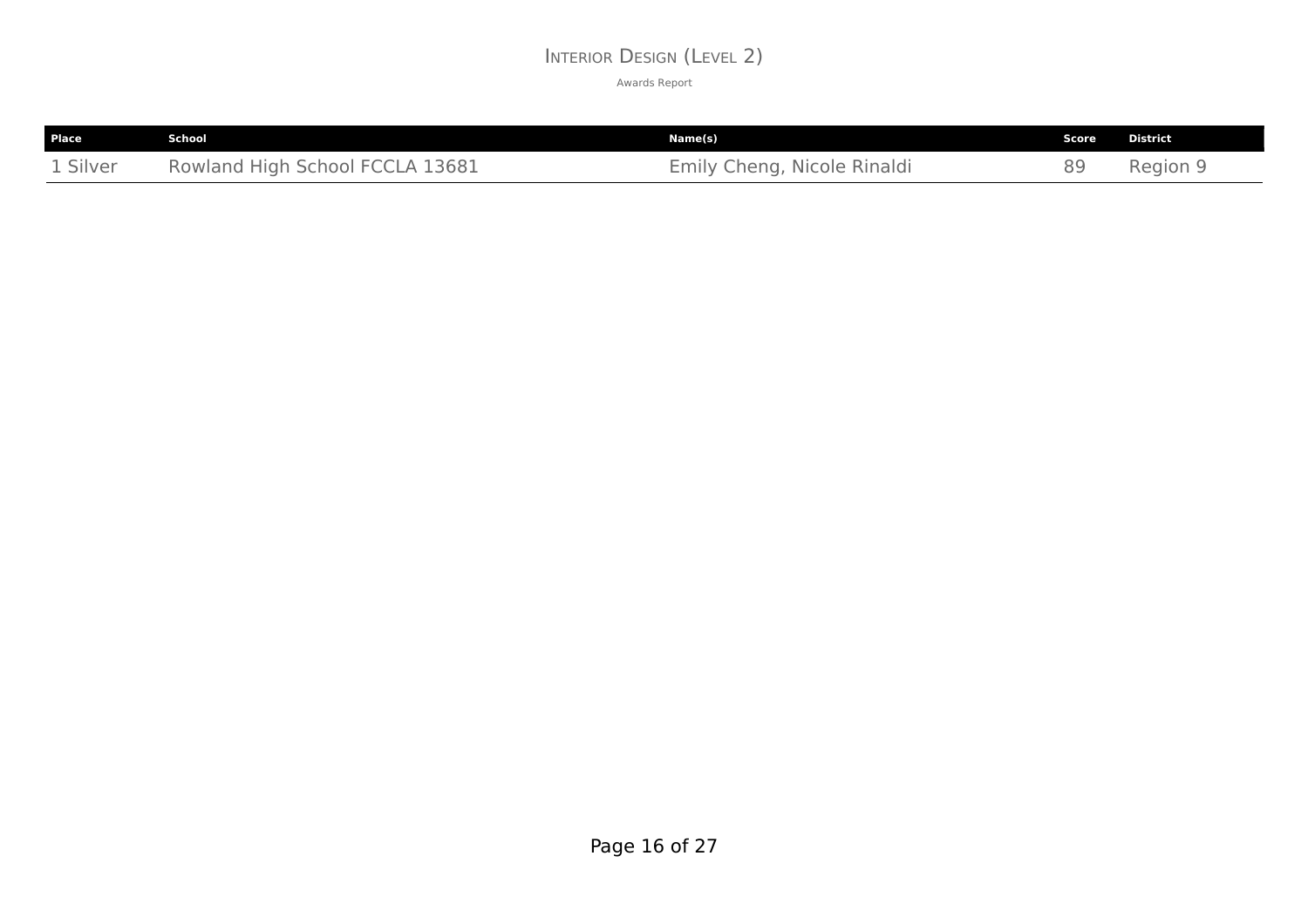# MENU PLANNING & TABLE DISPLAY (LEVEL 2)

| Place    | <b>School</b>                            | Name(s)         | Score   | <b>District</b> |
|----------|------------------------------------------|-----------------|---------|-----------------|
| 1 Silver | Huntington Beach High School FCCLA 16302 | Mia<br>McCarthy | 84.3333 | Region 9        |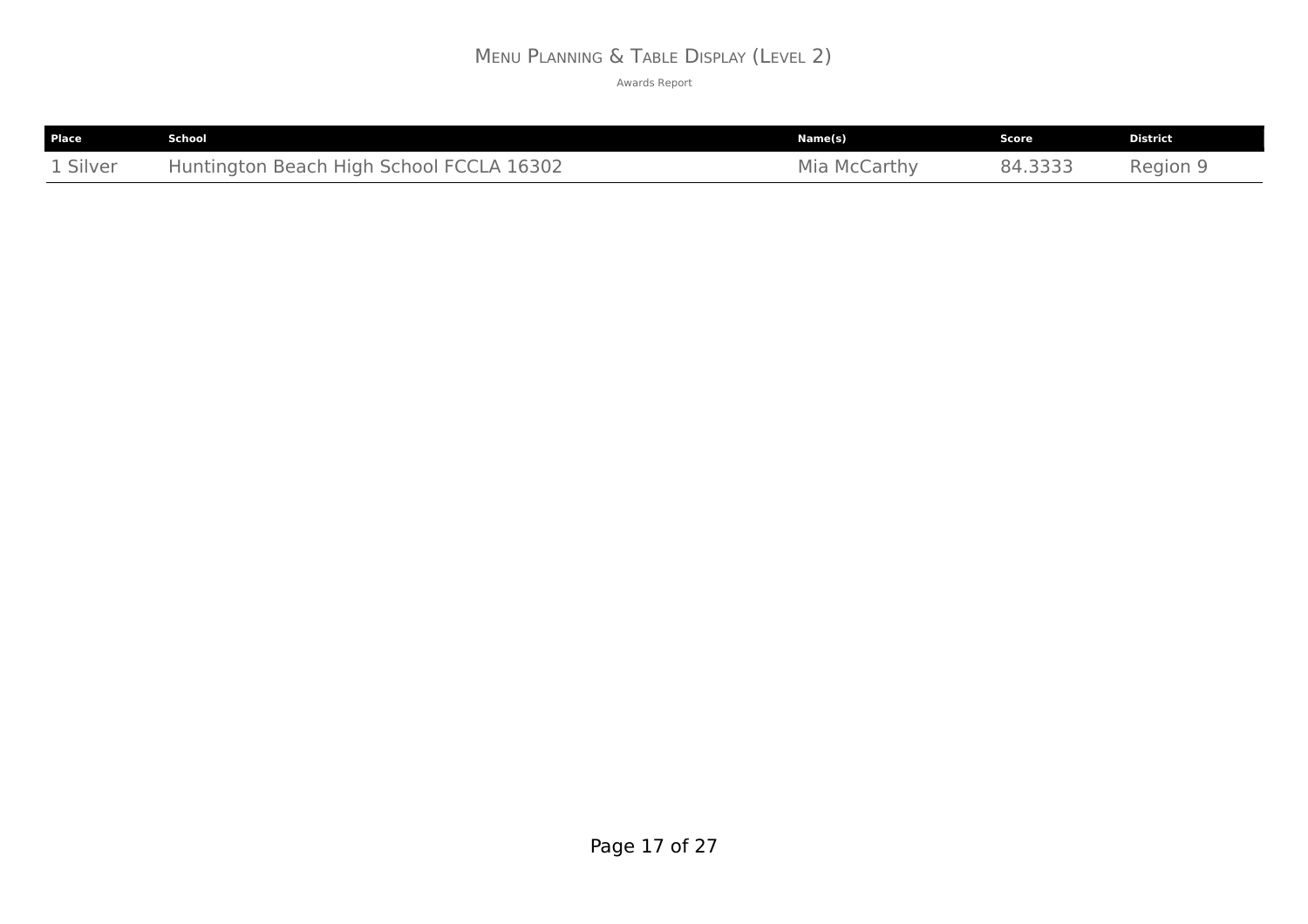### NATIONAL PROGRAMS IN ACTION (LEVEL 3)

| Place  | School                           | Name(s)                                        | Score   | <b>District</b> |
|--------|----------------------------------|------------------------------------------------|---------|-----------------|
| 1 Gold | Torrance High School FCCLA 20391 | Mia Fernandez, Natalie Prendergast, Emma Trejo | 95.3333 | Region 9        |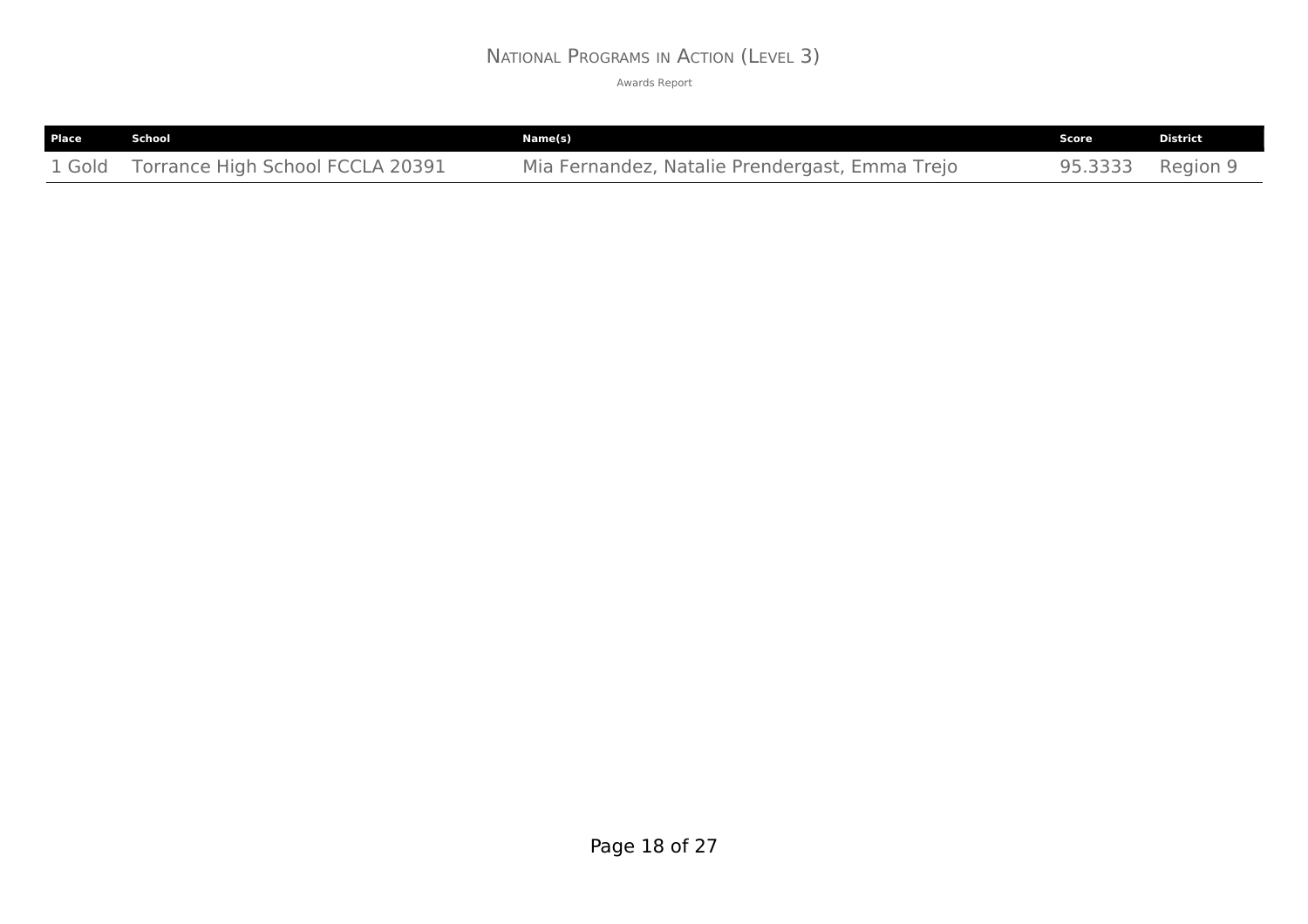# NUTRITION AND WELLNESS (LEVEL 3) - VIRTUAL ONLY

| <b>Place</b> | School                           | Name(s)        | Score | District |
|--------------|----------------------------------|----------------|-------|----------|
| 1 Gold       | Torrance High School FCCLA 20391 | Tara Fernandez | 98    | Region 9 |
| 2 Gold       | Torrance High School FCCLA 20391 | Agnes Biju     | 95.5  | Region 9 |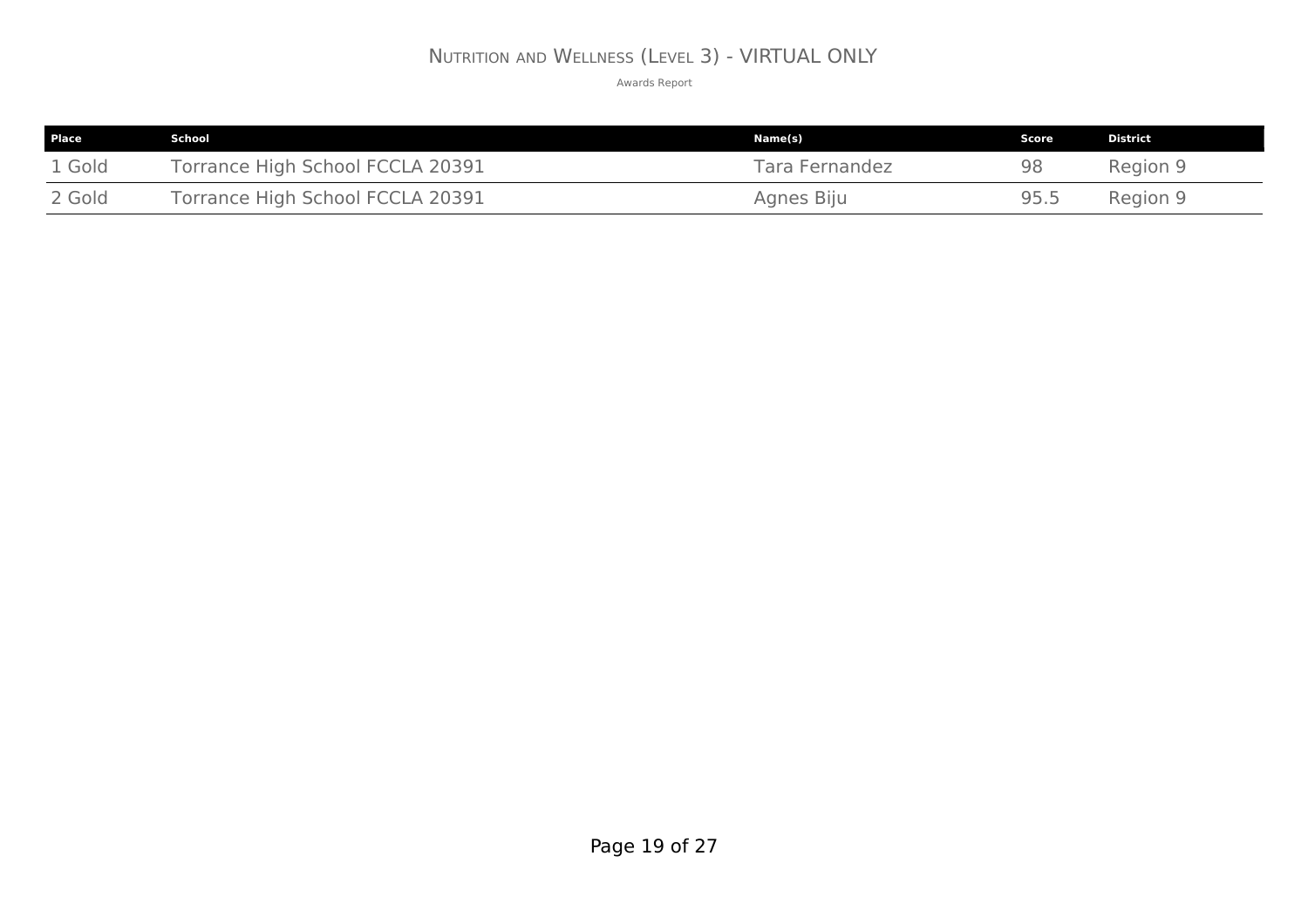### PROFESSIONAL PRESENTATION (LEVEL 1) - VIRTUAL ONLY

| <b>Place</b> | School                                                              | Name(s)                                   | Score   | <b>District</b> |
|--------------|---------------------------------------------------------------------|-------------------------------------------|---------|-----------------|
| 1 Silver     | <b>CLA 13662</b><br>Intermediate School I<br>Alvarado<br><b>FCC</b> | Kim<br><b>Haley</b><br>$\sqcup$ r<br>'nu, | 87.0000 | Region          |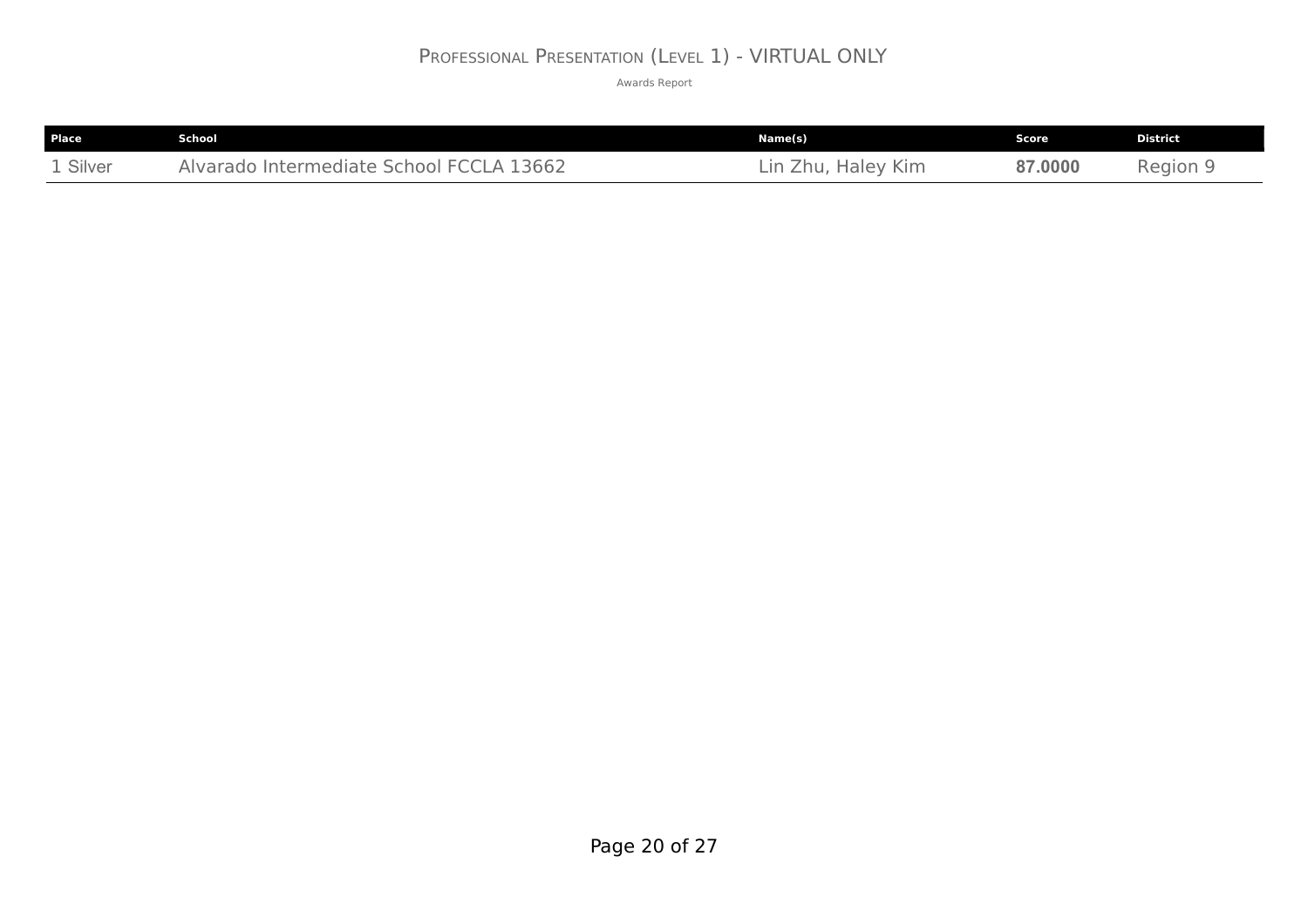### REPURPOSE AND REDESIGN (LEVEL 2) - VIRTUAL ONLY

| Place  | School                          | Name(s)                                 | Score | <b>District</b> |
|--------|---------------------------------|-----------------------------------------|-------|-----------------|
| 1 Gold | Rowland High School FCCLA 13681 | Vivian Lee, Steven Lo, Louisa Frederica |       | Region 9        |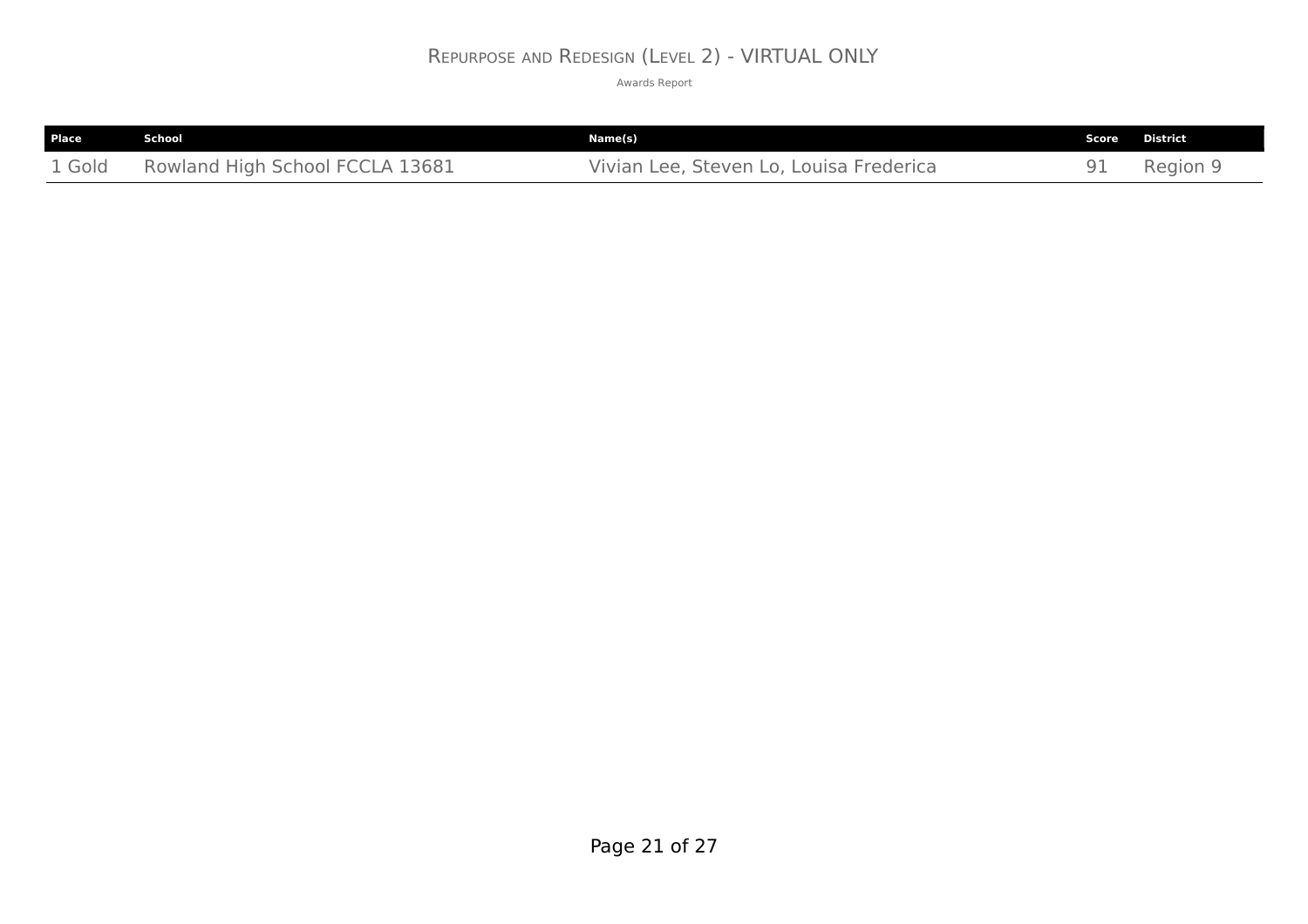### REPURPOSE AND REDESIGN (LEVEL 3) - VIRTUAL ONLY

| Place    | School                           | Name(s)                                  |    | <b>Score District</b> |
|----------|----------------------------------|------------------------------------------|----|-----------------------|
| 1 Silver | Alhambra High School FCCLA 13654 | Carys Tam                                | 80 | Region 9              |
| 2 Silver | Alhambra High School FCCLA 13654 | Alyssa Santiago, Emily Arellano          |    | Region 9              |
| 3 Silver | Alhambra High School FCCLA 13654 | Lien Ma, Sarah Mendoza, Jhoycee Dionisio |    | Region 9              |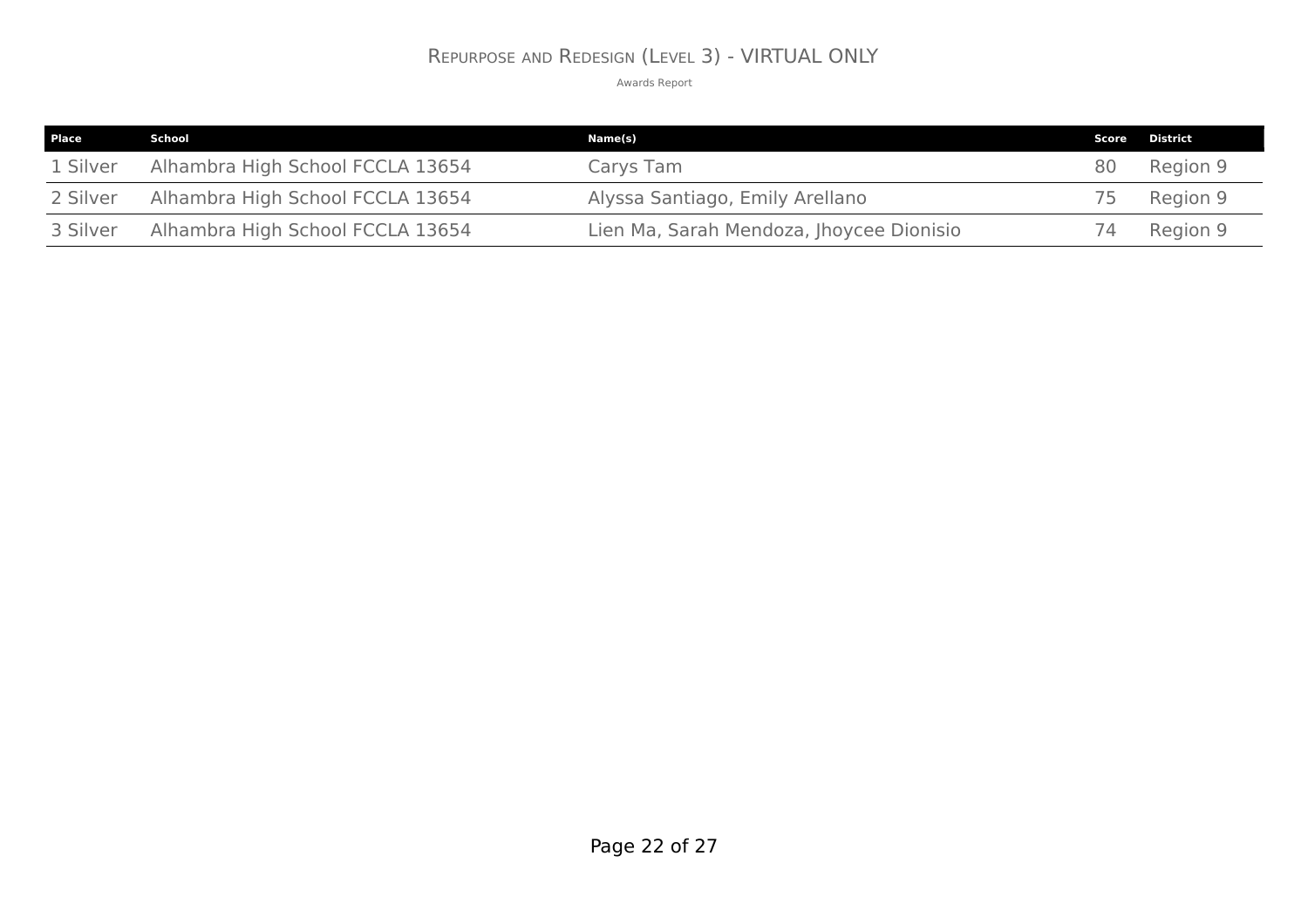### ROOM DESIGN (LEVEL 1)

| <b>Place</b> | School                                                         | Name(s)                       | Score   | <b>District</b> |
|--------------|----------------------------------------------------------------|-------------------------------|---------|-----------------|
| 1 Silver     | 17745<br>$\sim$<br>Middle School<br>Masuda<br>$-1$<br>$\Delta$ | <b>Brooklyn</b><br>Densberger | 88.6667 | Region 5        |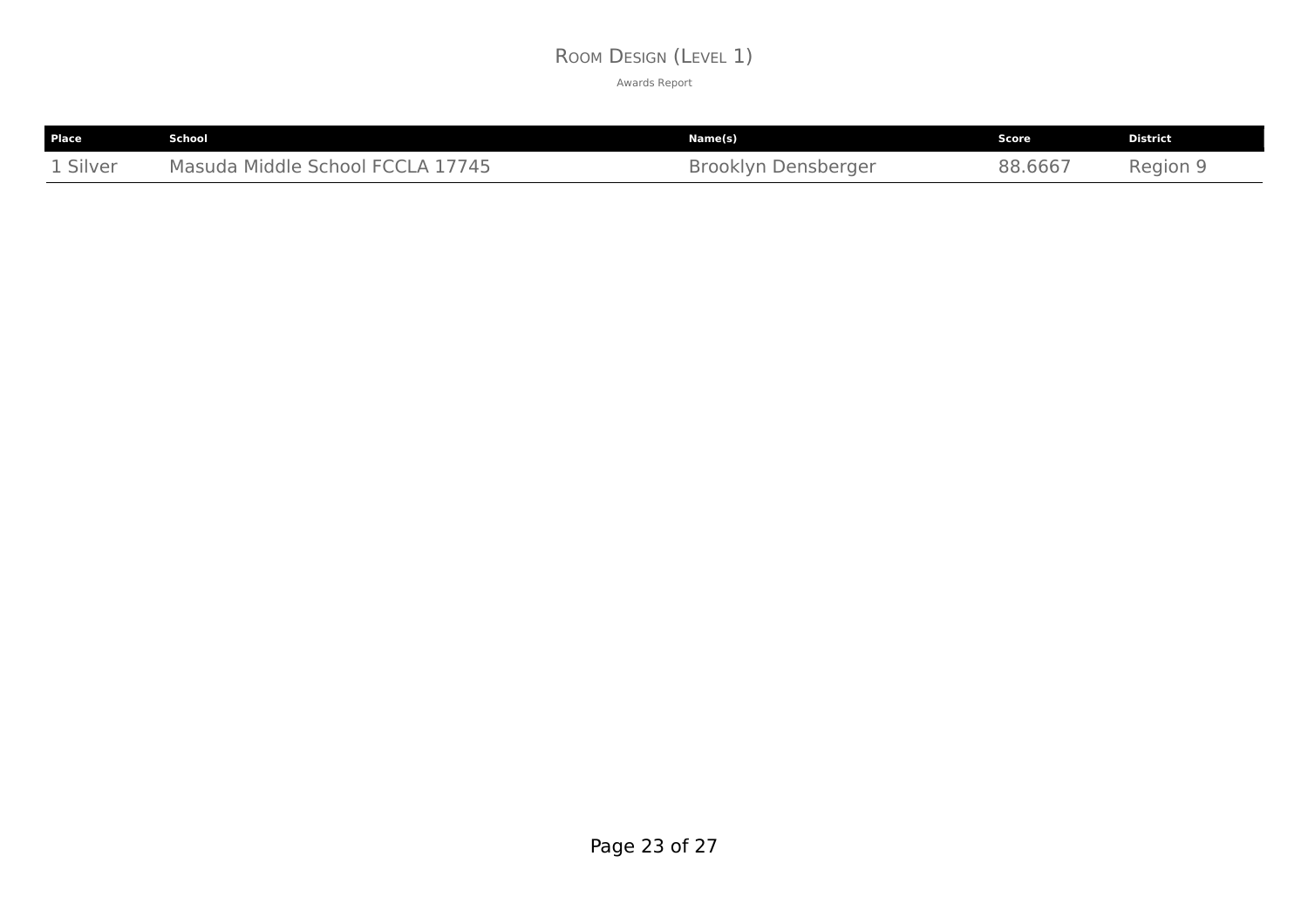### SALAD PREPARATION (LEVEL 1)

| Place    | School                                   | Name(s)         | Score   | <b>District</b> |
|----------|------------------------------------------|-----------------|---------|-----------------|
| 1 Silver | Alvarado Intermediate School FCCLA 13662 | Harrison Lucero | 82.6667 | Region 9        |
| 2 Silver | Alvarado Intermediate School FCCLA 13662 | Anna Lee        | 78      | Region 9        |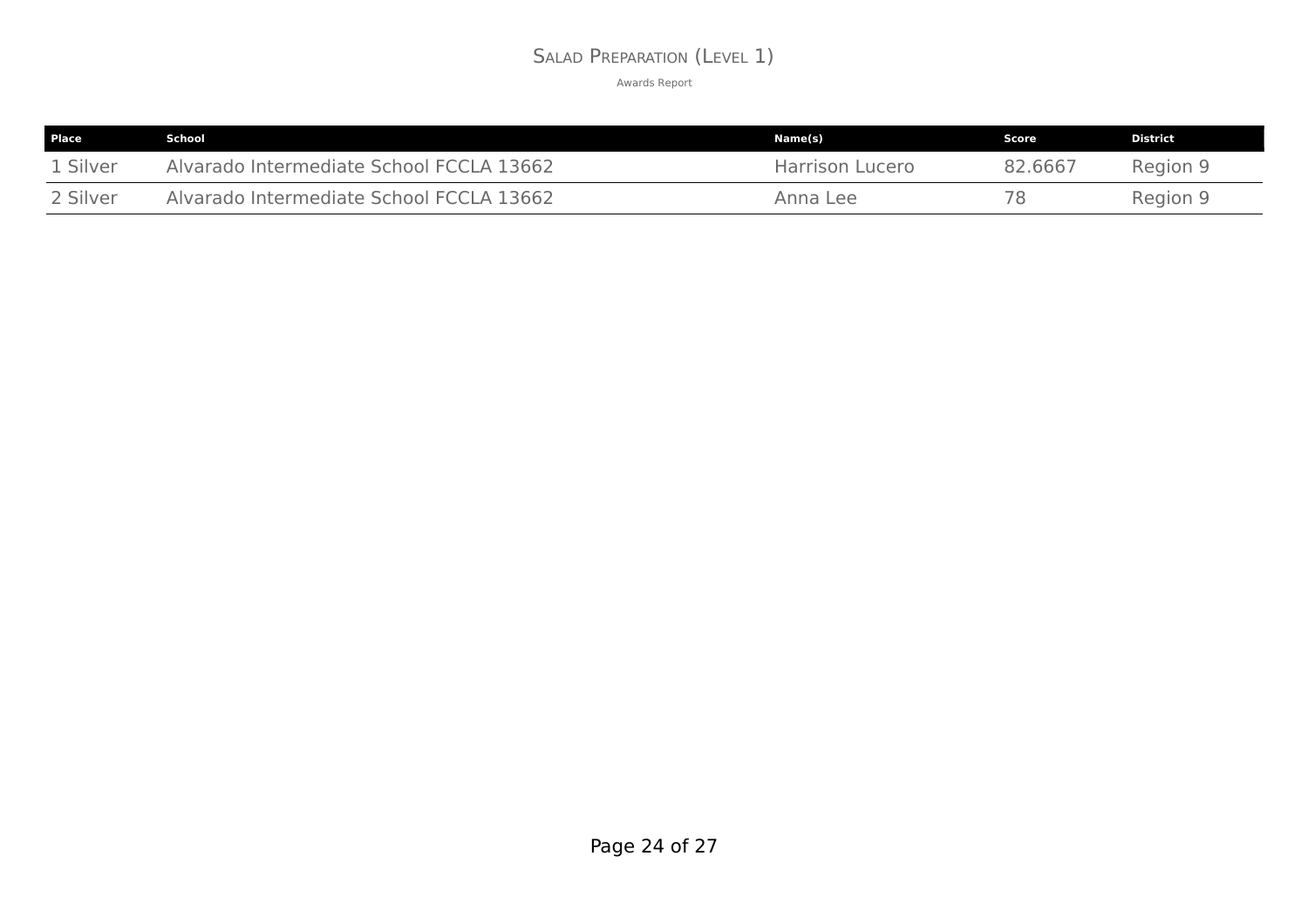### SALAD PREPARATION (LEVEL 2)

| Place    | School                                 | Name(s)              | Score   | <b>District</b> |
|----------|----------------------------------------|----------------------|---------|-----------------|
| 1 Gold   | Newport Harbor High School FCCLA 13679 | <b>Braedon Fries</b> | 93.3333 | Region 9        |
| 2 Bronze | Paramount High School FCCLA 13768      | Isai Rodriguez       | 64.3333 | Region 9        |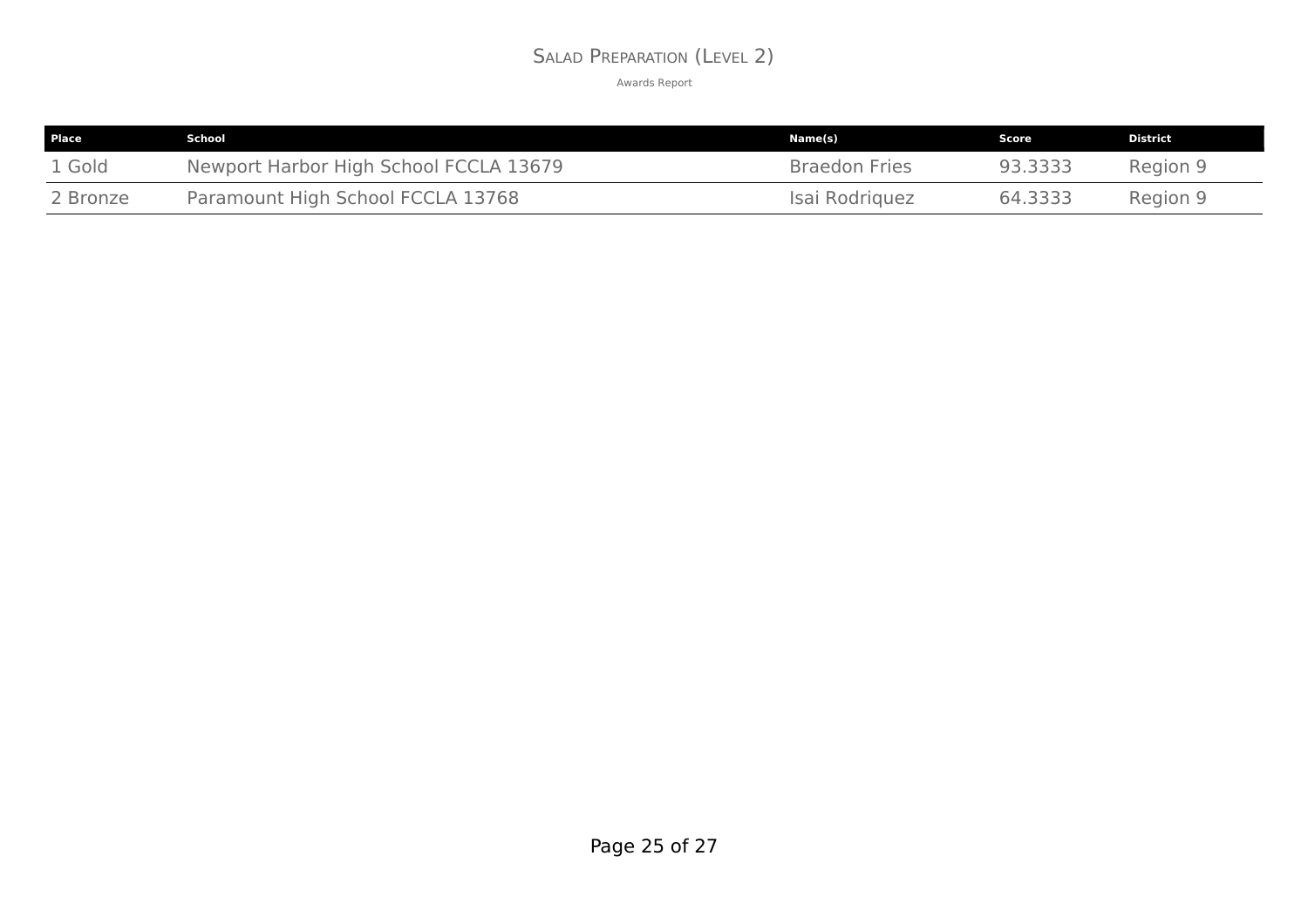### SALAD PREPARATION (LEVEL 3)

| <b>Place</b> | School                                 | Name(s)         | Score   | <b>District</b> |
|--------------|----------------------------------------|-----------------|---------|-----------------|
| 1 Gold       | Newport Harbor High School FCCLA 13679 | Casey Piovesan  | 93      | Region 9        |
| 2 Silver     | Banning High School FCCLA 17234        | Brenda Lubian   | 80      | Region 9        |
| 3 Bronze     | Newport Harbor High School FCCLA 13679 | Samantha Flores | 67.6667 | Region 9        |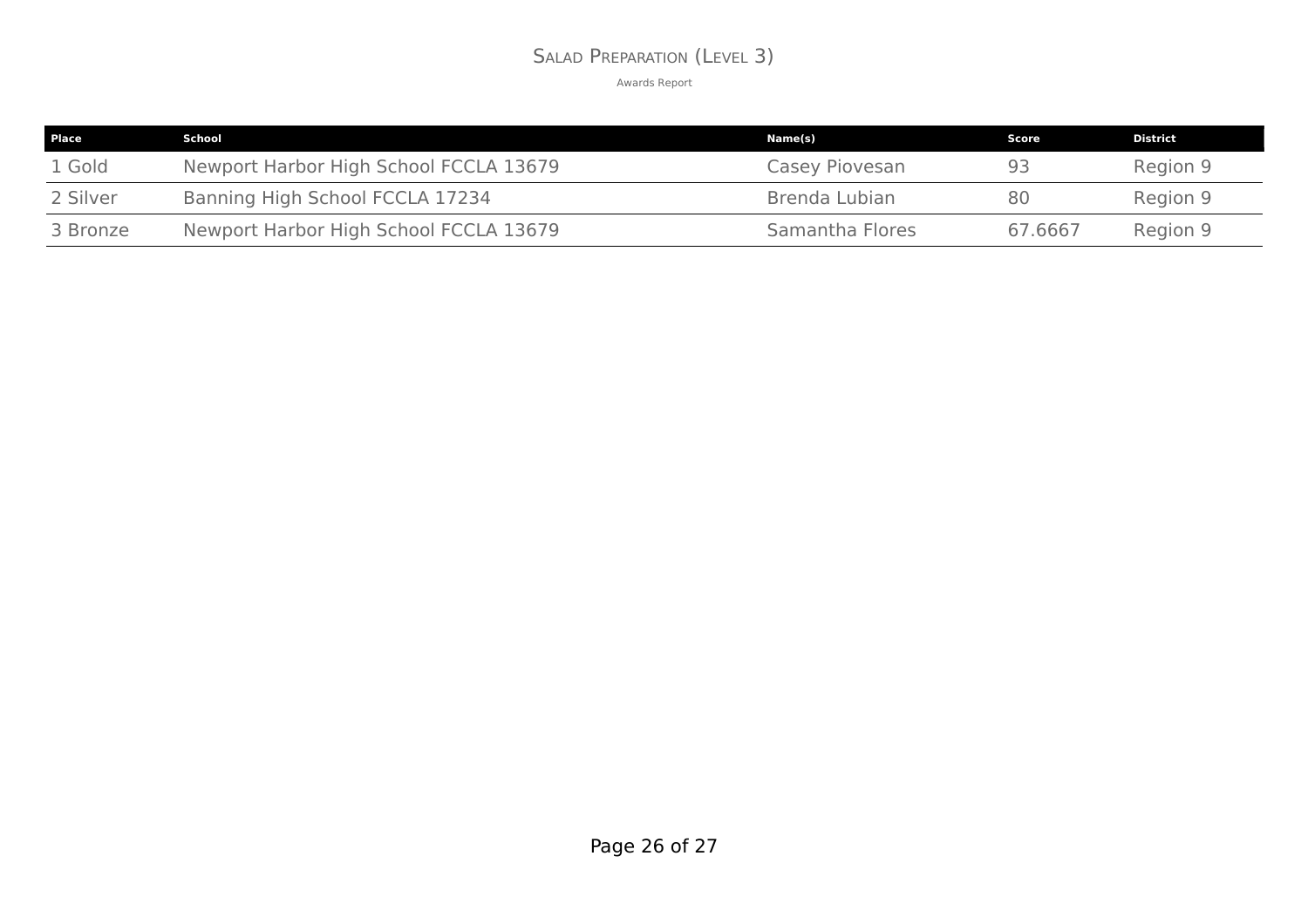## SUSTAINABILITY CHALLENGE (LEVEL 2)

| Place  | <b>School</b>                     | Name(s)         | Score   | <b>District</b> |
|--------|-----------------------------------|-----------------|---------|-----------------|
| 1 Gold | Paramount High School FCCLA 13768 | Roxanna Becerra | 92.6667 | Region 9        |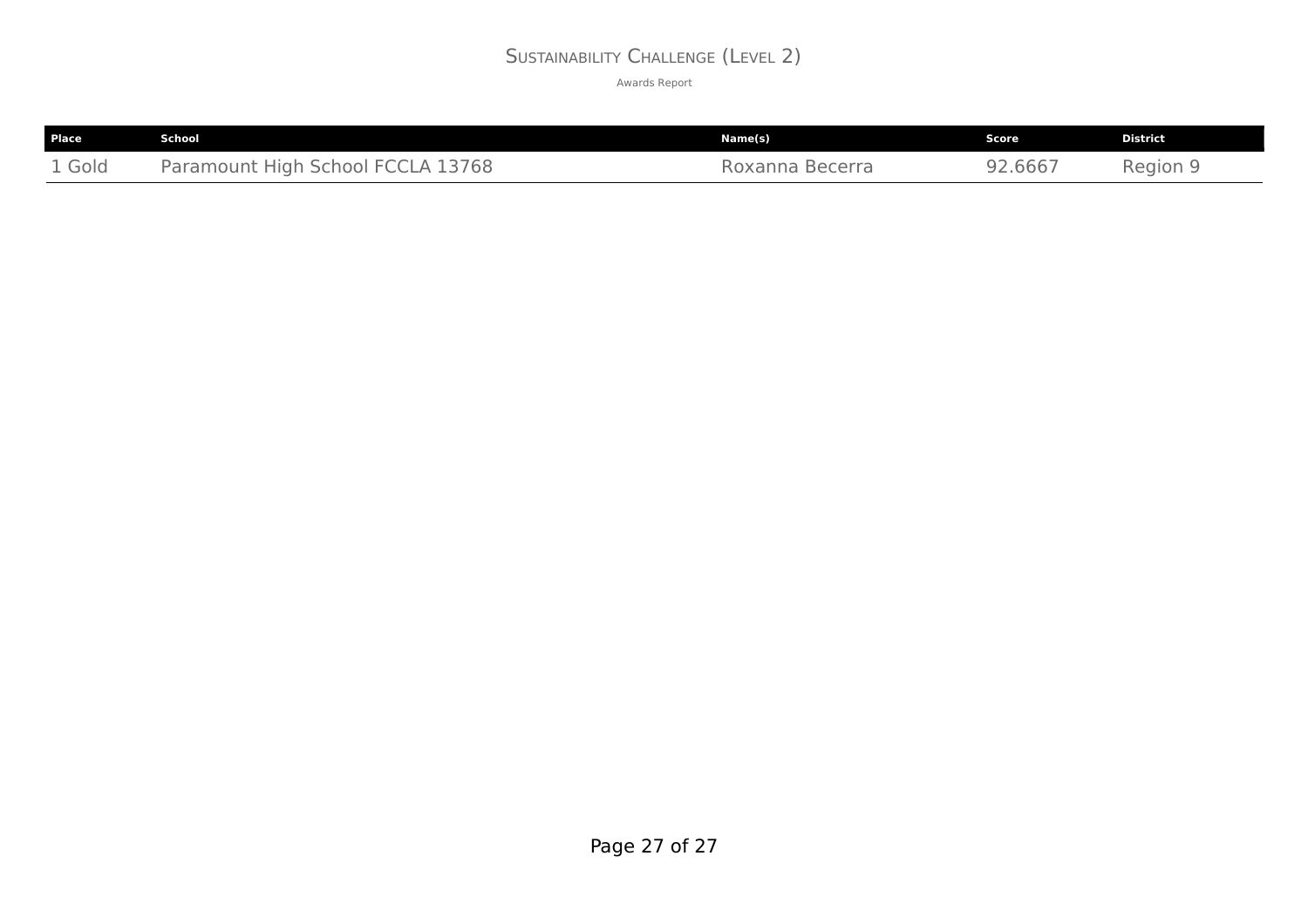## CULINARY ARTS (LEVEL 3)

| <b>Place</b> | <b>School</b>                                      | Name(s)                  | Score   | <b>District</b> |
|--------------|----------------------------------------------------|--------------------------|---------|-----------------|
| 1 Bronze     | Calexico High School FCCLA 13687                   | <b>Maximiliano Nunez</b> | 53.6667 | Region 10       |
| 2 Bronze     | Rancho Mirage Cafe Academy High School FCCLA 16698 | Franc Perkins-Cornicelli | 49.6667 | Region 10       |
| 3 Bronze     | Rancho Mirage Cafe Academy High School FCCLA 16698 | Ella Carreon             | 46      | Region 10       |
| 4 Bronze     | Rancho Mirage Cafe Academy High School FCCLA 16698 | <b>Taylor Sell</b>       | 45.6667 | Region 10       |
| 5 Bronze     | Calexico High School FCCLA 13687                   | Derek Valenzuela         | 43.3333 | Region 10       |
| 6 Bronze     | Calexico High School FCCLA 13687                   | <b>Marco Cisneros</b>    | 41.3333 | Region 10       |
| 7 Bronze     | Alvord Unified FCCLA 21591                         | Yamil Casasanero         | 39.6667 | Region 10       |
| 8 Bronze     | Alvord Unified FCCLA 21591                         | <b>Omar Martinez</b>     | 36      | Region 10       |
| 9 Bronze     | Alvord Unified FCCLA 21591                         | Lizeth Solorio           | 34      | Region 10       |
| 10 Bronze    | Alvord Unified FCCLA 21591                         | <b>Miguel Duarte</b>     | 33      | Region 10       |
| 11 Bronze    | Alvord Unified FCCLA 21591                         | <b>Adrian Taylor</b>     | 29      | Region 10       |
| 12 Bronze    | Alvord Unified FCCLA 21591                         | <b>Isaac Ferrales</b>    | 27.3333 | Region 10       |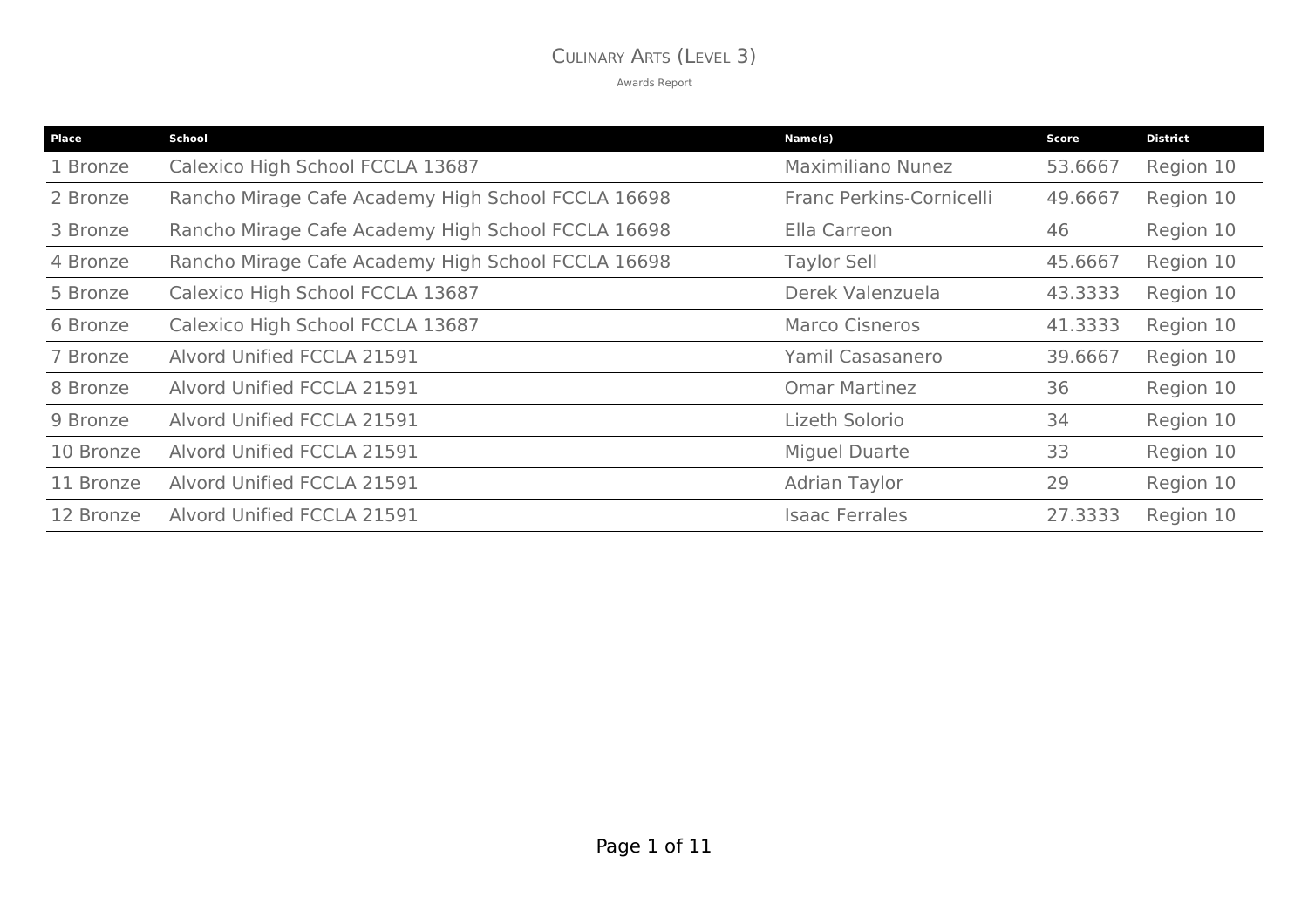## CULINARY DISPLAY - APPETIZERS (LEVEL 2)

| <b>Place</b> | School                             | Name(s)          | Score   | <b>District</b> |
|--------------|------------------------------------|------------------|---------|-----------------|
| 1 Gold       | Redlands High School FCCLA 20456   | Brianna Palomino | 93.6667 | Region 10       |
| 2 Silver     | Centennial High School FCCLA 18918 | Aileen Real      | 87      | Region 10       |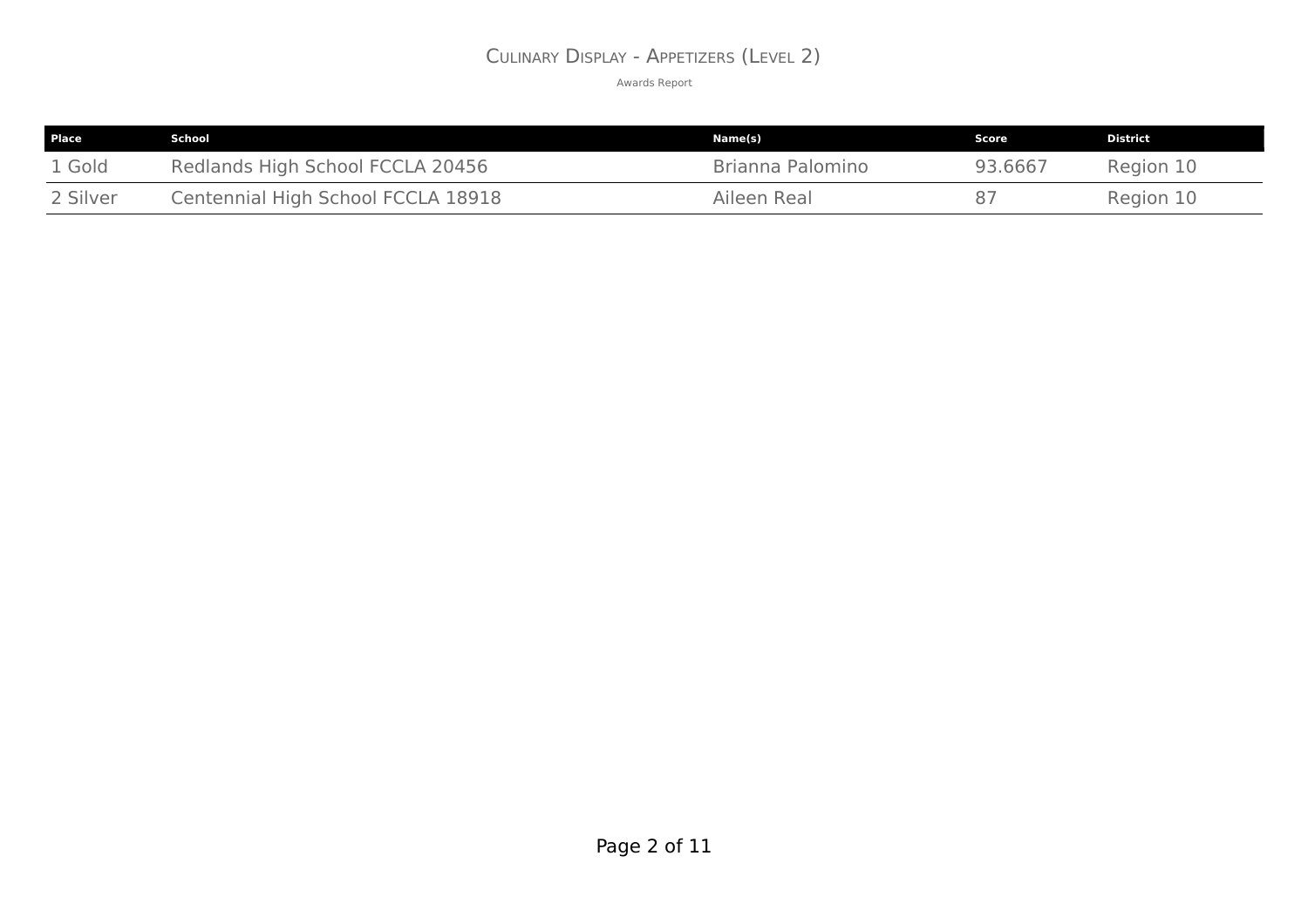## CULINARY DISPLAY - APPETIZERS (LEVEL 3)

| <b>Place</b> | School                             | Name(s)                | Score   | District  |
|--------------|------------------------------------|------------------------|---------|-----------|
| 1 Gold       | Chino High School FCCLA 13688      | Jasmine Lee            | 96.6667 | Region 10 |
| 2 Gold       | Centennial High School FCCLA 18918 | Jewel Mize             | 96.3333 | Region 10 |
| 3 Gold       | Redlands High School FCCLA 20456   | <b>Marin Gutierrez</b> | 91.3333 | Region 10 |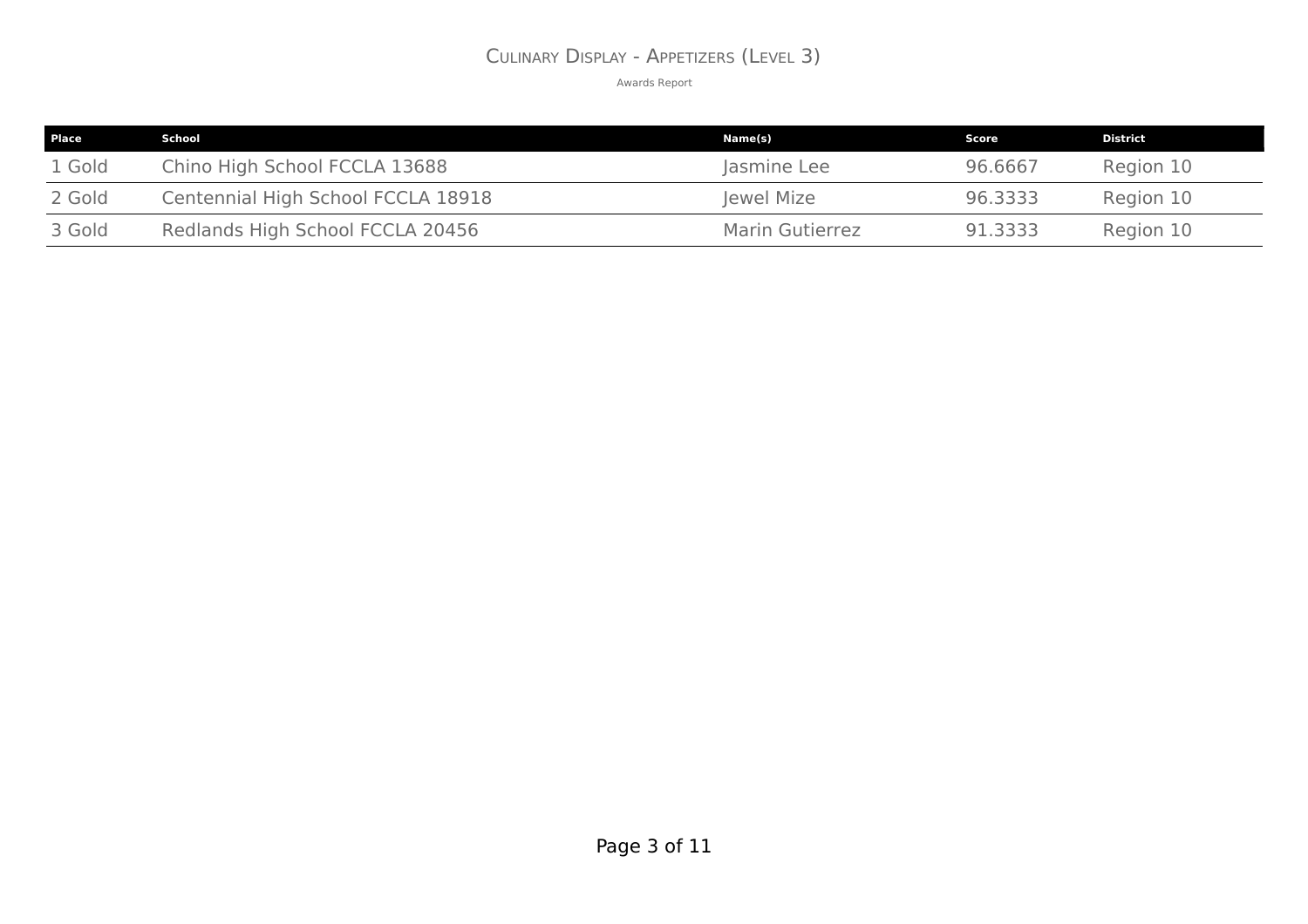## CULINARY DISPLAY - BREADS (LEVEL 2)

| <b>Place</b> | School                             | Name(s)      | Score   | <b>District</b> |
|--------------|------------------------------------|--------------|---------|-----------------|
| 1 Gold       | Redlands High School FCCLA 20456   | Keyan Aryai  | 98.3333 | Region 10       |
| 2 Silver     | Centennial High School FCCLA 18918 | John Haverty | 80.6667 | Region 10       |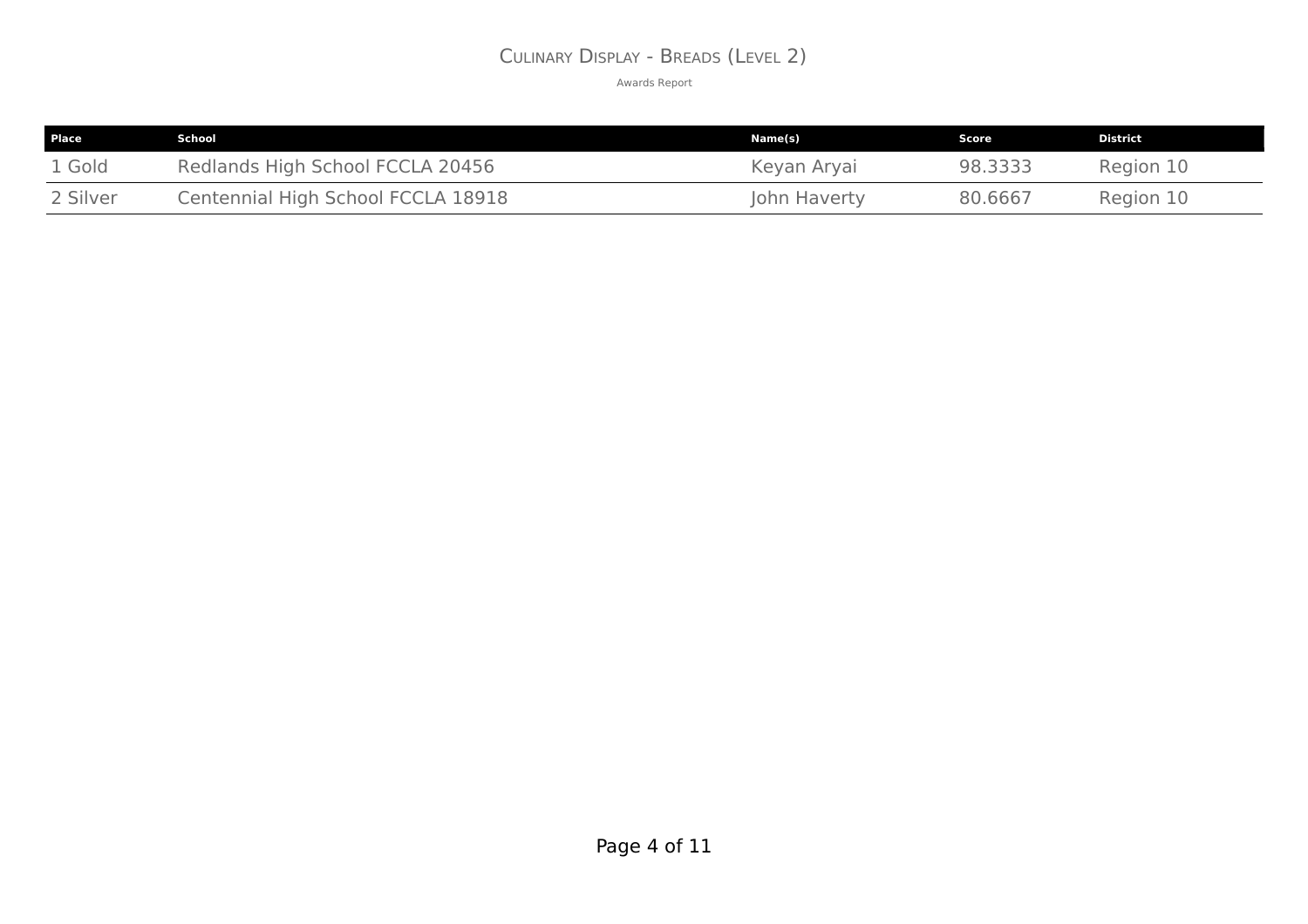## CULINARY DISPLAY - BREADS (LEVEL 3)

| Place  | School                             | Name(s)        | Score   | <b>District</b> |
|--------|------------------------------------|----------------|---------|-----------------|
| 1 Gold | Chino High School FCCLA 13688      | Melissa Magana |         | Region 10       |
| 2 Gold | Centennial High School FCCLA 18918 | Paige Gravett  | 92.6667 | Region 10       |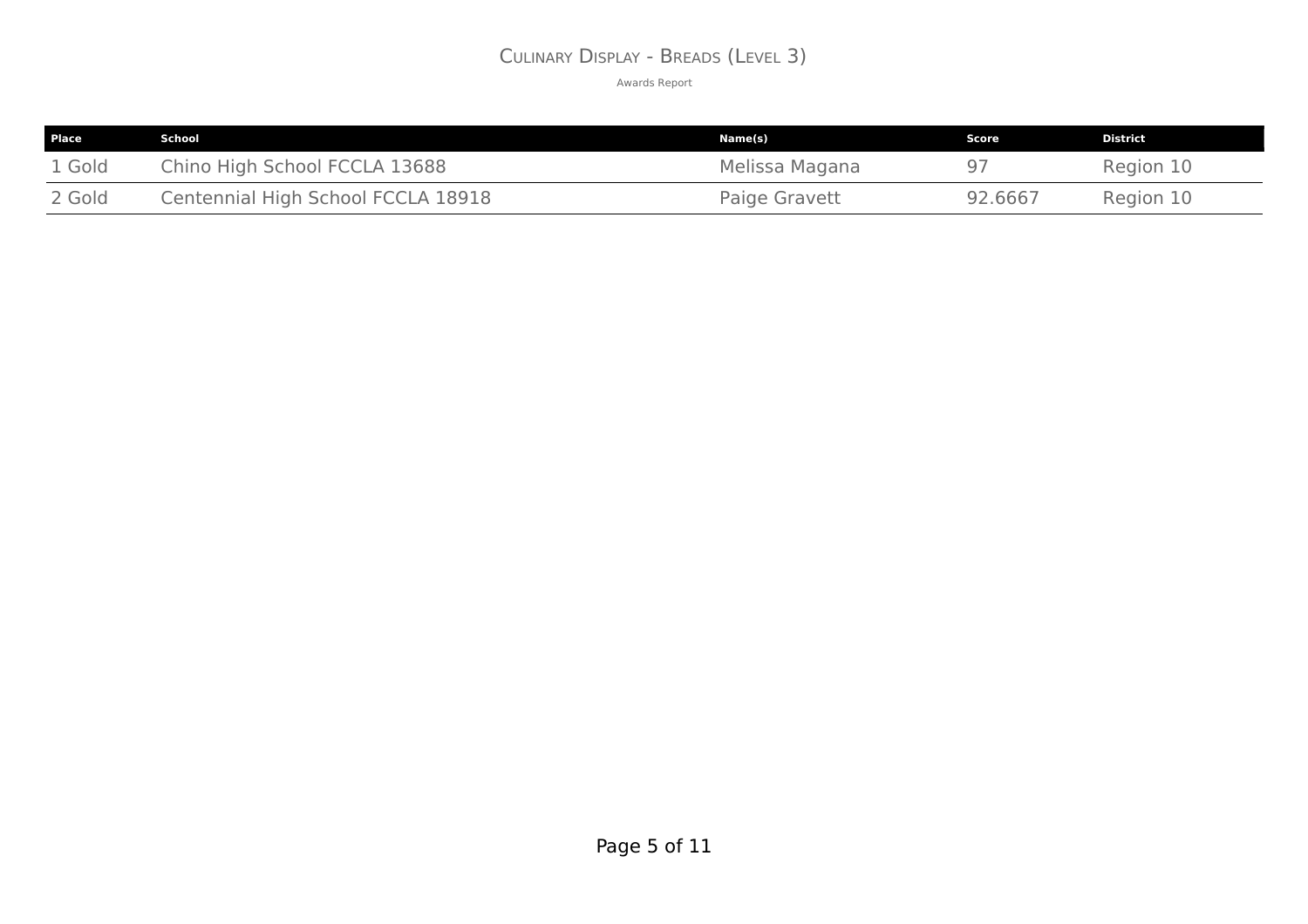## CULINARY DISPLAY - CREATIVE CAKES (LEVEL 2)

| Place    | School                                             | Name(s)               | Score   | District  |
|----------|----------------------------------------------------|-----------------------|---------|-----------|
| 1 Gold   | Redlands High School FCCLA 20456                   | London Bockmann       | 94.6667 | Region 10 |
| 2 Gold   | Rancho Mirage Cafe Academy High School FCCLA 16698 | Matilde Tinoco oros   | 92.6667 | Region 10 |
| 3 Silver | Centennial High School FCCLA 18918                 | <b>Maverick Reyes</b> | 89      | Region 10 |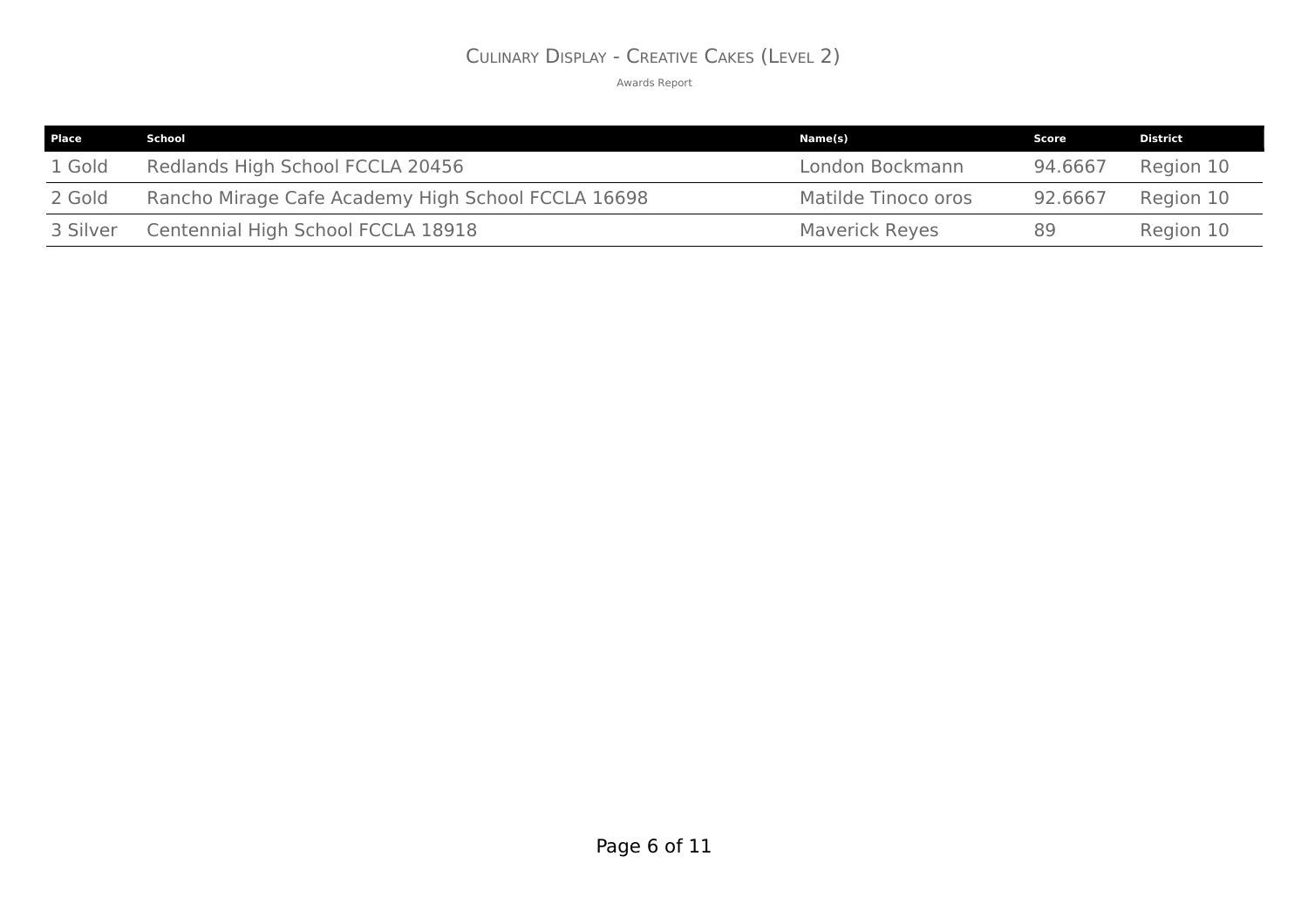# CULINARY DISPLAY - PATISSERIE (LEVEL 3)

| Place    | School                                             | Name(s)              | Score   | <b>District</b> |
|----------|----------------------------------------------------|----------------------|---------|-----------------|
| 1 Gold   | Calexico High School FCCLA 13687                   | Karol Barcelo        | 96      | Region 10       |
| 2 Gold   | Calexico High School FCCLA 13687                   | <b>Anneth Torres</b> | 94      | Region 10       |
| 3 Gold   | Calexico High School FCCLA 13687                   | Mari-lu Hernandez    | 92      | Region 10       |
| 4 Gold   | Redlands High School FCCLA 20456                   | Omatello Ledezma     | 91.6667 | Region 10       |
| 5 Silver | Redlands High School FCCLA 20456                   | Omolade Ajayi        | 88      | Region 10       |
| 6 Silver | Rancho Mirage Cafe Academy High School FCCLA 16698 | Diana Robles         | 83      | Region 10       |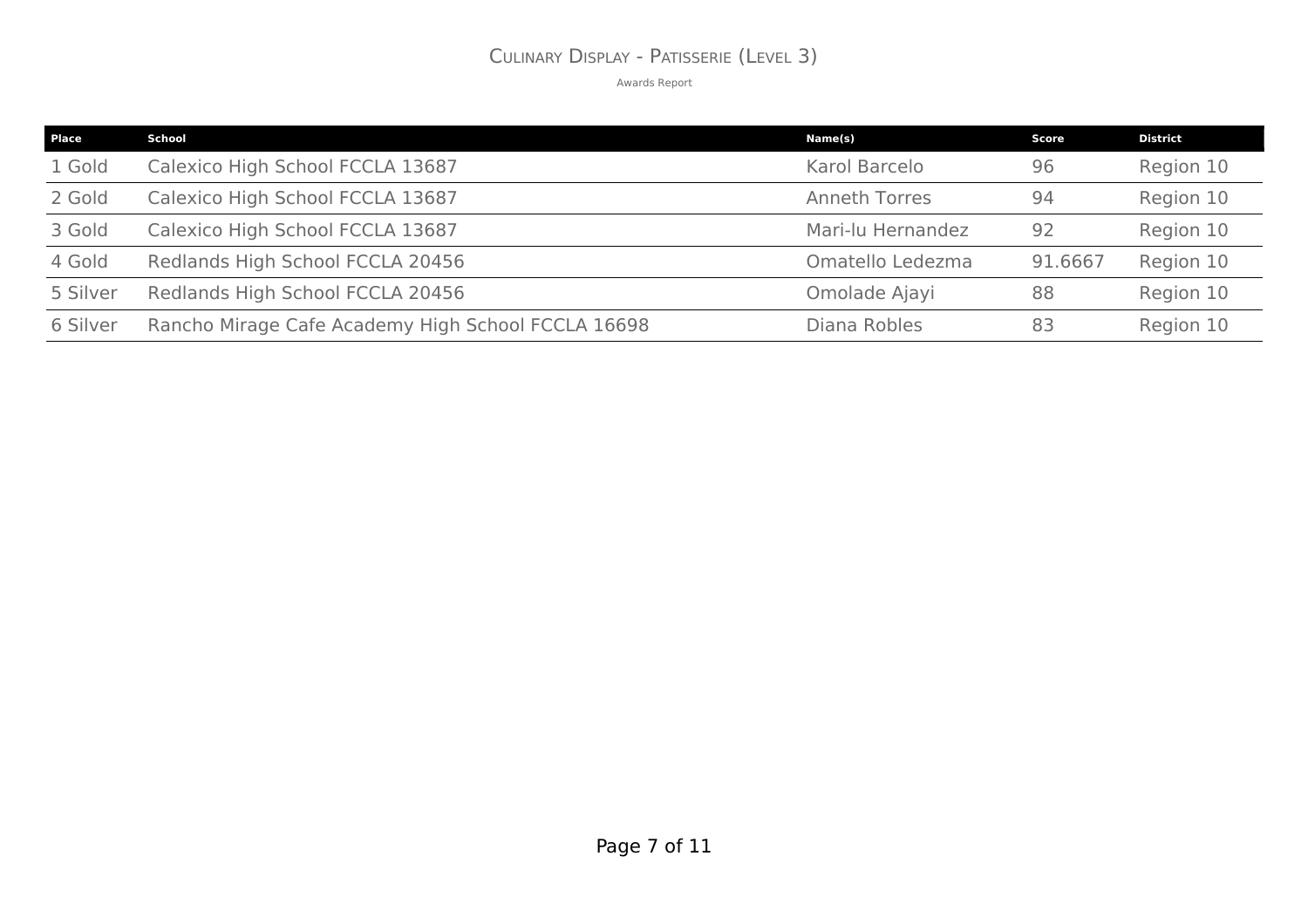## CULINARY DISPLAY - WEDDING CAKES (LEVEL 3)

| <b>Place</b> | School                           | Name(s)        | Score   | <b>District</b> |
|--------------|----------------------------------|----------------|---------|-----------------|
| 1 Gold       | Redlands High School FCCLA 20456 | Arturo Cruz    | 95.6667 | Region 10       |
| 2 Gold       | Redlands High School FCCLA 20456 | Angelia Zavala | 91.3333 | Region 10       |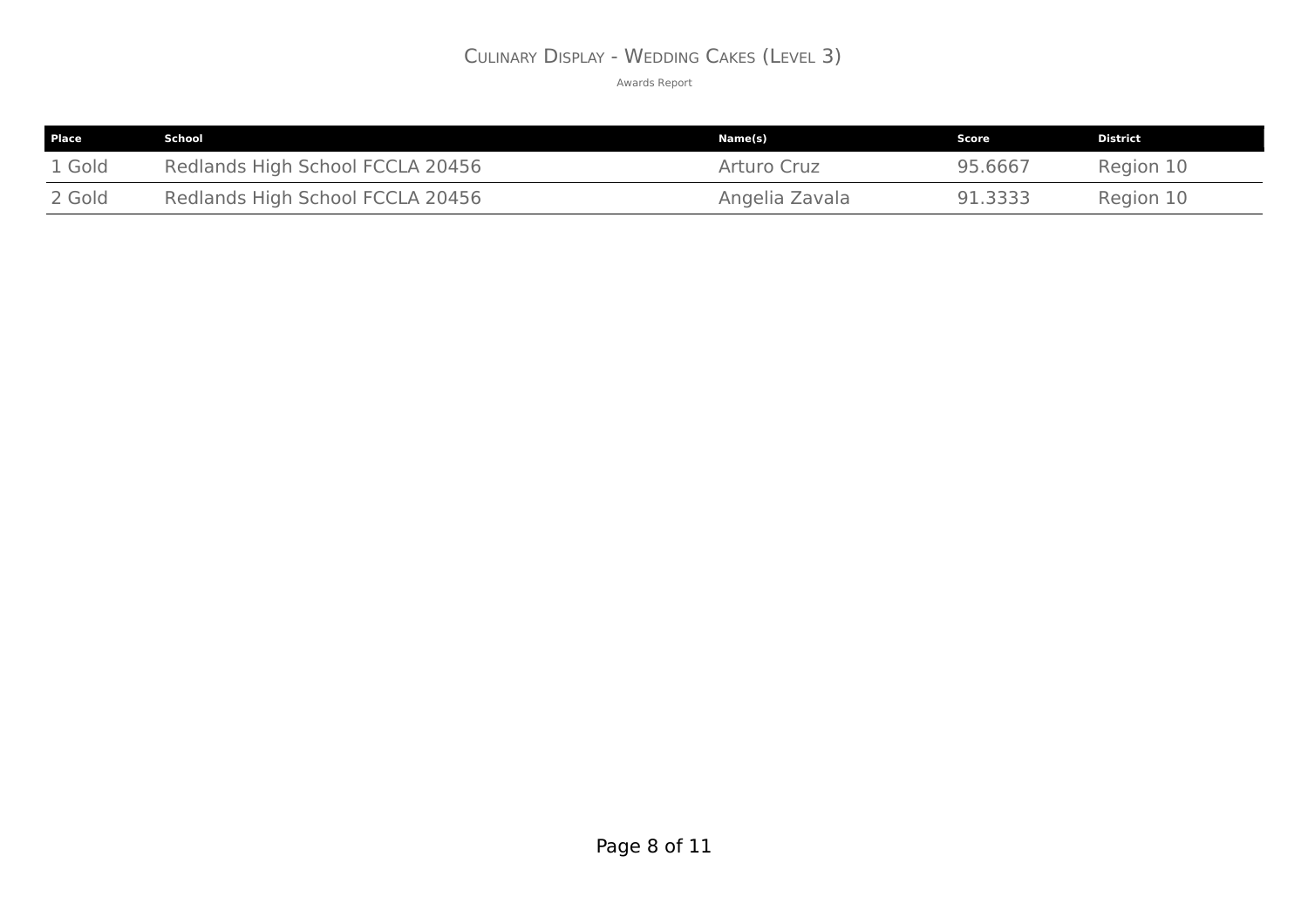## FOOD INNOVATIONS (LEVEL 2)

| Place    | <b>School</b>                      | Name(s)    | Score | <b>District</b> |
|----------|------------------------------------|------------|-------|-----------------|
| 1 Silver | Centennial High School FCCLA 18918 | James Meza |       | Region<br>TO    |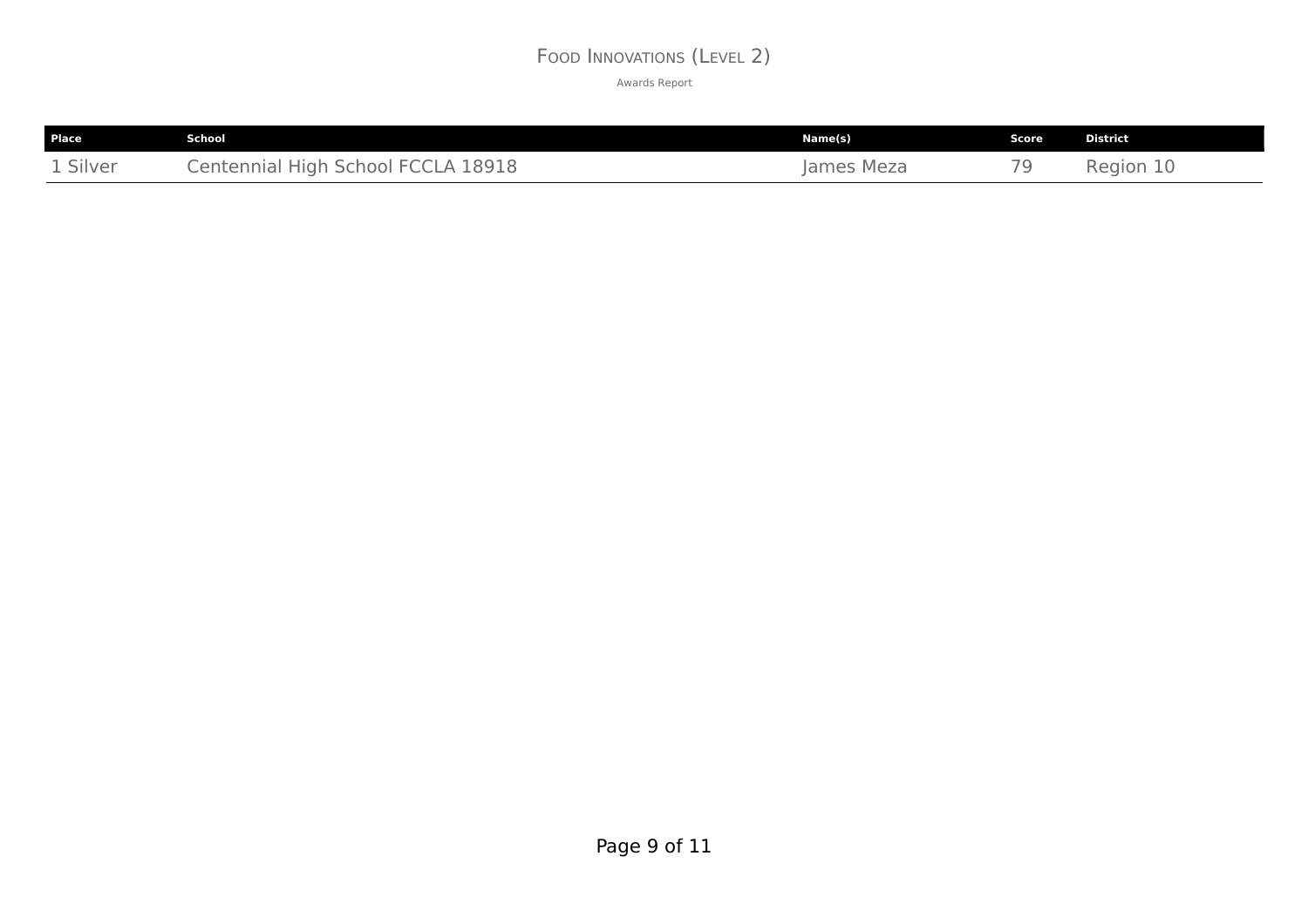## FOOD INNOVATIONS (LEVEL 3)

| Place    | School                        | Name(s)               | Score | <b>District</b> |
|----------|-------------------------------|-----------------------|-------|-----------------|
| 1 Silver | Chino High School FCCLA 13688 | <b>Becerra</b><br>lan | ゴゴゴニ  | Region 10       |